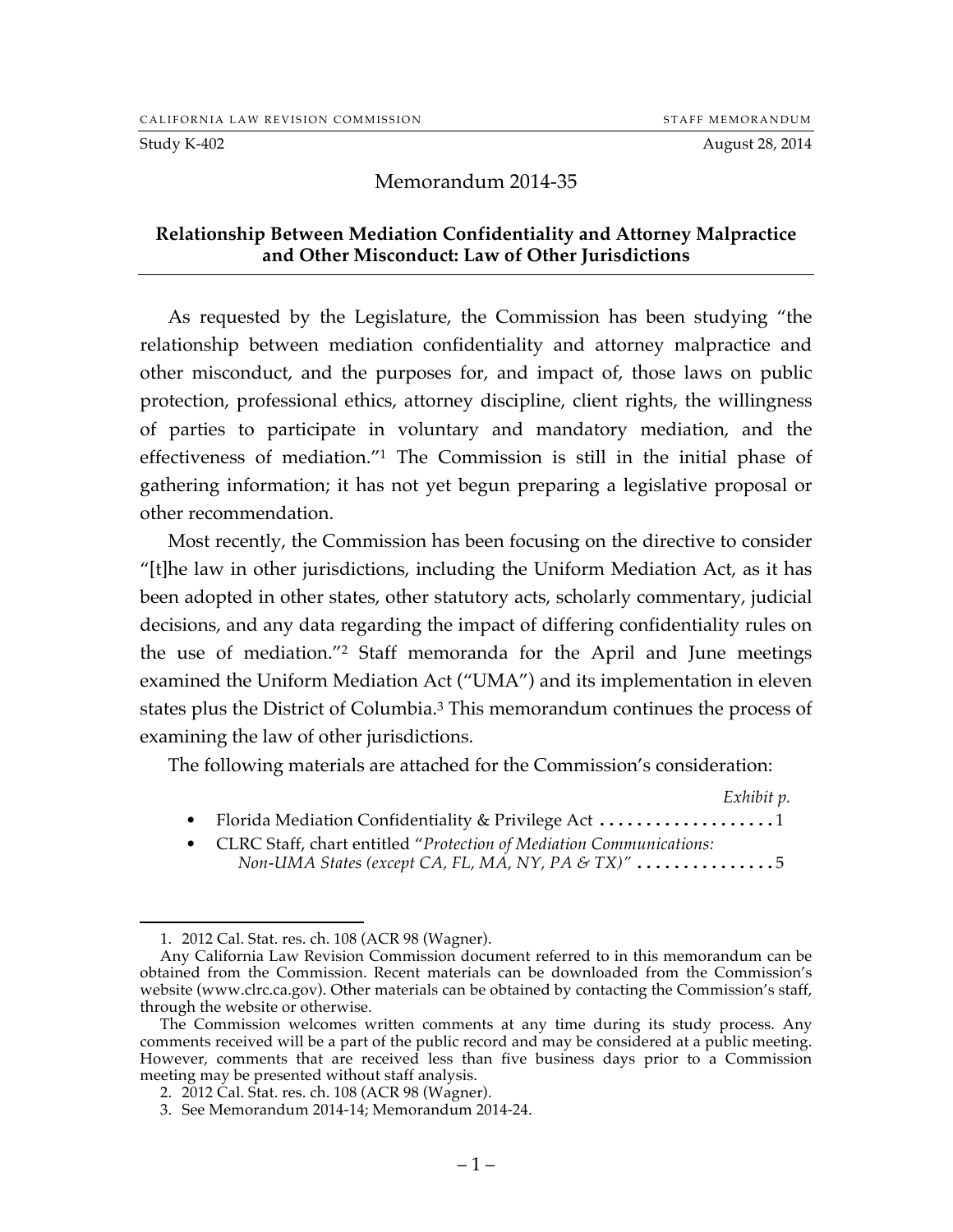At the June meeting, the Commission identified five populous and influential non-UMA states for particular attention: Florida, Massachusetts, New York, Pennsylvania, and Texas. This memorandum describes the law in Florida, Massachusetts, and New York. A supplement or later memorandum will describe the law in Pennsylvania and Texas.

In addition, the staff has prepared a lengthy chart (listed above), which provides information about laws protecting mediation communications in the other non-UMA states. In a supplement to this memorandum, we will summarize what we found out about the laws in those states, and discuss particularly relevant materials from some of them.

The staff will describe federal law later, as well as the remaining matters that the Legislature asked the Commission to consider (including in particular scholarly commentary and some California sources not yet discussed in detail). Once the Commission completes its initial research, it will be in a position to start comparing and contrasting possible approaches and evaluating their merits.

In preparing this memorandum, the staff's research has been extensive, but not exhaustive. Being more thorough would have been prohibitively timeconsuming. Of particular note, we made no attempt to study the numerous statutes that protect mediation communications in a limited setting, such as a statute specific to a particular context (e.g., child custody) or a particular court (e.g., the Second Judicial Court).

As the Commission instructed at the outset of this study, we primarily focused "on attorney malpractice and other attorney misconduct, which is clearly within the scope intended by the Legislature" in the resolution directing the Commission to conduct this study.4 However, we also examined materials on mediator misconduct or professional misconduct generally, because such materials might be useful by analogy and the Commission has not yet resolved the precise scope of this study.

In addition, we looked to some extent at how other jurisdictions have addressed mediation-related misconduct in a nonprofessional capacity. In this regard, the materials that seem most pertinent are ones involving allegations of noncriminal mediation-related misconduct (e.g., negligence), or nonviolent behavior that could be subject to criminal penalties but usually is only punished civilly (e.g., fraud).

 <sup>4.</sup> Minutes (Aug. 2013), p. 3; see also 2012 Cal. Stat. res. ch. 108 (ACR 98 (Wagner)); Memorandum 2013-39, pp. 33-34.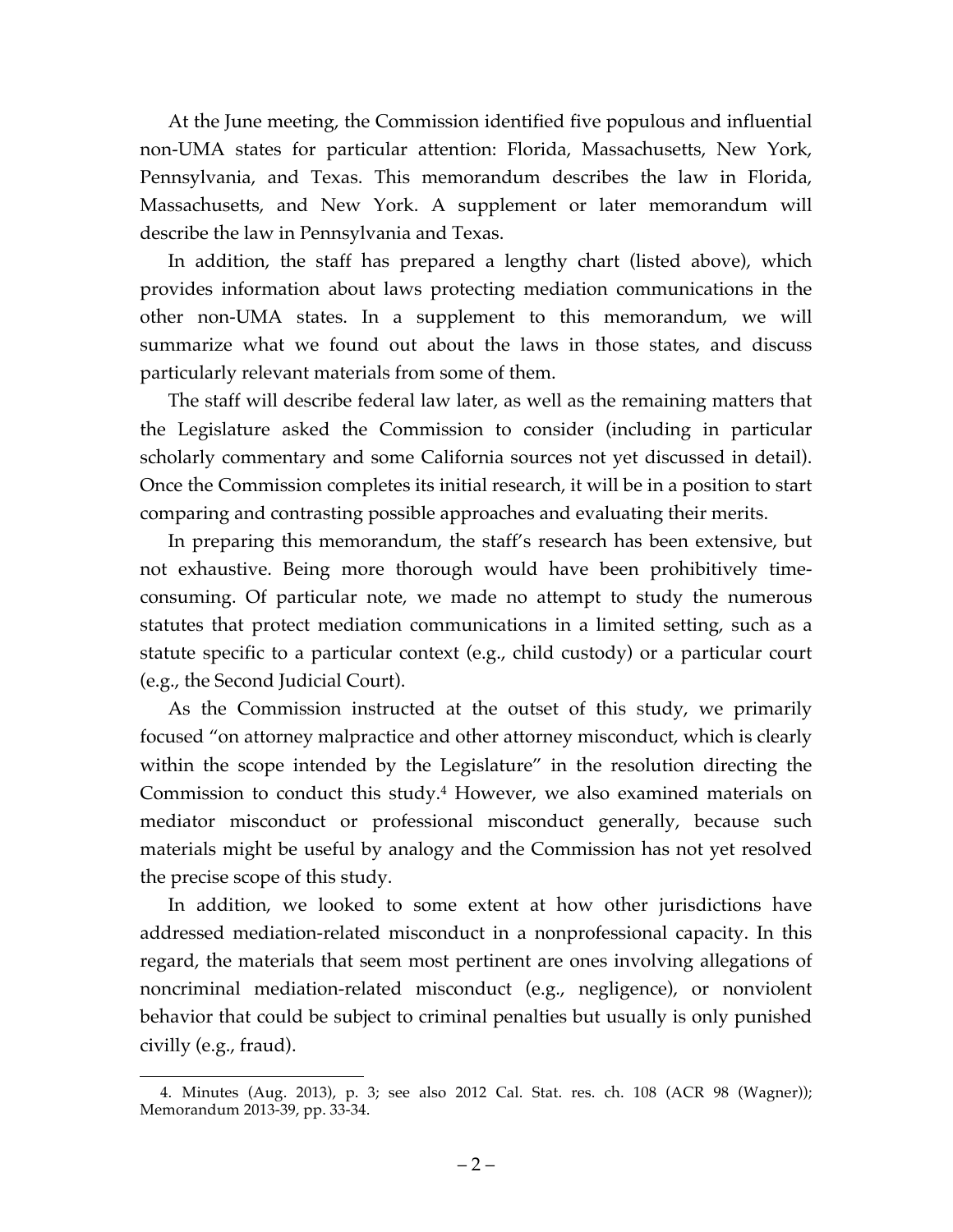Materials pertaining to serious crimes seem less relevant, because California's mediation confidentiality provisions do not apply to evidence offered in a criminal case. Similarly, materials concerning noncompliance with a court-order to mediate appear only marginally relevant, because California does not require a party to make a settlement offer (or other progress towards settlement) to comply with a court order to mediate, <sup>5</sup> and other types of noncompliance might be subject to proof, at least to some degree, without revising California's protections for mediation communications.6 Accordingly, the staff paid relatively little attention to these two types of materials.

In the discussion that follows, we refer occasionally to unpublished decisions. In doing so, we do not mean to suggest that those decisions have any precedential value in their respective jurisdictions. Rather, we are merely bringing the unpublished opinions to the Commission's attention so that it can consider them to the extent, if any, that they shed light on how to frame California law.

We turn now to the first three of the jurisdictions singled out by the Commission:

- (1) Florida.
- (2) Massachusetts.
- (3) New York.

We cover each jurisdiction in order below.

 <sup>5.</sup> See generally Evid. Code § 1115(a) (defining "mediation" as "a process in which a neutral person or persons facilitate communication between disputants to assist them in reaching a *mutually acceptabl*e agreement") (emphasis added); 6 B. Witkin, Cal. Procedure *Proceedings Without Trial* § 486, p. 942 (5th ed. 2008) (mediator's function is to "assis[t] the parties to reach *their own* agreement.") (emphasis added).

As a Florida commentator explained,

While parties may be required to attend mediation, they are in no way required to settle or even make a settlement offer. Applying a general good faith obligation to mediation is foreign to the process in both theory and practice. By definition, the parties are the decision makers and exercise self-determination.

Fran Tetunic, *Mediation Myths and Urban Legends,* Fla. Bar J., vol. 82, no. 5 (May 2008) (footnote omitted) (hereafter "Tetunic (2008)").

<sup>6.</sup> See Foxgate Homeowners' Ass'n, Inc. v. Bramalea California, Inc., 26 Cal. 4th 1, 18 n. 14, 25 P.3d 1117, 108 Cal. Rptr. 2d 642 (2001):

To the extent that the declaration of counsel stated that the mediator had ordered the parties to be present with their experts, there was no violation [of mediation confidentiality]. As noted earlier, neither section 1119 nor section 1121 prohibits a party from revealing or reporting to the court about noncommunicative conduct, including violation of the orders of a mediator or the court during mediation.

See also Radford v. Shehorn, 187 Cal. App. 4th 852, 857, 114 Cal. Rptr. 3d 499 (2010) (same).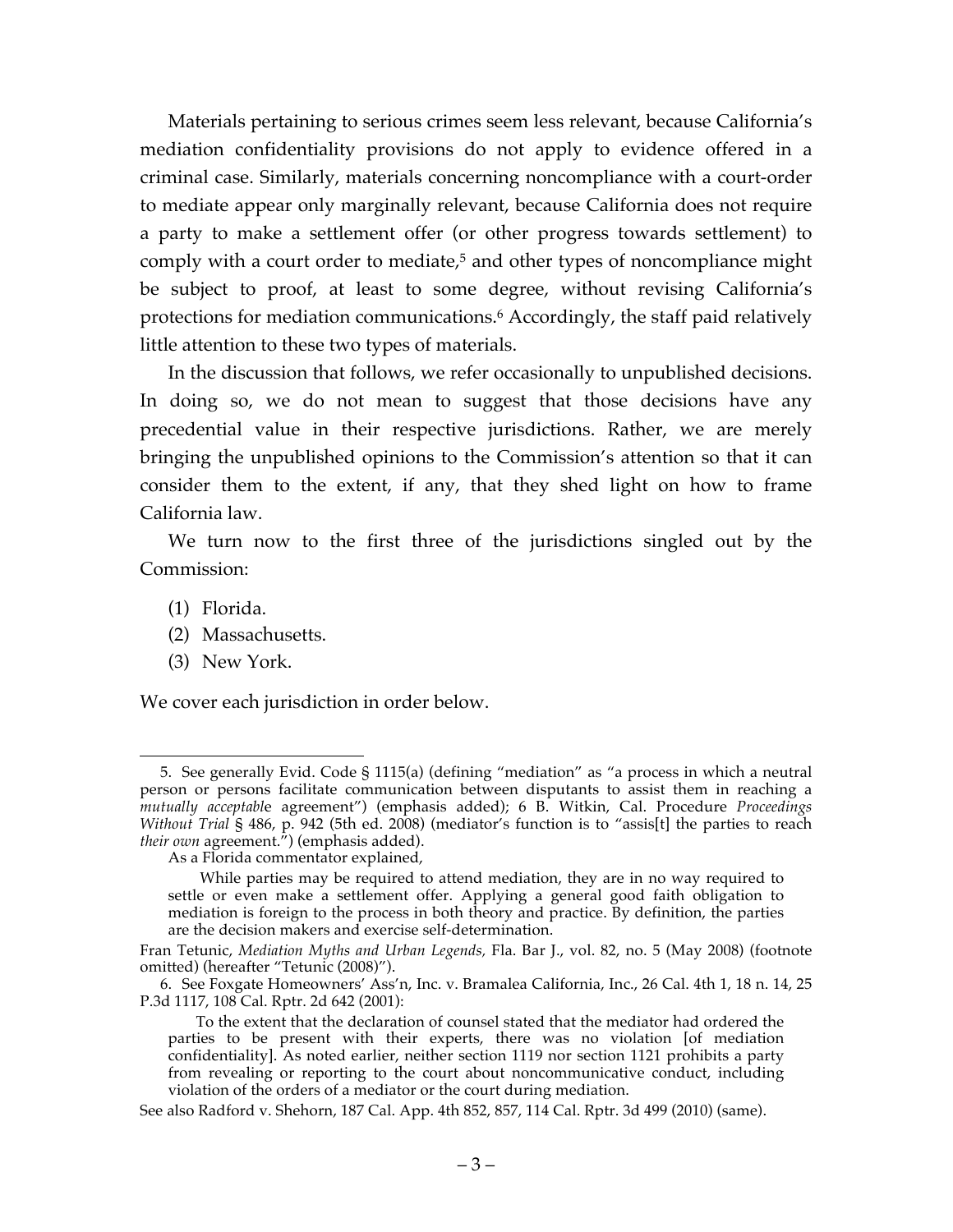#### FLORIDA

Florida has abundant law on mediation and protection of mediation communications. In the discussion that follows, we describe its mediation culture, its law governing protection of mediation communications, pertinent case law, and some aspects of its grievance system for a complaint against a mediator.

#### **Mediation in Florida**

"Florida has been at the forefront of the mediation movement as one of the first states to officially recognize the value of ADR in the legal system."7 In 1975, Florida established a Citizen Dispute Settlement ("CDS") Center for courtordered ADR. <sup>8</sup> Twelve years later, having experienced success with CDS and divorce mediation programs, the Florida Legislature gave trial judges "broad discretion to order any civil case to mediation … subject to Florida Supreme Court rule."9 In the past quarter-century, Florida's use of mediation "has steadily increased to become a vital component of the court system."10 By way of comparison, mediation is also thriving in California, but California courts have limited authority to order parties to mediate.11

The volume of mediation in Florida is impressive:

As of December 2005, over 18,000 people had completed certified mediation training programs. In August 2005, 1,391 county mediators, 1,682 family mediators, 2,166 circuit mediators, and 138 dependency mediators operated as certified mediators in the state. Sharon Press, the Director of Florida's DRC, estimates that courts refer over 100,000 cases a year to mediation.12

 <sup>7.</sup> Paul Johnson, Jr., *Confidentiality in Mediation: What Can Florida Glean From the Uniform Mediation Act?,* 30 Fla. State Univ. L. Rev. 487, 493 (2003) (footnote omitted).

<sup>8.</sup> Paula Young, *Take It or Leave It, Lump It or Grieve It: Designing Mediator Complaint Systems that Protect Mediators, Unhappy Parties, Attorneys, Courts, the Process, and the Field,* 21 Ohio St. J. Disp. Resol. 721, 790 (2006) (footnote omitted).

<sup>9.</sup> Fran Tetunic, *Florida Mediation Case Law: Two Decades of Maturation,* 28 Nova L. Rev. 87, 90 (2003) (footnote omitted) (hereafter, "Tetunic (2003)").

<sup>10.</sup> Fran Tetunic, *Demystifying Florida Mediator Ethics: The Good, the Bad, and the Unseemly,* 32 Nova L. Rev. 205, 207 (2007) (footnote omitted) (hereafter, "Tetunic (2007)").

<sup>11.</sup> See Cal. Code Civ. Proc. §§ 1775.2 (civil action mediation program "shall apply" to Los Angeles Superior Court and other courts may elect to participate), 1775.5 ("The court shall not order a case into mediation where the amount in controversy exceeds fifty thousand dollars …."); http://www.lasuperiorcourt.org/ADR/ui/("In response to state-imposed budget cuts, the Los Angeles Superior Court ADR Department has closed. However, the Court is working with various county-funded agencies to ensure mediation services are provided in courthouses throughout the county.").

<sup>12.</sup> Young, *supra* note 8, at 750 (footnotes omitted).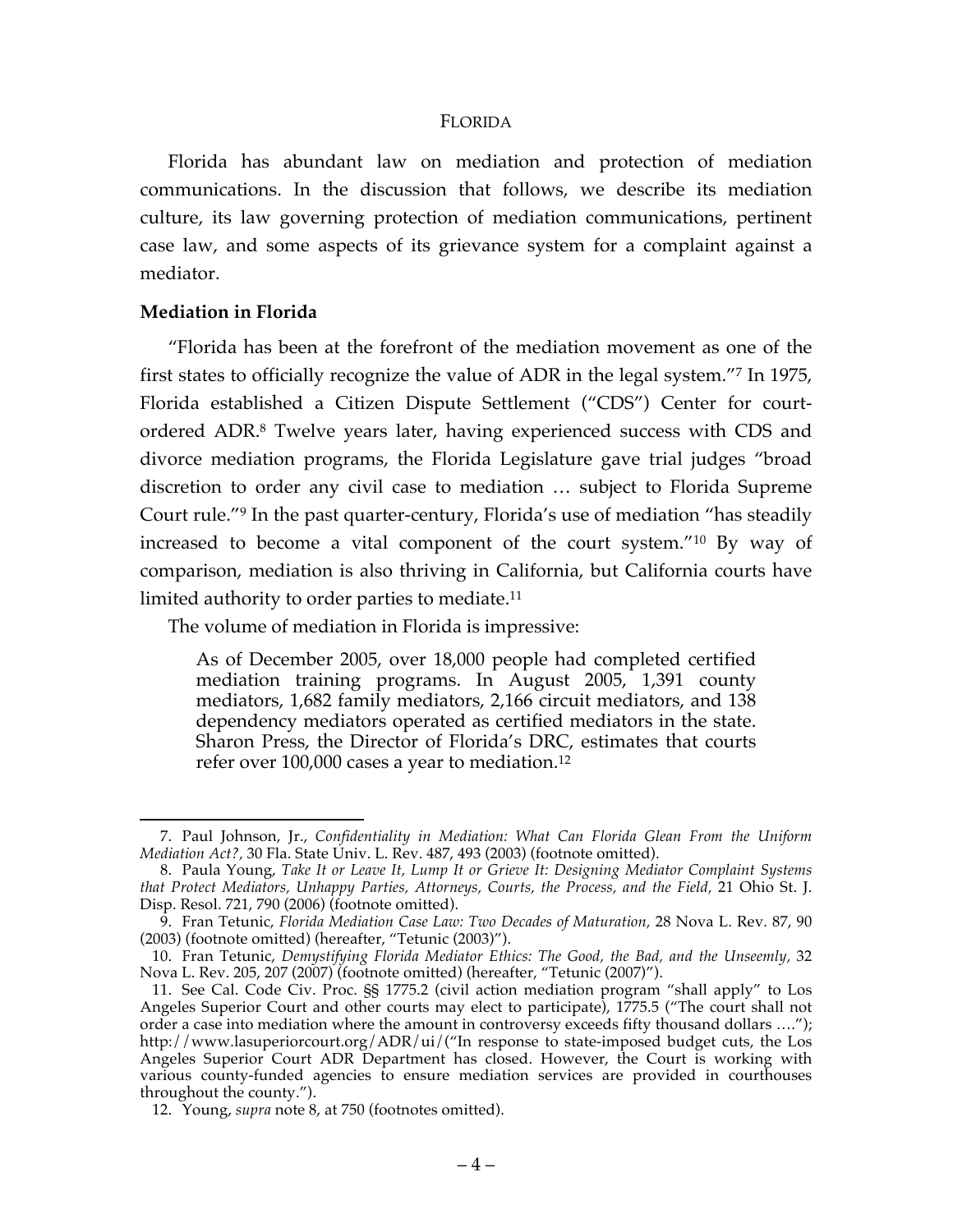"[A]ll twenty judicial circuits refer a portion of their caseload to mediation."13 In 2006, the state had "9 CDS programs, 49 county mediation programs, 45 family mediation programs, 13 circuit civil mediation programs, 40 dependency mediation programs, … and 1 appellate mediation program."14 "Interestingly, mediation has seen its largest growth in the private sector for both court-ordered cases and matters without court involvement."15

While California has some requirements for court-connected mediators and its civil action mediation program, <sup>16</sup> Florida has a more extensive regulatory system governing its mediators and mediations. The Florida Supreme Court has created three standing committees on alternative dispute resolution: the Supreme Court Committee on ADR Rules, the Supreme Court Committee on ADR Policy, and the Mediator Ethics Advisory Committee ("MEAC"), <sup>17</sup> which "writes and publishes ethics opinions in response to questions posed by practicing mediators, lawyers, judges and the public."18 The Court has also developed a mediator certification program, and it has adopted a detailed set of rules for certified and court-appointed mediators.19 "Six volunteer bodies and the Florida Supreme Court perform the duties arising under the qualifications, ethics, and disciplinary rules of the Florida Supreme Court."20 In addition to MEAC, these include the Mediator Qualifications Board, the Mediation Training Review Board, the Qualifications Complaint Committee, a 3-member ethics committee for each cognizable complaint against a mediator, and a 5-member hearing panel for each complaint that requires a panel hearing. <sup>21</sup> Among other things, the state provides an elaborate grievance system "allowing unhappy mediation parties to file and pursue complaints against mediators for practices that violat[e] the Florida Standards of Professional Conduct."22 In comparison, California has a more limited system for complaints about mediators, applicable only to mediators serving in court-ordered mediations, which we will describe later in this study.

 <sup>13.</sup> Tetunic (2003), *supra* note 9 at 90 (footnote omitted).

<sup>14.</sup> Young, *supra* note 8, at 791 (footnote omitted).

<sup>15.</sup> Tetunic (2007), *supra* note 10, at 207 (footnote omitted).

<sup>16.</sup> See Cal. R. Ct. 3.850-3.878; see also Cal. Code Civ. Proc. §§ 1775-1775.15.

<sup>17.</sup> Tetunic (2003), *supra* note 9, at 90 (footnote omitted).

<sup>18.</sup> Young, *supra* note 8, at 794.

<sup>19.</sup> See Fla. Rules for Certified & Court-Appointed Mediators.

<sup>20.</sup> Young, *supra* note 8, at 792 (footnote omitted).

<sup>21.</sup> *Id.* at 792-95.

<sup>22.</sup> *Id.* at 804. For a detailed description of Florida's grievance system, see *id.* at 804-14.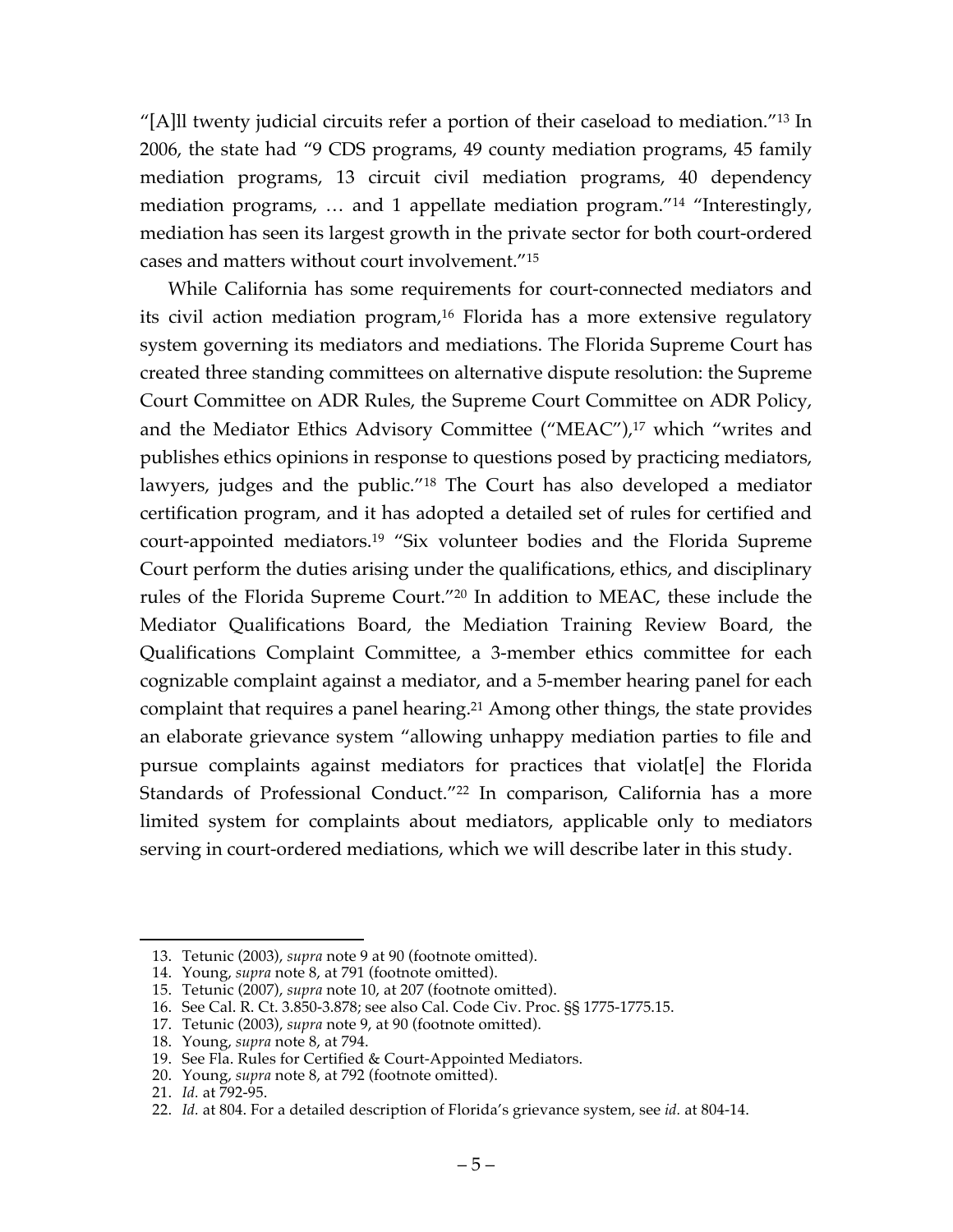#### **Florida Law Governing Protection of Mediation Communications**

Although Florida and California both have active mediation communities, they have taken different approaches to protection of mediation communications. As described below, for many years Florida provided only limited protection for mediation communications. Florida expanded the degree of protection in 2004, but its statutory scheme remains quite different from corresponding California law.

#### *Pre-2004 Law*

"Florida has had a statutory mediation privilege for court-ordered mediation since 1987."23 Until fairly recently, however, there was no statutory protection for other types of mediation. As a commentator explained in 2003,

Presently, all statutory coverage of mediation is limited to courtordered mediation. The statute does not cover presuit and voluntary mediation disputes, and they do not fall under the protection of the confidentiality privilege. Parties of a non-courtordered mediation who desire to preserve the confidentiality of the process must rely on a signed confidentiality agreement. A contractual agreement does provide some measure of protection, but it pales in comparison to Florida's statutory privilege  $\ldots^{24}$ 

Uncertainties also existed regarding the extent of the statutory protection.25 After describing the situation in detail, a law professor made the following plea for reform:

Florida mediators, attorneys, and parties need clear guidance as to what is not confidential during mediation. The statutory confidentiality privileges apply to only some of the many mediated cases. The mediation privilege for court-ordered cases leaves doubt as to the mediator's obligation to report matters that may be deemed "required by law," and does not clarify what, if anything, is required by law. Additionally, mediators who are not certified or court-appointed do not have the ethical obligation to keep mediation communications confidential unless required by law. Given the many variables, confidentiality will vary greatly based on whether a privilege applies, the court ordered mediation, the mediator is certified, and the parties entered into a confidentiality agreement. *The legislature would do well to clarify the confidentiality* 

 <sup>23.</sup> Fran Tetunic, *Act Deux: Confidentiality After the Florida Mediation Confidentiality and Privilege Act,* 36 Nova L. Rev. 79, 80 (2011) (footnote omitted) (hereafter, "Tetunic (2011)").

<sup>24.</sup> Johnson, *supra* note 7, at 496.

<sup>25.</sup> Tetunic (2003), *supra* note 9, at 92-97; see also Lisa Nieuwveld, *Florida Continues to Lead the Nation in Mediation*, Fla. Bar J., vol. 81, no. 7 (July/Aug. 2007).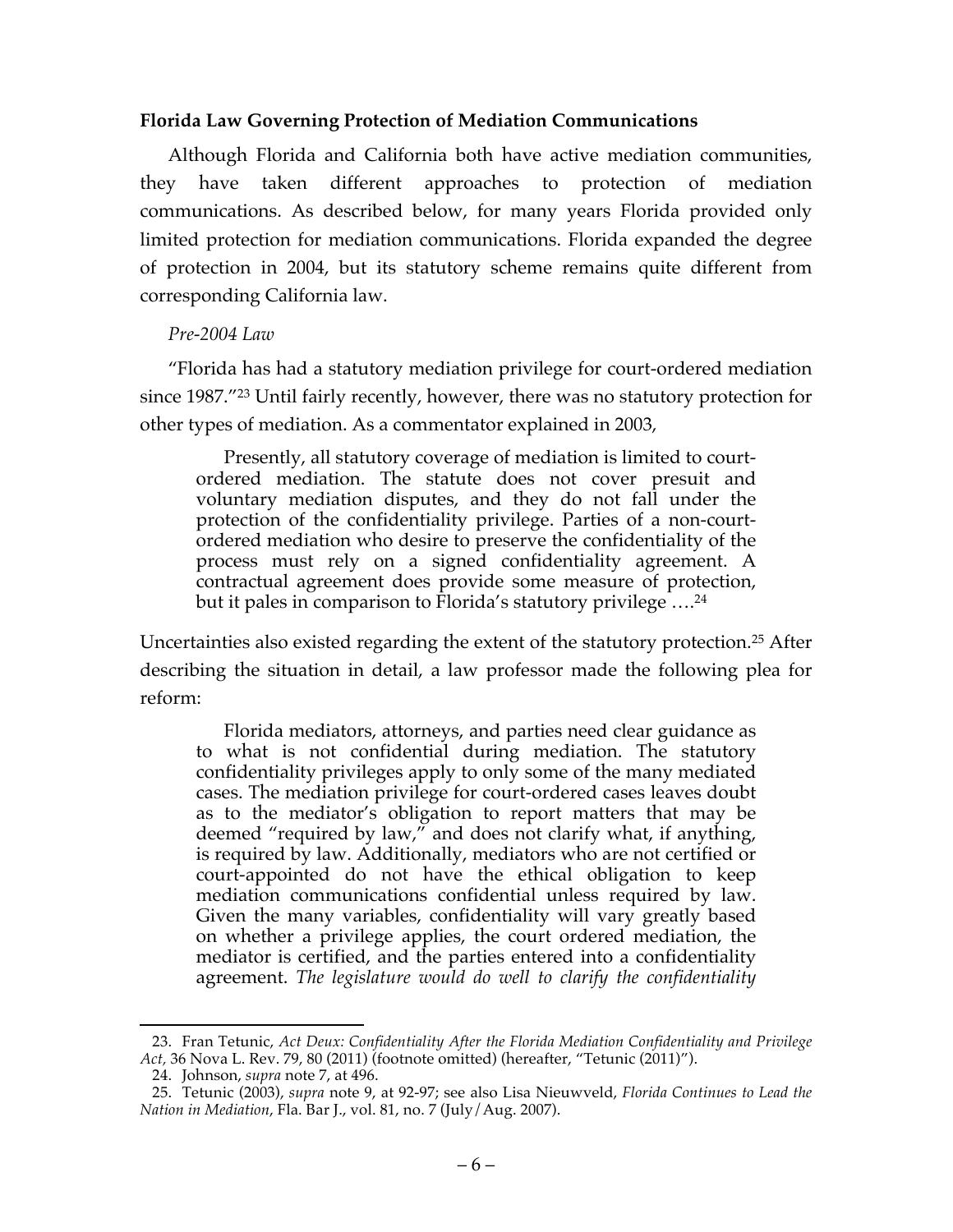*privilege with careful attention to the experiences and concerns of the mediators, attorneys, judges, and parties*. 26

Other persons raised similar concerns, $27$  and Florida "responded by greatly broadening its narrow confidentiality protection for mediation."28

# *The Mediation Confidentiality and Privilege Act of 2004*

In 2004, Florida enacted the Mediation Confidentiality and Privilege Act ("MCPA").<sup>29</sup> The MCPA applies to any mediation that is  $(1)$  required by statute, court rule, agency rule or order, oral or written case-specific court order, or court order, (2) conducted under the MCPA by express agreement of the mediation parties, or (3) facilitated by a mediator certified by the Supreme Court.<sup>30</sup> The mediation parties may vary certain terms of the MCPA by agreement.<sup>31</sup> For convenient reference, a copy of the MCPA is attached.32

Subject to certain exceptions, the MCPA provides that "all mediation communications shall be confidential."33 Thus, a mediation participant "shall not disclose a mediation communication to a person other than another mediation participant or a participant's counsel."34 "[T]he prohibition on disclosure of mediation communications *does not apply among participants* to the mediation."35 A "mediation communication" is defined as "an oral or written statement, or nonverbal conduct intended to make an assertion, by or to a mediation participant made during the course of a mediation, or prior to mediation if made

 <sup>26.</sup> *Id.* at 97 (emphasis added).

<sup>27.</sup> See, e.g., Johnson, *supra* note 7, at 501-02; see also Tetunic (2003), *supra* note 9, at 97 (referring to unpublished circuit court suggestion); H.R. Staff Analysis of HB 1765, pp. 2-3 (March 31, 2004) (same).

<sup>28.</sup> Nieuwveld, *supra* note 25.

<sup>29.</sup> Fla. Stat. §§ 44.401-44.406.

<sup>30.</sup> Fla. Stat. § 44.402.

<sup>31.</sup> *Id.*

<sup>32.</sup> Exhibit pp. 1-4.

<sup>33.</sup> Fla. Stat. § 44.405(1).

<sup>34.</sup> *Id.* See also Rule 10.360 of the Fla. Rules for Certified & Court-Appointed Mediators:

<sup>(</sup>a) *Scope.* A mediator shall maintain confidentiality of all information revealed during mediation except where disclosure is required or permitted by law or is agreed to by all parties.

<sup>(</sup>b) *Caucus.* Information obtained during caucus may not be revealed by the mediator to any other mediation participant without the consent of the disclosing party.

<sup>(</sup>c) *Record Keeping.* A mediator shall maintain confidentiality in the storage and disposal of records and shall not disclose any identifying information when materials are used for research, training, or statistical compilations.

<sup>35.</sup> Maplewood Partners L.P. v. Indian Harbor Ins. Co., 295 F.R.D. 550, 627 (So. Dist. Fla. 2013) (emphasis added).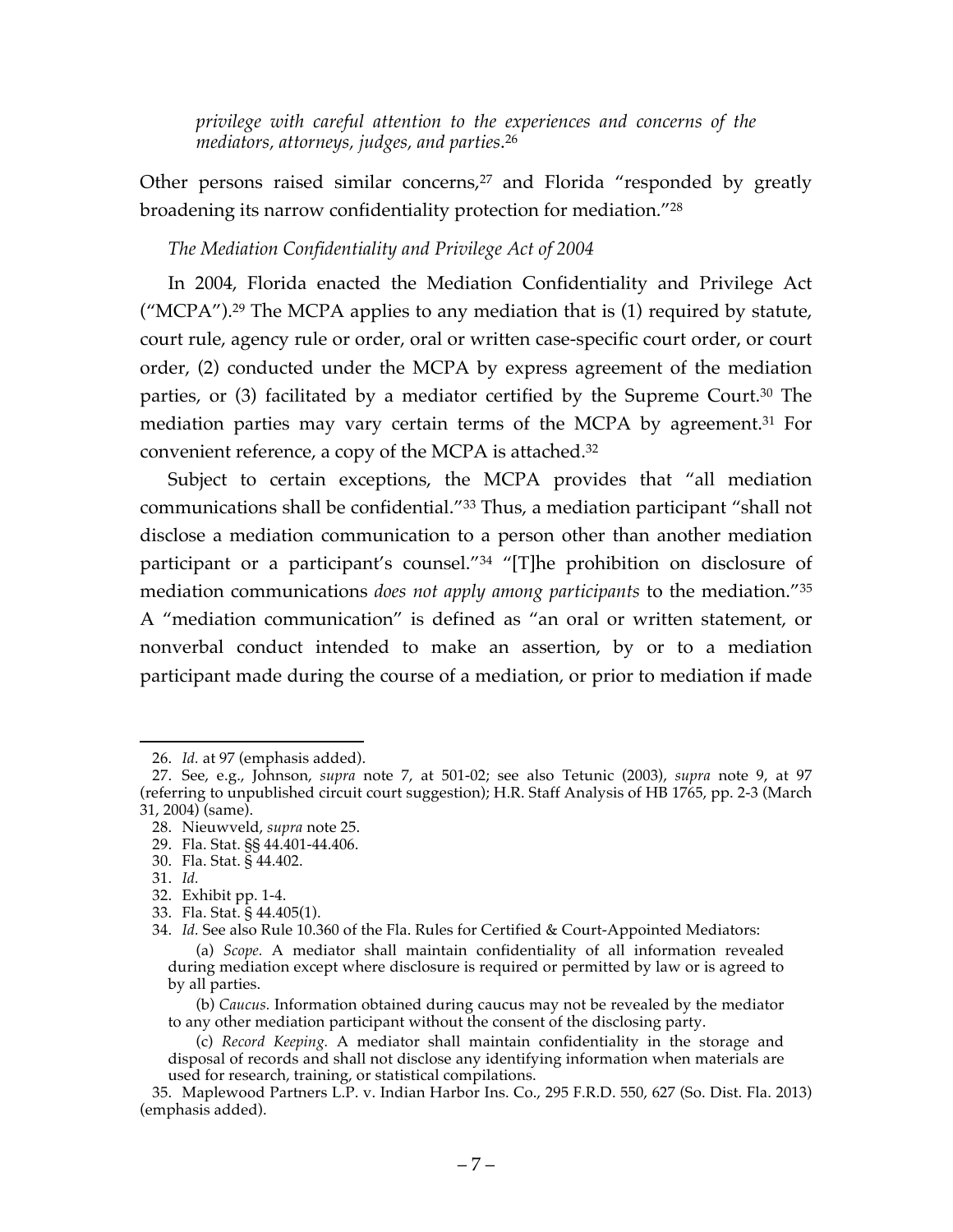in furtherance of mediation."36 Importantly, "[t]he commission of a crime during a mediation is not a mediation communication."37

The MCPA further provides that "[a] mediation *party* has a privilege to refuse to testify and to prevent any other person from testifying in a subsequent proceeding regarding mediation communications."38 Mediation parties are "the only mediation participants who hold the statutory privilege."39 Accordingly, the confidentiality or privilege against disclosure may be waived by agreement of the parties, regardless of whether the mediator or other mediation participants agree.40 In this respect, the MCPA differs from California law and the UMA.

For purposes of this study, another significant difference is that the MCPA's protection for mediation communications, unlike California law, is subject to two exceptions that specifically address professional misconduct. In particular, there is no confidentiality or privilege for any mediation communication:

4. Offered to report, prove, or disprove professional malpractice occurring during the mediation, solely for the purpose of the professional malpractice proceeding;

…. 6. Offered to report, prove, or disprove professional misconduct occurring during the mediation, solely for the internal use of the body conducting the investigation of the conduct.

The first of these exceptions focuses on professional malpractice, while the second focuses on investigation of professional misconduct, presumably by a regulatory body of some type. In both settings, the statute permits disclosure of a mediation communication *solely* for purposes of the proceeding in question.<sup>41</sup> Further, the mediation participants may only disclose evidence of professional wrongdoing that occurred *during* the mediation, not evidence of other

 <sup>36.</sup> Fla. Stat. § 44.403(1).

<sup>37.</sup> *Id*.

<sup>38.</sup> Fla. Stat. § 44.405(2) (emphasis added).

<sup>39.</sup> Tetunic (2011), *supra* note 23, at 83; see also Tetunic (2008), *supra* note 5, at item #6 (Although mediator is not holder of privilege, mediator is ethically required to maintain confidentiality of all information revealed during mediation except where disclosure is required or permitted by law or is agreed to by all parties).

<sup>40.</sup> Fla. Stat. § 44.405(4)(a); see also Tetunic (2011), *supra* note 23, at 83.

<sup>41.</sup> Fla. Stat. § 44.405(4)(a)(4) & (6), (b); see also Tetunic (2008), *supra* note 5, at item #1 ("The permissive disclosure of 'reporting, proving, or disproving professional malpractice [or misconduct] occurring during mediation' is … limited 'for the purpose of the professional malpractice proceeding' or 'internal use of the body conducting the investigation.'").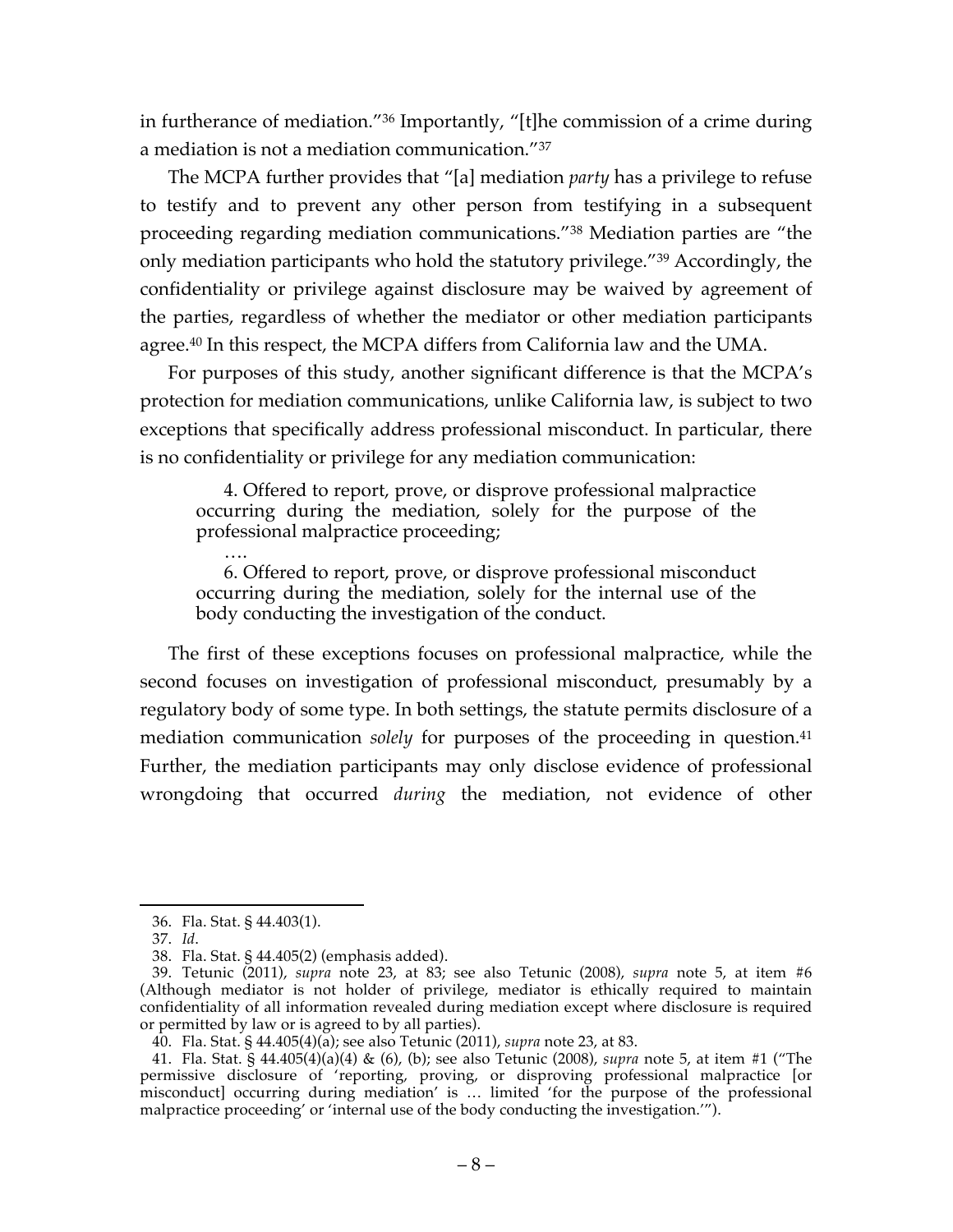professional wrongdoing.42 They may use that evidence not only to prove professional wrongdoing, but also to report or disprove such wrongdoing.43

In addition to the exceptions specifically addressing professional misconduct, there are several other exceptions to the MCPA's protection for mediation communications:

- There is "no confidentiality or privilege attached to a signed written agreement reached during a mediation, unless the parties agree otherwise."44
- There is no confidentiality or privilege for a mediation communication for which "the confidentiality or privilege against disclosure has been waived by all parties."45 "A party that discloses or makes a representation about a privileged mediation communication waives that privilege, but only to the extent necessary for the other party to respond to the disclosure or representation."46
- There is no confidentiality or privilege for a mediation communication that is "willfully used to plan a crime, commit or attempt to commit a crime, conceal ongoing criminal activity, or threaten violence."47
- There is no confidentiality or privilege for a mediation communication that "requires a mandatory report pursuant to chapter 39 [child abuse] or chapter 415 [protection of vulnerable adults] solely for the purpose of making the mandatory report to the entity requiring the report.48 "Reporting abuse and neglect of children and vulnerable adults is the Act's only mandatory reporting requirement."49 All of the other exceptions to confidentiality "are permissive."50
- There is no confidentiality or privilege for a mediation communication that is "[o]ffered for the limited purpose of establishing or refuting legally recognized grounds for voiding or reforming a settlement agreement reached during a mediation."51 Such evidence may be used *solely* for that purpose. 52

49. Tetunic (2011), *supra* note 23, at 83 (footnote omitted).

<sup>42.</sup> Fla. Stat. § 44.405(4)(a)(4) & (6).

<sup>43.</sup> *Id*.

<sup>44.</sup> Fla. Stat. § 44.405(4)(a).

<sup>45.</sup> Fla. Stat. § 44.405(4)(a)(1).

<sup>46.</sup> Fla. Stat. § 44.405(6).

<sup>47.</sup> Fla. Stat. § 44.405(4)(a)(2).

<sup>48.</sup> Fla. Stat. § 44.405(4)(a)(3); see also Fla. Stat. § 44.405(4)(b).

<sup>50.</sup> *Id.*

<sup>51.</sup> Fla. Stat. § 44.405(4)(a)(5).

<sup>52.</sup> Fla. Stat. § 44.405(4)(b).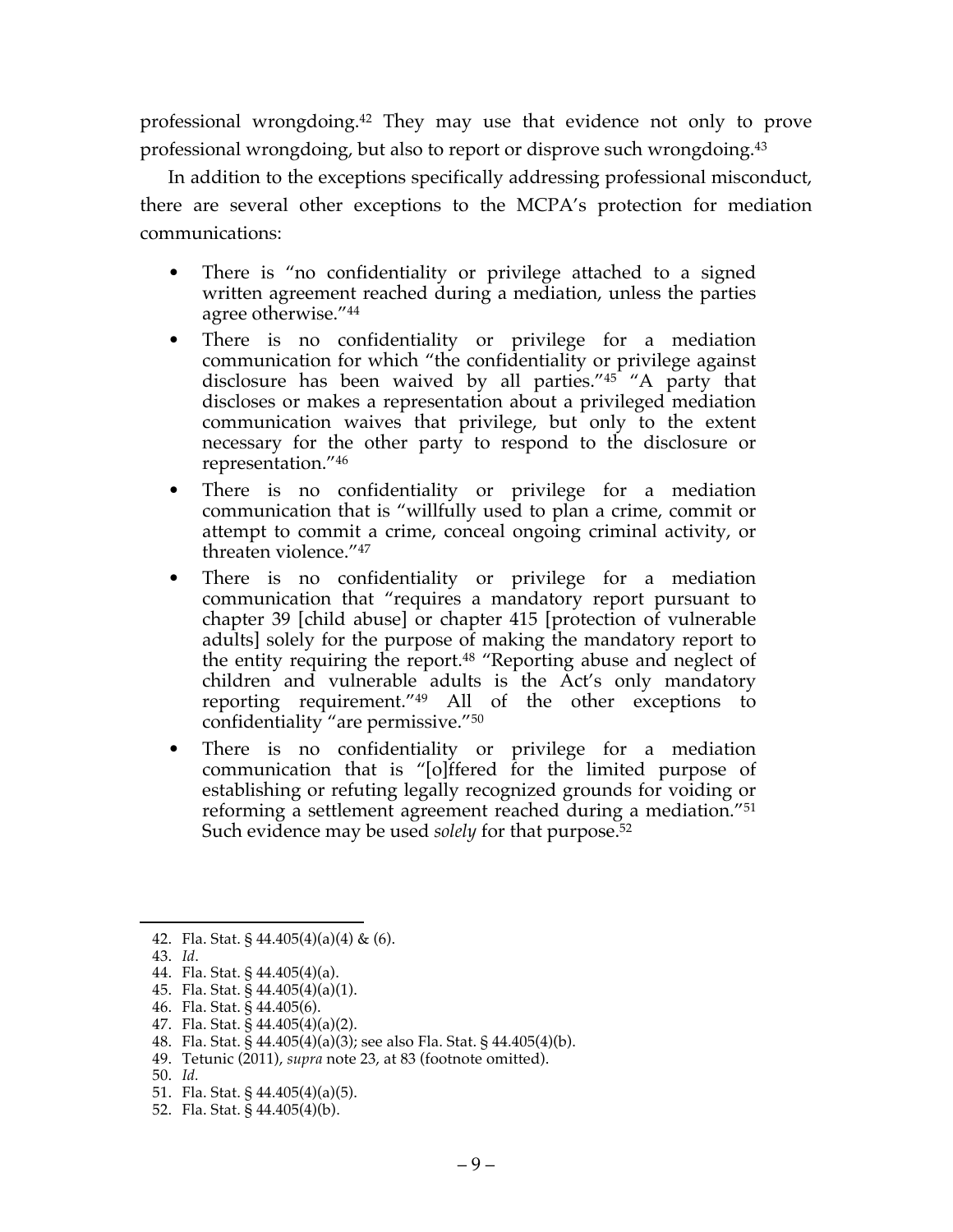• "Information that is otherwise admissible or subject to discovery does not become inadmissible or protected from discovery by reason of its disclosure or use in mediation."53

Some of these exceptions are similar to provisions in California law; others have no clear California counterpart.54

Florida's MCPA also includes a provision governing when a mediation begins and ends<sup>55</sup> and a provision specifying remedies for a knowing and willful disclosure of a protected mediation communication.<sup>56</sup> The available remedies include equitable relief, compensatory damages, mediator's fees, attorney's fees and costs incurred in the mediation proceeding, and attorney's fees and costs incurred in seeking relief for the improper disclosure.57 "With the specter of harsh sanctions, … all mediation participants need to keep the boundaries of mediation confidentiality in mind."58 According to the director of the Florida Dispute Resolution Center, "the law works as a deterrent by 'putting people on notice of the risks of breaching confidentiality.'"59

A separate statute provides immunity for mediators. The extent of immunity depends on whether the mediation is court-ordered or otherwise.<sup>60</sup>

### **Florida Case Law and MEAC Opinions on Protection of Mediation Communications**

Because mediation has been well-established in Florida for a long time, there are many court decisions addressing aspects of Florida law on protection of mediation communications. There are also a number of MEAC opinions on ethical issues pertaining to mediation confidentiality. A comprehensive

 <sup>53.</sup> Fla. Stat. § 44.405(5).

<sup>54.</sup> See Cal. Evid. Code §§ 1120(a) ("Evidence otherwise admissible or subject to discovery outside of a mediation or mediation consultation shall not be or become inadmissible or protected from disclosure solely by reason of its introduction or use in a mediation or a mediation consultation."); 1122(a) (admissibility & disclosure of mediation materials upon express agreement of all mediation participants); 1123 (admissibility & disclosure of written settlement agreement reached in mediation).

<sup>55.</sup> Fla. Stat. § 44.404.

<sup>56.</sup> Fla. Stat. § 44.406.

<sup>57.</sup> *Id.* For a pre-MCPA decision in which the plaintiff's complaint was involuntarily dismissed because the plaintiff breached contractual mediation confidentiality, see Paranzino v. Barnett Bank, 690 So.2d 725 (Fla. Dist. Ct. App. 1997).

In another pre-MCPA decision, the Florida Supreme Court ruled that if a judge is wrongly exposed to protected mediation communications, the judge is not automatically disqualified from hearing the case. See Enterprise Leasing Co. v. Jones, 789 So.2d 964 (Fla. S.Ct. 2001).

<sup>58.</sup> Tetunic (2011), *supra* note 23, at 92.

<sup>59.</sup> T. Noble Foster & Seldon Prentice, *The Promise of Confidentiality in Mediation: Practitioners' Perceptions,* 2009 J. Disp. Resol. 163, 169 (quoting Sharon Press, director of Florida Dispute Resolution Center).

<sup>60.</sup> See Fla. Stat. § 44.107(1)-(2); see also Fla. Stat. § 44.102 (court-ordered mediation).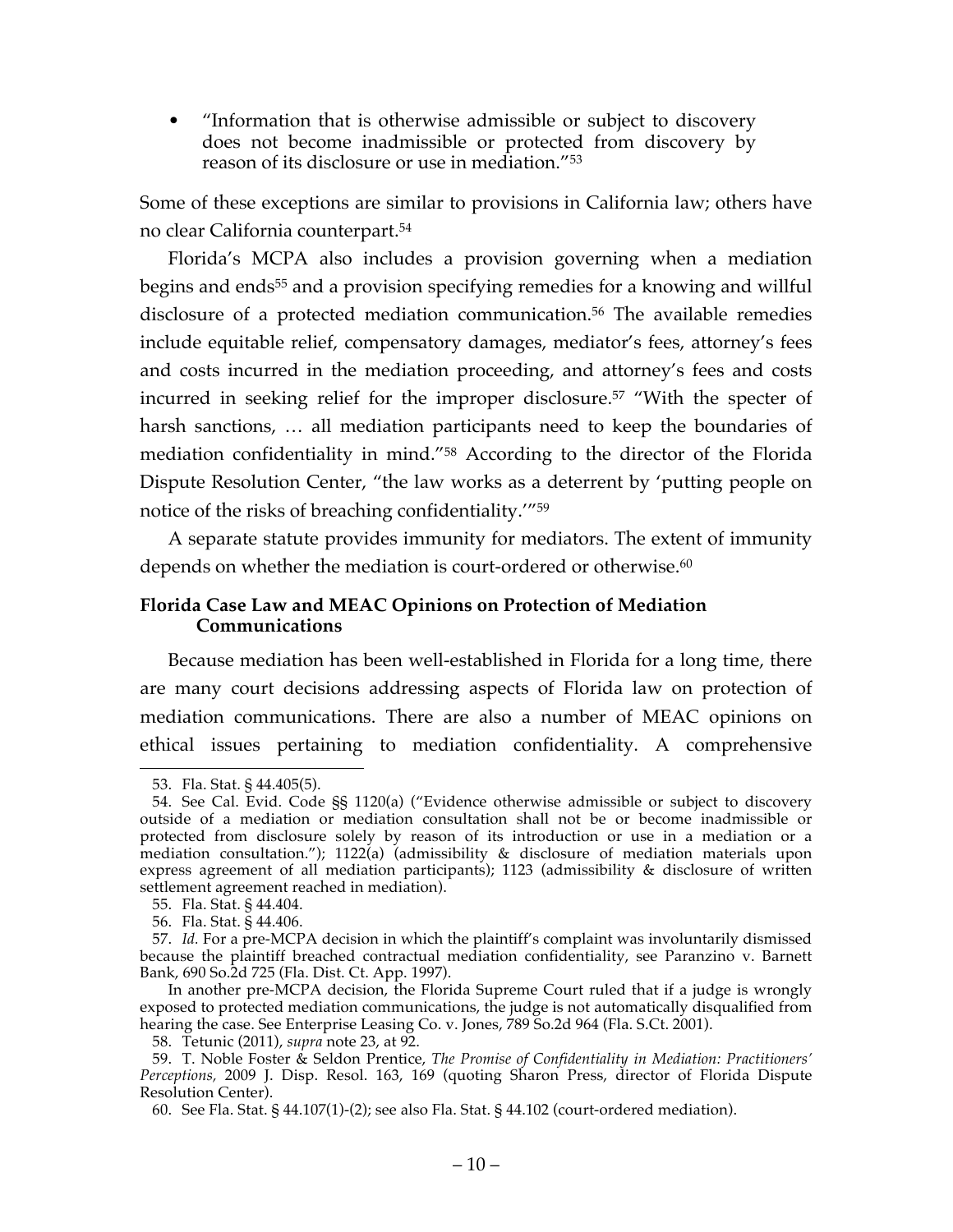discussion of that body of law is beyond the scope of this memorandum, but is available in the legal literature.<sup>61</sup> Instead, we focus on aspects of particular relevance to the Commission's ongoing study.

Many Florida cases involving mediation communications predate the 2004 enactment of the MCPA. It is nonetheless instructive to examine some of the early opinions discussing alleged mediation misconduct, as well as the more recent cases.

We begin with a few general comments about Florida case law on protection of mediation communications. We then discuss (1) alleged party misconduct, (2) alleged mediator misconduct, and (3) alleged attorney misconduct.

## *General Comments on Florida Case Law*

As in California, Florida court decisions involving mediation communications contain some statements emphasizing the importance of protecting such communications from disclosure. For example, a widely-quoted opinion (*DR Lakes v. Brandsmart U.S.A.*) bluntly asserts that "[m]ediation could not take place if litigants had to worry about admissions against interest being offered into evidence at trial, if a settlement was not reached."62 Similarly, another Florida opinion says that "the very basis of court ordered mediation is that parties can rely upon the confidentiality of all oral or written statements."<sup>63</sup> Still another case explains that Florida's privilege for mediation communications "plays a central role in Florida's mediation scheme by preserving the neutrality of the mediator."64

In general, however, such comments are relatively infrequent, and the Florida courts do not expound much on the need for protection of mediation communications. The results of the cases are mixed: Some Florida cases protect mediation communications,<sup>65</sup> while others do not. Even in *DR Lakes*, with its widely-quoted line emphasizing the need for protection, the court held that "the privilege does not bar evidence as to what occurred at mediation under the facts in this case."66

 <sup>61.</sup> See Tetunic (2011), *supra* note 23; see also Tetunic (2003), *supra* note 9, at 91-105.

<sup>62.</sup> 819 So.2d 971, 974 (Fla. Dist. Ct. App. 2002).

<sup>63.</sup> Paranzino v. Barnett Bank, 690 So.2d 725, 728 (Fla. Dist. Ct. App. 1997).

<sup>64.</sup> Royal Caribbean Corp. v. Modesto, 614 So.2d 517, 519 (Fla. Dist. Ct. App. 1992).

<sup>65.</sup> See, e.g., *Paranzino*, 690 So.2d at 727-30 (affirming trial court order dismissing case with prejudice because plaintiff and her attorney willfully and deliberately breached agreement to keep mediation communications confidential).

<sup>66.</sup> 819 So.2d at 974. *DR Lakes* involved allegations of a clerical error constituting a mutual mistake in the mediated agreement. The court of appeals could not "imagine that the legislature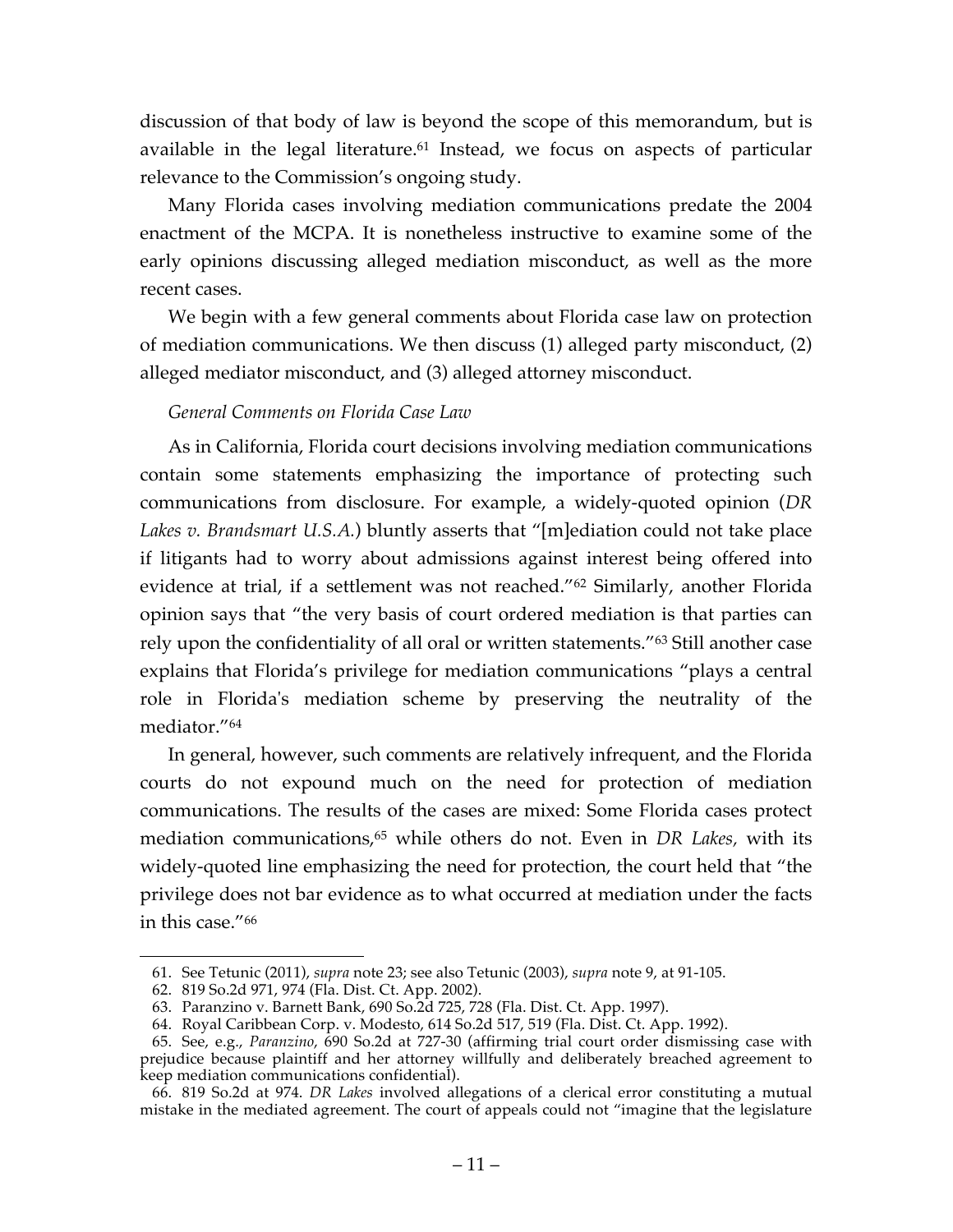Florida also recognizes what is known as the "sword and shield doctrine." Under that doctrine, if a party raises a claim that will necessarily require proof by way of a privileged communication, the party cannot insist that the communication is privileged.67 This is thus a potential justification for disclosing mediation communications in Florida.68

Having provided a little background on Florida case law, we turn now to the cases involving alleged wrongdoing at a mediation, starting with cases focusing on party misconduct.

### *Alleged Party Misconduct*

"Early cases brought to overturn or reform mediated agreements dealt primarily with party wrongdoing."69 For example, in *Cooper v. Austin*, it was undisputed that a woman sent her husband a threatening note during a divorce mediation, which said:

If you can't agree to this, the kids will take what information they have to whomever to have you arrested, etc. Although I would get no money if you were in jail — you wouldn't also be living freely as if you did nothing wrong.70

The parties settled at the mediation, but the husband later sought relief from the mediated settlement agreement due to extortion. The trial court denied his request for lack of causation and the husband appealed.

The court of appeal found that the wife's note was "clearly extortionate," her presentation of the extorted settlement agreement to the trial court was "contemptuous of the judicial process and undercuts the very foundation of our judicial system," and she "should not profit from her actions."71 It therefore reversed and remanded the case for proceedings consistent with its opinion.

intended that a party to a contract reached after mediation should not have the same access to the courts to correct a \$600,000 mutual mistake, as a party entering into the same contract outside of mediation." *Id.* The court made clear that an alleged unilateral mistake would not be sufficient to warrant relief. See *id.* at 974 n.2; see also Sponga v. Warro, 698 So.2d 621, 625 (Fla. Ct. App. 1997) ("[C]ases settled in mediation are especially unsuited for the liberal application of a rule allowing rescission of a settlement agreement based on unilateral mistake.").

<sup>67.</sup> Allstate Ins. Co. v. Levesque, 263 F.R.D. 663, 667 (M.D. Fla. 2010).

<sup>68.</sup> See Bradfield v. Mid-Continent Casualty Co., 2014 U.S. Dist. LEXIS 58162 (M.D. Fla. 2014) (applying sword and shield doctrine in mediation context).

<sup>69.</sup> Tetunic (2011), *supra* note 23, at 89.

<sup>70.</sup> 750 So.2d 711, 711 (Fla. Ct. App. 2000).

<sup>71.</sup> *Id.* at 711 n.1, 713.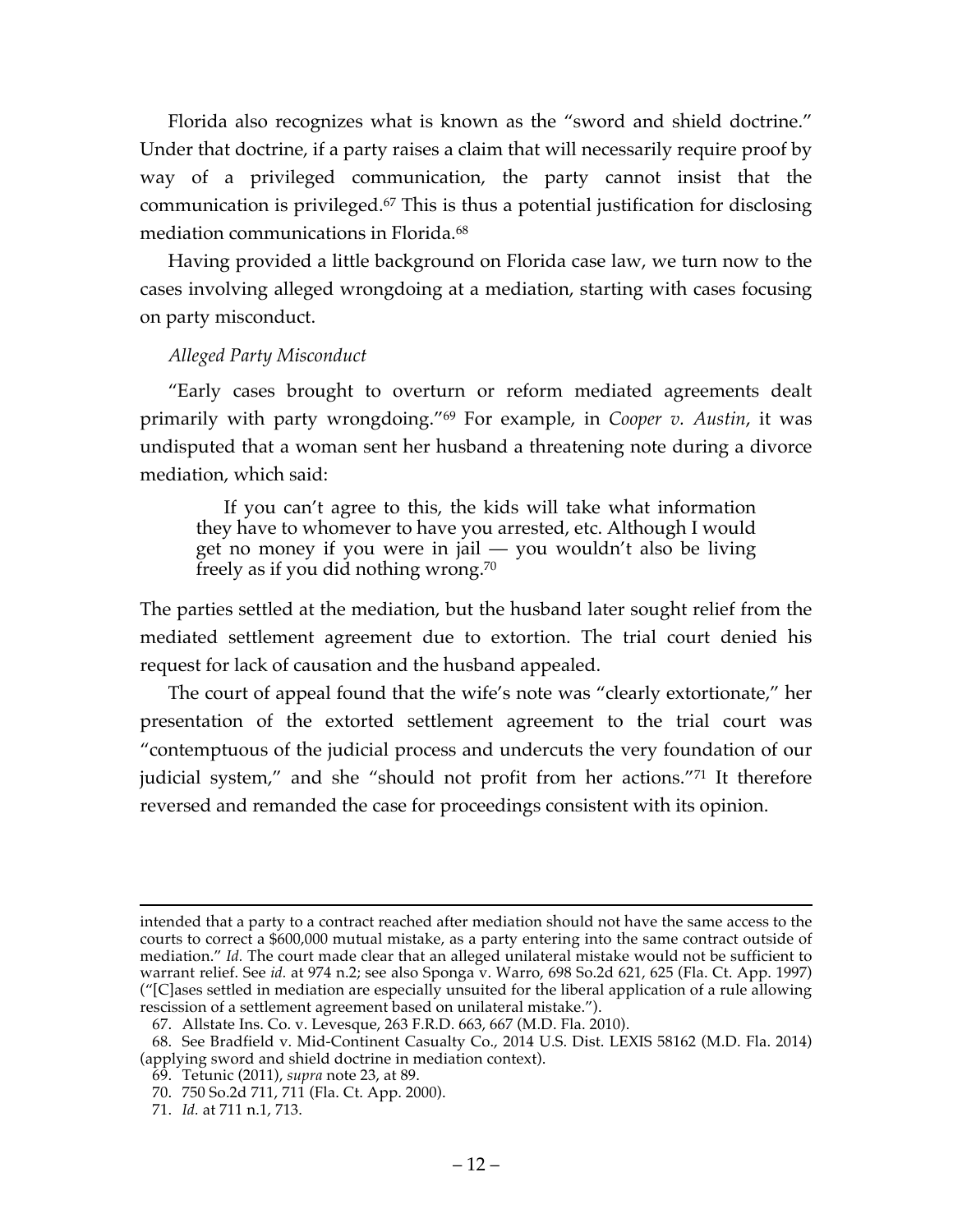The *Cooper* decision predates the MCPA. The court of appeal did not mention mediation confidentiality, so the basis for admission of the wife's note is not altogether clear.

Similarly, in *Still v. Still*, the trial court set aside a mediated marital dissolution agreement due to the wife's fraudulent statements about where a child would live. The court of appeal affirmed, but it did not explain whether the fraudulent statements were made during the mediation and, if so, why they were admissible.72

A third such case, also predating the MCPA, is *Crupi v. Crupi,* in which a wife sought to undo a mediated settlement agreement due to alleged coercion, fraud, and unfairness.73 The trial court denied her motion and the court of appeal affirmed. It explained that "[t]he inquiry on a motion to set aside an agreement reached through mediation is limited to whether there was fraud, misrepresentation in discovery, or coercion."74 It agreed with the trial court that there was insufficient evidence of any of those grounds.75 In particular, it explained that

[T]hree Xanax pills, and anxiety and pressure to settle are insufficient proof of coercion necessary to set aside such an agreement. Otherwise, few, if any mediated settlement agreements would be enforceable.76

Again, the appellate opinion does not discuss mediation confidentiality but nonetheless refers to testimony about the mediation, such as a friend's testimony that the wife "was not in her right mind" during the mediation. 77

In contrast to the three decisions just discussed, *McKinlay v. McKinlay*<sup>78</sup> is a pre-MCPA case that directly discusses the intersection of mediation confidentiality and allegations of impropriety in obtaining a mediated marital dissolution agreement. In *McKinlay*, the wife contended that the mediated agreement was obtained through intimidation or duress. The husband called the mediator to testify in response, but the wife's attorney asserted the statutory mediation privilege and the trial court sustained her objection.

 <sup>72.</sup> 835 So.2d 376 (Fla. Ct. App. 2003).

<sup>73.</sup> 784 So. 2d 611 (Fla. Ct. App. 2001).

<sup>74.</sup> *Id.* at 612.

<sup>75.</sup> *Id.* at 613-14.

<sup>76.</sup> *Id.* at 614.

<sup>77.</sup> *Id.* at 613.

<sup>78.</sup> 648 So.2d 806 (Fla. Ct. App. 1995).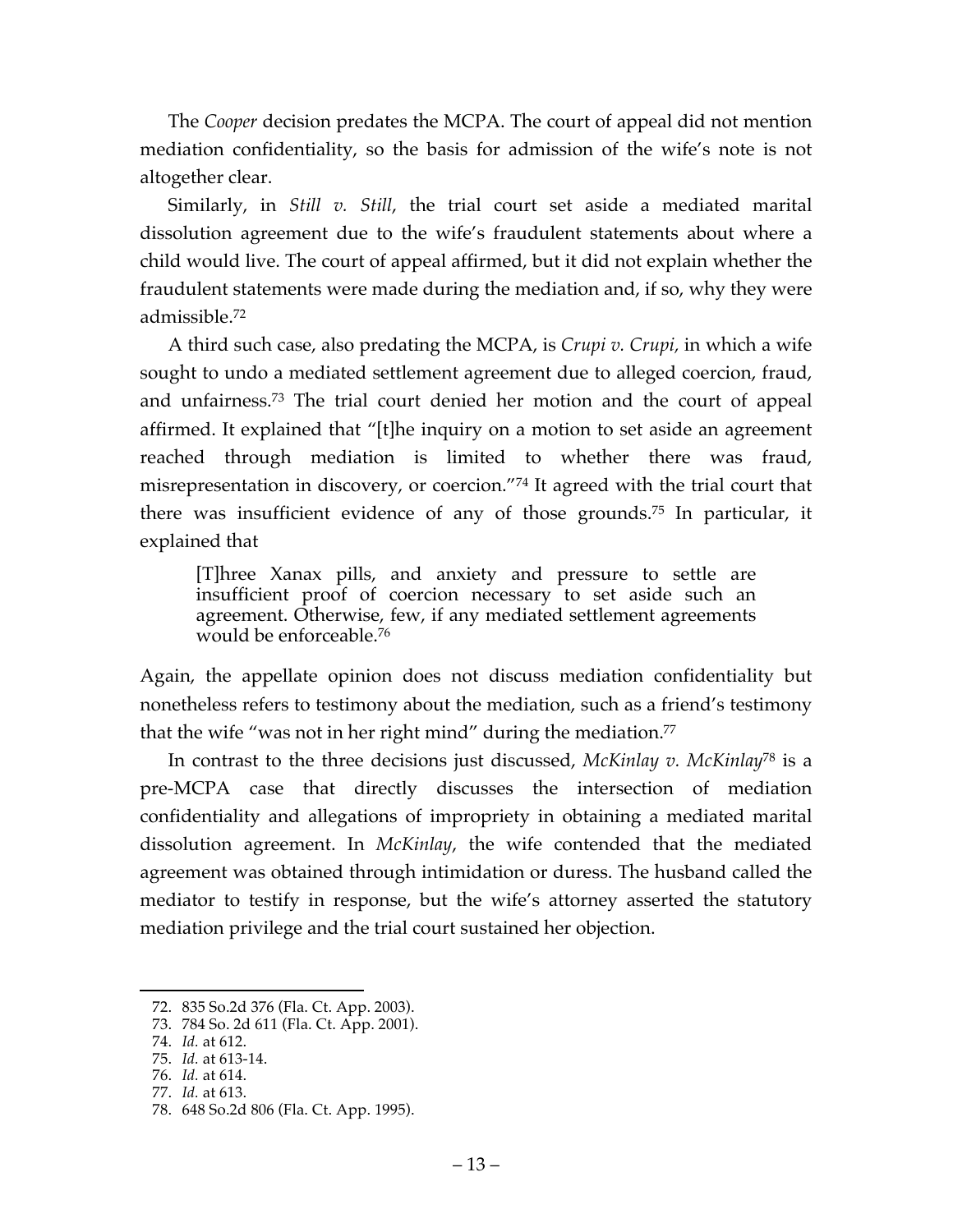The court of appeal reversed, explaining that the wife had waived the mediation privilege by introducing mediation evidence herself:

[A]s the party who objected to the settlement based on allegations of duress and intimidation, Wife availed herself of the opportunities to file a written letter to the trial judge and to testify at the … hearing. However, with only her side of the story presented, she invoked a statutory privilege to preclude testimony or a proffer from other witnesses such as the mediator. These particular facts lead us to conclude that Wife waived her statutory privilege of confidentiality and that, as a result of the waiver, it was error and a breach of fair play to deny Husband the opportunity to present rebuttal testimony and evidence.79

The pre-MCPA cases described above "would now likely fit within the current statutory exception allowing parties to establish or refute recognized bases to void or reform their mediated agreement."80 Some cases, such as *Cooper*, "would also fit within the exclusion for any mediation communication 'willfully used to plan a crime, commit or attempt to commit a crime, conceal ongoing criminal activity, or threaten violence.'"81 A recent similar case, in which the court of appeal rejected a husband's attempt to set aside a mediated agreement due to duress, simply cites to the MCPA list of exceptions and says that "[t]he mediator testified without objection and without any party asserting confidentiality as to the mediation communications."82

## *Alleged Mediator Misconduct*

A few years before the MCPA was enacted, a Florida court of appeal considered a case in which a wife alleged mediator misconduct, as well as misconduct by her husband and her husband's attorney. In *Vitakis-Valchine v. Valchine*, the court of appeal held that the record "adequately supports the finding that neither the husband nor the husband's attorney was involved in any duress or coercion and had no knowledge of any improper conduct on the part of the mediator."83

 <sup>79.</sup> *Id.* at 810.

<sup>80.</sup> Tetunic (2011), *supra* note 23, at 89.

<sup>81.</sup> *Id.*

<sup>82.</sup> Williams v. Williams, 939 So.2d 1154, 1156 n.2 (Fla. Ct. App. 2006). A recent, unpublished federal case rejects a claim of duress against a mediation party without referring to the MCPA or mediation confidentiality. See Shepard v. Florida Power Corp., 2011 U.S. Dist. LEXIS 44242, \*9 n.12 (M.D. Fla. 2011) ("If Plaintiff means to suggest that Defendant's announcement of its intention to leave coerced Plaintiff into accepting the settlement, Plaintiff is mistaken," because it is not duress to threaten what one is legally entitled to do).

<sup>83.</sup> 793 So.2d 1094, 1096 (Fla. Ct. App. 2001).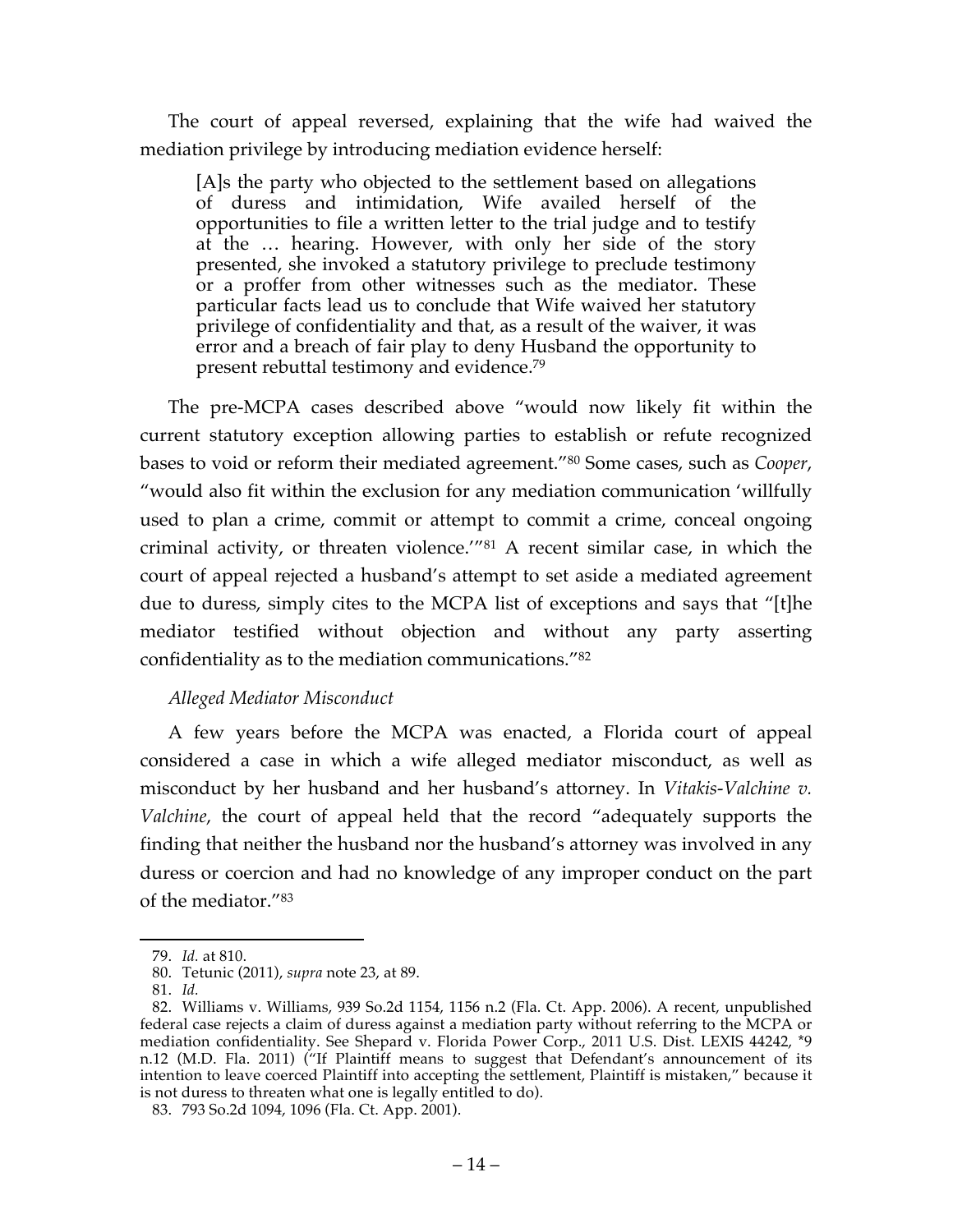With regard to the allegations of mediator misconduct, however, the result was different. The wife alleged that the mediator used multiple coercive tactics to convince her to settle, such as claiming that the trial judge would order destruction of the couple's frozen embryos, threatening to tell the trial judge that "the settlement failed because of her," and giving the wife only five minutes to reach a decision.<sup>84</sup> She contended that the mediated settlement agreement should be set aside due to coercion.

As a general rule under Florida law, however, "a contract or settlement may not be set aside on the basis of duress or coercion unless the improper influence emanated from one of the contracting parties — the actions of a third party will not suffice."85 Because there was then no authority holding that mediator misconduct could serve as a basis for overturning a mediated agreement, the lower court made no findings regarding the wife's assertions of mediator misconduct.86

On appeal, the court framed the issue as "whether the wife's claim that the mediator committed misconduct by improperly influencing her and coercing her to enter into the settlement agreement can be an exception to the general rule that coercion and duress by a third party will not suffice to invalidate an agreement between the principals."87 The appellate court decided to recognize such an exception, because "it would be unconscionable for a court to enforce a settlement agreement reached through coercion or any other improper tactics utilized by a court-appointed mediator."88

In reaching that conclusion, the court noted that Florida rules prohibit a mediator from coercing a party, knowingly misrepresenting a material fact, or opining on what a trial judge will do.<sup>89</sup> It also observed that "[d]uring a courtordered mediation, the mediator is no ordinary third party, but is, for all intent and purposes, an agent of the court carrying out an official court-ordered function."90 For those reasons, it "h[e]ld that the court may invoke its inherent power to maintain the integrity of the judicial system and its processes by invalidating a court-ordered mediation settlement agreement obtained through

 <sup>84.</sup> *Id.* at 1096-97.

<sup>85.</sup> *Id.* at 1096. 86. *Id.*

<sup>87.</sup> *Id.*

<sup>88.</sup> *Id.* at 1099.

<sup>89.</sup> *Id.* at 1098-99; see also Tetunic (2007), *supra* note 10, at 233 (mediator must adjourn or terminate mediation if mediator believes it entails fraud, duress, absence of bargaining ability, or unconscionability).

<sup>90.</sup> *Id.* at 1099.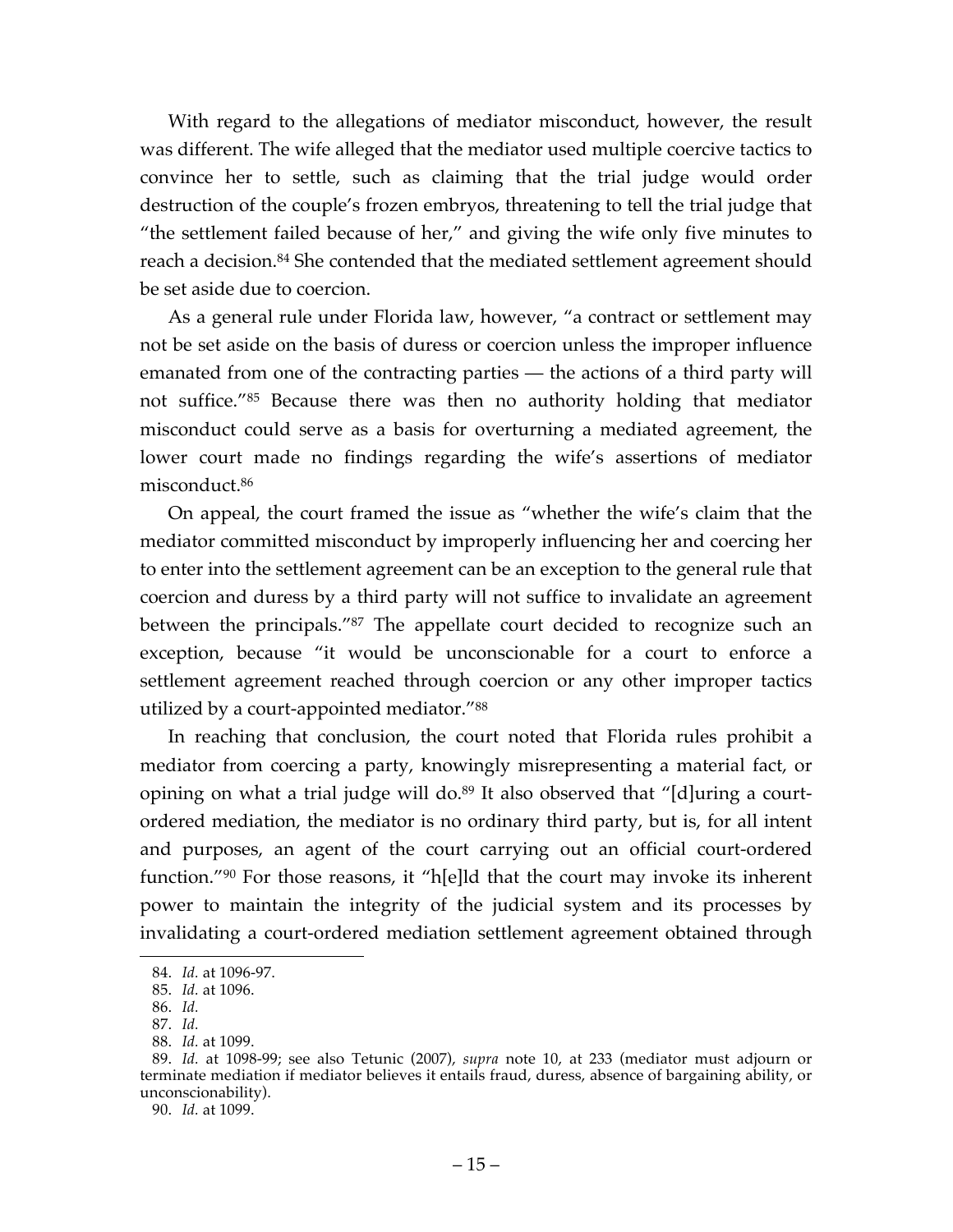violation and abuse of the judicially prescribed mediation procedures."91 It therefore remanded the case for findings "as to whether the mediator actually committed the alleged misconduct."92

The opinion in *Vitakis-Valchine* only refers to mediation confidentiality in passing.93 The court does not question or comment on the use of "confidential" mediation communications to prove or disprove mediator misconduct, much less examine whether such use would have any impact on candid discussions and the effectiveness of mediation. The lack of discussion might be because Florida courts already took for granted the admissibility of mediation communications to prove or disprove party misconduct. In any event, there is no indication of any concern about the possibility of triggering disclosure by alleging mediator misconduct.

Two unpublished federal court opinions, decided under Florida law after enactment of the MCPA, also involved allegations that a mediator engaged in duress. In both cases, the court distinguished *Vitakis-Valchine*, concluding that there was insufficient evidence of duress to overturn the mediated settlement agreement.94

In one of the cases, the court did not consider any mediation communications other than the allegations in the complaint (e.g., the mediator was "pushy"), which would not have constituted duress even if true.<sup>95</sup> In the other case, the mediator testified in response to the duress claim, but his testimony was "limited due to confidentiality rules."96 Neither case cites to the MCPA or contains any significant discussion of the confidentiality and privilege rules.

Presumably, if a party seeks to set aside a mediated agreement due to mediator misconduct, and the party wants to introduce evidence of mediation communications, the situation would be governed by Section 44.405(4)(a)(5) of the MCPA, which provides:

 $(4)(a)$  ... [T]here is no confidentiality or privilege ... for any mediation communication:

….

 <sup>91.</sup> *Id.*

<sup>92.</sup> *Id.* at 1100.

<sup>93.</sup> See *id.* at 1098.

<sup>94.</sup> See Menaged v. City of Jacksonville Beach, 2014 U.S. Dist. LEXIS 16630 (M.D. Fla. 2013); Clark v. School Bd., 2010 U.S. Dist. LEXIS 120216 (M.D. Fla. 2010). See also Marlowe v. Brown, 944 So.2d 1036, 1038 (Fla. Ct. App. 2006) (noting, without discussion, that trial court denied husband's motion to set aside mediation agreement due to mediator misconduct).

<sup>95.</sup> See *Menaged*, 2014 U.S. Dist. LEXIS 16630, at \*9-\*10.

<sup>96.</sup> *Clark*, 2010 U.S. Dist. LEXIS 120216, at \*13.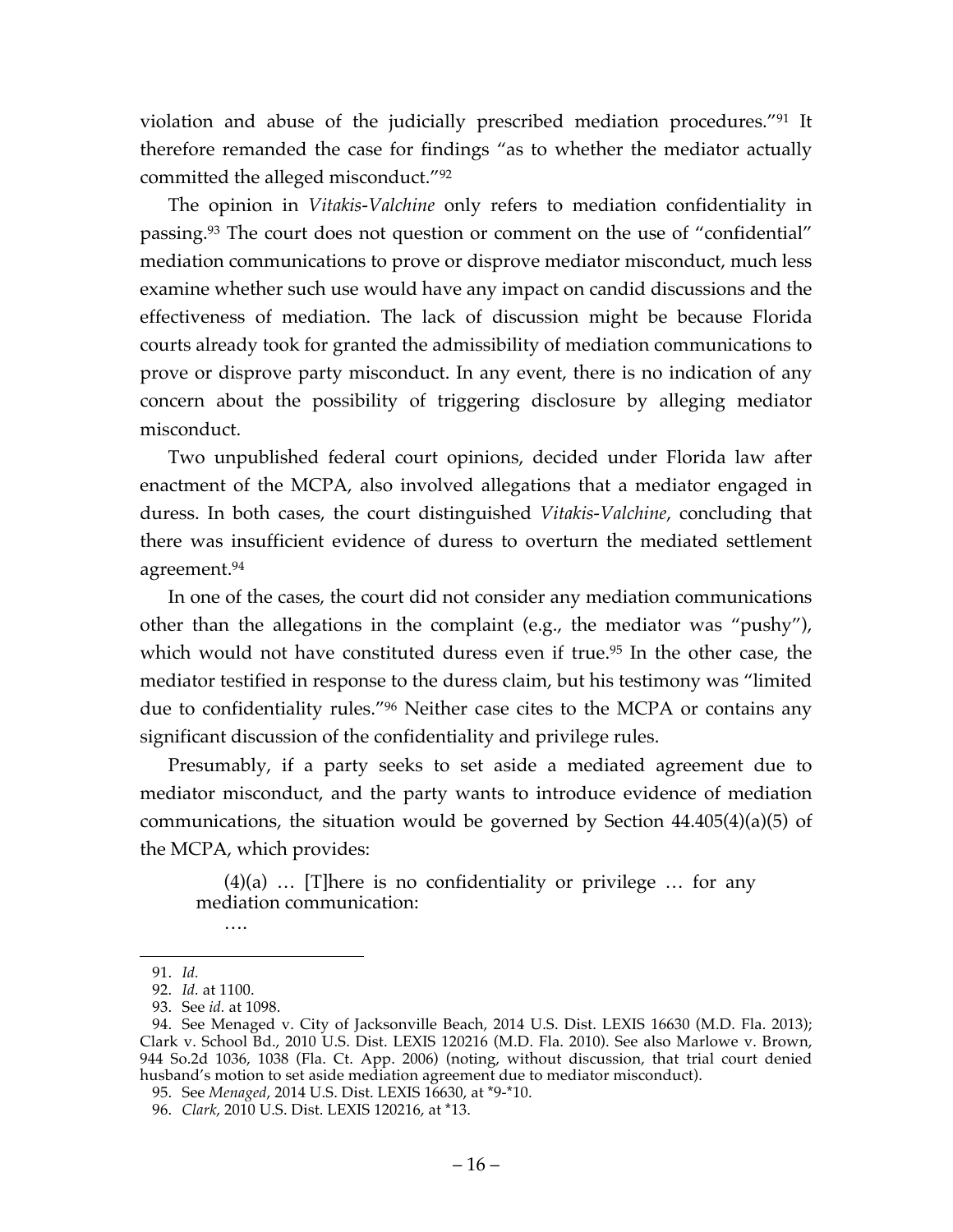5. Offered for the limited purpose of establishing or refuting legally recognized grounds for voiding or reforming a settlement agreement reached during a mediation ….

The MCPA exceptions relating to professional misconduct would not seem to apply, because one of them pertains to a professional malpractice claim, <sup>97</sup> and the other refers to an investigation of professional misconduct by a "body,"98 which appears to mean a regulatory body of some type, not a court.

A Florida law professor recently made the following comments about mediator misconduct:

Not yet a decade old, the law of mediator misconduct is still in its infancy. Case law does not provide the answer to what constitutes mediator misconduct rising to the level required to set aside or reform a mediated agreement. Proving mediator misconduct would likely be challenging. While one party looks to overturn or reform the mediated agreement, the other party seeks to enforce it. The mediator would likely deny violating ethical rules and testify as to facts consistent with the party looking to enforce the mediated agreement. Additionally, counsel who accompanied the parties to mediation will also likely testify that they did not stand idly by as the mediator coerced, threatened, or otherwise violated ethical rules. Yet, alleging mediator misconduct may be attractive as a means to reform or set aside a mediated agreement. *Given the limited number of options, it remains a viable cause of action to consider*. 99

The professor does not analyze the pros and cons of permitting such a claim.

## *Alleged Attorney Misconduct*

In addition to claims of party misconduct and mediator misconduct, Florida has encountered some claims that an attorney acted wrongfully in a mediation. As previously discussed, for example, the court rejected such a claim with little discussion in *Vitakis-Valchine*. <sup>100</sup> Similarly, one of the above-described, unpublished federal decisions on mediator misconduct (*Clark*) involved such a claim, which the court rejected based on testimony about what the attorney said during the mediation:

Plaintiff alleges she was threatened when defense counsel advised her at the mediation that Defendant may pursue attorneys' fees in the event Defendant won the suit. Defense counsel contends

 <sup>97.</sup> Fla. Stat. § 44.405(4)(a)(4).

<sup>98.</sup> Fla. Stat. § 44.405(4)(a)(6).

<sup>99.</sup> Tetunic (2011), *supra* note 23, at 95 (emphasis added).

<sup>100.</sup> See 793 So.2d at 1096.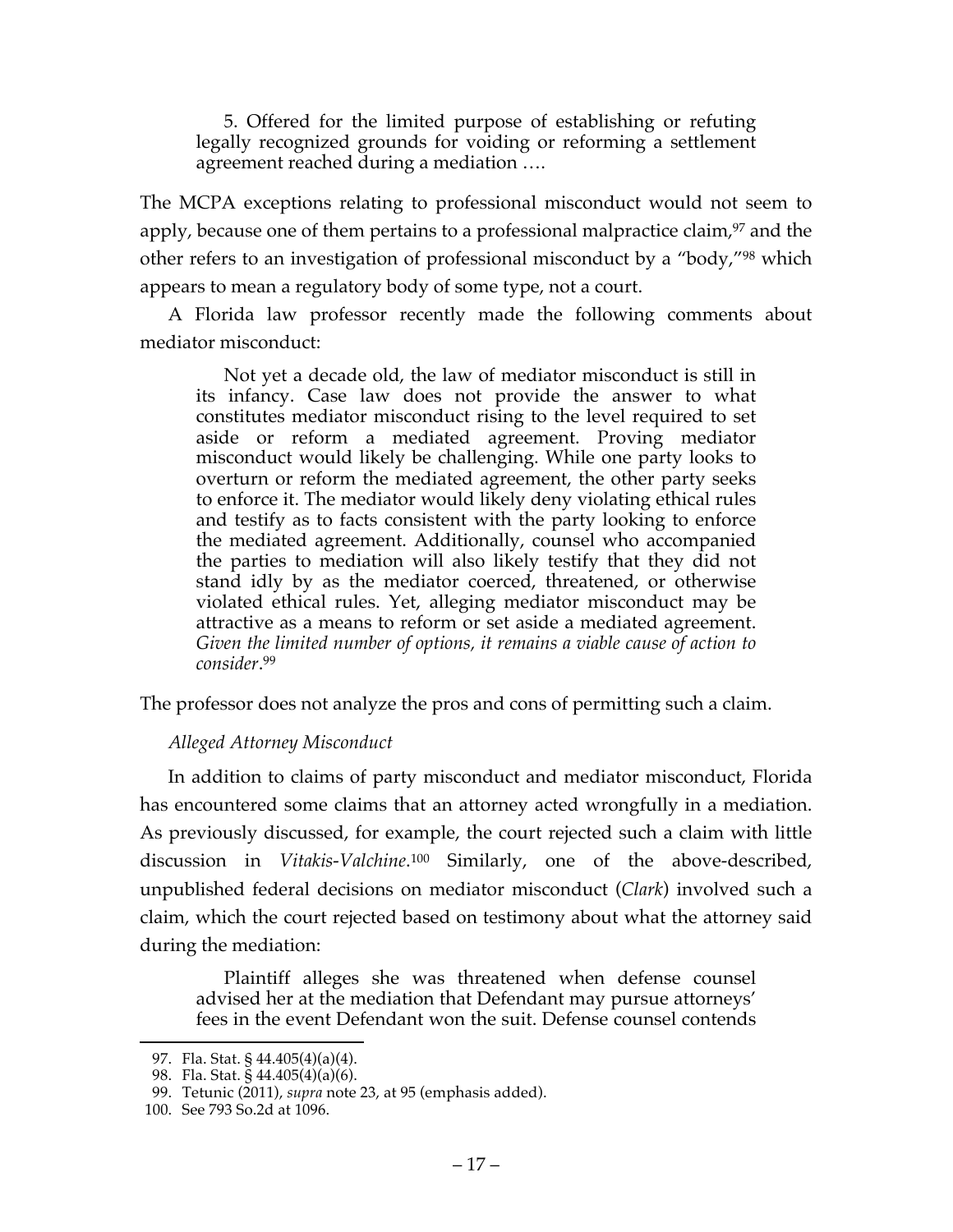that during the joint discussion, Defendant informed Plaintiff that according to procedural rules, if Defendant were to win on the pending motion to dismiss, it may seek reimbursement of attorneys' fees and costs on a frivolous case. The information relayed to Plaintiff about attorneys' fees was given during a joint discussion with the mediator present. *The undersigned finds the Defendant's act of informing Plaintiff of a possible claim does not rise to a level of coercion or support Plaintiff's claim that she was placed in a state of duress.*<sup>101</sup>

Another unpublished federal decision (*Shepard v. Florida Power Corp*102) also rejects a claim that an attorney acted improperly in a mediation:

Plaintiff does not allege any improper influence by any person other than his former attorney. Although the unintelligibility of parts of Plaintiff's motion prevents certainty on this point, Plaintiff apparently alleges that, although recognizing that Plaintiff was "not okay," Plaintiff's former attorney advised Plaintiff to accept the settlement and sign the mediated settlement agreement. Plaintiff's mere dissatisfaction with the advice of his attorney cannot support a finding that his agreement to settle and release his claims was not knowing or voluntary.103

In contrast, yet another unpublished federal decision (*Nova Casualty Co. v. Santa Lucia*104) refers to a party's allegations that an attorney gave negligent advice about a High-Low Agreement during a mediation. But the court did not resolve those allegations on the merits.105

None of the four above-mentioned decisions cite to the MCPA or contain any discussion of the confidentiality and privilege rules. The staff was not able to find any decision, published or unpublished, in which the court directly addresses the MCPA provision on professional malpractice106 or the MCPA provision on an investigation of professional misconduct. 107

We did, however, find several MEAC opinions that discuss the relationship between mediation confidentiality and alleged attorney misconduct. "MEAC opinions do not carry the weight of law."108 But they do involve real-life

 <sup>101.</sup> *Clark*, 2010 U.S. Dist. LEXIS 120216, at \*12 (emphasis added, citations omitted).

<sup>102.</sup> 2011 U.S. Dist. LEXIS 44242 (M.D. Fla. 2011).

<sup>103.</sup> *Id.* at \*9-\*10 (citations omitted).

<sup>104.</sup> 2010 U.S. Dist. LEXIS 58693, \*1 (M.D. Fla. 2010).

<sup>105.</sup> See *id.* at \*1. The mediation took place before the defendant attorney joined one of the defendant law firms. The court denied that firm's motion for summary judgment, explaining that "[w]hether [the attorney's] alleged negligent acts continued after he joined [the firm] on September 1, 2006, remains an issue of fact to be decided by a jury." *Id.* at \*7.

<sup>106.</sup> Fla. Stat. §  $44.405(4)(a)(4)$ .

<sup>107.</sup> Fla. Stat. § 44.405(4)(a)(6).

<sup>108.</sup> Tetunic (2007), *supra* note 10, at 209.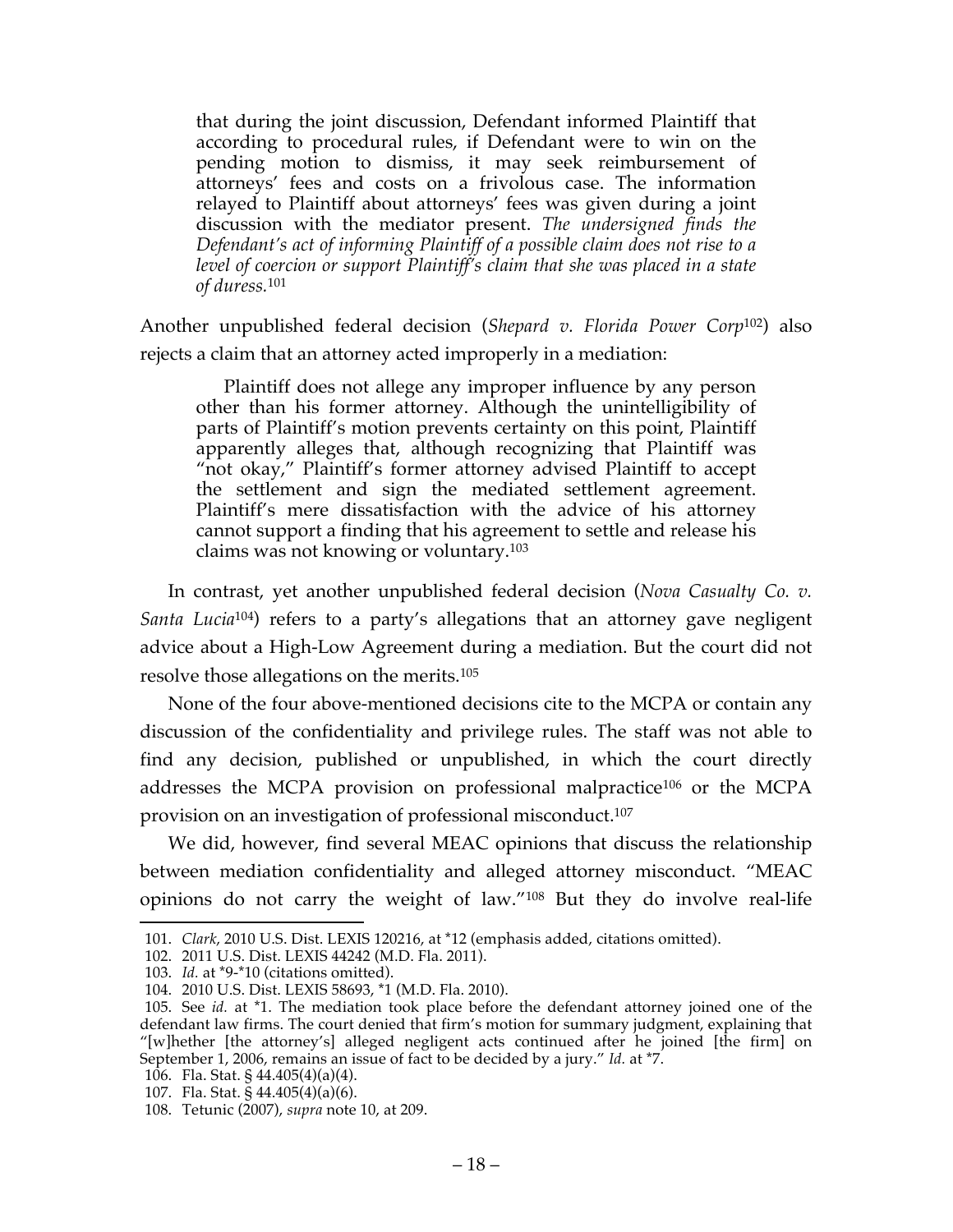situations, not hypotheticals,<sup>109</sup> and "serve as advisory opinions upon which mediators may rely in good faith."110

Each of the pertinent MEAC opinions poses a question about whether a mediator should report misconduct by an attorney or law firm personnel. In the first opinion, a mediation party told the mediator that his attorney's secretary advised him that "he would not have to pay any attorney's fees and the attorney for the other party was well known to 'rape' his clients financially …."111 The mediator was "disturbed that a) the party apparently received legal advice from a non-lawyer; b) that the party received questionable information which [the mediator] felt was prejudicial to the mediation process; and c) that a non-lawyer in an attorney's office may be making slanderous remarks without the knowledge of the attorney."112

The panel advised the mediator not to disclose the communication because that would violate the statutory mediation privilege.113 The panel recommended some other options for the mediator to consider.<sup>114</sup>

The advice in a later MEAC opinion (still predating the MCPA) was similar. During an attorney-client fee mediation, the attorney threatened to turn an incriminating videotape over to prosecutors unless his client resolved the fee dispute in his favor.115 The MEAC panel advised the non-lawyer mediator not to report the incident to the Florida Bar: "A non-attorney Florida Supreme Court certified mediator should not disclose communications made during a Florida Bar Grievance Mediation session *even if such testimony may be relevant in a subsequent disciplinary proceeding*."116

 <sup>109.</sup> MEAC 2001-005, at 2 n.1, *available at* http://www.flcourts.org/resources-andservices/alternative-dispute-resolution/information-trainers-legal-professionals/meacopinions.stml.

<sup>110.</sup> Tetunic (2007), *supra* note 10, at 209.

<sup>111.</sup> MEAC 1995-010, at 1, *available at* http://www.flcourts.org/resources-andservices/alternative-dispute-resolution/information-trainers-legal-professionals/meacopinions.stml.

<sup>112.</sup> *Id.*

<sup>113.</sup> *Id.* at 2.

<sup>114.</sup> *Id.* at 2-3.

<sup>115.</sup> MEAC 2001-005, at 1, *available at* http://www.flcourts.org/resources-andservices/alternative-dispute-resolution/information-trainers-legal-professionals/meacopinions.stml.

<sup>116.</sup> *Id.* (emphasis added); see also MEAC 2002-002, *available at* http://www.flcourts.org/ resources-and-services/alternative-dispute-resolution/information-trainers-legal-professionals/ meac-opinions.stml (reaffirming advice given in MEAC 2001-005).

For MEAC opinions involving threats by non-attorneys, see MEAC 96-005 and MEAC 97-006, *available at* http://www.flcourts.org/resources-and-services/alternative-dispute-resolution/ information-trainers-legal-professionals/meac-opinions.stml. In both of those opinions, the panel advised the mediator not to report the incident. The second opinion pointed out, however, that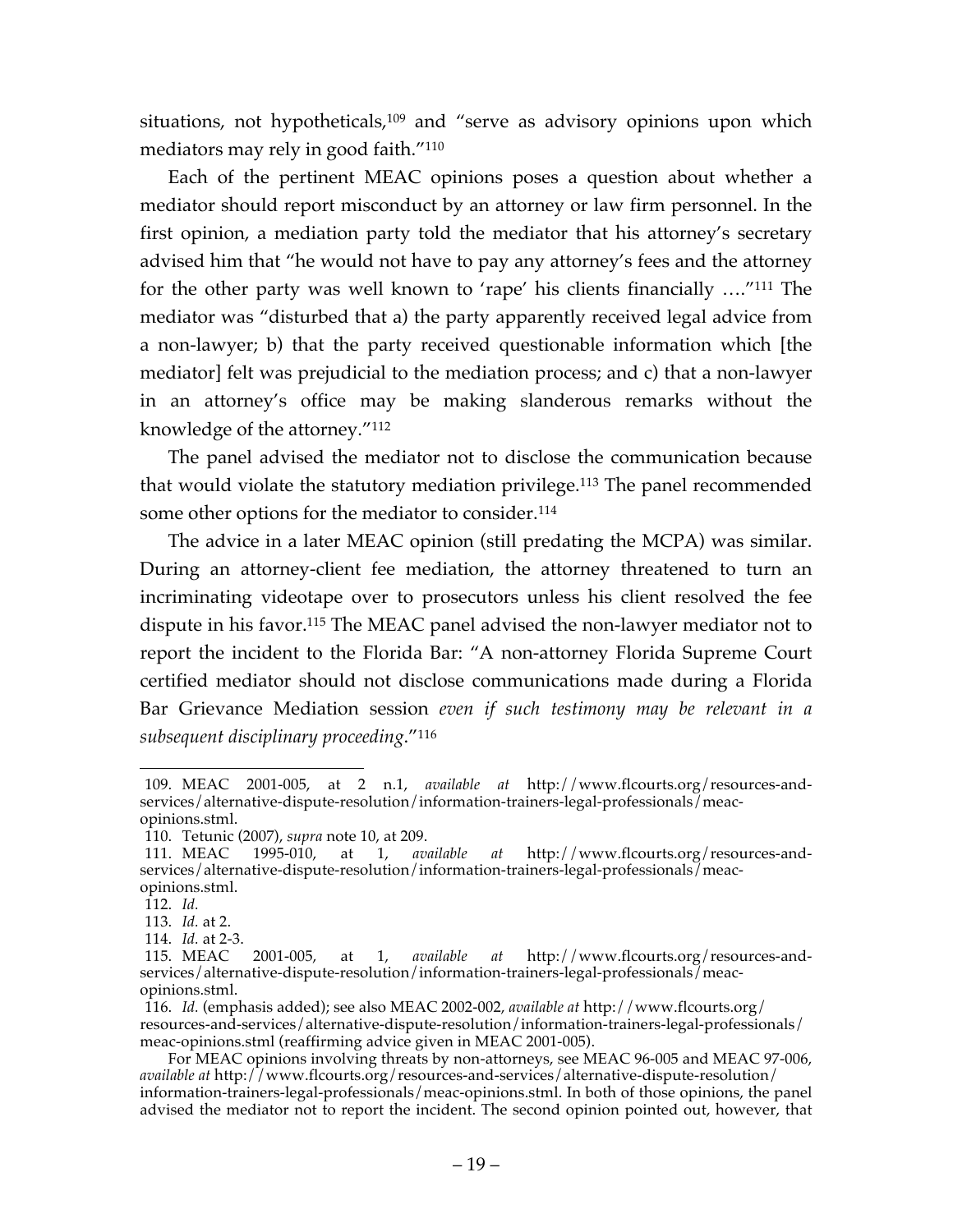More recently, the MEAC panel considered a mediation in which a participant revealed evidence that an attorney acted wrongfully spent funds held in escrow. <sup>117</sup> Again, the panel advised the mediator not to report the matter to the Florida Bar.118

In reaching that conclusion, the panel parsed the language of the MCPA exception relating to an investigation of professional misconduct:

Having determined that the statement was a mediation communication, one must next determine whether it fits within any of the listed statutory exceptions to confidentiality. One of the listed statutory exceptions to the confidentiality of mediation communications is a communication "offered to report, prove or disprove **professional misconduct occurring during the mediation**, solely for the internal use of the body conducting the investigation of the conduct." Section  $44.405(\dot{4})$ (a)6. Emphasis added. Since the misconduct which would be the subject of the report, the escrow violation, did not occur during the mediation, the misconduct statutory exception does not apply.<sup>119</sup>

The panel's decision thus turned on whether the alleged misconduct occurred during the mediation; because it did not, the panel concluded that the statutory exception was inapplicable.

The panel was careful to point out that if the escrow violation "were to be 'discovered' outside of the mediation, the fact that it was disclosed at the mediation does not render it protected from discovery or admissibility."120 In other words, the escrow violation could still be proved through other evidence; only the mediation communications about it would be unavailable. That would also be true in California.121

If attorney misconduct instead occurs *during* a mediation, the MEAC panel might give different advice to a mediator under the MCPA, because then the statutory exception for an investigation of professional misconduct (Section 44.405(4)(a)(6)) would apply. That possibility seems especially likely with regard

 <sup>&</sup>quot;[t]he panel has not yet offered an opinion based on a situation in which there is a realistic threat of imminent harm during the mediation session." *MEAC 97-006*, at 2.

<sup>117.</sup> MEAC 2006-005, *available at* http://www.flcourts.org/resources-and-services/alternativedispute-resolution/information-trainers-legal-professionals/meac-opinions.stml.

<sup>118.</sup> *Id.* at 2-3.

<sup>119.</sup> *Id.* at 2 (emphasis in original).

<sup>120.</sup> *Id.* at 2 n.2.

<sup>121.</sup> See Cal. Evid. Code § 1120(a) ("Evidence otherwise admissible or subject to discovery outside of a mediation or a mediation consultation shall not be or become inadmissible or protected from disclosure solely by reason of its introduction or use in a mediation or mediation consultation.").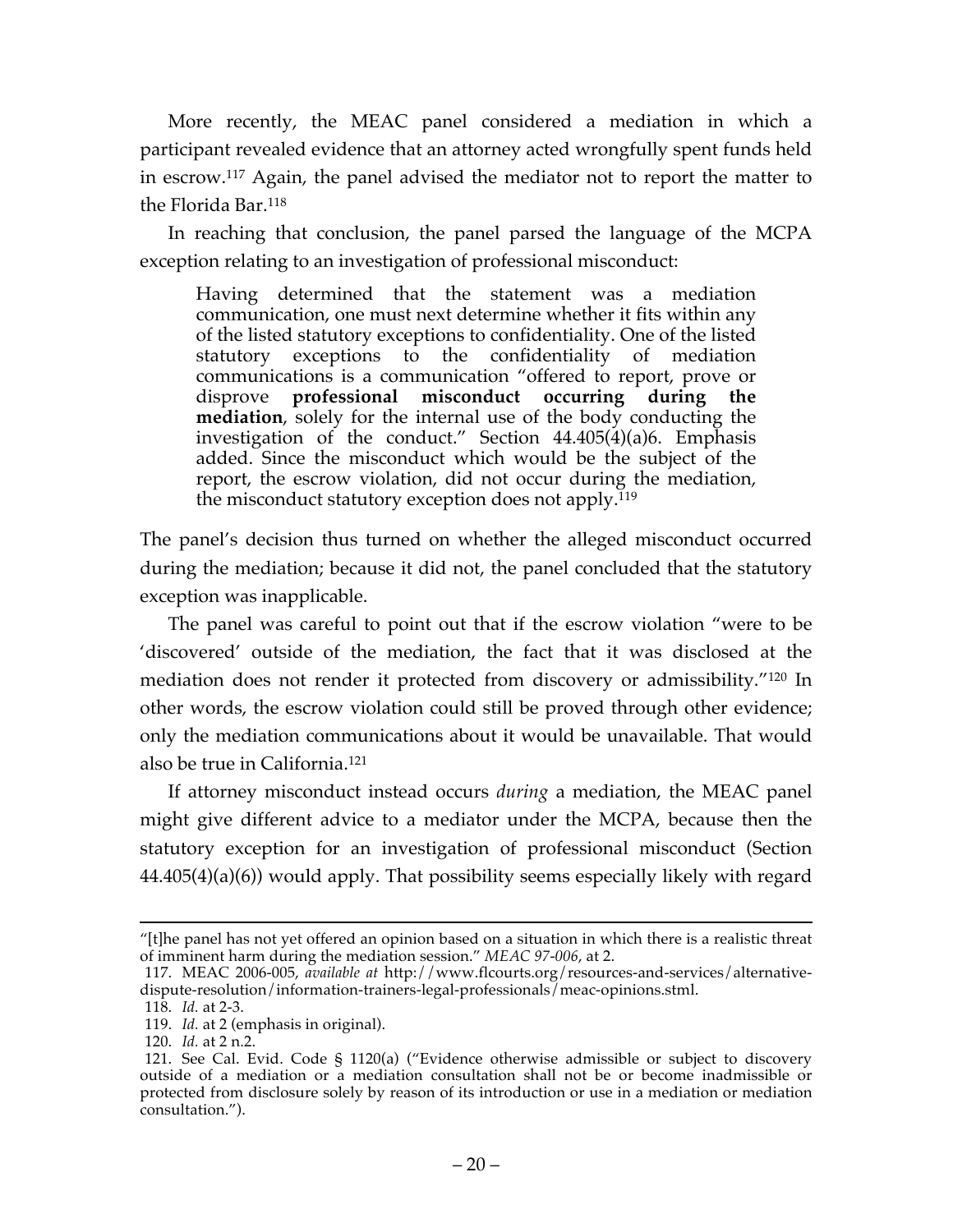to an attorney-mediator, because a Florida attorney is obligated to report certain types of misconduct by a fellow member of the Florida Bar. <sup>122</sup>

## **Florida's Grievance System for a Complaint Against a Mediator**

"Florida was the first state to implement a process allowing unhappy mediation parties to file and pursue complaints against mediators for practices that violated the Florida Standards of Professional Conduct."123 "The Florida Disciplinary Rules allow the investigation of complaints, create informal and formal processes for resolving complaints, and permit the imposition of sanctions against mediators, including their removal from the certified court list, if they do not meet the standards of skill or professionalism expected by the court."124 "The Florida Disciplinary Rules apply to certified mediators doing either court-ordered or privately-referred cases and to non-certified mediators doing court-ordered mediations."125 "Florida has evolved a disciplinary process, based on its experience with filed complaints that provides more due process protections for mediators than any other state system."126 The process "provid[es] four levels of review, with each level of review having a clearly defined function."127

It does not seem necessary to describe that disciplinary process in detail here. The staff can provide such a description later if the Commission desires.128 For present purposes, it seems appropriate to focus primarily on the available data regarding the incidence of complaints about Florida mediators and the resolution of those complaints.

From May 1992 to April 2005, Florida's Dispute Resolution Center ("DRC") processed 74 grievances against certified mediators, and a final result was obtained in 69 of them. <sup>129</sup> Florida courts order approximately 100,000 cases to mediation each year.130 This data suggests that "an individual mediator's risk

 <sup>122.</sup> See Fla. Bar Reg. R. 4-8.3 ("A lawyer who knows that another lawyer has committed a violation of the Rules of Professional Conduct that raises a substantial question as to that lawyer's honesty, trustworthiness, or fitness as a lawyer in other respects shall inform the appropriate professional authority."); see also Tetunic (2008), *supra* note 5, at item #2; Tetunic (2007), *supra* note 10, at 220-21.

<sup>123.</sup> Young, *supra* note 8, at 804.

<sup>124.</sup> *Id.*; see Fla. Rules for Certified & Court-Appointed Mediators.

<sup>125.</sup> Young, *supra* note 8, at 804.

<sup>126.</sup> *Id.*

<sup>127.</sup> *Id.* at 879.

<sup>128.</sup> For a detailed description of Florida's disciplinary system for mediators, see Young, *supra*  note 8, at 750-56, 790-813, 876-80.

<sup>129.</sup> *Id.* at 750-51.

<sup>130.</sup> *Id.* at 749.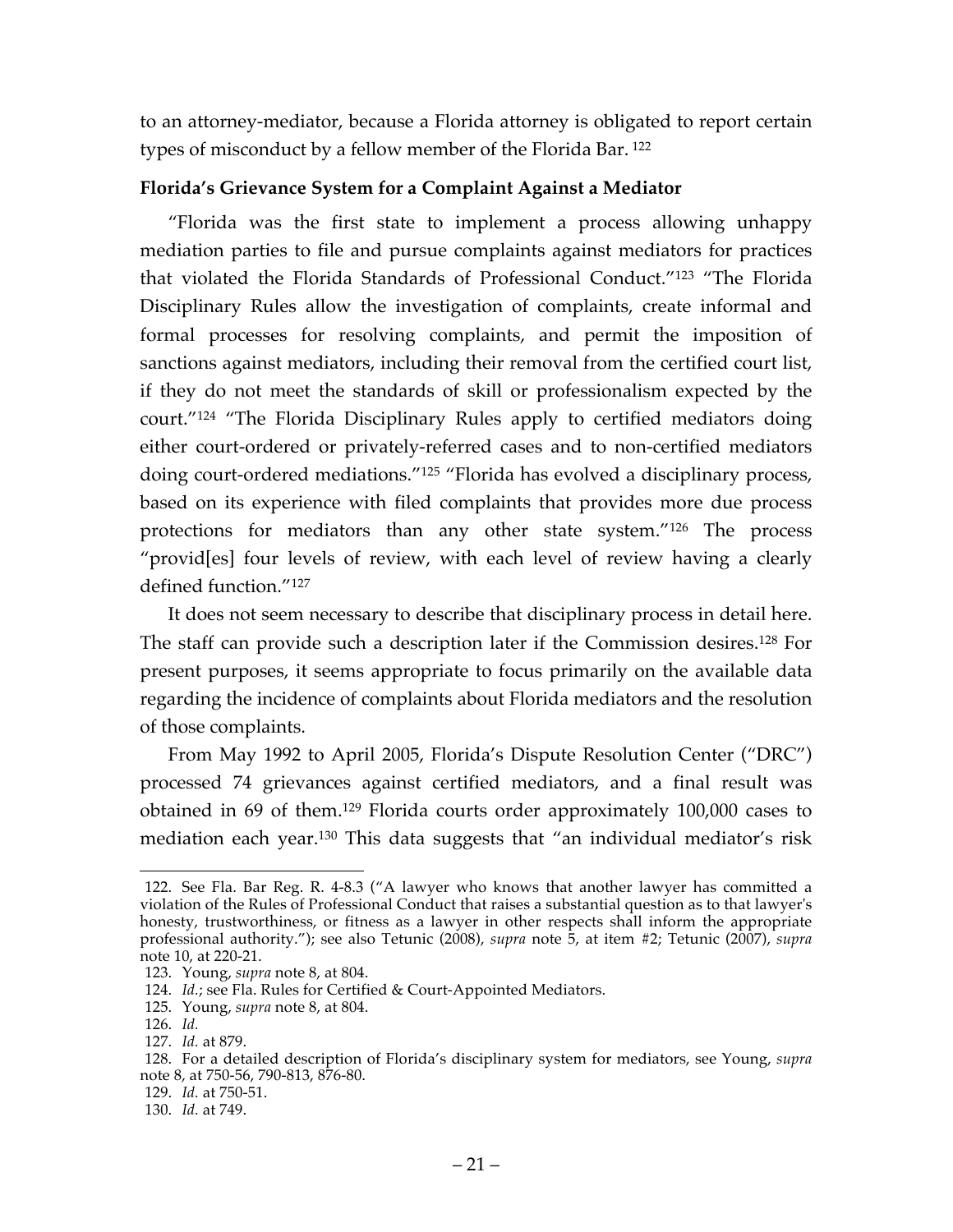that he or she will have to defend a grievance complaint in Florida remains extremely low."131

During the time period in question, "Florida parties most often alleged that a mediator interfered with the party's self-determination."132 The second most common allegation was that a mediator was not impartial.133 Other complaints were:

- The mediator improperly continued, adjourned, or terminated the mediation.
- The mediator lacked integrity.
- The mediator failed to conduct an appropriate orientation session at the beginning of the mediation.
- The mediator had a conflict of interest.
- The mediator's fees and expenses were excessive.
- The mediator failed to maintain confidentiality.
- The mediator's demeanor was not befitting a mediator.
- The mediator engaged in improper advertising practices.
- The mediator lacked professional competence.
- The mediator's scheduling practices were unfair.<sup>134</sup>

Of the 69 complaints that the Florida DRC resolved between May 1992 and April 2005, "about 25 percent of them resulted in a sanction or remedial action against the mediator."135 More specifically,

- Complaint committees found 13 of the complaints facially insufficient (i.e., the facts, even if taken as true, did not state an ethical violation).
- Complaint committees dismissed 21 of the complaints for lack of probable cause.
- A hearing panel heard and dismissed one complaint.
- In three instances, the complainant dismissed the grievance, typically after meeting with the mediator and complaint committee members.
- Florida regulators imposed sanctions on 12 mediators.
- Another six mediators agreed to remedial measures.
- Complaint committees dismissed the remaining complaints for various reasons (e.g., lack of jurisdiction, non-compliance with the

 <sup>131.</sup> *Id.* at 750.

<sup>132.</sup> *Id.* at 752.

<sup>133.</sup> *Id.* at 752-53.

<sup>134.</sup> *Id.* at 753-55.

<sup>135.</sup> *Id.* at 751.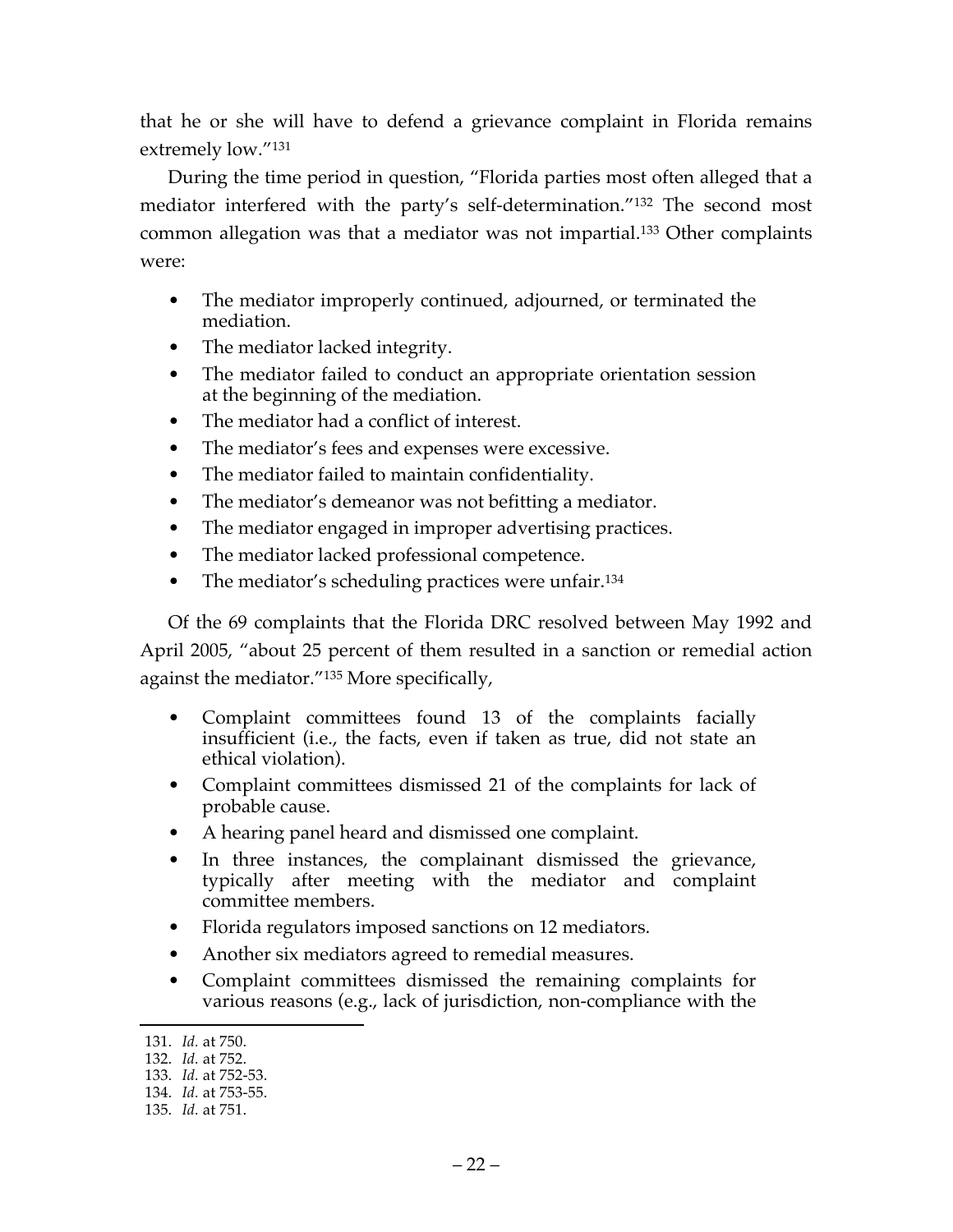complaint-filing requirements, or settlement at an informal meeting).136

In other words, many of the claims against Florida mediators lacked merit, but not all of them.

The most frequent sanction was a requirement that the mediator get further training (sometimes coupled with a suspension or restriction on mediating until completion of the required training).137 Various other sanctions were also used, such as fee adjustments, oral or written reprimands or admonishments, requiring a mediator to observe one or more mediations conducted by a certified mediator, or requiring a mediator to mediate under the observation and supervision of a certified mediator.138

Until sanctions are imposed on, or accepted by, a mediator, or an application for sanctions is denied, the Florida disciplinary process is confidential.139 Thereafter, "all documentation including and subsequent to the filing of formal charges shall be public with the exception of those matters which are otherwise confidential under law or rule of the supreme court, regardless of the outcome of any appeal."140

Thus, "[w]hen the hearing panel imposes sanctions, the DRC publishes the name of the mediator, along with a short summary of the rule violation, the circumstances of that violation, and any sanctions imposed."141 "Even when a mediator is not sanctioned, the DRC makes public information about the complaint and its resolution without disclosing the name of the mediator."142 In this respect, Florida is unusual. Other states with mediator grievance systems do not make as much grievance-related information available to the public.<sup>143</sup> According to one commentator, due to Florida's public disclosures, "the complaints filed against mediators serve a highly educational function."144

It is not clear to the staff whether those public disclosures include any mediation communications. The above-quoted rule permitting public disclosure of mediator grievance materials excepts "those matters which are otherwise

 <sup>136.</sup> *Id.*

<sup>137.</sup> *Id.* at 755.

<sup>138.</sup> *Id.* at 755-56.

<sup>139.</sup> Rule 10.850 of the Fla. Rules for Certified & Court-Appointed Mediators.

<sup>140.</sup> *Id.* (emphasis added).

<sup>141.</sup> Young, *supra* note 8, at 813.

<sup>142.</sup> *Id.*

<sup>143.</sup> *Id.* at 878.

<sup>144.</sup> *Id.* at 813.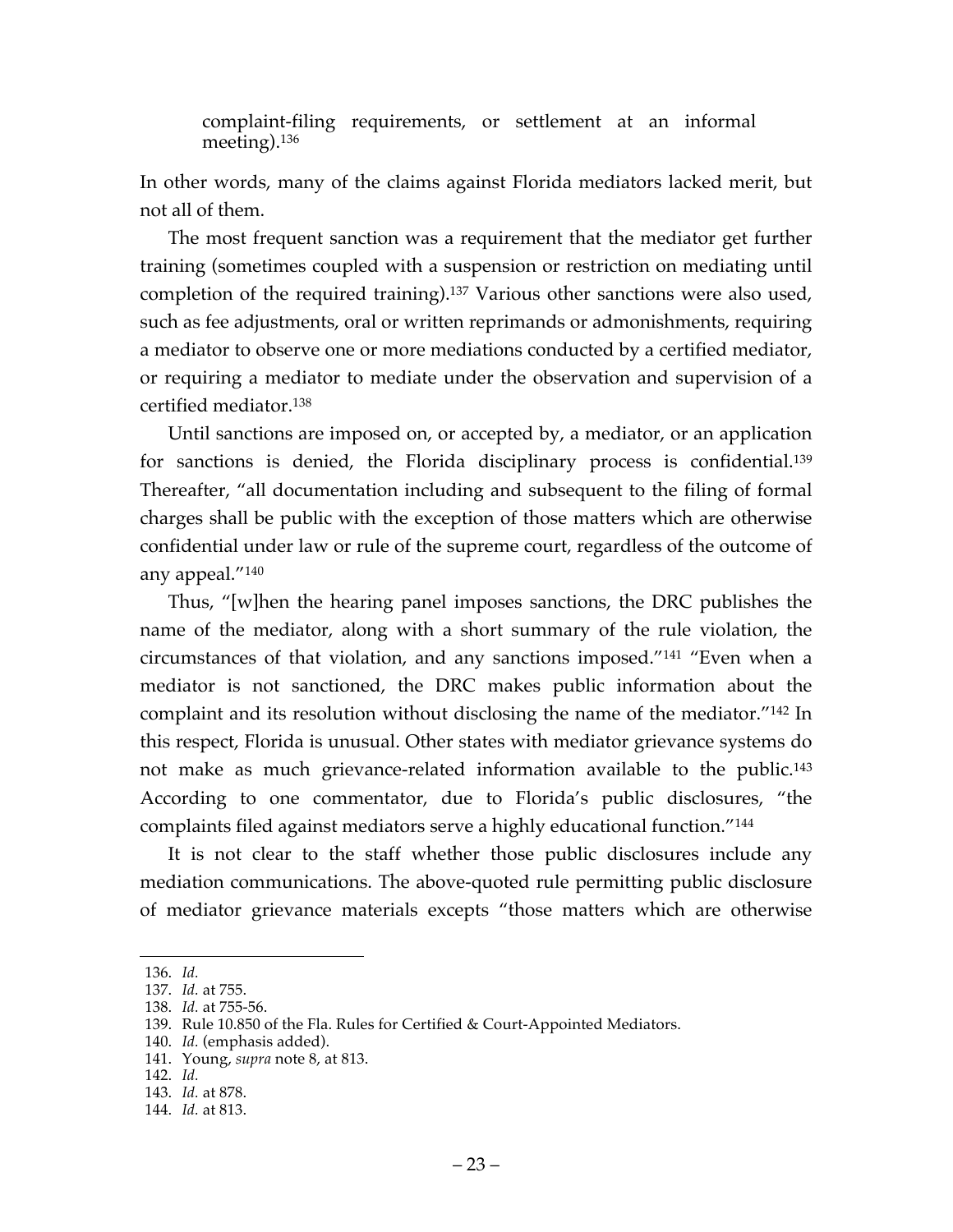confidential under law." Under the MCPA, although a mediation communication may be offered to report, prove, or disprove professional misconduct occurring during a mediation, the disclosure is "solely for the *internal use* of the body conducting the investigation of the conduct."145

Because the statute permits disclosure solely for "internal use," public disclosure of mediation communications used in investigating a mediator would appear to be impermissible. This strikes the staff as an important point. Unless the Commission instructs otherwise, we will try to learn more about whether our understanding of it is correct.

## **Summary of Florida Law**

Florida has had a large, active mediation community for many years. In contrast to California, Florida courts have broad authority to order civil cases to mediation. Florida also has a highly-developed regulatory system for mediators.

Until 2004, Florida's statute protecting mediation communications applied only to a court-ordered mediation. There were also uncertainties regarding the extent of statutory protection.

In 2004, Florida enacted the MCPA, which protects mediation communications in a wide variety of mediations. The MCPA's protection for mediation communications is subject to a number of exceptions.

Of particular importance in this study, there is an exception for a professional malpractice proceeding<sup>146</sup> and an exception for an investigation of professional misconduct by a "body."147 Key features of these exceptions are:

- The exceptions may be invoked not only to prove professional wrongdoing, but also to report or disprove such wrongdoing.
- The exceptions apply only to evidence of professional misconduct that occurred *during* a mediation, not evidence of other professional wrongdoing.
- The exceptions permit disclosure solely for purposes of the proceeding in question (the malpractice proceeding or the investigation of professional misconduct).

There are many Florida cases and MEAC opinions involving allegations of wrongdoing at a mediation, including some involving allegations of professional misconduct. Not infrequently, Florida courts and federal courts applying Florida

 <sup>145.</sup> Fla. Stat. § 44.405(4)(a)(6) (emphasis added).

<sup>146.</sup> Fla. Stat. § 44.405(4)(a)(4).

<sup>147.</sup> Fla. Stat. § 44.405(4)(a)(6).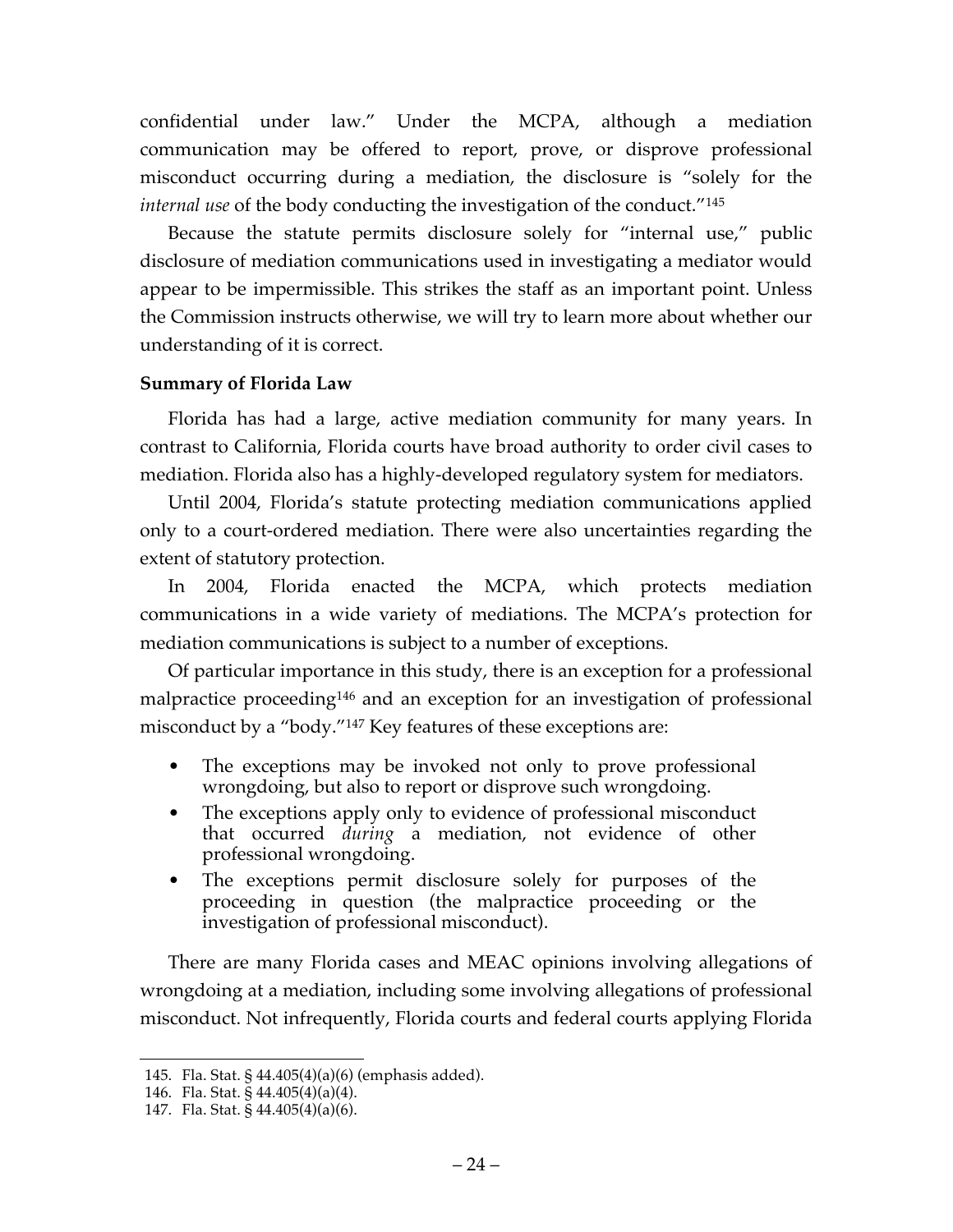law have considered mediation communications in resolving such allegations, with little or no discussion of the point. There do not seem to be any published court decisions construing the MCPA exceptions relating to professional wrongdoing.

Florida has an extensive disciplinary system for mediators. As compared to the number of mediations conducted, there are very few complaints against mediators. Of the complaints received, approximately 25% resulted in sanctions, generally relatively mild in nature. After a complaint is resolved, information about it is made public. The staff will check further regarding whether such public disclosure can include a mediation communication; our preliminary assessment is "no."

## **MASSACHUSETTS**

Proceeding alphabetically, the next jurisdiction that the Commission singled out for special attention is Massachusetts. We begin by describing the current Massachusetts statute on protection of mediation communications and case law interpreting that statute. Next, we report some criticism of that law. Finally, we describe the history and status of efforts to revise the current statute and enact the UMA in Massachusetts.

### **Current Massachusetts Statute**

The key Massachusetts statute on protection of mediation communications is Section 23C of Chapter 233 of the General Laws of Massachusetts, which was enacted in 1985.148 The first paragraph of that statute provides:

23C. All memoranda, and other work product prepared by a mediator and a mediator's case files shall be confidential and not subject to disclosure in any judicial or administrative proceeding involving any of the parties to any mediation to which such materials apply. Any communication made in the course of and relating to the subject matter of any mediation and which is *made in the presence of such mediator* by any participant, mediator or other person shall be a confidential communication and not subject to disclosure in any judicial or administrative proceeding; provided, however, that the provisions of this section shall not apply to the mediation of labor disputes.149

 <sup>148.</sup> For additional sources of protection, see Rule 514(a) of the Massachusetts Guide to Evidence and Massachusetts Uniform Dispute Resolution Rule 9(h). 149. Emphasis added.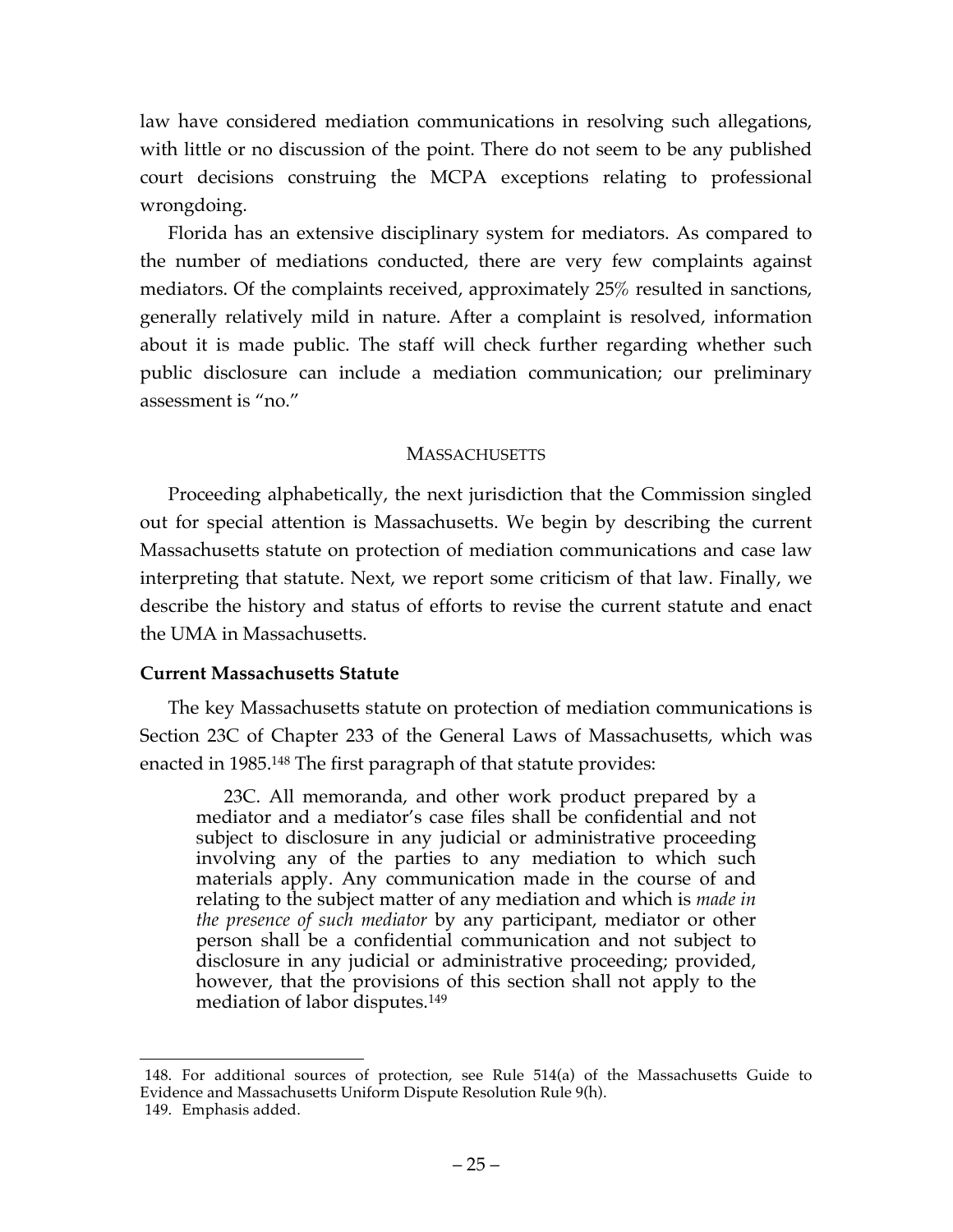The provision flatly protects memoranda and other work product prepared by a mediator, as well as a mediator's case files. With regard to mediation communications, the protection is more limited, applying only to a communication made in the mediator's presence.150 This is different from California law, which protects mediation communications regardless of whether they were made in the mediator's presence, so long as they were made "for the purpose of, in the course of, or pursuant to a mediation or a mediation consultation."151

The second (and last) paragraph of the Massachusetts statute defines the term "mediator":

For the purposes of this section a "mediator" shall mean a person not a party to a dispute who *enters into a written agreement* with the parties to assist them in resolving their disputes and has completed *at least thirty hours of training* in mediation *and* who *either* has *four years of professional experience* as a mediator *or* is *accountable to a dispute resolution organization* which has been in existence for *at least three years or* one who has *been appointed to mediate* by a judicial or governmental body.152

This definition of "mediator" significantly limits the scope of the statutory protection.

As a Massachusetts trial court explained in an unpublished decision, "[f]or 23C to apply, the mediator must enter into a written agreement with the parties in which the parties agree to have the mediator resolve their disputes."153 "Additionally, 23C requires that a mediator have completed 30 hours of mediation training,"<sup>154</sup> plus "four years of professional experience as a mediator" or accountability to "a dispute resolution organization which has been in existence for at least three years."155 In the alternative, the mediator must have been "appointed to mediate by a judicial or governmental body."156 The statute does not make clear whether such an appointment is sufficient by itself, or must

 <sup>150.</sup> See Mass. Gen. Laws. ch. 233, § 23C; see also ZVI Construction Co., LLC v. Levy, 2013 Mass. Super. LEXIS 110, \*4-\*5 (explaining that contractual provision at issue was "broader than the statutory provision," which only shields communications made in mediator's presence).

<sup>151.</sup> Cal. Evid. Code § 1119.

<sup>152.</sup> Mass. Gen. Laws. ch. 233, § 23C (emphasis added).

<sup>153.</sup> White v. Holton, 1993 Mass. Super. LEXIS 306, \*12 (Mass. Super. 1993) (finding Section 23C inapplicable to conflict resolution proceedings in dispute over whether Reverend White should continue to serve as senior minister of Church).

<sup>154.</sup> *Id.* at \*13.

<sup>155.</sup> Mass. Gen. Laws. ch. 233, § 23C.

<sup>156.</sup> See *id.*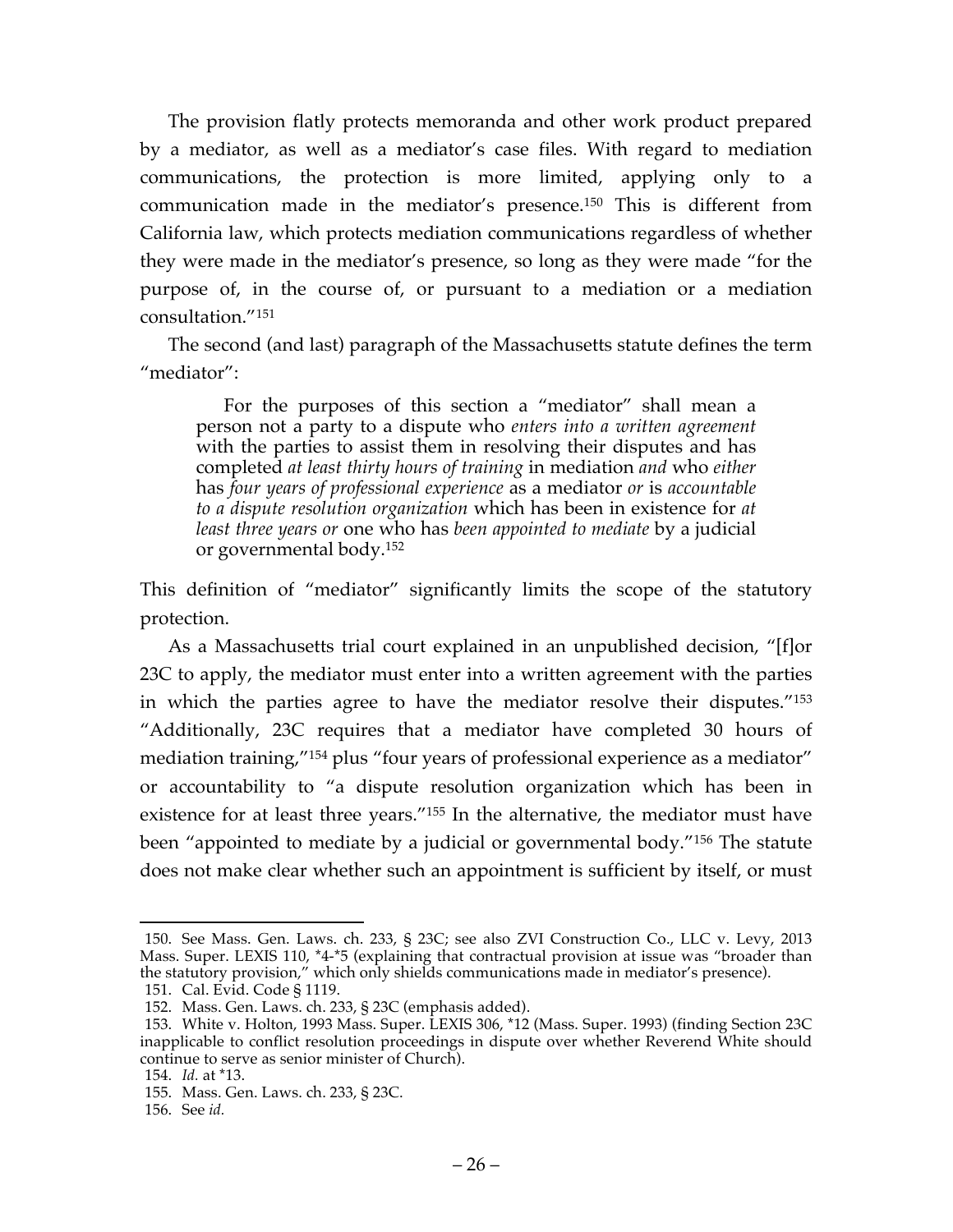be coupled with a written agreement and 30 hours of training; a closely parallel evidentiary rule suggests the latter. 157

## **Case Law**

There is relatively little case law (particularly published decisions) interpreting Section 23C.158 Several cases suggest that if the statutory requirements are met (i.e., when dealing with a mediator's materials or a communication made in the presence of a "mediator," as statutorily defined), the statutory protection is robust.

For example, in *Leary v. Geoghan*, the Appeals Court of Massachusetts said that "[u]nlike the mediation statutes in some other States, G.L. c. 233, § 23C, confers *blanket confidentiality protection* on the mediation process, including an explicit prohibition on disclosure in judicial proceedings, without listing any exceptions, other than one for labor mediations, which are governed by a separate statute."159 The court also pointed out that "unlike some other statutes, G.L. c. 233, § 23C, is silent as to whether confidentiality ever may be waived, and if so, by whom."160 The court concluded that

whether or not the parties have chosen to maintain the confidentiality of the mediation, G.L. c.233, § 23C, does not permit a party to compel the mediator to testify, when to do so would require the mediator to reveal communications made in the course of and relating to the subject matter of the mediation. Compelling such testimony, even if potentially helpful to the motion judge's decision on the merits of the parties' dispute, would conflict with the plain intent of the statute to protect the mediation process and to preserve mediator effectiveness and neutrality.<sup>161</sup>

*Leary* is an unpublished decision by a single appellate justice, so its precedential value is questionable. Nonetheless, at least three unpublished decisions by Massachusetts trial courts refer to *Leary* in excluding mediation evidence. <sup>162</sup> A federal district court recently reached a similar result (without referring to Leary) in an unpublished decision applying Massachusetts law.163

 <sup>157.</sup> See Rule 514(a) of the Massachusetts Guide to Evidence.

<sup>158.</sup> See Modern Continental Construction Co. v. Zurich, 2006 Mass. Super. LEXIS 202, \*15 (Mass. Super. 2006); Town of Clinton v. Geological Services Corp., 2006 Mass. Super. LEXIS 526, \*4 (Mass. Super. 2006).

<sup>159.</sup> 2002 Mass. App. LEXIS 1706, \*9 (Mass. App. Ct. 2002) (emphasis added).

<sup>160.</sup> *Id.* at \*10.

<sup>161.</sup> *Id.* at \*10-\*11.

<sup>162.</sup> See Town of Clinton v. Geological Services Corp., 2006 Mass. Super. LEXIS 526, \*4-\*8 (Mass. Super. 2006) ("Under the circumstances of this case, there has been no waiver of the blanket confidentiality privlege conferred by G.L. c. 233, § 23C …."); Modern Continental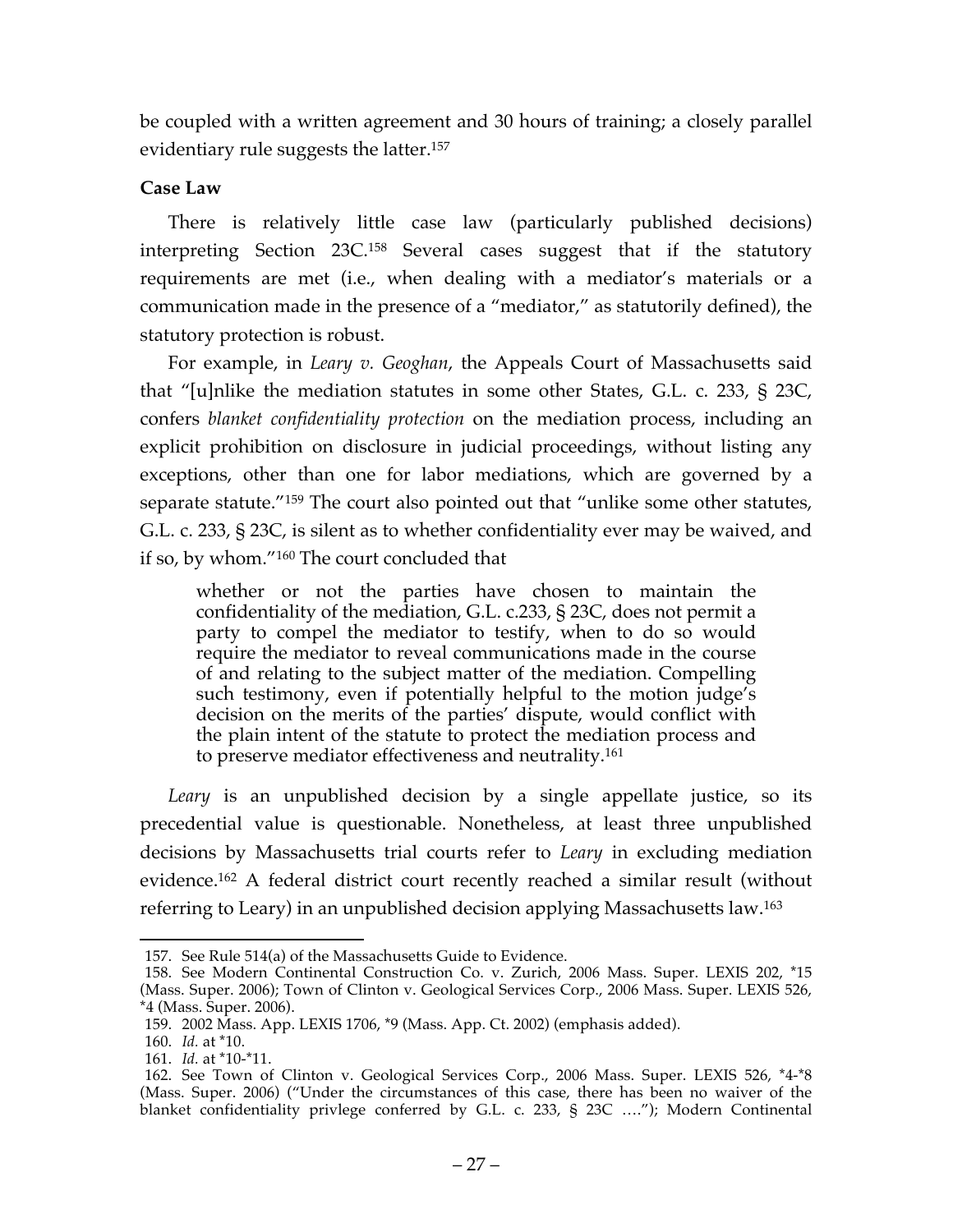The staff only found one published decision construing Section 23C: *Bobick v. United States Fidelity & Guaranty Co.*, which was issued by the highest state court in Massachusetts (the Supreme Judicial Court).164 *Bobick* was a personal injury case; the plaintiff also sued two insurers for failing to make a reasonable settlement offer when liability was clear, as required by Massachusetts law.

During a mediation between the plaintiff and the insurers, a settlement offer was made but the plaintiff rejected it. Evidence of the offer was later admitted over plaintiff's objection that it was protected by Section 23C.

On appeal, the Supreme Judicial Court explained that the plaintiff's objection lacked merit because he had *implicitly* waived the mediation privilege:

The plaintiff's attempt to characterize this offer as a privileged communication under G.L. c. 233, § 23C, is unavailing. That the offer of \$200,000 was extended … and rejected is undisputed and is relevant to demonstrate USF&G's continuing attempt to settle the plaintiff's claim and thus relieve the plaintiff of his burden to litigate. In our view, *by accusing USF&G of failing to make a reasonable settlement offer, the plaintiff implicitly has waived the privilege,* at least with respect to the issue whether such an offer indeed was made. See *Darius v. Boston,* 433 Mass. 274, 277-278, 741 N.E.2d 52 (2001), and cases cited (accepting principle that litigant may implicitly waive attorney-client privilege by injecting certain claims or defenses into case).165

The Court also noted that "if the plaintiff's position were deemed correct, *there could be no evidence in cases involving alleged misfeasance by a mediator* or breach of settlement agreements achieved during the mediation process."<sup>166</sup> The Court thus seemed to indicate, in dictum, that mediation evidence would be admissible if necessary to prove, or at least to disprove, alleged mediator misfeasance.<sup>167</sup>

Construction Co., Inc. v. Zurich, 2006 Mass. Super. LEXIS 202, \*15-\*16 (Mass. Super. 2006) (agreeing with appellant that mediation materials fall within scope of Section 23C); Golka v. Brockton Family Life Center, Inc., 2005 Mass. LCR LEXIS 101, \*13 (Mass. Land Ct. 2005) ("It is inappropriate to inquire into the substance of the mediation sessions, whose confidentiality is absolute.").

<sup>163.</sup> See Logistics Information Systems, Inc. v. Braunstein, 2010 U.S. Dist. LEXIS 32667, \*12-\*15 (D. Mass. 2010).

<sup>164.</sup> 439 Mass. 652, 790 N.E.2d 653 (Mass. 2003).

<sup>165.</sup> *Id.* at 658 n.11 (emphasis added).

<sup>166.</sup> *Id.* (emphasis added).

<sup>167.</sup> For another case demonstrating the Supreme Judicial Court's commitment to ethical mediating, see *In re Bott,* 462 Mass. 430, 438, 969 N.E.2d 155 (Mass. 2012) (holding that "an attorney who has resigned while the subject of disciplinary investigation, or who has been disbarred or suspended from the practice of law, may be prohibited, in some circumstances, from acting as a mediator").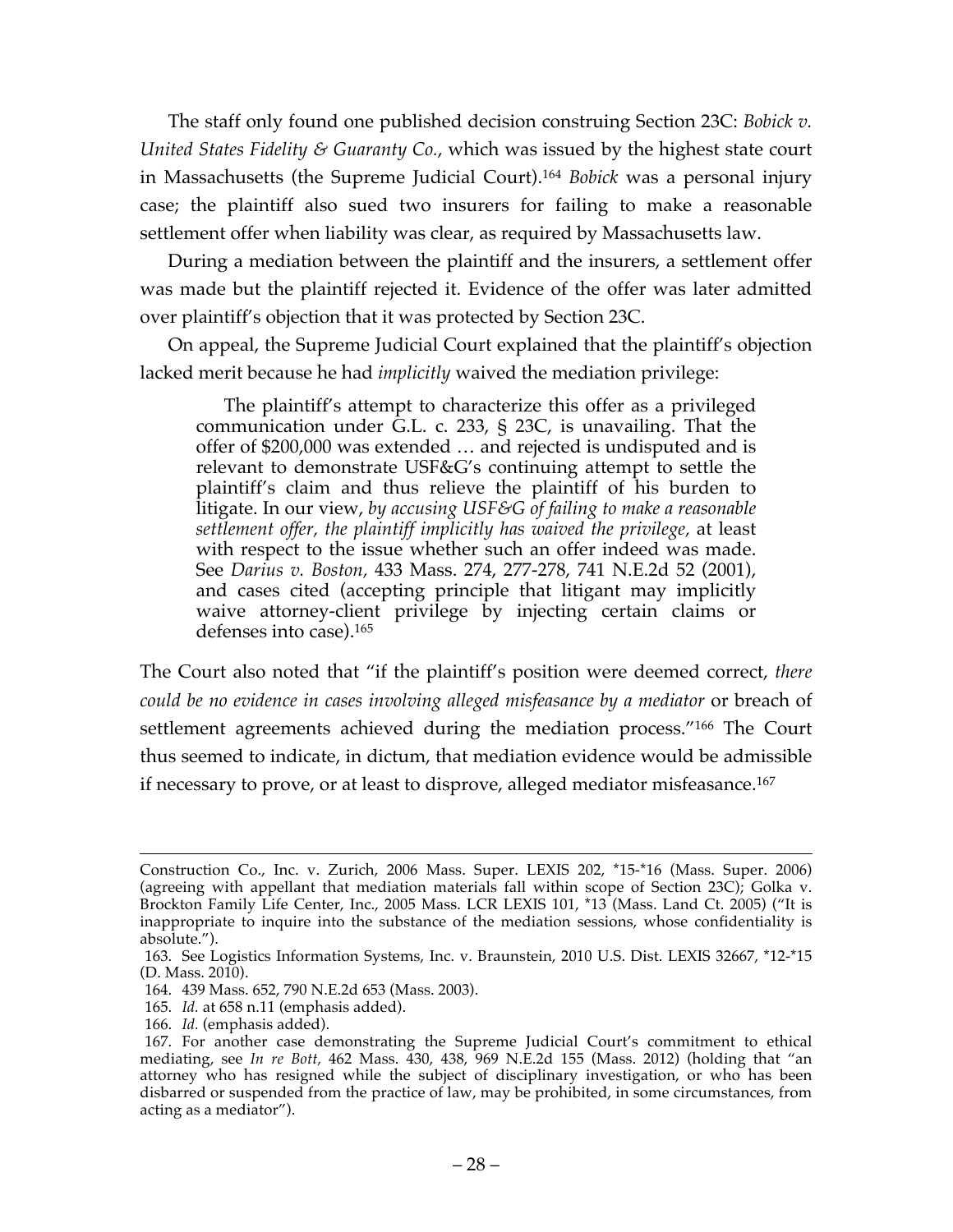The Court did not address attorney misfeasance in mediation, but its logic could easily be extended to that situation:

- If a client alleges that an attorney acted wrongfully in a mediation, the client will be deemed to have implicitly waived the mediation privilege.
- The mediation privilege cannot be absolute, because then there could be no evidence in cases involving alleged mediation misfeasance by an attorney.

Consequently, although Section 23C is not subject to an express exception for attorney misconduct, there is a reasonable possibility that the Massachusetts Supreme Judicial Court would imply such an exception.

## **Criticism of Current Massachusetts Law**

There has been some criticism of the Massachusetts statute protecting mediation communications. In 2003, for example, one commentator wrote:

In Massachusetts, where we have had a statute protecting the confidentiality of mediation since 1985, the situation is no better than elsewhere. The vagueness of our statute makes it difficult to determine who qualifies as a mediator. The statute provides confidentiality protection for only those mediations in which the mediator has 30 hours of "training in mediation" and either "has four years of professional experience as a mediator or is accountable to a dispute resolution organization which has been in existence for at least three years." There has been no appellate decision to date as to what the quoted language means. Moreover, because the state maintains no list of mediators who meet these qualifications (nor has there been any proposal that the state should maintain such a list), parties enter into mediations to some degree at their peril.168

Similarly, Massachusetts mediator Diane Levin views Section 23C as "a deeply flawed statute."169 She explains:

It fails to specify exceptions to privilege or identify how or by whom the privilege could be waived. It creates uncertainties about what kind of mediation communications are protected from disclosure, since the language suggests that pre-mediation communications may not be covered, particularly if there is no written contract between mediator and parties. It is also not clear

 <sup>168.</sup> David Hoffman, *Symposium on the Uniform Mediation Act: Introduction,* 2003 J. Disp. Resol. 61, 61 (2003) (footnotes omitted).

<sup>169.</sup> See http://mediationchannel.com/category/uniform-mediation-act.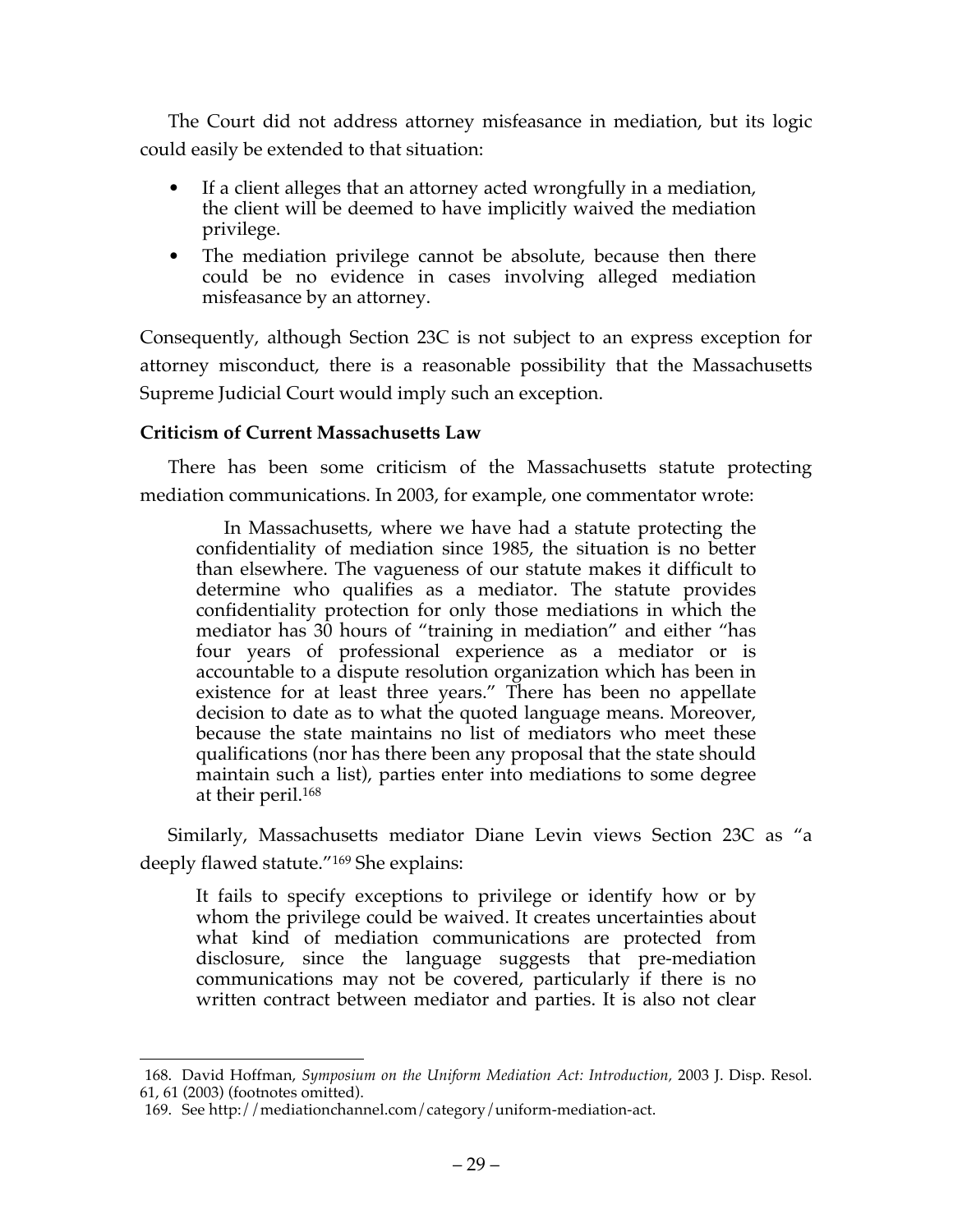from the language of the statute whether the law prohibits disclosure of out-of-court statements.

Controversially, the statute applies only to mediations conducted by mediators as the statute defines them …. This definition, as even a superficial reading reveals, is vague, raising more questions than it answers. It is also arbitrary and baseless: the qualifications for mediators shoehorned into the statute — the 30 hours of training, four years of professional experience, and three years in existence for a dispute resolution organization — were plucked from thin air by the drafters.170

Another critic emphasized the lack of exceptions in Section 23C, arguing that it is bad policy:

The Massachusetts statute fails to recognize that limited exceptions to mediator confidentiality may be necessary to protect mediation participants, the judicial system, and the public. The statute's unbending privilege provides unnecessary weight to the need for confidentiality when balanced against the need for evidence. Excessive protection of confidentiality may even thwart the willingness of disputants to participate in mediation. At least one court has suggested that the ability to pierce the privilege in certain circumstances could increase the willingness of disputing parties to participate in mediation.171

In particular, he maintains that the Massachusetts provision, like the UMA, should "includ[e] an exception for evidence of mediator malpractice, to make mediators accountable and to allow mediators to defend a malpractice claim."172 He does not specifically mention the possibility of an exception for evidence of attorney malpractice or other attorney misconduct.

#### **Efforts to Revise Massachusetts Law**

Given criticism such as the comments quoted above, it is not surprising that there have been efforts to revise Section 23C. In early 2006, for example, the Boston Bar Association ("BBA") "stunned members of the closely-knit alternative dispute resolution community" in Massachusetts by proposing to amend the statute so as to "defin[e] a mediator merely as 'an individual who conducts a mediation.'"173 At the time, reaction from Massachusetts mediators was

 <sup>170.</sup> *Id.* (footnotes omitted).

<sup>171.</sup> Michael Moran, *Note, Just Between You and Me: The Blanket Mediation Privilege in Massachusetts Unnecessarily Undermines Access to Evidence,* 39 Suffolk U. L. Rev. 539, 540 (2006) (footnotes omitted).

<sup>172.</sup> *Id.*

<sup>173.</sup> See http://mediationblog.blogspot.com/2006/04/change-proposed-to-massachusetts. html.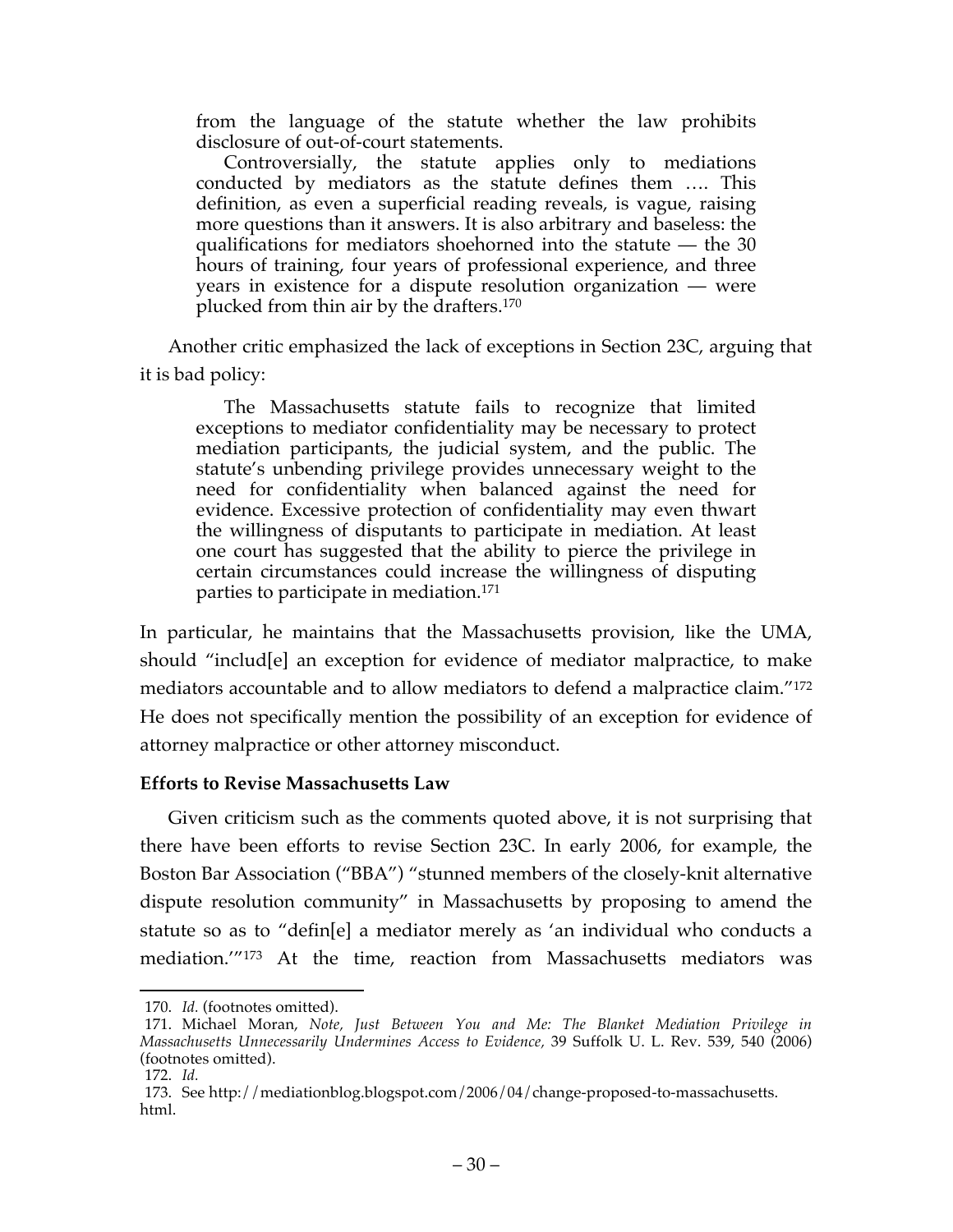"overwhelmingly negative."174 Many of them feared that "the BBA's proposed amendment with its omission of training requirements for mediators would undo years of effort by many in the ADR field to improve the quality and integrity of mediation services and build public confidence in the profession."175

The BBA proposal did not go far, but later the same year a group of mediators (the MassUMA Working Group) "convened at Suffolk University Law School to address th[e] statutory shortcomings and consider whether the Uniform Mediation Act might be a better choice for Massachusetts practitioners."176 The group "met numerous times between September 2006 and April 2009 to discuss the UMA and consider whether to adapt it to meet the needs of Massachusetts mediators and consumers of mediation services."177 The group did not specifically explore the intersection of mediation communications and professional misconduct, but the concern did come up in some of their discussions. 178

Ultimately, the MassUMA Working Group was unable to reach consensus, so it disbanded and put its efforts on hold to regroup and perhaps rethink the situation. According to mediator Diane Levin (who participated in the group),

Among the several causes of impasse was this: the Working Group was stymied by its inability to agree upon a definition of mediator, since many could not accept a statute that did not specify minimum qualifications for mediators and that defined a mediator simply as one "who conducts a mediation." The minority view, held by me and a handful of others, was to accept the UMA's definition and take up the discussion of credentialing in a different venue. The great majority of my colleagues preferred to graft the old definition … onto the UMA, with some small changes ….179

"[T]he obvious division between supporters and critics of the UMA" was another reason for disbanding,180 as well as differing views on specific aspects of the UMA.181

Several bills to enact the UMA, including its exception for mediator misconduct and its exception for professional misconduct or malpractice, have been introduced in Massachusetts. None of them have been enacted.182

 <sup>174.</sup> *Id.*

<sup>175.</sup> *Id.*

<sup>176.</sup> See http://mediationchannel.com/category/uniform-mediation-act.

<sup>177.</sup> *Id.*

<sup>178.</sup> Email from D. Levin to B. Gaal (8/28/14).

<sup>179.</sup> See http://mediationchannel.com/category/uniform-mediation-act.

<sup>180.</sup> *Id.*

<sup>181.</sup> See, e.g., *id.* (criticizing UMA's optional requirement that mediator be "impartial").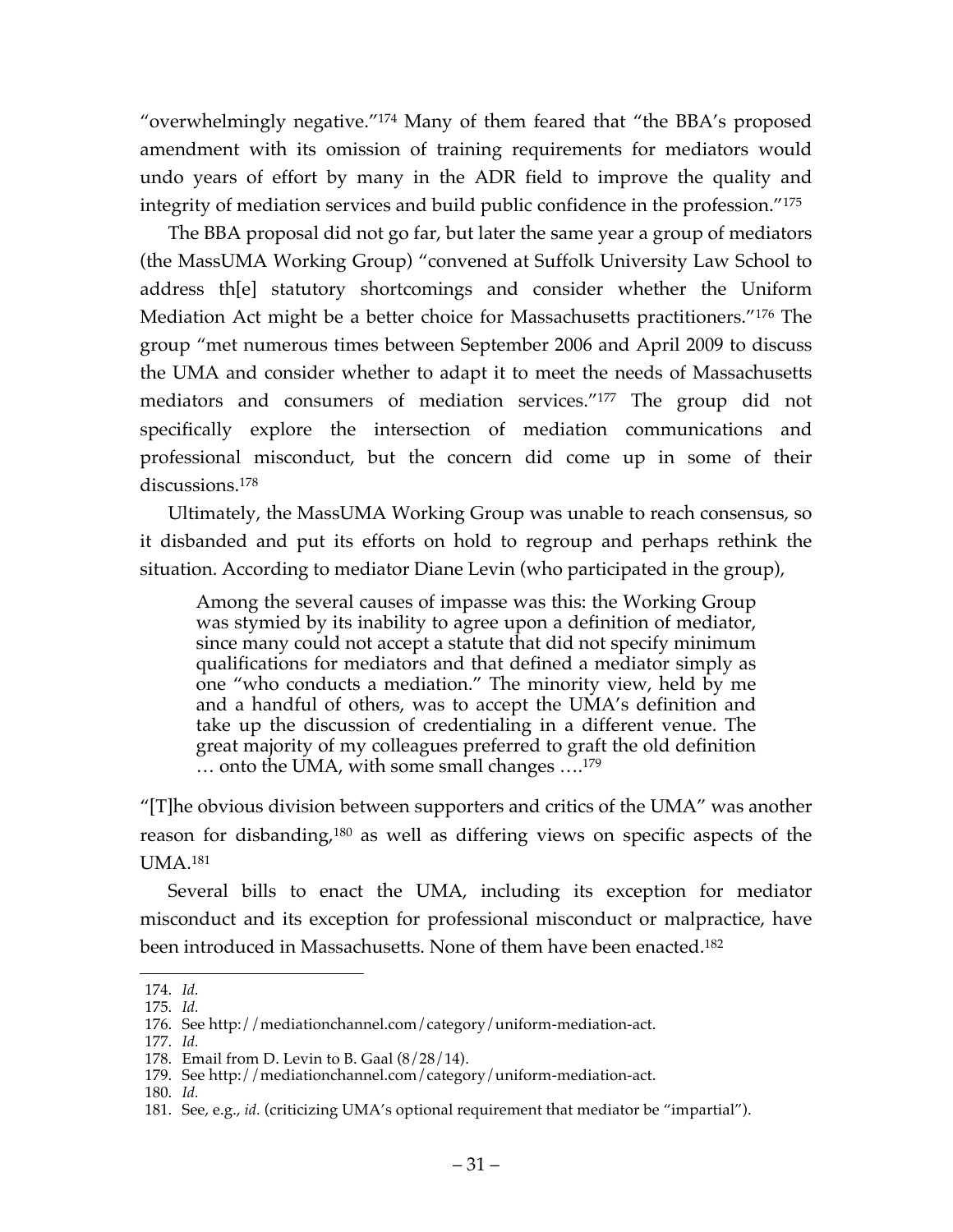The most recent bill<sup>183</sup> was introduced in 2013, and referred to the Committee on the Judiciary for study during the legislative recess that began in June of this year.184 As yet, the MassUMA Working Group does not appear to have regrouped. According to Ms. Levin, if it does revisit the UMA, "it would certainly want to invest time" in considering the intersection of mediation confidentiality and professional misconduct.185

### **Summary of Massachusetts Law**

The Massachusetts statute on protection of mediation communications is subject to significant limitations on its scope. In particular, it only protects mediation communications made in the presence of a "mediator," and it defines "mediator" to include only persons who satisfy certain qualifications and enter into a written agreement with the mediating parties.

There is relatively little case law interpreting the Massachusetts statute. Several unpublished decisions suggest that the statutory protection is strong when applicable. But a published decision by the highest court in Massachusetts found an implicit waiver of the statutory protection; its reasoning suggests that the Court might imply exceptions for mediator misconduct and attorney misconduct.

The Massachusetts statute has been criticized on multiple grounds, including failure to specify exceptions such as one for mediator misconduct. Efforts to enact the UMA or otherwise revise the statute have proved controversial and have not been successful thus far.

#### NEW YORK

New York is another state that the Commission singled out for attention. Based on its large population and its leading role in many spheres, New York seems a natural choice for close examination on the issue of protecting mediation communications.

As explained below, however, New York law on the subject is comparatively undeveloped. Nonetheless, its legal community has provided some thoughtful analyses of the topic.

 <sup>182.</sup> See House No. 33 (2013-2014 session); House No. 30 (2011-2012 session); Senate No. 697 (2009-2010 session); House No. 94 (2009-2010 session).

<sup>183.</sup> House No. 33 (2013-2014 session).

<sup>184.</sup> See House No. 4218 (2013-2014 session).

<sup>185.</sup> Email from D. Levin to B. Gaal (8/28/14).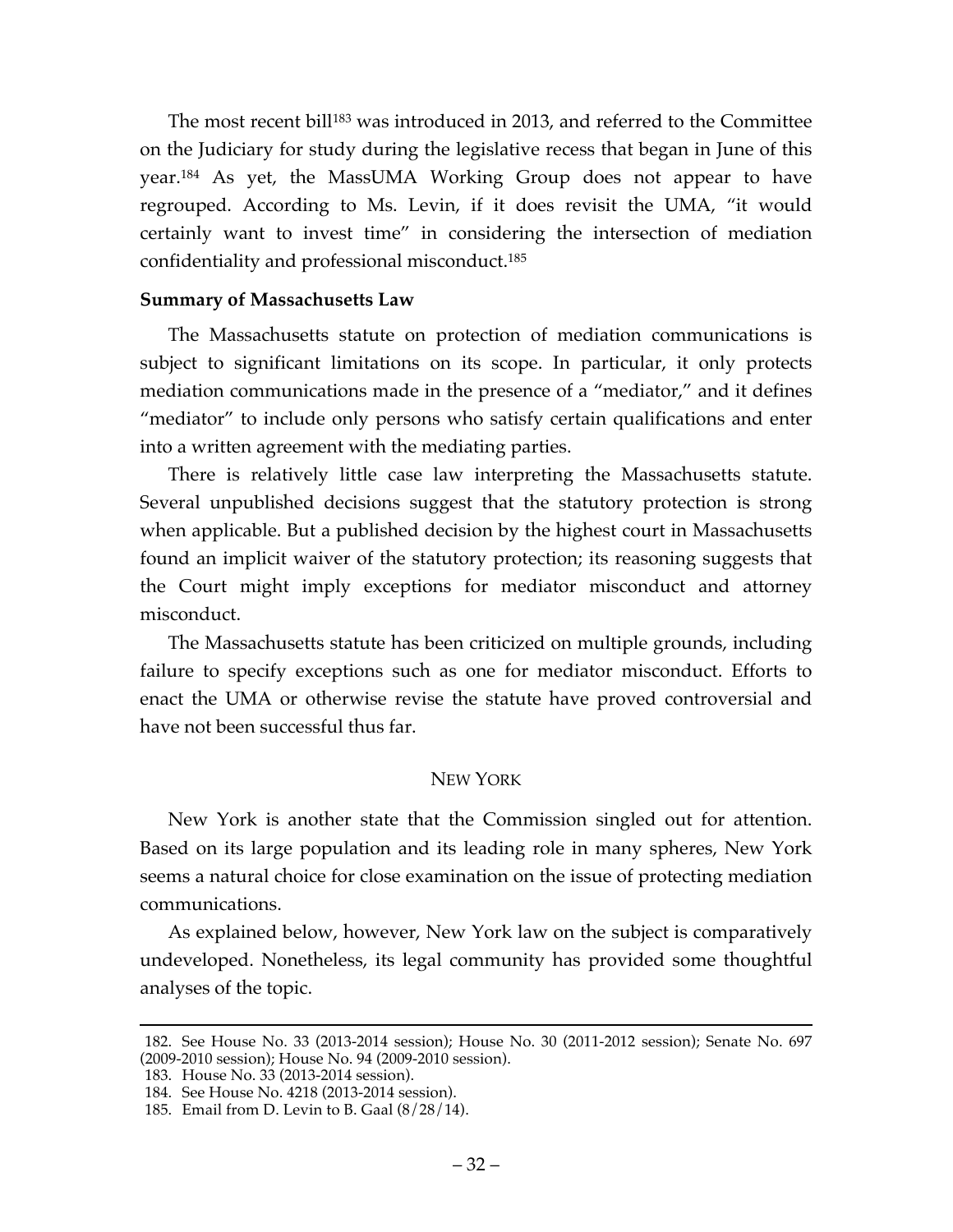### **Statutory Law, Court Rules, and Other Means of Protecting Mediation Communications**

"New York lags behind other states that have years of experimentation with and development of mediation standards and statutes."186 As the ADR Committee of the New York State Bar Association wrote in late 2002, "[u]nlike some states, New York case law and statutory law related to mediation are just beginning to be developed."187 Thus, "New York is only starting to define the parameters of acceptable mediation practice."188

Of particular note, New York does not have a statute or rule that broadly or generally addresses mediation communications. Rather, it has a few provisions that protect mediation communications in certain contexts.189 For example, there is a confidentiality provision for its community dispute resolution center program, which provides:

Except as otherwise expressly provided in this article, all memoranda, work products, or case files of a mediator are confidential and not subject to disclosure in any judicial or administrative proceeding. Any communication relating to the subject matter of the resolution made during the resolution process by any participant, mediator, or any other person present at the dispute resolution shall be a confidential communication.190

"In spite of the first sentence in this statute, there appears nowhere else in the article an exception to the restrictive language of the statute."191

New York also has a provision similar to Federal Rule of Evidence 408, which makes evidence of settlement negotiations inadmissible, but only if the evidence

 <sup>186.</sup> N.Y. State Bar Ass'n Committee on ADR, *The Uniform Mediation Act and Mediation in New York* 24 (Nov. 1, 2002) (hereafter, "ADR Committee of NY State Bar"), *available at*  http://websearch.nysba.org/search?rm\_timestamp=1409183470826&SEARCH\_query=uniform+ mediation+act&FUNCTION=SEARCH&&SELECTEDSERVER=documents&VIEW=summary. 187. *Id.*

<sup>188.</sup> *Id.*

<sup>189.</sup> See, e.g., N.Y. Judiciary Law § 849-b(6) (confidentiality of mediation in community dispute resolution center program); N.Y. Supreme Ct. R. 605.20(f)(3) (Bar Mediator must comply with confidentiality requirement of N.Y. Judiciary Law § 90(10)); see also N.Y. Judiciary Law § 90(10) (confidentiality requirement for attorney disciplinary proceeding); N.Y. Ct. Chief Administrator R. 116.3 (center "must keep confidential all memoranda, work products or case files of a mediator, and must not disclose any communication relating to the subject matter of the resolution made during the resolution process by any participant, mediator or any person present at the dispute resolution."); N.Y. Ct. Chief Administrator R. 146.2 (in guidelines specifying qualifications for ADR neutral serving on court roster, "mediation" is a "confidential dispute resolution process in which a neutral third party (the mediator) helps parties identify issues, clarify perceptions and explore options for a mutually acceptable outcome"). 190. N.Y. Judiciary Law § 849-b(6).

<sup>191.</sup> People v. Snyder, 129 Misc. 2d 137, 492 N.Y.S.2d 890, 891 (N.Y. Sup. Ct. 1985).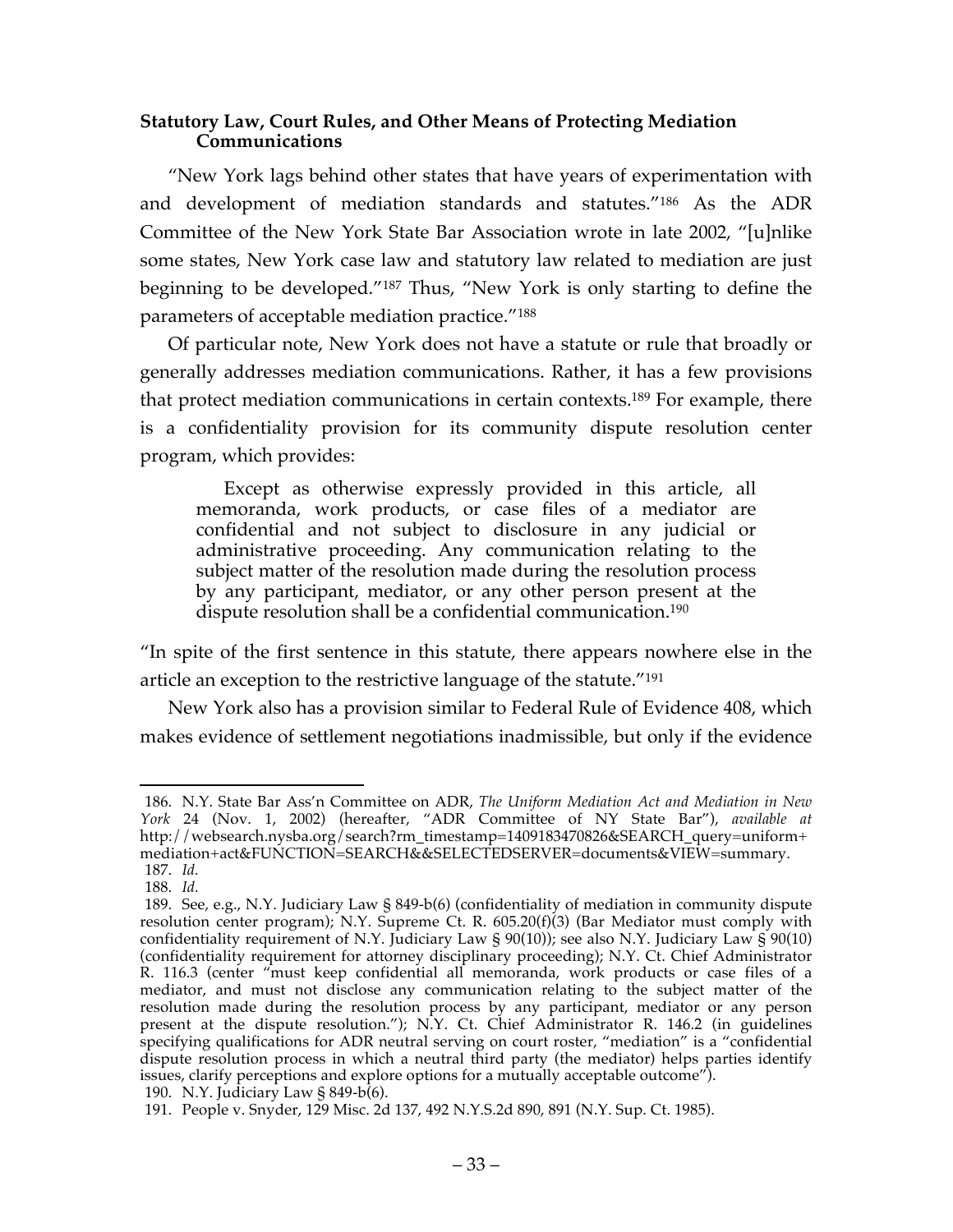is introduced for certain purposes. That provision is Section 4547 of the Civil Practice Law and Rules, which provides:

Evidence of (a) furnishing, or offering or promising to furnish, or (b) accepting, or offering or promising to accept, any valuable consideration in compromising or attempting to compromise a claim which is disputed as to either validity or amount of damages, shall be inadmissible *as proof of liability for or invalidity of the claim or the amount of damages*. Evidence of any conduct or statement made during compromise negotiations shall also be inadmissible. The provisions of this section shall not require the exclusion of any evidence, which is otherwise discoverable, solely because such evidence was presented during the course of compromise negotiations. Furthermore, the exclusion established by this section shall not limit the admissibility of such evidence when it is offered for another purpose, such as proving bias or prejudice of a witness, negating a contention of undue delay or proof of an effort to obstruct a criminal investigation or prosecution.192

Because Section 4547 provides only limited protection, and most New York mediations are not addressed by a confidentiality statute, New York mediators "have all sought confidentiality in mediation by contract."193 However, contractual confidentiality requirements are not binding on third parties.

## **Case Law**

Given the sparsity of New York law on protection of mediation communications, it is not surprising that there are only a few court decisions interpreting such law.

There is, of course, a body of law construing the provision that governs settlement negotiations generally (Section 4547). That body of law includes some cases arising in a mediation context, in which the court determined the admissibility of mediation evidence by examining the proponent's purpose for proffering the evidence.194

The staff also found a New York case in which the court excluded mediation evidence pursuant to the confidentiality provision for its community dispute resolution center program (Section 849-(b)(6)). In reaching that result, the court explained that the provision was enacted "to assure confidentiality to the parties

 <sup>192.</sup> Emphasis added.

<sup>193.</sup> See http://nysbar.com/blogs/ResolutionRoundtable/2013/04/mediation\_privilege\_ in\_new\_yor.html.

<sup>194.</sup> See, e.g., PRG Brokerage, Inc. v. Aramarine Brokerage, Inc., 107 A.D. 559, 968 N.Y.S.2d 439 (N.Y. App. Div. 2013); Arben Corp. v. New York State Thruway Auth., 18 Misc. 3d 1138(A), 859 N.Y.S.2d 892 (N.Y. Ct. Cl. 2008) (uncorrected opinion not published in printed official reports).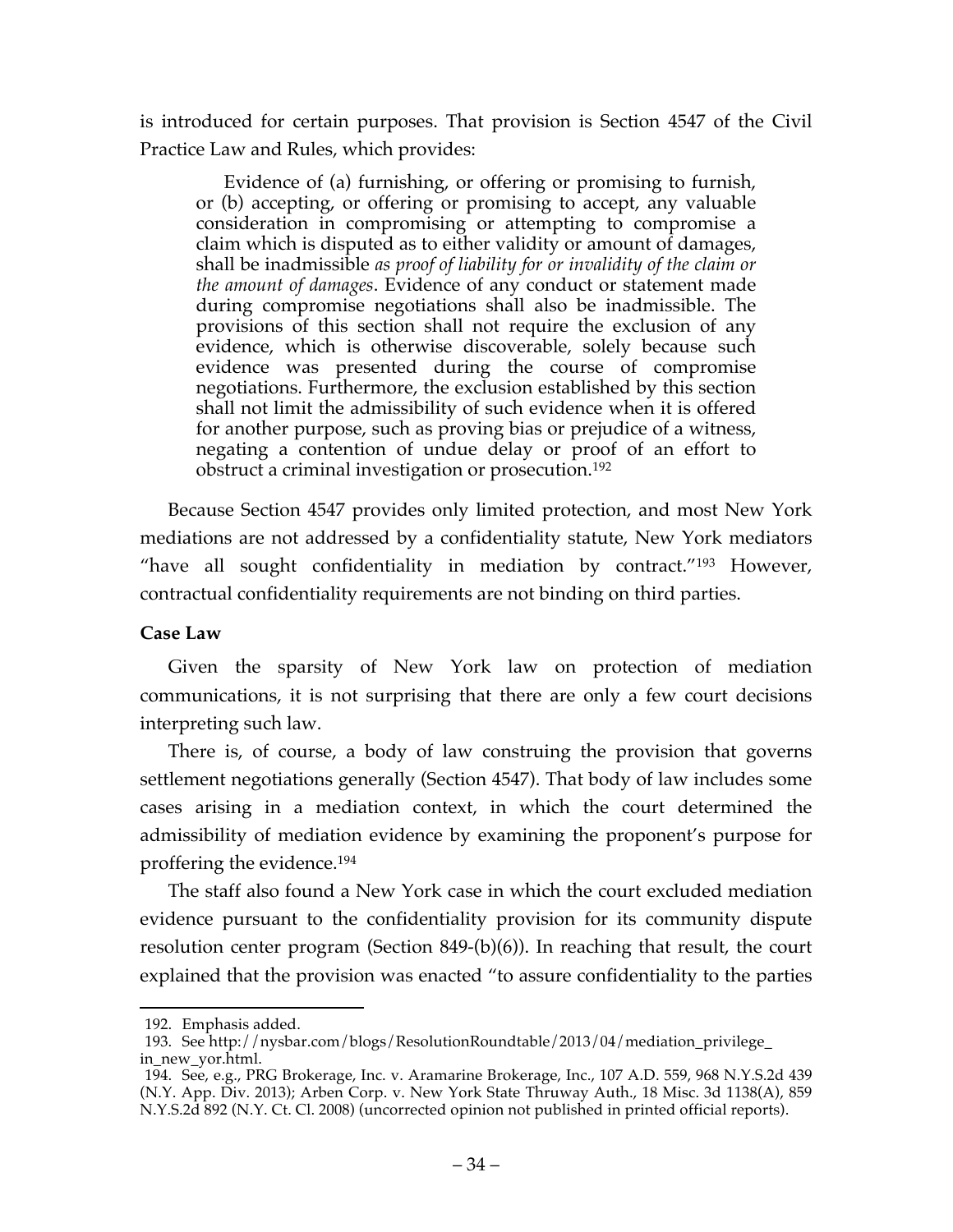involved, and thereby encourage their full, frank, and open participation …."195 The court further noted that "[t]o grant the District Attorney's request to review the records of the Community Dispute Resolution Center would subvert the Legislature's clear intention to guarantee the confidentiality of all such records and communications."196 The court thus interpreted the confidentiality provision to restrict admissibility in a criminal prosecution, a context not covered by California's statute on mediation evidence.

The staff also found two federal cases (one published and one unpublished) that apply federal common law but, in so doing, defer to and rely on the protection afforded by New York's Section 849-(b)(6).197 In deciding to show such deference, the courts in these cases applied a test that balances four factors:

"[F]irst, the federal government's need for the information being sought in enforcing its substantive and procedural policies; second, the importance of the relationship or policy sought to be furthered by the state rule of privilege and the probability that the privilege will advance that relationship or policy; third, in the particular case, the special need for the information sought to be protected; and fourth, in the particular case, the adverse impact on the local policy that would result from non-recognition of the privilege."198

After analyzing those factors, both courts decided to exclude the mediation evidence in question, emphasizing the strong state interest in ensuring confidentiality.199

199. The *Gullo* court explained:

 <sup>195.</sup> *Snyder*, 492 N.Y.S.2d at 891.

<sup>196.</sup> *Id.*

<sup>197.</sup> See United States v. Gullo, 672 F. Supp. 99 (W.D.N.Y. 1987); Lolonga-Gedeon v. Child & Family Services, 2012 U.S. Dist. LEXIS 67843 (W.D.N.Y. 2012).

<sup>198.</sup> *Gullo,* 672 F. Supp. at 104, *quoting* United States v. King, 73 F.R.D. 103, 105 (E.D.N.Y. 1976); see also *Lolonga,* 2012 U.S. Dist. LEXIS at \*33-\*34.

<sup>[</sup>T]he policy sought to be further by the state promulgated privilege is the encouragement of participation in "the resolution of disputes in an informal atmosphere without restraint and intimidation." The confidentiality outlined under subdivision 849 b.6 is core to establishing an atmosphere "without restraint and intimidation." Although it is unclear whether the privilege acts in any primary sense to encourage participation in the program, it directly serves to insure the effectiveness of the program and thereby, secondarily, it serves to promote continued support for and existence of the program. It should be noted that abrogation of the privilege would place funding for the program in jeopardy.

<sup>672</sup> F. Supp. at 104. Similarly, the *Lolonga* court observed that "failure to recognize the privilege could interfere with frank discouse in mediation, discourage participation in the dispute resolution program, and jeopardize funding for the CDRC program." 2012 U.S. Dist. LEXIS at \*36.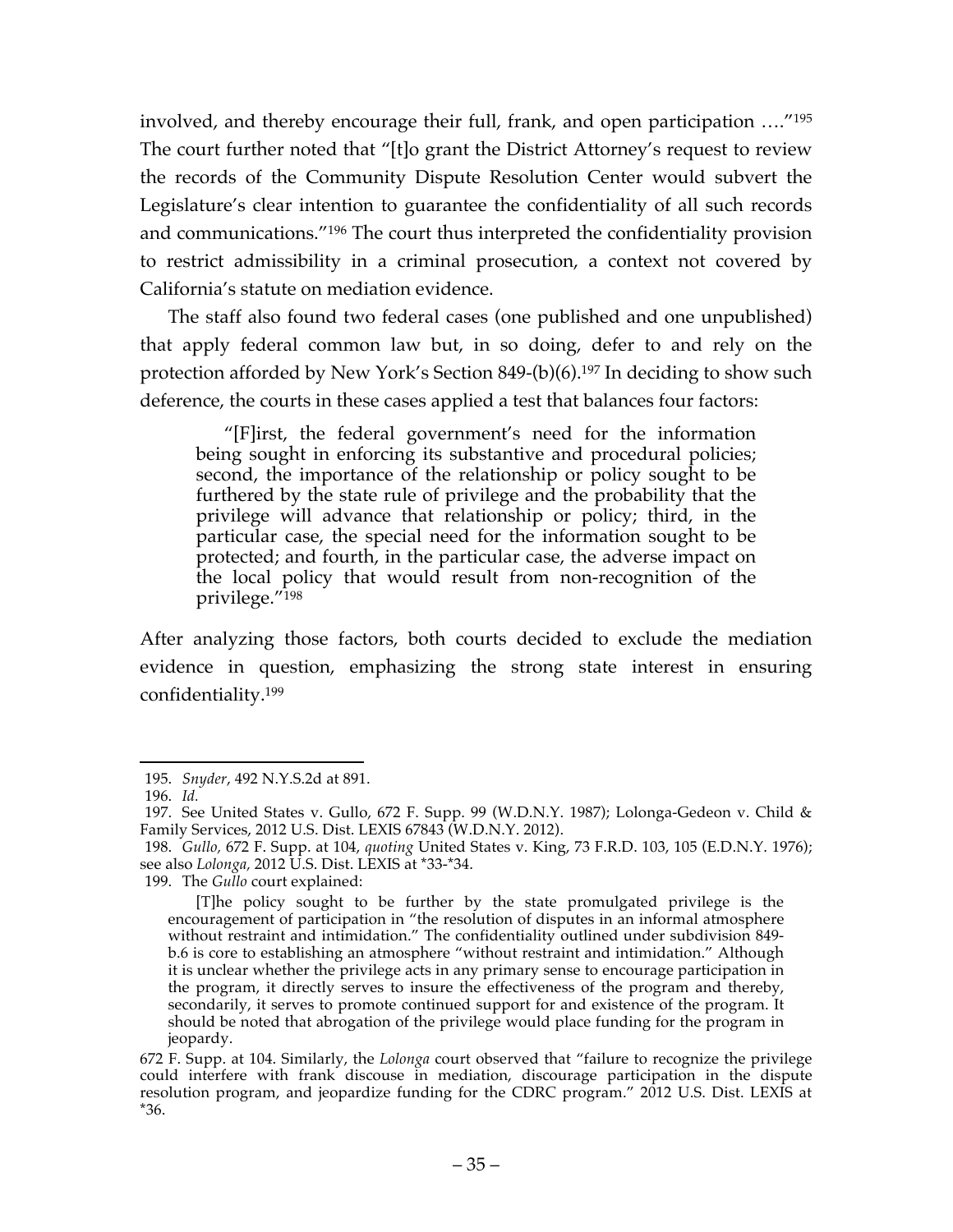Aside from these cases, we found just two other decisions construing New York law on protection of mediation communications. One is an unpublished decision in which the court declined to "direc[t] disclosure or even production for in camera review of the mediation documents."200 The court relied on a policy of its Commercial Division "to maintain the confidentiality of submissions and statements made during mediation proceedings."201

The other case was a divorce proceeding in which a mediator was subpoenaed to testify. The trial court denied the mediator's motion to quash the subpoena and refused to enforce the parties' contractual agreement to keep the mediation confidential. The mediator unsuccessfully appealed to the Appellate Division of the Supreme Court,<sup>202</sup> and later to the Court of Appeals, which concluded that to the extent there was any protection for the mediation communications, it had been waived by the parties.203 The opinion issued by the Court of Appeals is quite short and does not explain why waivers by the parties were sufficient, without a waiver by the mediator. <sup>204</sup> Neither this case nor any of the other above-described cases discuss the intersection of mediation confidentiality with professional misconduct.

### **Efforts to Revise New York Law**

New York's relatively weak protection for mediation communications has drawn some unfavorable comments. For example, a New Jersey attorney and mediator claims that New Jersey is "way better off than states that do not have the UMA."205 In explaining that remark, he pointed out that "next door in New York mediators may be forced by courts to testify about mediation communications."206

New York attorneys and mediators have not been oblivious to mediation confidentiality developments elsewhere. In fact, the ADR Committee of the New York State Bar Association followed the development and eventual creation of the UMA for almost three years. <sup>207</sup> Shortly after the UMA was finalized, the

203. Hauzinger v. Hauzinger, 10 N.Y.3d 923, 892 N.E.2d 849 (N.Y. 2008).

 <sup>200.</sup> NYP Holdings, Inc. v. McClier Corp., 14 Misc. 3d 1232(A), 836 N.Y.S.2d 494 (N.Y. Sup. Ct. 2007) (uncorrected opinion not published in printed official reports).

<sup>201.</sup> *Id.*

<sup>202.</sup> Hauzinger v. Hauzinger, 43 A.D.3d 1289 (N.Y. App. Div. 2007), *aff'd,* 10 N.Y.3d 923, 892 N.E.2d 849 (N.Y. 2008).

<sup>204.</sup> *Id.*

<sup>205.</sup> See www.jamsadr.com/files/Uploads/Documents/DRA/DRA-2011-06.pdf#Depth.

<sup>206.</sup> *Id.*

<sup>207.</sup> ADR Committee of NY State Bar, *supra* note 186, at 7.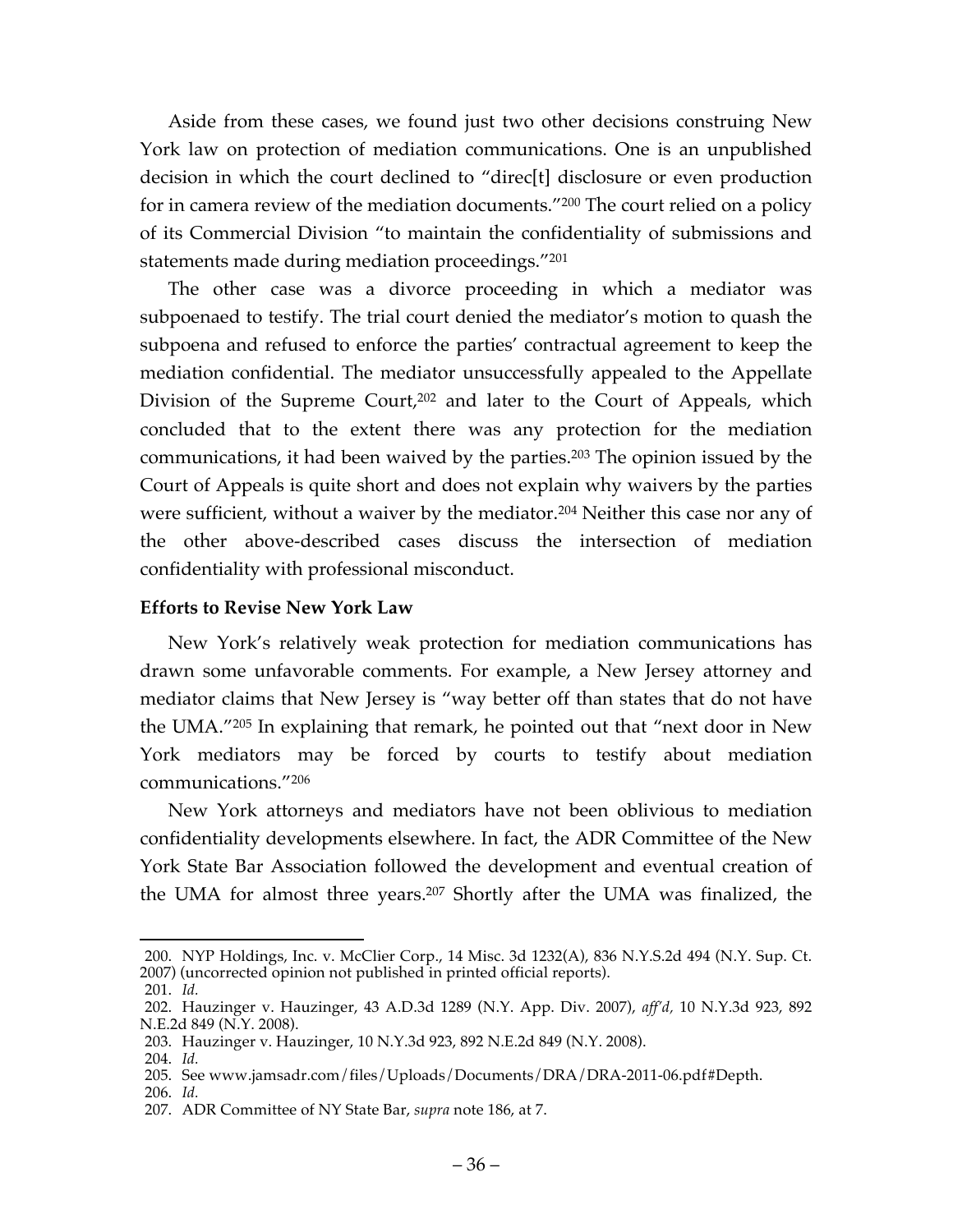committee urged the ABA to approve it, but did not take a position on whether the UMA was appropriate for introduction in New York.208

At about the same time, the New York City Bar endorsed the UMA and prepared a document explaining why New York should enact it.209 Among other things, the group stated that "[e]ffective mediation requires confidentiality," "UMA provides the confidentiality mediation needs," and "UMA contains needed exceptions."210 It elaborated to some extent on each of these points.211 Of particular note for purposes of this study, the group said that "[t]he exceptions that have been carved out in the UMA are limited and make very good sense." It went on to cite some examples, including the exception for a "mediator engaged in professional malpractice or misconduct."212

Like the New York City Bar, the New York State Dispute Resolution Association ("NYSDRA") has recommended that New York enact the UMA.213 It says that New York needs "a comprehensive mediation bill, which *will protect New Yorkers from any potential abuses during the mediation process* as well as the professionals who practice mediation."214 The group's evident concern about "potential abuses during the mediation process," as well as its endorsement of the UMA, suggest that it favorably views the UMA exceptions relating to professional misconduct and mediator misconduct.

In April 2002, the UMA was introduced in the New York Legislature (Senate Bill 6842). At the time, another bill on protection of mediation communications was already pending (Senate Bill 3495). The competing bill would have made communications in a court-annexed mediation confidential, inadmissible, and protected from disclosure, subject to a number of exceptions, including an exception for "evidence necessary to disciplinary proceedings arising out of the mediation," and "evidence necessary to prove or defend against a claim for fees brought by the mediator … for services rendered in the proceeding."215

Later the same year, the ADR Committee of the New York State Bar Association issued a lengthy, thorough report on whether New York should enact the UMA. <sup>216</sup> The committee stood by its initial recommendation urging the

 <sup>208.</sup> *Id.*

<sup>209.</sup> See http://www.nycbar.org/pdf/report/UMA-2003.pdf.

<sup>210.</sup> *Id.*

<sup>211.</sup> *Id.*

<sup>212.</sup> *Id.*

<sup>213.</sup> See http://www.nysdra.org/advocacyoutreach/legactivity/positionpapers/uma.aspx.

<sup>214.</sup> *Id.* (emphasis added).

<sup>215.</sup> SB 3495 (2001-2002 session); see also SB 5406 (2003-2004 session).

<sup>216.</sup> See ADR Committee of NY State Bar, *supra* note 186.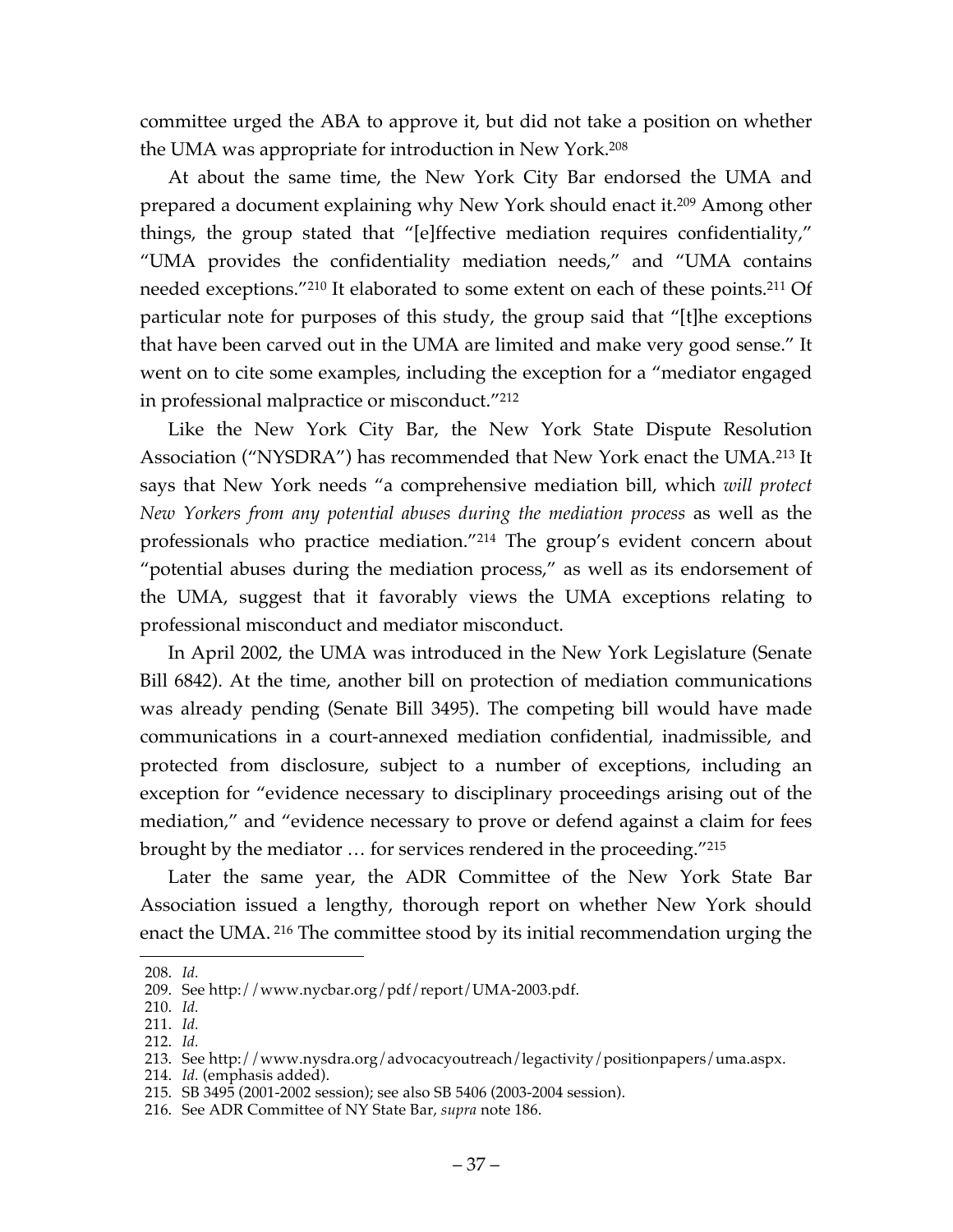ABA to approve the UMA, but "conclude[d] that now is not the right time for New York to adopt the UMA."217

The committee gave many reasons for that conclusion. First, it observed that the UMA is confusing:

[T]he UMA's text and construction lack simplicity. They are, in many ways, confusing to read and difficult to understand. Even the title "Uniform Mediation Act" is somewhat misleading because it suggests a more sweeping statute.…

The confusing nature of the Act is evidenced in a very fundamental way  $-$  it took the UMA Subcommittee, whose members are attorneys sophisticated in the field of mediation and experienced in reading statutes, many meetings and repeated readings of the Act and its comments before being able to understand fully its plain meaning*.* 218

The committee recommended simplifying the Act to make it more easily understandable and accessible.219

Next, the committee noted that the UMA "proposes uniformity not only among all states, but also among all subject areas of mediation."220 The committee questioned whether uniformity "is equally beneficial and achievable for conflicts involving different subject matters."221 It illustrated that point with several examples,<sup>222</sup> and went on to express numerous other concerns about aspects of the UMA, such as ambiguous definitions,<sup>223</sup> issues relating to notice and opting out,<sup>224</sup> various concerns about the UMA's approach to waiver and who holds the mediation privilege,<sup>225</sup> and potential difficulties coordinating the UMA with existing New York provisions.226 The committee's report does not express any concerns about the UMA exceptions relating to professional misconduct and mediator misconduct.

For the many reasons given in its report, the ADR Committee felt that "this is simply not the right time for adoption of a uniform act, at least not the UMA."227

- 219. *Id.*
- 220. *Id.* at 11. 221. *Id.* at 11-12.
- 222. See *id.* at 12-14.
- 223. See *id.* at 18-24.
- 224. See *id.* at 14-18.
- 225. See *id.* at 28-36.
- 226. See *id.* at 24-27.
- 227. *Id.* at 40.

 <sup>217.</sup> *Id.* at 4.

<sup>218.</sup> *Id.* at 10.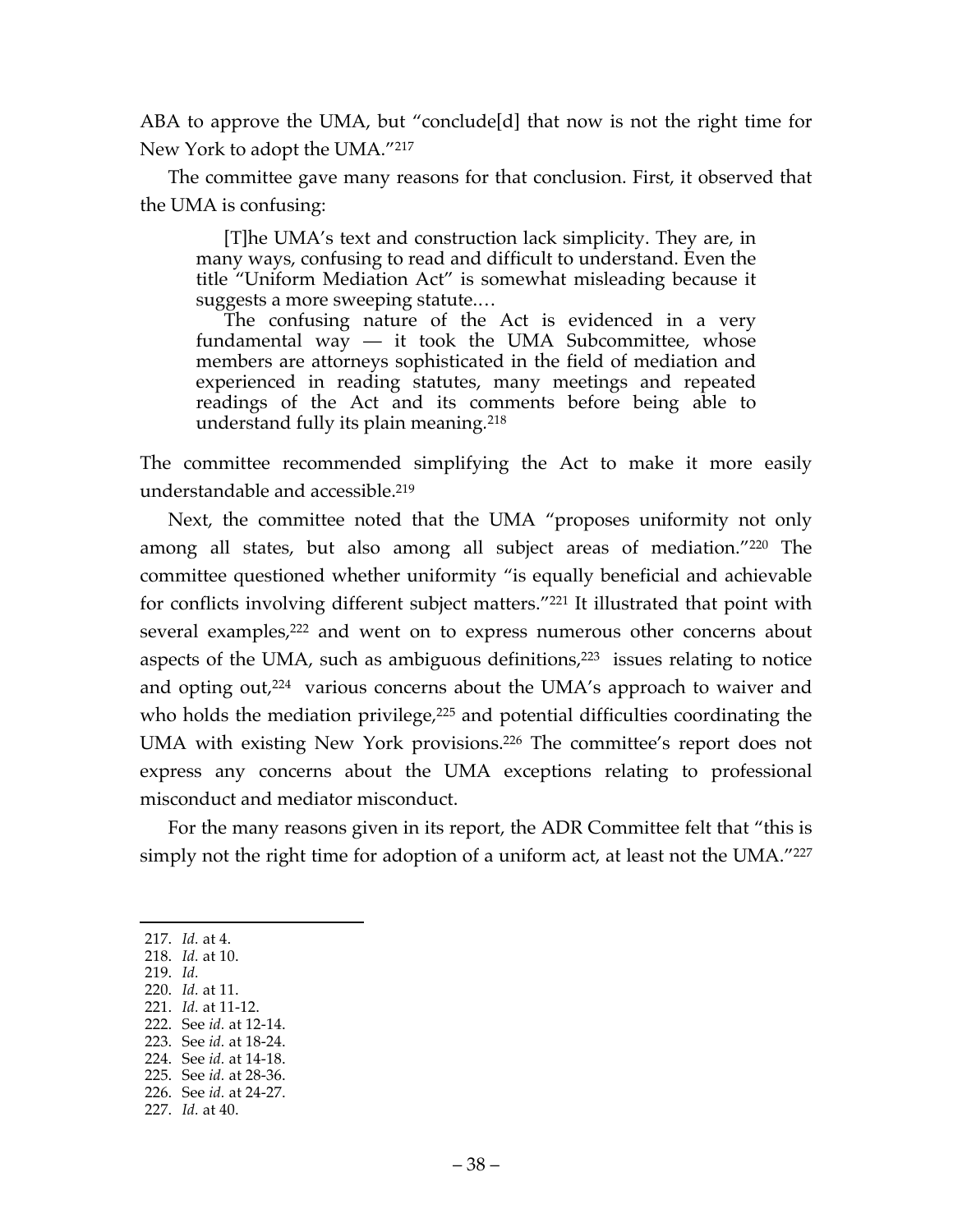In order to move toward future adoption of the UMA in New York, the committee recommended:

- 1. Continued consensus building in New York about mediation priorities;
- 2. Further clarification of how adoption of the UMA might impact existing court rules and statutes;
- 3. Further examination about how to achieve uniformity across different subject matters;
- 4. Further evaluation about how to achieve uniformity among states;
- 5. Redrafting the UMA so that it is simple and easy to understand;
- 6. Inclusion of a notice provision for when a mediation falls within the scope of the UMA;
- 7. Inclusion of a notice provision for when a mediation privilege is being waived;
- 8. A provision allowing parties to opt out of the entire UMA;
- 9. Provisions addressing the concerns about the dissimilarities between the UMA and other professional privileges.<sup>228</sup>

Neither the UMA bill (SB 6842) nor the competing bill on protection of mediation communications (SB 3495) was enacted in the 2001-2002 legislative session. Since then, one or more bills to enact the UMA have been introduced in every session of the New York Legislature.<sup>229</sup> None of them have been enacted or even been brought up for a vote.

Earlier this year, the staff contacted the office of the legislator who introduced the most recent bill, in hopes of learning about the prospects for enactment of the UMA in New York. The author of the bill, Senator John Sampson, returned the call himself. He explained that in New York, the Chair of a legislative committee can hold a bill without bringing it up for a vote. That happened to his UMA bill in 2013; it happened again this year after we spoke with him. He said he was not aware of any opposition to the bill, but the Chair of the Judiciary Committee did not seem to regard it as a priority matter.

## **Summary of New York Law**

New York does not have a statute or rule that broadly or generally addresses mediation communications. It just has some provisions protecting mediation

 <sup>228.</sup> *Id.*

<sup>229.</sup> See SB 1340 (2003-2004 session); SB 1527 (2005-2006 session); SB 1967 (2007-2008 session); AB 8497 (2009-2010 session); SB 5422 (2009-2010 session); AB 1756 (2011-2012 session); SB 683 (2011-2012 session); SB 139 (2013-2014).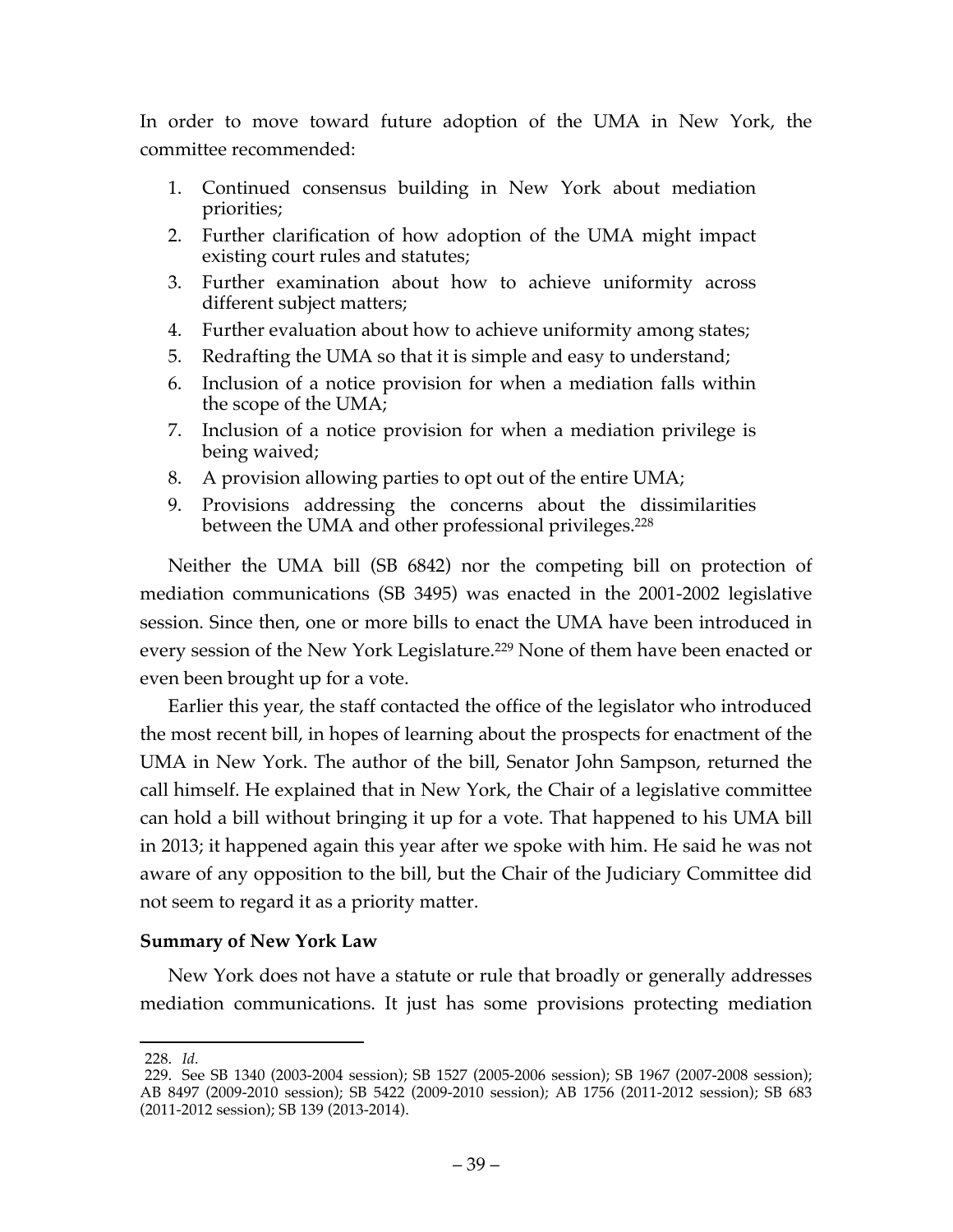communications in specific contexts, and a statute restricting the admissibility of settlement negotiations in a manner similar to Federal Rule of Evidence 408.

Not surprisingly, there is little case law construing New York's provisions protecting mediation communications. The few cases the staff found do not shed light on the intersection of mediation confidentiality and professional misconduct.

New York's legal and mediation community has carefully analyzed the UMA. Other ideas have also been raised, such as revising the UMA in certain respects and the approach proposed in a competing bill in the 2001-2002 legislative session. The UMA has received some support, but bills to enact it have not advanced and statutory reform does not appear imminent. In short, the topic of mediation confidentiality appears to be controversial in New York, just as it is in Massachusetts and here in California.

Respectfully submitted,

Barbara Gaal Chief Deputy Counsel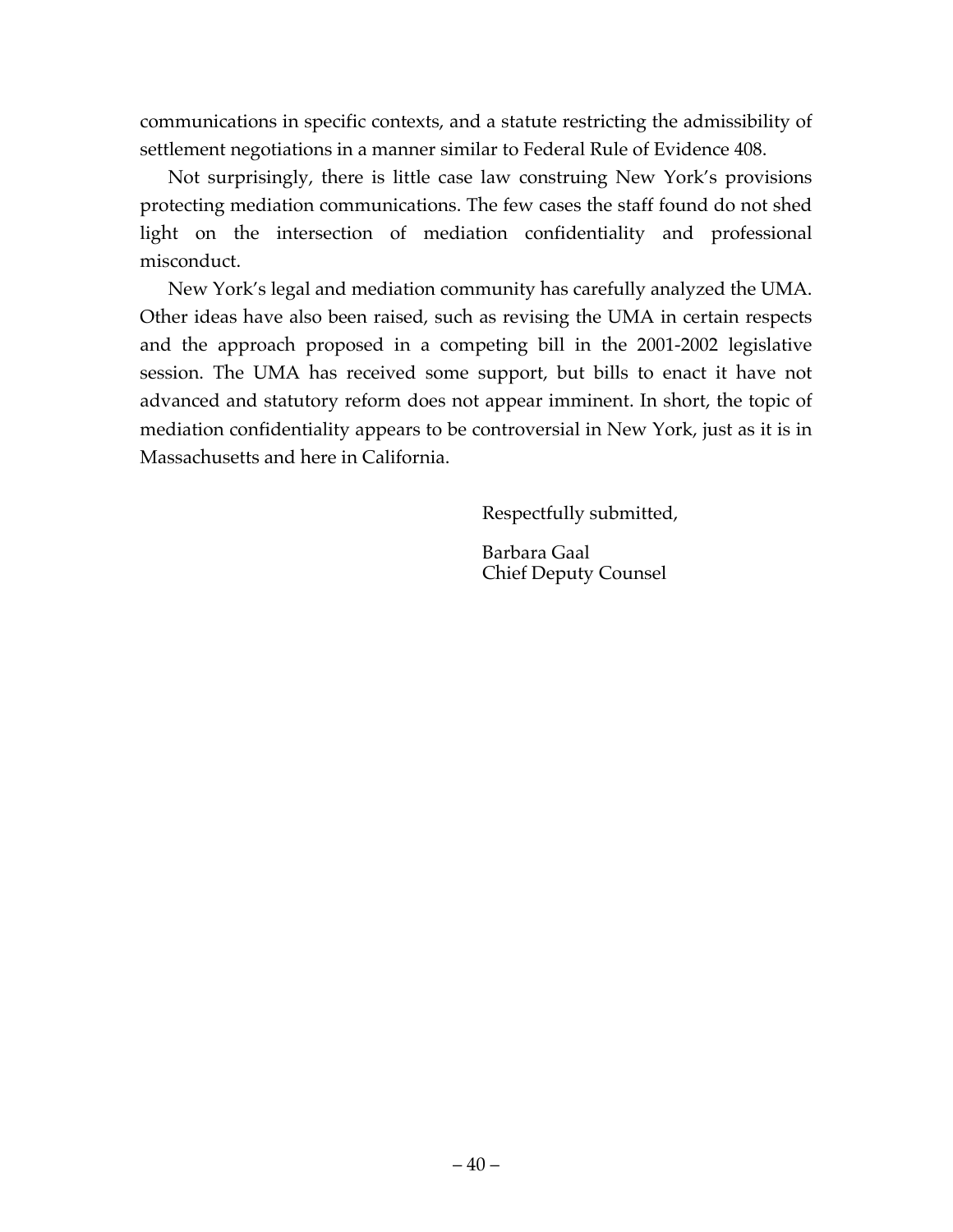# FLORIDA MEDIATION CONFIDENTIALITY & PRIVILEGE ACT (FLA. STAT. §§ 44.401 - 44.406)

### **§ 44.401. Mediation Confidentiality and Privilege Act**

44.401. Sections 44.401-44.406 may be known by the popular name the "Mediation Confidentiality and Privilege Act."

### **§ 44.402. Scope**

44.402. Except as otherwise provided, ss. 44.401-44.406 apply to any mediation:

(a) Required by statute, court rule, agency rule or order, oral or written casespecific court order, or court administrative order;

(b) Conducted under ss. 44.401-44.406 by express agreement of the mediation parties; or

(c) Facilitated by a mediator certified by the Supreme Court, unless the mediation parties expressly agree not to be bound by ss. 44.401-44.406.

(2) Notwithstanding any other provision, the mediation parties may agree in writing that any or all of s. 44.405(1), s. 44.405(2), or s. 44.406 will not apply to all or part of a mediation proceeding.

#### **§ 44.403 Definitions**

44.403. As used in ss. 44.401-44.406, the term:

**(1)** "Mediation communication" means an oral or written statement, or nonverbal conduct intended to make an assertion, by or to a mediation participant made during the course of a mediation, or prior to mediation if made in furtherance of a mediation. The commission of a crime during a mediation is not a mediation communication.

**(2)** "Mediation participant" means a mediation party or a person who attends a mediation in person or by telephone, videoconference, or other electronic means.

**(3)** "Mediation party" or "party" means a person participating directly, or through a designated representative, in a mediation and a person who:

**(a)** Is a named party;

**(b) I**s a real party in interest; or

**(c)** Would be a named party or real party in interest if an action relating to the subject matter of the mediation were brought in a court of law.

**(4)** "Mediator" means a neutral, impartial third person who facilitates the mediation process. The mediator's role is to reduce obstacles to communication, assist in identifying issues, explore alternatives, and otherwise facilitate voluntary agreements to resolve disputes, without prescribing what the resolution must be.

**(5)** "Subsequent proceeding" means an adjudicative process that follows a mediation, including related discovery.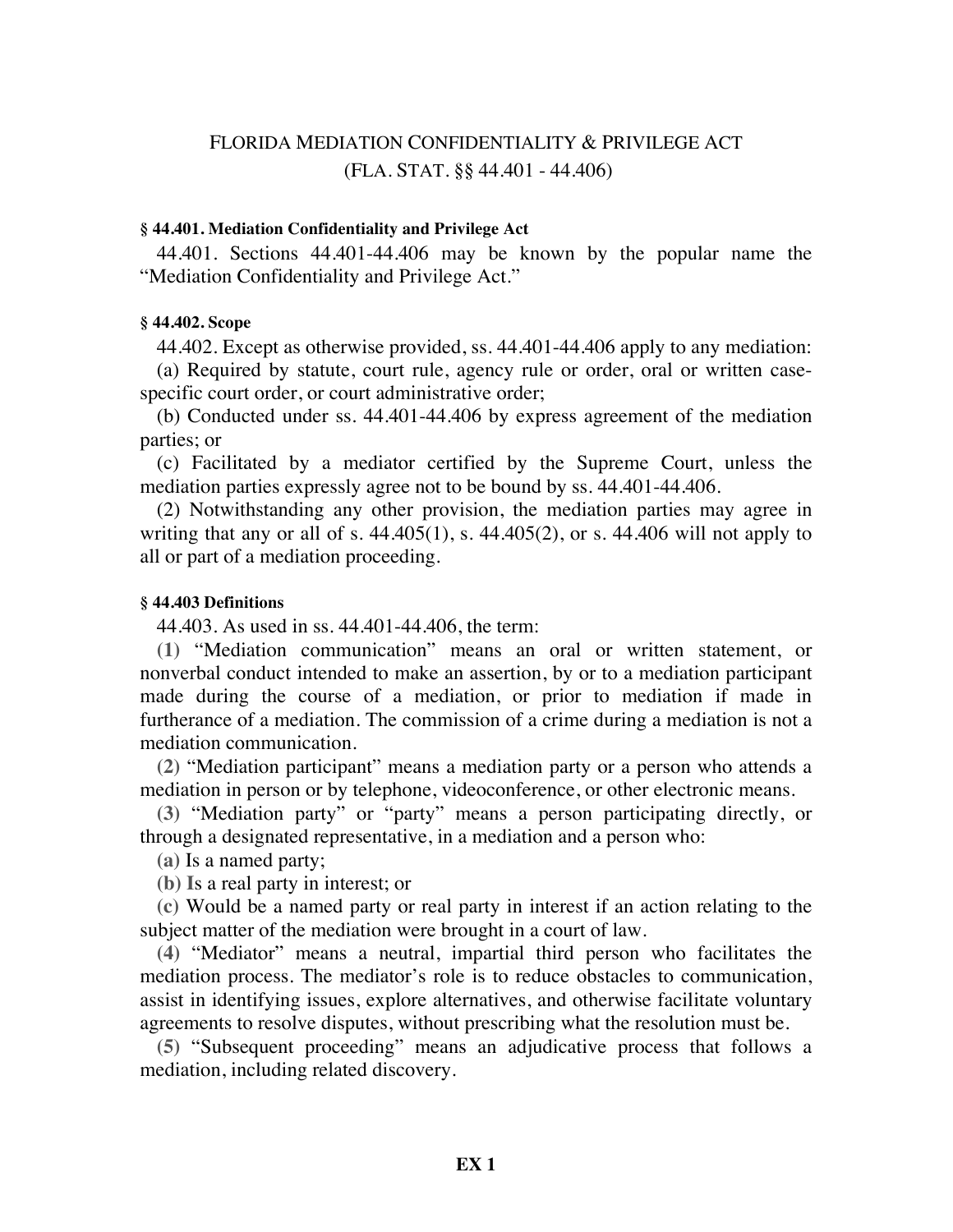#### **§ 44.404. Duration of mediation**

44.404. A court-ordered mediation begins when an order is issued by the court and ends when:

(1) A court-ordered mediation begins when an order is issued by the court and ends when:

(a) A partial or complete settlement agreement, intended to resolve the dispute and end the mediation, is signed by the parties and, if required by law, approved by the court;

(b) The mediator declares an impasse by reporting to the court or the parties the lack of an agreement;

(c) The mediation is terminated by court order, court rule, or applicable law; or

(d) The mediation is terminated, after party compliance with the court order to appear at mediation, by:

1. Agreement of the parties; or

2. One party giving written notice to all other parties in a multiparty mediation that the one party is terminating its participation in the mediation. Under this circumstance, the termination is effective only for the withdrawing party.

(2) In all other mediations, the mediation begins when the parties agree to mediate or as required by agency rule, agency order, or statute, whichever occurs earlier, and ends when:

(a) A partial or complete settlement agreement, intended to resolve the dispute and end the mediation, is signed by the parties and, if required by law, approved by the court;

(b) The mediator declares an impasse to the parties;

(c) The mediation is terminated by court order, court rule, or applicable law; or

(d) The mediation is terminated by:

1. Agreement of the parties; or

2. One party giving notice to all other parties in a multiparty mediation that the one party is terminating its participation in the mediation. Under this circumstance, the termination is effective only for the withdrawing party.

## **§ 44.405. Confidentiality, privilege, and exceptions**

44.405. (1) Except as provided in this section, all mediation communications shall be confidential. A mediation participant shall not disclose a mediation communication to a person other than another mediation participant or a participant's counsel. A violation of this section may be remedied as provided by s. 44.406. If the mediation is court ordered, a violation of this section may also subject the mediation participant to sanctions by the court, including, but not limited to, costs, attorney's fees, and mediator's fees.

(2) A mediation party has a privilege to refuse to testify and to prevent any other person from testifying in a subsequent proceeding regarding mediation communications.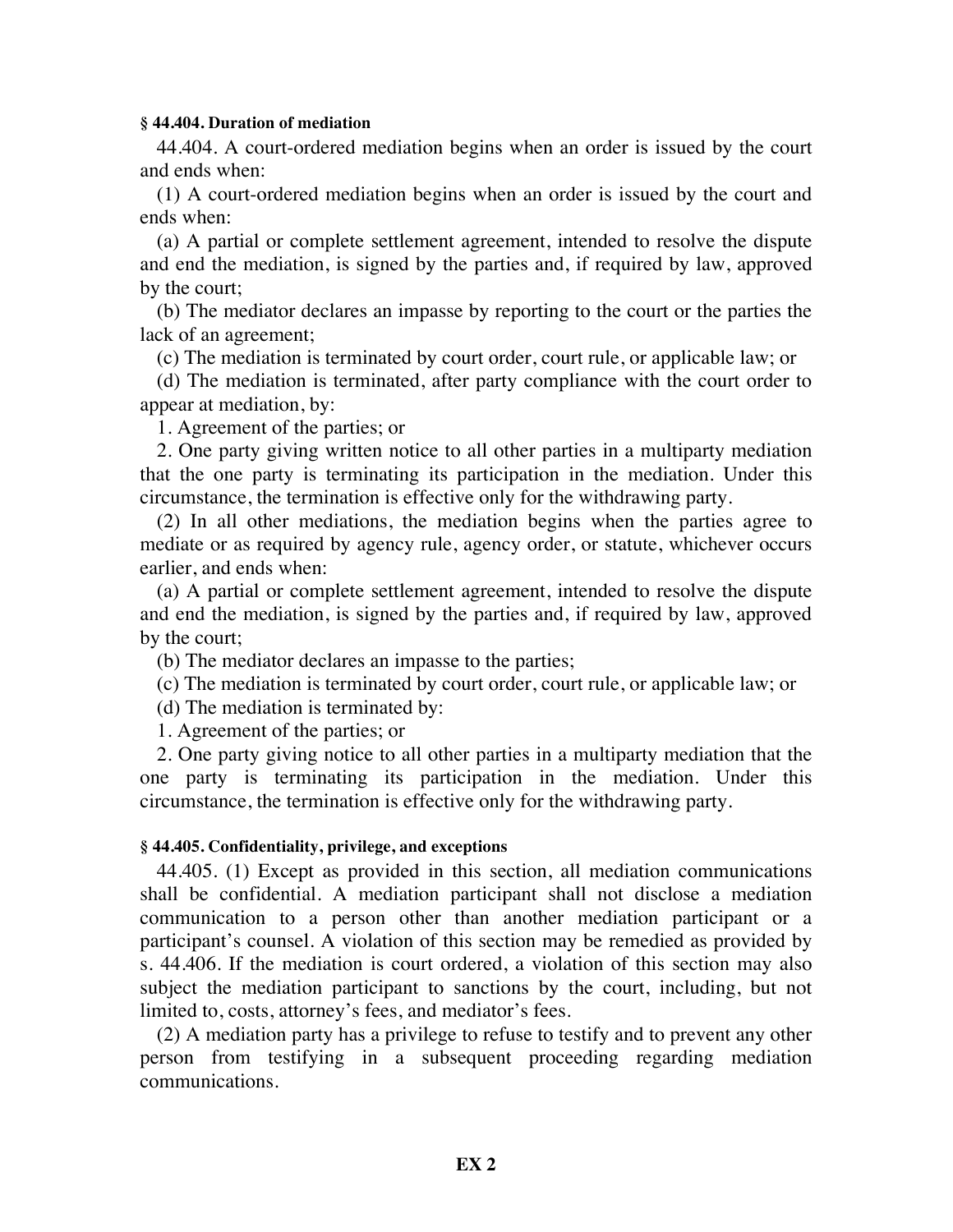(3) If, in a mediation involving more than two parties, a party gives written notice to the other parties that the party is terminating its participation in the mediation, the party giving notice shall have a privilege to refuse to testify and to prevent any other person from testifying in a subsequent proceeding regarding only those mediation communications that occurred prior to the delivery of the written notice of termination of mediation to the other parties.

(4)(a) Notwithstanding subsections (1) and (2), there is no confidentiality or privilege attached to a signed written agreement reached during a mediation, unless the parties agree otherwise, or for any mediation communication:

1. For which the confidentiality or privilege against disclosure has been waived by all parties;

2. That is willfully used to plan a crime, commit or attempt to commit a crime, conceal ongoing criminal activity, or threaten violence;

3. That requires a mandatory report pursuant to chapter 39 or chapter 415 solely for the purpose of making the mandatory report to the entity requiring the report;

4. Offered to report, prove, or disprove professional malpractice occurring during the mediation, solely for the purpose of the professional malpractice proceeding;

5. Offered for the limited purpose of establishing or refuting legally recognized grounds for voiding or reforming a settlement agreement reached during a mediation; or

6. Offered to report, prove, or disprove professional misconduct occurring during the mediation, solely for the internal use of the body conducting the investigation of the conduct.

(b) A mediation communication disclosed under any provision of subparagraph (a)3., subparagraph (a)4., subparagraph (a)5., or subparagraph (a)6. remains confidential and is not discoverable or admissible for any other purpose, unless otherwise permitted by this section.

(5) Information that is otherwise admissible or subject to discovery does not become inadmissible or protected from discovery by reason of its disclosure or use in mediation.

(6) A party that discloses or makes a representation about a privileged mediation communication waives that privilege, but only to the extent necessary for the other party to respond to the disclosure or representation.

## **§ 44.406. Remedies for knowing and willful disclosure of protected mediation communication**

44.406. (1) Any mediation participant who knowingly and willfully discloses a mediation communication in violation of s. 44.405 shall, upon application by any party to a court of competent jurisdiction, be subject to remedies, including:

(a) Equitable relief.

(b) Compensatory damages.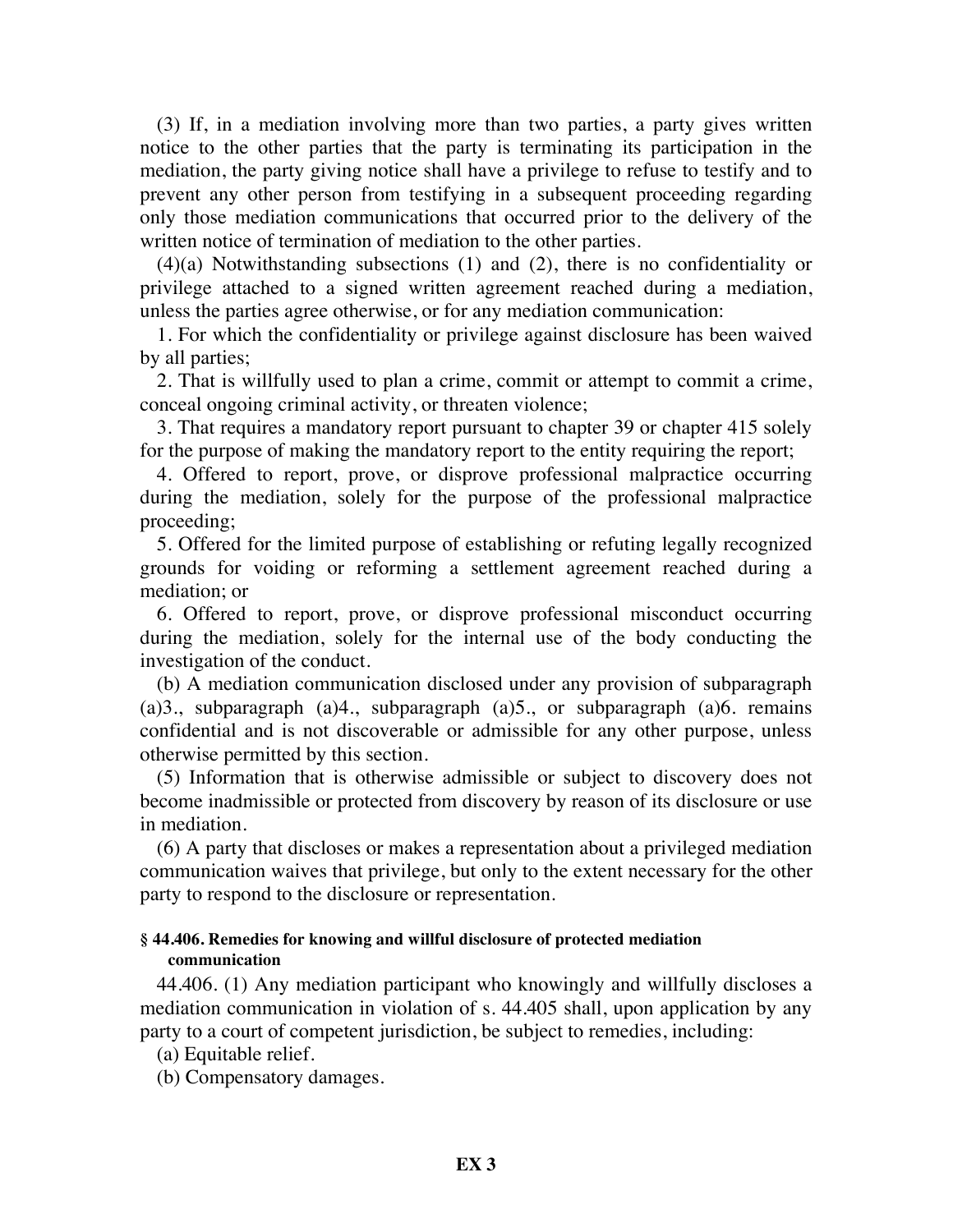(c) Attorney's fees, mediator's fees, and costs incurred in the mediation proceeding.

(d) Reasonable attorney's fees and costs incurred in the application for remedies under this section.

(2) Notwithstanding any other law, an application for relief filed under this section may not be commenced later than 2 years after the date on which the party had a reasonable opportunity to discover the breach of confidentiality, but in no case more than 4 years after the date of the breach.

(3) A mediation participant shall not be subject to a civil action under this section for lawful compliance with the provisions of s. 119.07.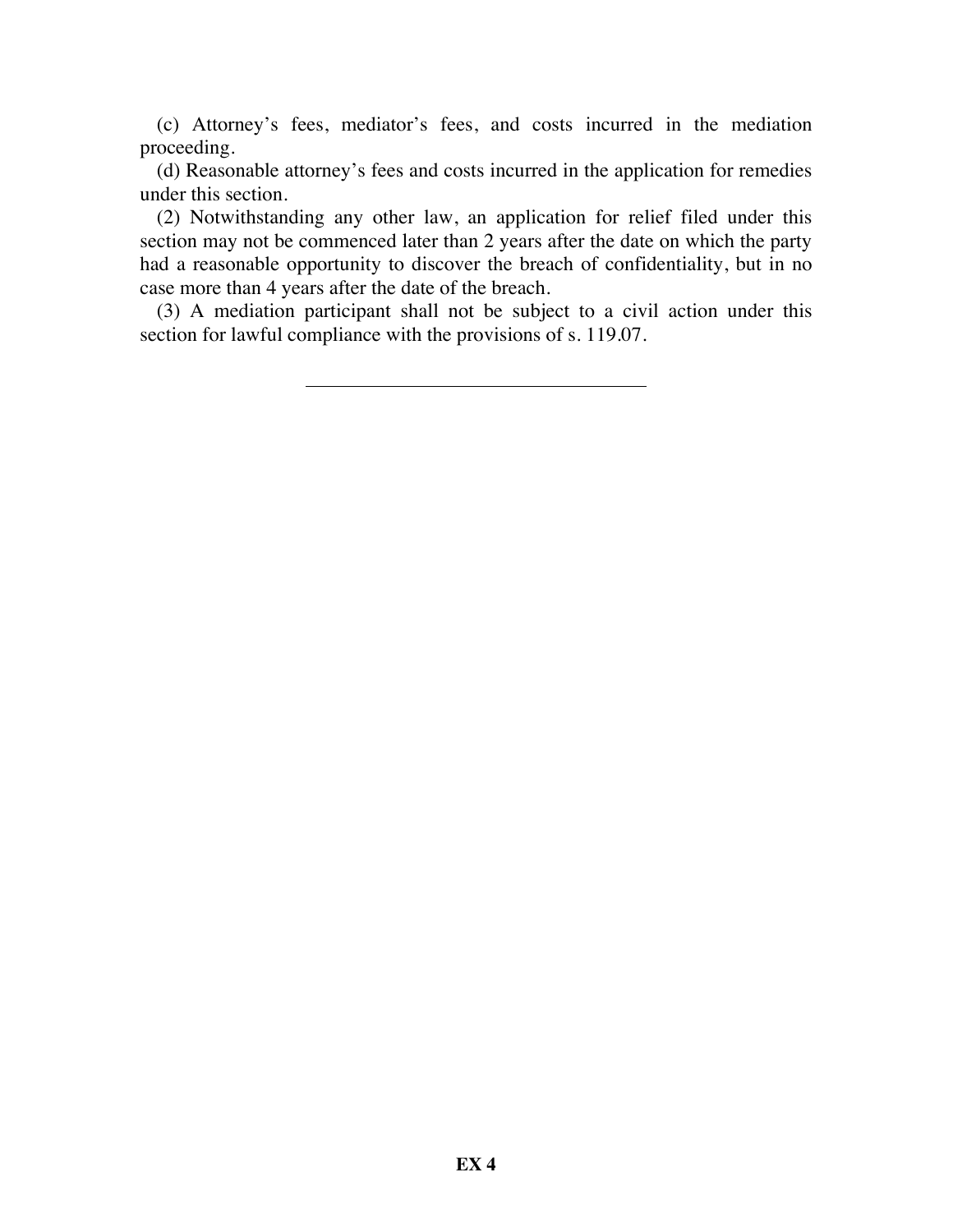| <b>STATE</b> | <b>GOVERNING LAW</b>                                                                                                                                                                                                                                                                                                                                                                                                                                                                                                                                                    | <b>KEY LANGUAGE</b>                                                                                                                                                                                                                                                                                                                                                                                                                                                                                                                                                                                                                                                                                                                                                                                                                                                                                                                                                                                                                                                                                                                                                                                                                                                                                                                                                                                                                                                                                                                                                                                                                                                                                                                                                                                                                                                                                                                                                                                                                                                                                                                                                                                                                                                                                                                                                                                        | <b>STAFF COMMENTS</b>                                                                                                                                                                                                                                                                                                                                                     |
|--------------|-------------------------------------------------------------------------------------------------------------------------------------------------------------------------------------------------------------------------------------------------------------------------------------------------------------------------------------------------------------------------------------------------------------------------------------------------------------------------------------------------------------------------------------------------------------------------|------------------------------------------------------------------------------------------------------------------------------------------------------------------------------------------------------------------------------------------------------------------------------------------------------------------------------------------------------------------------------------------------------------------------------------------------------------------------------------------------------------------------------------------------------------------------------------------------------------------------------------------------------------------------------------------------------------------------------------------------------------------------------------------------------------------------------------------------------------------------------------------------------------------------------------------------------------------------------------------------------------------------------------------------------------------------------------------------------------------------------------------------------------------------------------------------------------------------------------------------------------------------------------------------------------------------------------------------------------------------------------------------------------------------------------------------------------------------------------------------------------------------------------------------------------------------------------------------------------------------------------------------------------------------------------------------------------------------------------------------------------------------------------------------------------------------------------------------------------------------------------------------------------------------------------------------------------------------------------------------------------------------------------------------------------------------------------------------------------------------------------------------------------------------------------------------------------------------------------------------------------------------------------------------------------------------------------------------------------------------------------------------------------|---------------------------------------------------------------------------------------------------------------------------------------------------------------------------------------------------------------------------------------------------------------------------------------------------------------------------------------------------------------------------|
| Alabama      | Ala. Civ. Ct.<br>Mediation R.11; see<br>also Ala. App. Ct.<br>Mediation R.8; Cain<br>v. Saunders, 813 So.<br>2d 891, 904 (2001)<br>(Murdock, J.<br>dissenting) ("When<br>an agreement is<br>reached in mediation<br>and that very<br>agreement is<br>challenged in a<br>subsequent court<br>action as having been<br>a result of fraud or<br>mutual mistake<br>occurring in the<br>course of the<br>mediation, the<br>Alabama Civil Court<br><b>Mediation Rules</b><br>were not intended to<br>prevent the injured<br>party from proving<br>such fraud or<br>mistake.") | 11. (a) All information disclosed in the course of a mediation,<br>including oral, documentary, or electronic information, shall be deemed<br>confidential and shall not be divulged by anyone in attendance at the<br>mediation except as permitted under this Rule or by statute<br>(b) The following are exceptions to the general rule stated in Rule<br>$11(a)$ :<br>(3) The confidentiality provisions of this Rule shall not apply:<br>(iii) to the extent necessary if a party to the mediation files a<br>claim or complaint against a mediator or mediation program alleging<br>professional misconduct by the mediator arising from the mediation.<br>(c) Except as provided in Rule $11(b)$ above, a court shall neither<br>inquire into nor receive information about the positions of the parties<br>taken in mediation proceedings; the facts elicited or presented in<br>mediation proceedings; or the cause or responsibility for termination or<br>failure of the mediation process.<br>(d) A mediator shall not be compelled in any adversary proceeding or<br>judicial forum  to divulge the contents of documents received, viewed<br>or drafted during mediation or the fact that such documents exist nor shall<br>the mediator be otherwise compelled to testify in regard to statements<br>made, actions taken, or positions stated by a party during the mediation.<br><b>Comment.</b> Confidentiality is the backbone of mediation. The freedom<br>to discuss issues privately with a mediator and in joint session with<br>another party, without fear of disclosure outside the mediation, allows<br>parties to safely explore potential alternative solutions to the dispute. Rule<br>11 is also designed to protect the mediator from later becoming embroiled<br>in the parties' dispute by being called as a witness in later proceedings<br>between the parties.<br>The exception in Rule $11(b)(3)(iii)$ is  similar to provisions in<br>other states. In the event a claim of professional misconduct is levied<br>against a mediator, the mediator should not be barred from a reasonable<br>defense to such allegations, including the use of statements made during a<br>mediation. Any review of mediation proceedings as allowed under Rule<br>$11(b)(3)$ should be conducted in an <i>in camera</i> hearing or by an <i>in camera</i><br>inspection.<br>$\cdots$ | Ala. Civ. Ct. Mediation R.11<br>includes an exception for<br>mediator misconduct, which<br>involves an <i>in camera</i> review of<br>mediation proceedings. Ala. Civ.<br>Ct. Mediation R.11 does not<br>expressly address other types of<br>professional misconduct. Ala.<br>App. Ct. Mediation R.8 does not<br>expressly address any type of<br>professional misconduct. |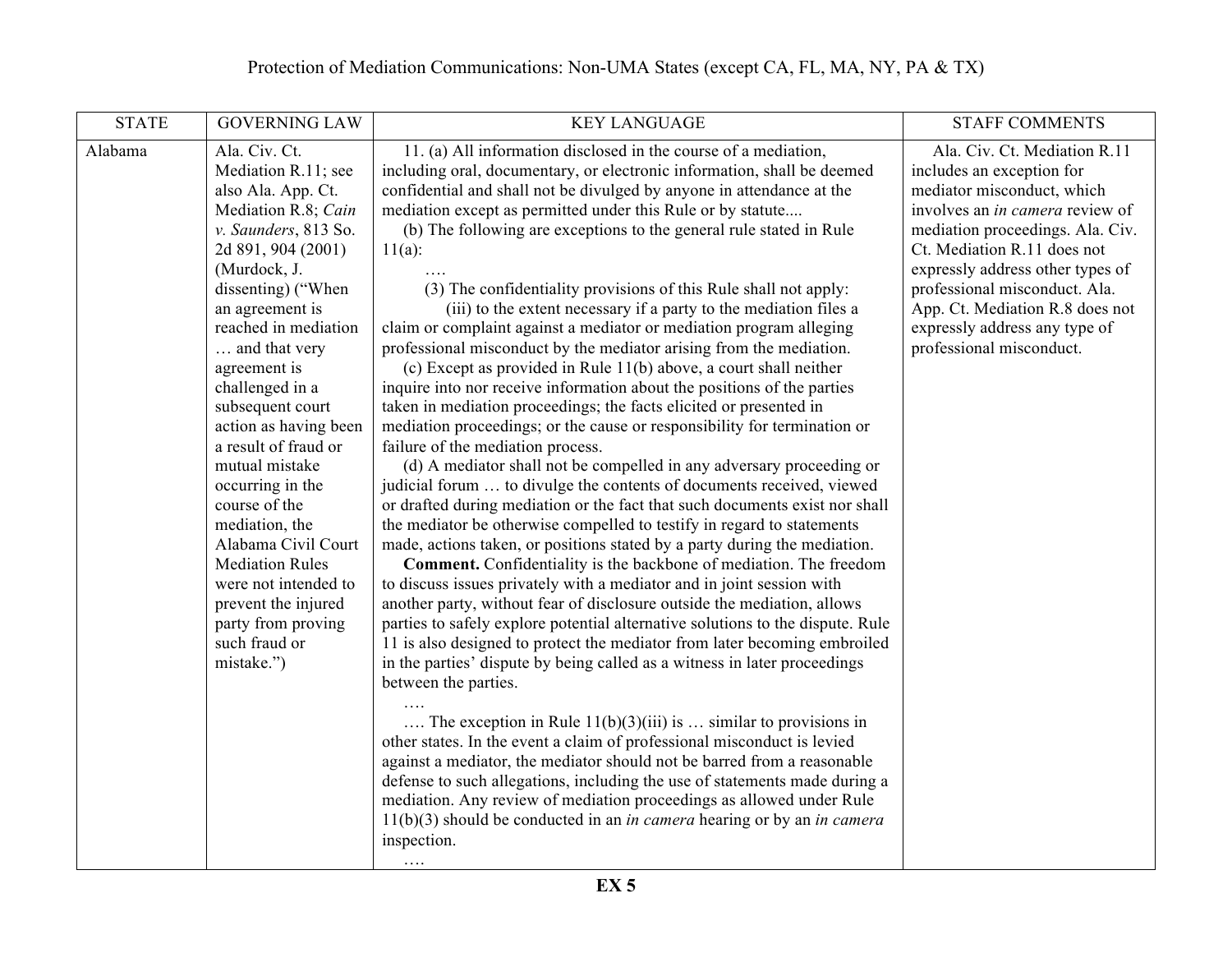# Protection of Mediation Communications: Non-UMA States (except CA, FL, MA, NY, PA & TX)

| <b>STATE</b> | <b>GOVERNING LAW</b>                                               | <b>KEY LANGUAGE</b>                                                                                                                                                                                                                                                                                                                                                                                                                                                                                                                                                                                                                                                                                                                                                                                                                                                                                                                                                                                                                                                                                                                                                                                                                                                                                                                                                                     | <b>STAFF COMMENTS</b>                                                                                                                                                                                                                                                                                    |
|--------------|--------------------------------------------------------------------|-----------------------------------------------------------------------------------------------------------------------------------------------------------------------------------------------------------------------------------------------------------------------------------------------------------------------------------------------------------------------------------------------------------------------------------------------------------------------------------------------------------------------------------------------------------------------------------------------------------------------------------------------------------------------------------------------------------------------------------------------------------------------------------------------------------------------------------------------------------------------------------------------------------------------------------------------------------------------------------------------------------------------------------------------------------------------------------------------------------------------------------------------------------------------------------------------------------------------------------------------------------------------------------------------------------------------------------------------------------------------------------------|----------------------------------------------------------------------------------------------------------------------------------------------------------------------------------------------------------------------------------------------------------------------------------------------------------|
| Alaska       | Alaska R. Civ. Proc.<br>$100(g)$ ; see also<br>Alaska R. Evid. 408 | 100 (g) Confidentiality. -- Mediation proceedings shall be held in<br>private and are confidential. The mediator shall not testify as to any aspect<br>of the mediation proceedings. Evidence of conduct or statements made in<br>the course of court-ordered mediation is inadmissible to the same extent<br>that conduct and statements are inadmissible under Alaska Rule of<br>Evidence 408. This rule does not relieve any person of a duty imposed by<br>statute.<br>408. Compromise and Offers to Compromise<br>Evidence of $(1)$ furnishing or offering or promising to furnish or $(2)$<br>accepting or offering or promising to accept, a valuable consideration in<br>compromising or attempting to compromise a claim which was disputed as<br>to either validity or amount, is not admissible to prove liability for or<br>invalidity of the claim or its amount. Evidence of conduct or statements<br>made in compromise negotiations is likewise not admissible. This rule<br>does not require the exclusion of any evidence otherwise discoverable<br>merely because it is presented in the course of compromise negotiations.<br>This rule also does not require exclusion when the evidence is offered for<br>another purpose, such as proving bias or prejudice of a witness, negativing<br>a contention of undue delay, or proving an effort to obstruct a criminal | Alaska R. Civ. Proc. $100(g)$<br>makes a mediation proceeding<br>"confidential," but the rule<br>provides only limited protection<br>against use of a mediation<br>communication in a court-ordered<br>mediation. The provision does<br>not expressly address<br>professional misconduct of any<br>kind. |
|              |                                                                    | investigation or prosecution, but exclusion is required where the sole<br>purpose for offering the evidence is to impeach a party by showing a prior<br>inconsistent statement.                                                                                                                                                                                                                                                                                                                                                                                                                                                                                                                                                                                                                                                                                                                                                                                                                                                                                                                                                                                                                                                                                                                                                                                                         |                                                                                                                                                                                                                                                                                                          |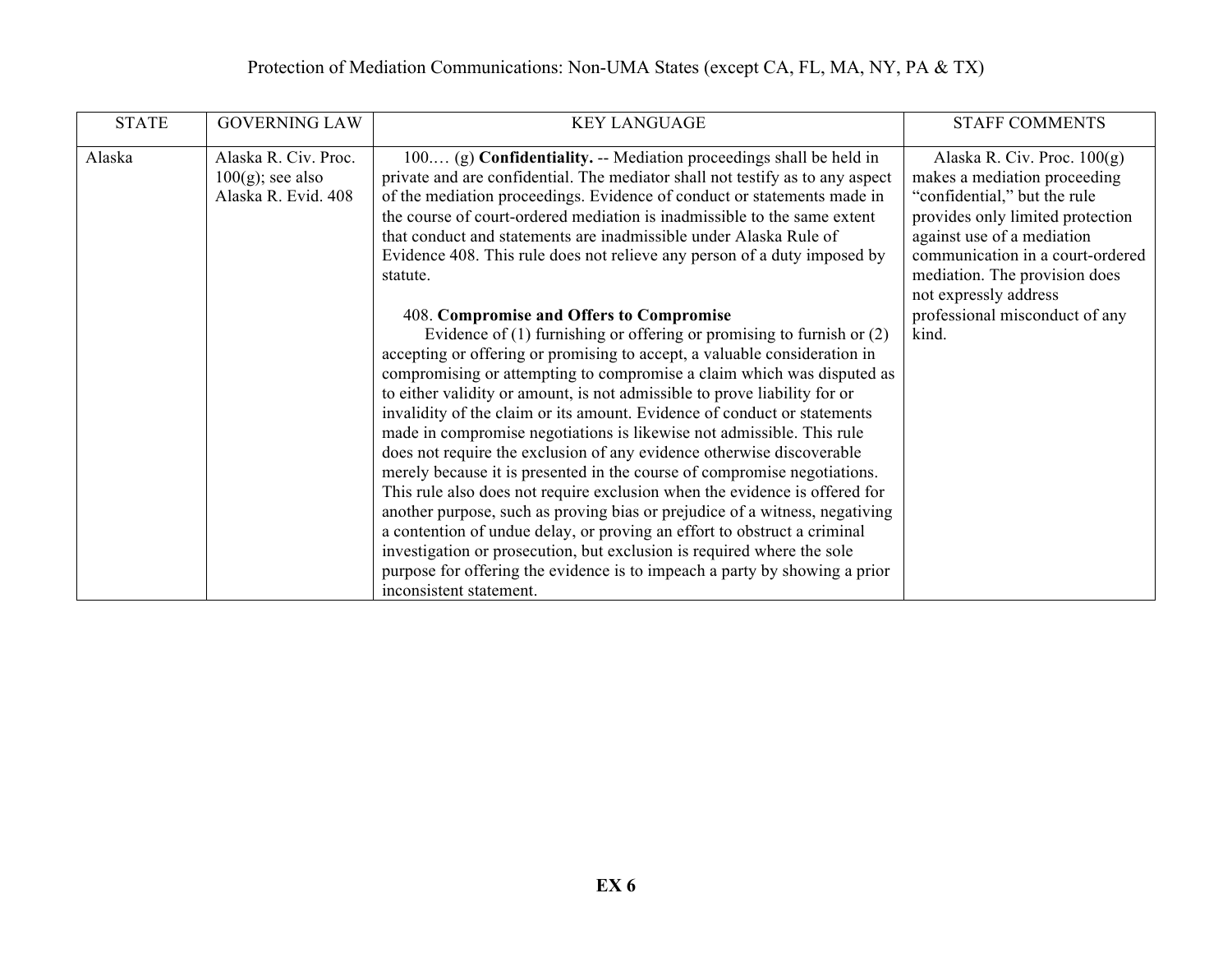| <b>STATE</b> | <b>GOVERNING</b>   | <b>KEY LANGUAGE</b>                                                                  | <b>STAFF COMMENTS</b>              |
|--------------|--------------------|--------------------------------------------------------------------------------------|------------------------------------|
|              | <b>LAW</b>         |                                                                                      |                                    |
| Arizona      | Ariz. Rev. Stat. § | 12-2238. A. Before or after the filing of a complaint, mediation may occur           | Ariz. Rev. Stat. § 12-2238         |
|              | 12-2238            | pursuant to law, a court order or a voluntary decision of the parties.               | includes an exception for          |
|              |                    | B. The mediation process is confidential. Communications made, materials             | evidence relating to a claim or    |
|              |                    | created for or used and acts occurring during a mediation are confidential and       | defense by a party against a       |
|              |                    | may not be discovered or admitted into evidence unless one of the following          | mediator. The statute does not     |
|              |                    | exceptions is met:                                                                   | expressly address other types of   |
|              |                    |                                                                                      | professional misconduct, but it is |
|              |                    | 2. The communication, material or act is relevant to a claim or defense              | possible that evidence of such     |
|              |                    | made by a party to the mediation against the mediator or the mediation program       | misconduct might fall within       |
|              |                    | arising out of a breach of a legal obligation owed by the mediator to the party.     | another exception, such as the     |
|              |                    | 3. The disclosure is required by statute.                                            | one for a disclosure required by   |
|              |                    |                                                                                      | statute. A mediator in Arizona is  |
|              |                    | C. Except pursuant to subsection B, paragraph 2, 3 or 4, a mediator is not           | only subject to civil liability in |
|              |                    | subject to service of process or a subpoena to produce evidence or to testify        | limited circumstances.             |
|              |                    | regarding any evidence or occurrence relating to the mediation proceedings           |                                    |
|              |                    |                                                                                      |                                    |
|              |                    | F. A mediator is not subject to civil liability except for those acts or omissions   |                                    |
|              |                    | that involve intentional misconduct or reckless disregard of a substantial risk of a |                                    |
|              |                    | significant injury to the rights of others.                                          |                                    |
|              |                    |                                                                                      |                                    |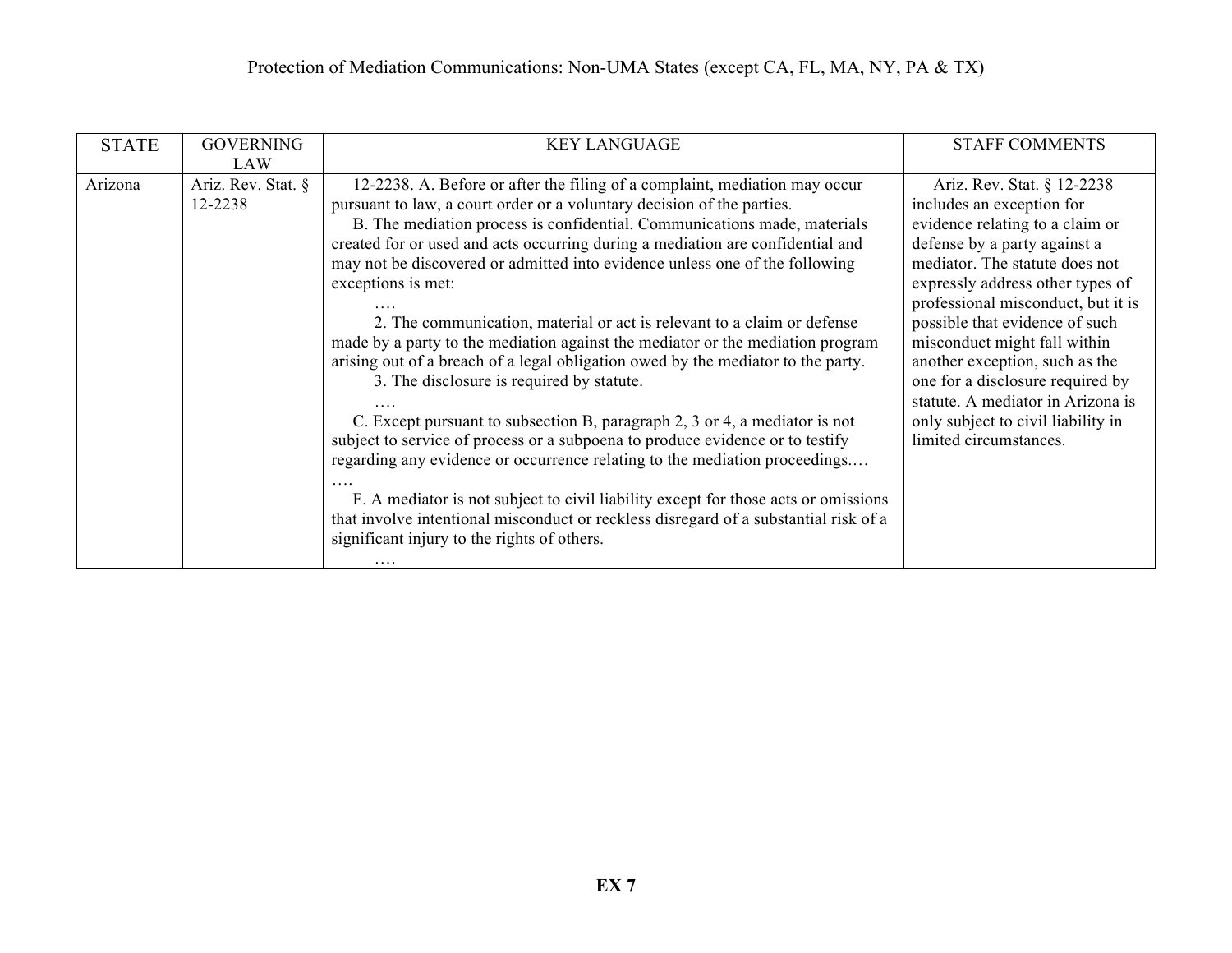| <b>STATE</b> | <b>GOVERNING</b> | <b>KEY LANGUAGE</b>                                                                  | <b>STAFF COMMENTS</b>                |
|--------------|------------------|--------------------------------------------------------------------------------------|--------------------------------------|
|              | LAW              |                                                                                      |                                      |
| Arkansas     | Ark. Code Ann. § | 16-7-206. (a) Except as provided by subsection (c) of this section, a                | Ark. Code Ann. § 16-7-206            |
|              | $16 - 7 - 206$   | communication relating to the subject matter of any civil or criminal dispute made   | does not expressly address           |
|              |                  | by a participant in a dispute resolution process, whether before or after the        | professional misconduct of any       |
|              |                  | institution of formal judicial proceedings, is confidential and is not subject to    | kind. However, subdivision (c)       |
|              |                  | disclosure and may not be used as evidence against a participant in any judicial or  | allows a party to raise the issue of |
|              |                  | administrative proceeding.                                                           | confidentiality at an in camera      |
|              |                  | (b) Any record or writing made at a dispute resolution process is confidential,      | proceeding when the statute          |
|              |                  | and the participants or third party or parties facilitating the process shall not be | "conflicts with other legal"         |
|              |                  | required to testify in any proceedings related to or arising out of the matter in    | requirements for disclosure of       |
|              |                  | dispute or be subject to process requiring disclosure or production of information   | communications or materials '        |
|              |                  | or data relating to or arising out of the matter in dispute.                         | The statute does not specify         |
|              |                  | (c) If this section conflicts with other legal requirements for disclosure of        | which standard the court should      |
|              |                  | communications or materials, the issue of confidentiality may be presented to the    | apply in such an <i>in camera</i>    |
|              |                  | court having jurisdiction of the proceedings to determine in camera whether the      | proceeding.                          |
|              |                  | facts, circumstances, and context of the communications or materials sought to be    |                                      |
|              |                  | disclosed warrant a protective order of the court or whether the communications      |                                      |
|              |                  | or materials are subject to disclosure.                                              |                                      |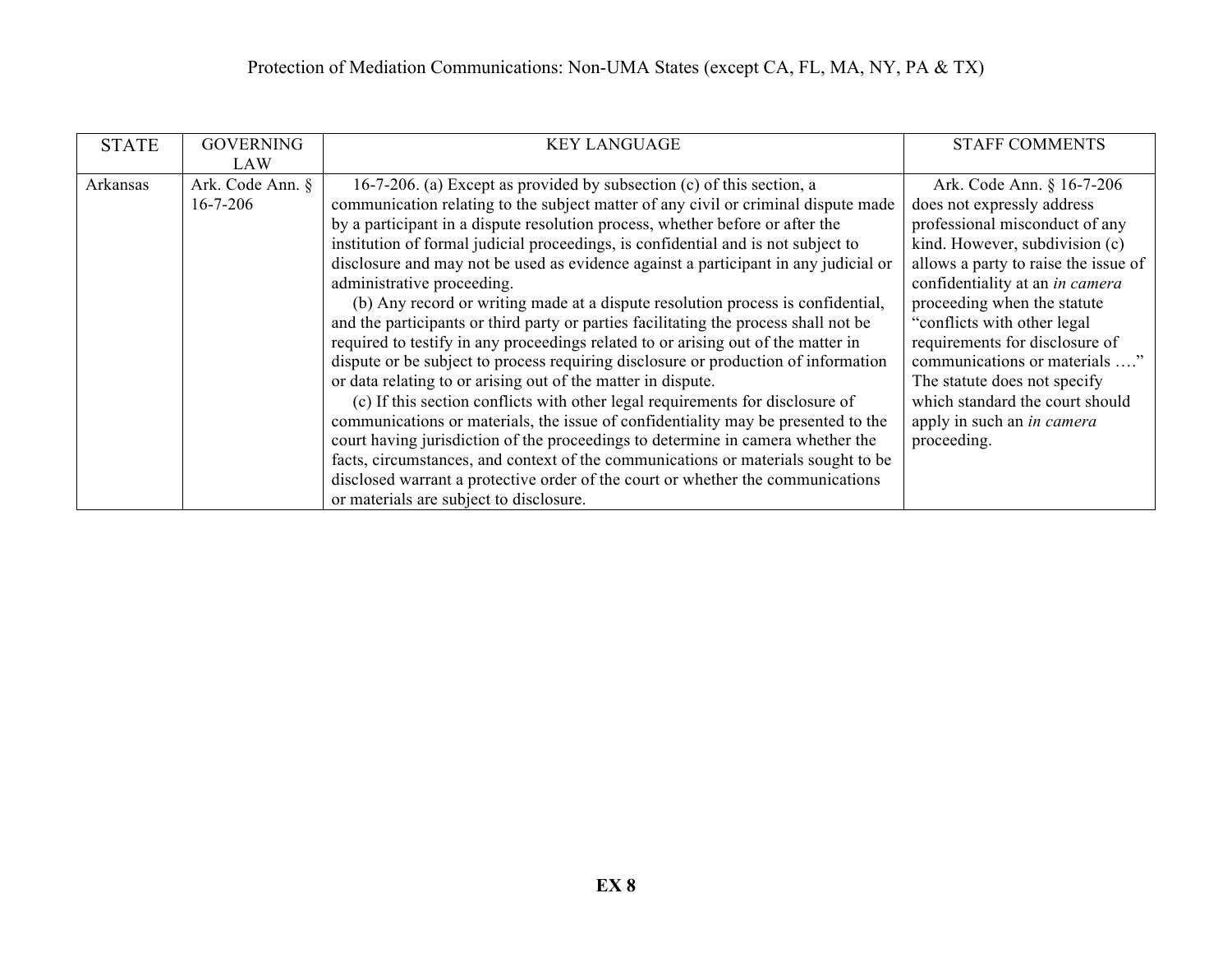| <b>STATE</b> | <b>GOVERNING LAW</b>                                                                                                                                                                                                                                                                                                                                                                                                                                                                                                                                                                                                                                                                                                                                                                                                                                    | <b>KEY LANGUAGE</b>                                                                                                                                                                                                                                                                                                                                                                                                                                                                                                                                                                                                                                                                                                                                                                                                                                                                                                                                                                                                                                                                           | <b>STAFF COMMENTS</b>                                                                                                                                                                                                                                                        |
|--------------|---------------------------------------------------------------------------------------------------------------------------------------------------------------------------------------------------------------------------------------------------------------------------------------------------------------------------------------------------------------------------------------------------------------------------------------------------------------------------------------------------------------------------------------------------------------------------------------------------------------------------------------------------------------------------------------------------------------------------------------------------------------------------------------------------------------------------------------------------------|-----------------------------------------------------------------------------------------------------------------------------------------------------------------------------------------------------------------------------------------------------------------------------------------------------------------------------------------------------------------------------------------------------------------------------------------------------------------------------------------------------------------------------------------------------------------------------------------------------------------------------------------------------------------------------------------------------------------------------------------------------------------------------------------------------------------------------------------------------------------------------------------------------------------------------------------------------------------------------------------------------------------------------------------------------------------------------------------------|------------------------------------------------------------------------------------------------------------------------------------------------------------------------------------------------------------------------------------------------------------------------------|
| Colorado     | Colo. Rev. Stat. § 13-22-<br>307; see also Colo. Rev.<br>Stat. §§ 301 et seq.<br>(Dispute Resolution Act);<br>Yaekle v. Andrews, 195<br>P.3d 1101, 1109 (Colo.<br>S.Ct. 2008) (Under<br>Dispute Resolution Act,<br>"mediation<br>communications" are<br>"limited to those made in<br>the presence or at the<br>behest of the mediator");<br>National Union Fire Ins.<br>Co. v. Price, 78 P.3d 1138,<br>1140 (Colo. Ct. App.<br>2003) (Colorado Dispute<br>Resolution Act "applies to<br>all mediation services or<br>dispute resolution<br>programs conducted in the<br>state, including those<br>conducted by a private<br>mediator"); S. Choquette,<br>Colorado Law on<br>Mediation: A Primer, 35<br>Colo. Law. 21, 21 (March)<br>2006) (In addition to<br>Dispute Resolution Act, 44<br>Colorado statutes "address<br>mediation in some<br>manner"). | 13-22-307. (1) Dispute resolution meetings may be<br>closed at the discretion of the mediator.<br>(2) Any party or the mediator or mediation<br>organization in a mediation service proceeding or a<br>dispute resolution proceeding shall not voluntarily<br>disclose or through discovery or compulsory process be<br>required to disclose any information concerning any<br>mediation communication or any communication<br>provided in confidence to the mediator or a mediation<br>organization, unless and to the extent that:<br>(d) Disclosure of the mediation communication is<br>necessary and relevant to an action alleging willful or<br>wanton misconduct of the mediator or mediation<br>organization.<br>(5) Nothing in this section shall prevent the gathering<br>of information  for the purpose of evaluating or<br>monitoring the performance of a mediator, mediation<br>organization, mediation service, or dispute resolution<br>program, so long as the parties or the specific<br>circumstances of the parties' controversy are not<br>identified or identifiable. | Colo. Rev. Stat. $\S$ 13-22-307 includes<br>an exception for evidence relating to<br>mediator misconduct, which applies only<br>with regard to alleged willful or wanton<br>misconduct. The statute does not<br>expressly address other types of<br>professional misconduct. |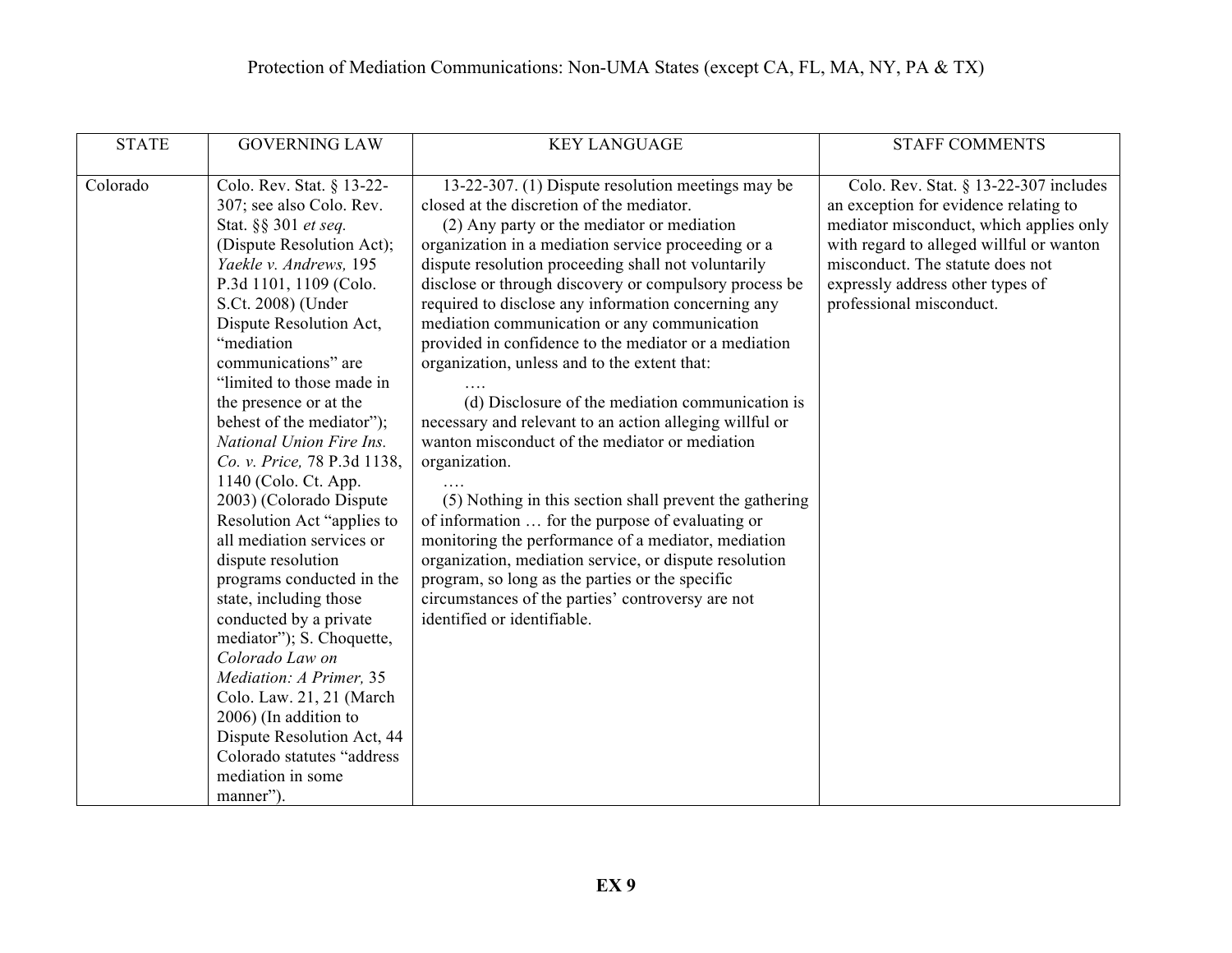| <b>STATE</b> | <b>GOVERNING LAW</b>                                                                                                                                                    | <b>KEY LANGUAGE</b>                                                                                                                                                                                                                                                                                                                                                                                                                                                                                                                                                                                                                                                                                                                                                                                                                                                                                                                                                                                                                                                                                                                                                                                                                                                                     | <b>STAFF COMMENTS</b>                                                                                                                                                                                                                                                                                                                                                                                                                                                                                                                                                                                                                                                                                                                                                                                                                                                                                                                                                                                                                                                                                                                                                                                                                                                                                                                                                                                                                                                                                                                                                                                                                                                                  |
|--------------|-------------------------------------------------------------------------------------------------------------------------------------------------------------------------|-----------------------------------------------------------------------------------------------------------------------------------------------------------------------------------------------------------------------------------------------------------------------------------------------------------------------------------------------------------------------------------------------------------------------------------------------------------------------------------------------------------------------------------------------------------------------------------------------------------------------------------------------------------------------------------------------------------------------------------------------------------------------------------------------------------------------------------------------------------------------------------------------------------------------------------------------------------------------------------------------------------------------------------------------------------------------------------------------------------------------------------------------------------------------------------------------------------------------------------------------------------------------------------------|----------------------------------------------------------------------------------------------------------------------------------------------------------------------------------------------------------------------------------------------------------------------------------------------------------------------------------------------------------------------------------------------------------------------------------------------------------------------------------------------------------------------------------------------------------------------------------------------------------------------------------------------------------------------------------------------------------------------------------------------------------------------------------------------------------------------------------------------------------------------------------------------------------------------------------------------------------------------------------------------------------------------------------------------------------------------------------------------------------------------------------------------------------------------------------------------------------------------------------------------------------------------------------------------------------------------------------------------------------------------------------------------------------------------------------------------------------------------------------------------------------------------------------------------------------------------------------------------------------------------------------------------------------------------------------------|
| Connecticut  | Conn. Gen. Stat. § 52-<br>235d<br>(The UMA was<br>introduced in 2005, but<br>was not enacted despite<br>being endorsed by the<br>Connecticut Bar<br>Ass <sup>3</sup> n. | 52-235d. (a) As used in this section, "mediation"<br>means a process,  which is not court-ordered, in which<br>a person not affiliated with either party to a lawsuit<br>facilitates communication between such parties and,<br>without deciding the legal issues in dispute or imposing<br>a resolution to the legal issues, which assists the parties<br>in understanding and resolving the legal dispute of the<br>parties.<br>(b) Except as provided in this section, by agreement<br>of the parties or in furtherance of settlement discussions,<br>any  participant in a mediation shall not voluntarily<br>disclose or, through discovery or compulsory process, be<br>required to disclose any oral or written communication<br>received or obtained during the course of a mediation,<br>unless $\dots$ (3) the disclosure is required by statute or<br>regulation, or by any court, after notice to all parties to<br>the mediation, or $(4)$ the disclosure is required as a result<br>of circumstances in which a court finds that the interest<br>of justice outweighs the need for confidentiality,<br>consistent with the principles of law.<br>(c) Any disclosure made in violation of any provision<br>of this section shall not be admissible in any proceeding.<br>. | Conn. Gen. Stat. § 52-235d "refers to<br>protection relating to a 'party to a lawsuit,'<br>giving rise to the interpretation that the statute<br>applies only to mediations of disputes that are<br>in suit." P. Benner, Time to Support Uniform<br>Mediation Act, Conn. Law Tribune (Feb. 13,<br>2006). "[M]ediations that are not convened to<br>resolve a case in court do not fall within the<br>protections of the current statute." Id.<br>The statute does not expressly address any<br>type of professional misconduct. However, it<br>contains four exceptions and "[t] wo of them<br>— disclosure required by court order after<br>notice to the parties, and disclosure required<br>when the 'interest of justice outweighs the<br>need for confidentiality' — are broad and of<br>uncertain application." Id.<br>For a legal malpractice case allowing<br>disclosure of mediation evidence under the<br>"interest of justice" exception to prove the<br>case settled in mediation, see Sharon Motor<br>Lodge v. Tai, 2006 Conn. Super. LEXIS 643<br>(Conn. Super. Ct. 2006) ("a party that seeks<br>the disclosure of privileged mediation<br>communications can obtain such material on<br>the basis that disclosure is required in that<br>"the interest of justice outweighs the need for<br>confidentiality" if the party shows that it has a<br>substantial need for the materials, i.e., that the<br>materials are essential to its claims or<br>defenses, that it would suffer undue hardship<br>if the materials were not disclosed, and that<br>these two considerations outweigh the<br>interests of preserving the confidentiality of<br>the communications."). |
|              |                                                                                                                                                                         |                                                                                                                                                                                                                                                                                                                                                                                                                                                                                                                                                                                                                                                                                                                                                                                                                                                                                                                                                                                                                                                                                                                                                                                                                                                                                         |                                                                                                                                                                                                                                                                                                                                                                                                                                                                                                                                                                                                                                                                                                                                                                                                                                                                                                                                                                                                                                                                                                                                                                                                                                                                                                                                                                                                                                                                                                                                                                                                                                                                                        |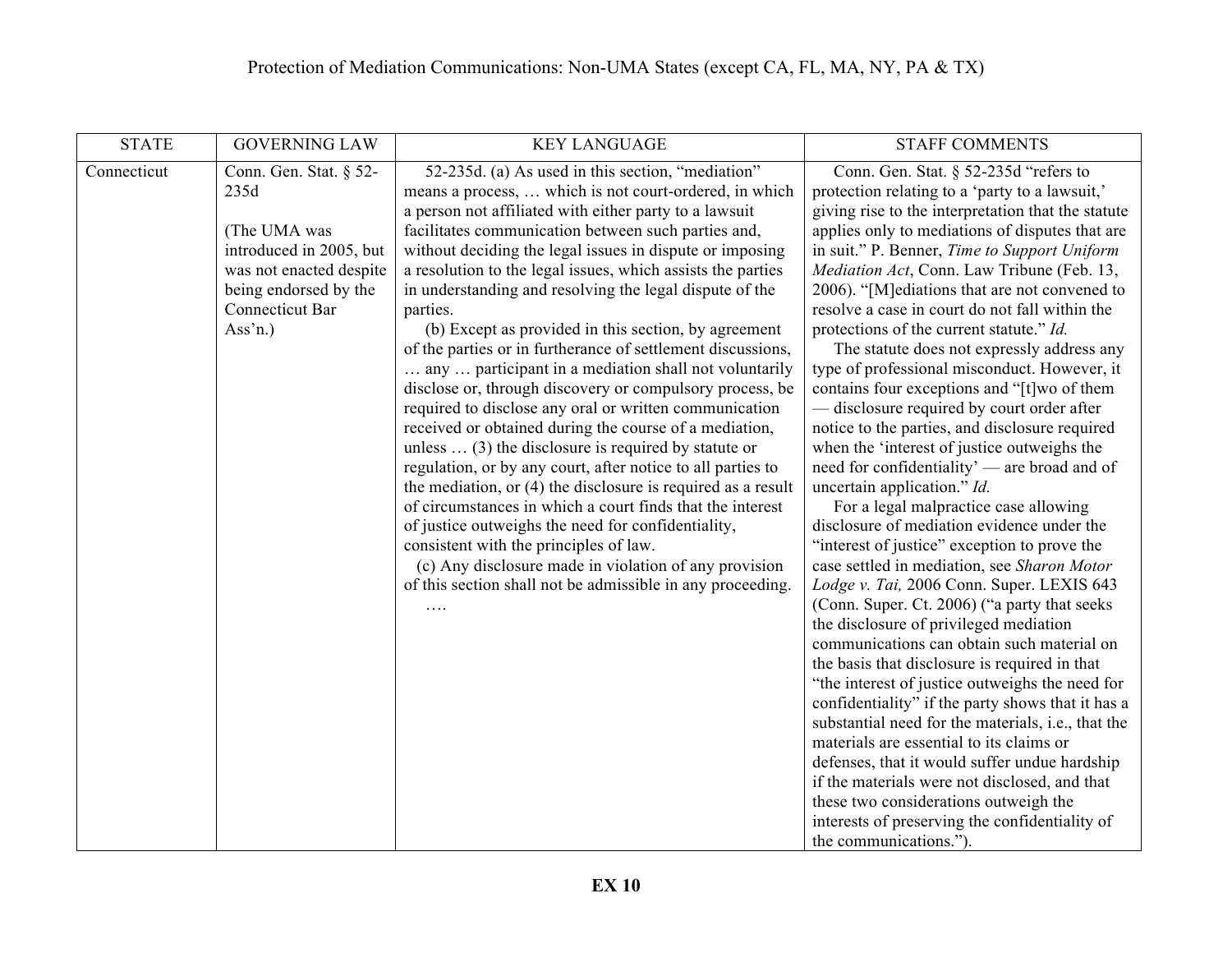| <b>STATE</b> | <b>GOVERNING</b> | <b>KEY LANGUAGE</b>                                                                                 | <b>STAFF COMMENTS</b>        |
|--------------|------------------|-----------------------------------------------------------------------------------------------------|------------------------------|
|              | <b>LAW</b>       |                                                                                                     |                              |
| Delaware     | Del. Super.      | R. $16(b)(4)(d)$ : All memoranda, work products, and other materials contained in the case files    | "Arguably, the               |
|              | Ct. Civ. R.      | of an ADR Practitioner or the Court related to the mediation are confidential. Any                  | Delaware public policy       |
|              | 16(b)(4)(d)      | communication made in or in connection with the mediation which relates to the controversy          | protecting the               |
|              | (for             | being mediated, whether made to the ADR Practitioner or a party, or to any person made at a         | confidentiality of the       |
|              | compulsory       | mediation conference, is confidentialConfidential materials and communications are not              | mediation process is even    |
|              | mediation in     | subject to disclosure in any judicial or administrative proceeding except:                          | stronger than that reflected |
|              | Superior         |                                                                                                     | in the UMA." Princeton       |
|              | Court); Del.     | (ii) In any action between the ADR Practitioner and a party to the mediation for damages            | Ins. Co. v. Vergano, 883     |
|              | Ch. Ct. R. 174   | arising out of the mediation                                                                        | A.2d 44, 61 (Del. Ch.        |
|              | (for mediation   |                                                                                                     | 2005). But there are limits  |
|              | resulting from   | R. $174(c)$ :  Confidentiality. — Mediation conferences are private proceedings such that           | on the protection. For       |
|              | a referral by    | only parties and their representatives may attend, unless all parties agree otherwise. A mediator   | example, a recent            |
|              | the Chancellor   | may not be compelled to testify in any judicial or administrative proceeding concerning any         | unpublished opinion says     |
|              | or a Vice        | matter relating to service as a mediator. All memoranda, work product, and other materials          | that a party "cannot         |
|              | Chancellor); 6   | contained in the case files of a mediator are confidential. Any communication made in or in         | assert confidentiality for   |
|              | Del. Code §      | connection with the mediation that relates to the controversy being mediated, whether made to       | communications that          |
|              | 7716             | the mediator or a party, or to any person if made at a mediation conference, is confidential. Such  | undermine its position       |
|              | (confidentiali-  | confidential materials and communications are not subject to disclosure in any judicial or          | when it already has          |
|              | ty under         | administrative proceeding with the following exceptions:                                            | introduced mediation         |
|              | Voluntary        | (1) Where all parties to the mediation agree in writing to waive the confidentiality, or            | communications that          |
|              | ADR Act)         | (2) Statements, memoranda, materials, and other tangible evidence otherwise subject to              | purportedly support its      |
|              |                  | discovery, which were not prepared specifically for use in the mediation conference.                | position." United Health     |
|              |                  |                                                                                                     | Alliance, LLC v. United      |
|              |                  | Civil Immunity. — Designated mediators shall be immune from civil liability for or resulting        | Medical LLC, 2013 Del.       |
|              |                  | from any act or omission done or made while engaged in efforts to assist or facilitate a mediation, | Ch. LEXIS 115, *11 (Del.     |
|              |                  | unless the act or omission was made or done in bad faith, with malicious intent, or in a manner     | Ch. 2013).                   |
|              |                  | exhibiting a wilful, wanton disregard of the rights, safety, or property of another.                | R. $16(b)(4)(d)$ has an      |
|              |                  |                                                                                                     | exception for mediator       |
|              |                  | 6 Del. Code § 7716: All ADR proceedings shall be confidential and any memoranda                     | misconduct, but does not     |
|              |                  | submitted to the ADR Specialist, any statements made during the ADR and any notes or other          | expressly address any        |
|              |                  | materials made by the ADR Specialist or any party in connection with the ADR shall not be           | other type of professional   |
|              |                  | subject to discovery or introduced into evidence in any proceeding and shall not be construed to    | misconduct. R. 174 and $\S$  |
|              |                  | be a waiver of any otherwise applicable privilege. Nothing in this section shall limit the          | 7716 do not expressly        |
|              |                  | discovery or use as evidence of documents that would have otherwise been discoverable or            | address any type of          |
|              |                  | admissible as evidence but for the use of such documents in the ADR proceeding.                     | professional misconduct.     |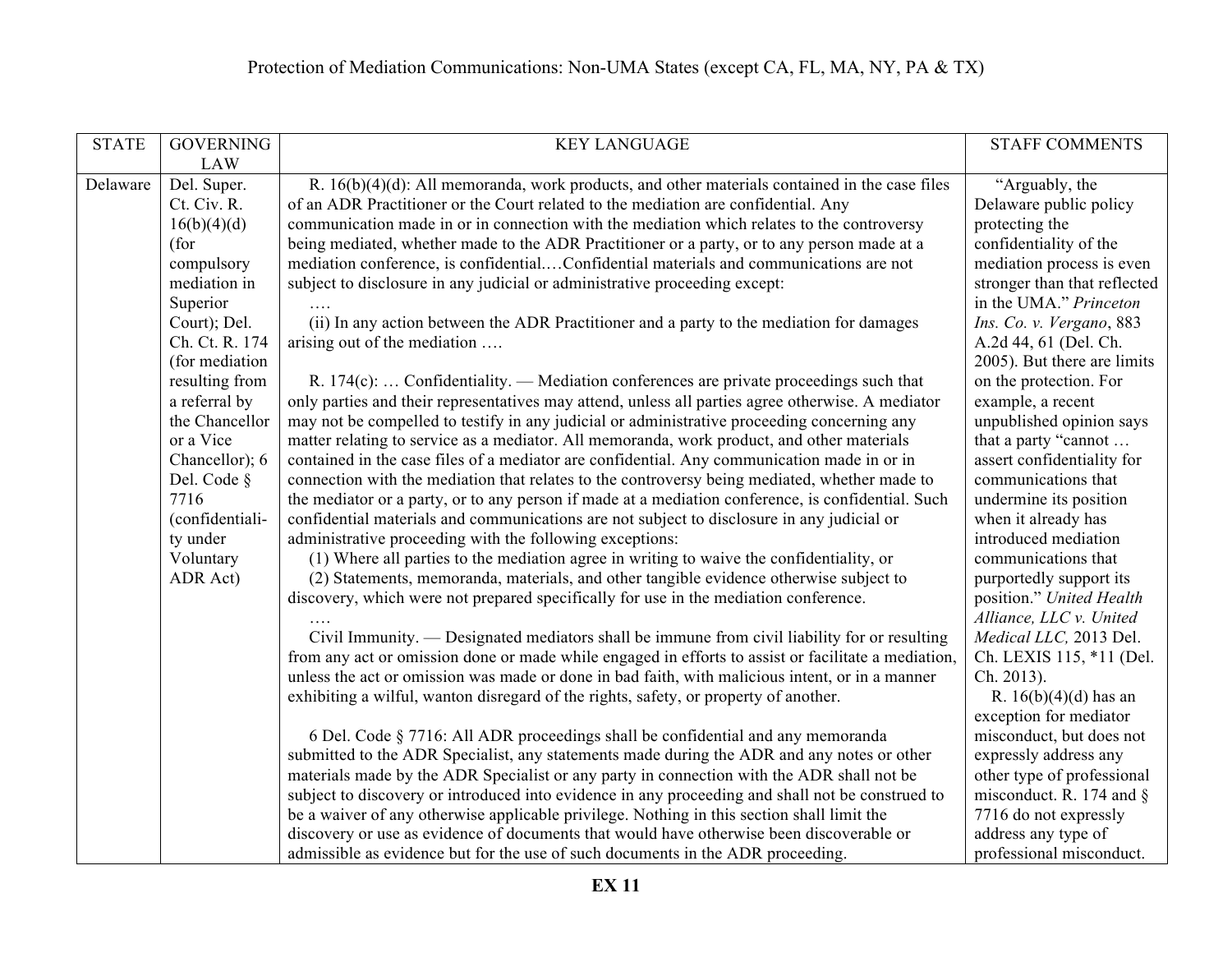| <b>STATE</b> | <b>GOVERNING</b>                | <b>KEY LANGUAGE</b>                                                                                                               | <b>STAFF COMMENTS</b>                                                                                      |
|--------------|---------------------------------|-----------------------------------------------------------------------------------------------------------------------------------|------------------------------------------------------------------------------------------------------------|
|              | <b>LAW</b>                      |                                                                                                                                   |                                                                                                            |
| Florida      | See discussion                  | See discussion in memo                                                                                                            | See discussion in memo                                                                                     |
|              | in memo                         |                                                                                                                                   |                                                                                                            |
| Georgia      | Ga. ADR R.                      | Rule VII. Confidentiality and immunity                                                                                            | Ga. ADR R. VII includes an exception for legal                                                             |
|              | VII; see also                   | A. The Extent of Confidentiality:                                                                                                 | claims and disciplinary complaints against a                                                               |
|              | Ga. ADR                         | Any statement made during a court-annexed or court-referred                                                                       | mediator, but a mediator in Georgia is only subject to                                                     |
|              | Appendix C                      | mediation  or as part of intake by program staff in preparation for                                                               | civil liability in limited circumstances. The rule does                                                    |
|              | (confidentiality                | a mediation  is confidential, not subject to disclosure, may not be                                                               | not expressly address other types of professional                                                          |
|              | & other ethical                 | disclosed by the neutral or program staff, and may not be used as                                                                 | misconduct.                                                                                                |
|              | standards for<br>neutrals;      | evidence in any subsequent administrative or judicial proceeding<br>Any document or other evidence generated in connection with a | Ga. ADR R. VII applies only to court-ordered<br>mediation. According to a commentator, "private            |
|              | procedure for                   | court-annexed or court-referred mediation  is not subject to                                                                      | mediations  are protected only by the evidentiary                                                          |
|              | complaint                       | discovery                                                                                                                         | exclusion rules that protect the content of settlement                                                     |
|              | against neutral);               | Neither the neutral nor any observer present with permission of                                                                   | discussions." See                                                                                          |
|              | Model Ct.                       | the parties in a court-annexed or court-referred ADR process may be                                                               | http://georgiaadr.blogspot.com/2007/11/should-                                                             |
|              | Mediation R.                    | subpoenaed or otherwise required to testify concerning a mediation                                                                | georgia-adopt-uniform-mediation.html.                                                                      |
|              | $XII(d)(2)$ (party              | in any subsequent administrative or judicial proceeding                                                                           | For a Georgia Supreme Court decision on                                                                    |
|              | who had no                      | B. Exceptions To Confidentiality:                                                                                                 | protection of mediation communications, see Wilson                                                         |
|              | attorney at                     | Confidentiality does not extend to documents or                                                                                   | v. Wilson, 282 Ga. 782, 653 S.E.2d 702, 732 (Ga.                                                           |
|              | court-ordered                   | communications relevant to legal claims or disciplinary complaints                                                                | S.Ct. 2007) (urging trial courts to exercise caution in                                                    |
|              | mediation has 3                 | brought against a neutral or an ADR program and arising out of an                                                                 | requiring mediators to testify, while concluding that                                                      |
|              | days after                      | ADR process. Documents or communications relevant to such                                                                         | "fairness to the opposing party and the integrity of                                                       |
|              | signing of                      | claims or complaints may be revealed only to the extent necessary to                                                              | mediation process dictate that we create [an                                                               |
|              | settlement                      | protect the neutral or ADR program Collection of information                                                                      | exception to the confidentiality of a court-referred                                                       |
|              | agreement to<br>make objection) | necessary to monitor the quality of a program is not considered a                                                                 | mediation] when a party contends in court that he or<br>she was not competent to enter a signed settlement |
|              |                                 | breach of confidentiality.<br>C. Immunity:                                                                                        | agreement that resulted from the mediation.").                                                             |
|              |                                 | No neutral in a court program shall be held liable for civil                                                                      | For a detailed description of Georgia's system of                                                          |
|              |                                 | damages for any statement, action, omission or decision made in the                                                               | processing complaints against mediators (including                                                         |
|              |                                 | court of any ADR process unless that statement, action, omission or                                                               | the confidentiality rules for that system), see P.                                                         |
|              |                                 | decision is 1) grossly negligent and made with malice or 2) is in                                                                 | Young, Take It or Leave It, Lump It or Grieve It:                                                          |
|              |                                 | willful disregard of the safety or property of any party to the ADR                                                               | Designing Mediator Complaint Systems that Protect                                                          |
|              |                                 | process.                                                                                                                          | Mediators, Unhappy Parties, Attorneys, Courts, the                                                         |
|              |                                 |                                                                                                                                   | Process, and the Field, 21 Ohio. St. J. Disp. Resol.                                                       |
|              |                                 |                                                                                                                                   | 721, 763-66, 830-48 (2006).                                                                                |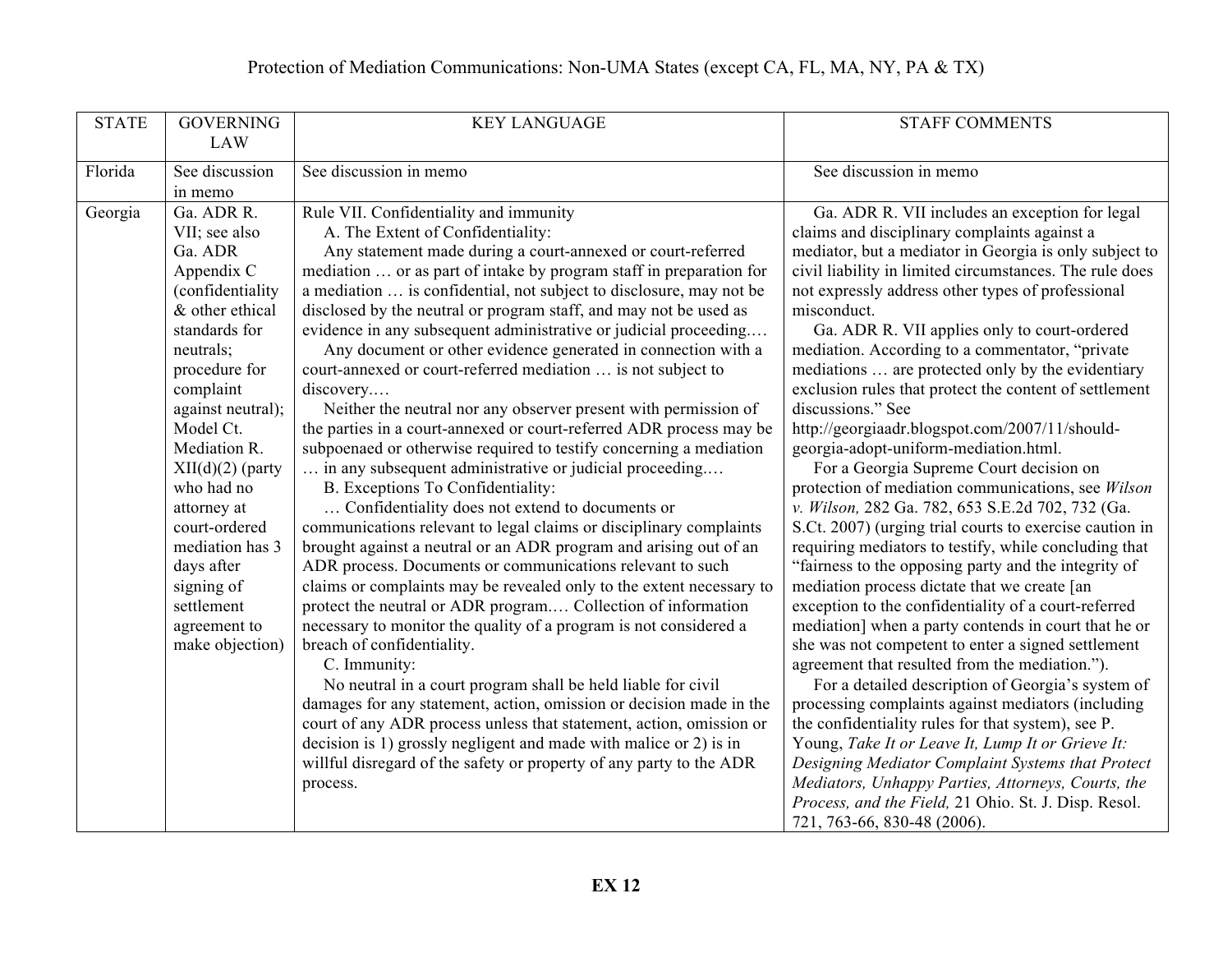| <b>STATE</b> | <b>GOVERNING</b>  | <b>KEY LANGUAGE</b>                                 | <b>STAFF COMMENTS</b>                                                            |
|--------------|-------------------|-----------------------------------------------------|----------------------------------------------------------------------------------|
|              | <b>LAW</b>        |                                                     |                                                                                  |
| Indiana      | Ind. ADR R.       | 2.11. Mediation shall be regarded as                | According to the Indiana Supreme Court, "Indiana judicial policy                 |
|              | $2.11$ ; see also | settlement negotiations governed by Ind.            | strongly urges the amicable resolution of disputes and thus embraces a           |
|              | Ind. Code Ann.    | Evidence rule 408. For purposes of reference,       | robust policy of confidentiality of conduct and statements made during           |
|              | $§$ 4-21.5-3.5-   | Evid. R. 408 provides as follows:                   | negotiation and mediation." Horner v. Carter, 981 N.E.2d 1210, 1210 (Ind.        |
|              | 27                | Rule 408. Compromise and Offers to                  | S.Ct. 2013). The key provision (Ind. ADR R. 2.11) says that "any matter          |
|              | (administrative   | Compromise                                          | discussed during the mediation  shall be considered confidential and             |
|              | procedures)       | Evidence of $(1)$ furnishing or offering or         | privileged in nature." The provision does not list any exceptions to             |
|              |                   | promising to furnish, or (2) accepting or offering  | mediation confidentiality, for professional misconduct or anything else.         |
|              |                   | or promising to accept a valuable consideration     | With certain limitations, the rule applies "to 'all civil and domestic           |
|              |                   | in compromising or attempting to compromise a       | relations litigation filed' in Indiana trial courts " Vernon v. Acton, 732       |
|              |                   | claim, which was disputed as to either validity or  | N.E.2d 805, 808 n.5 (Ind. S.Ct. 2000). The rule "do[es] not apply to a           |
|              |                   | amount, is not admissible to prove liability for or | mediation not instituted pursuant to judicial action in a pending case." Id.     |
|              |                   | invalidity of the claim or its amount. Evidence of  | Parties may protect the confidentiality of a pre-suit mediation by private       |
|              |                   | conduct or statements made in compromise            | agreement. Id. A 1999 bill (H.B. 1587) to provide pre-suit protection was        |
|              |                   | negotiations is likewise not admissible. This rule  | unsuccessful.                                                                    |
|              |                   | does not require exclusion when the evidence is     | One commentator says Rule 2.11 "is not as clear, specific and broad as           |
|              |                   | offered for another purpose, such as proving bias   | the UMA." See http://www.theindianalawyer.com/van-winkle-should-                 |
|              |                   | or prejudice of a witness, negating a contention    | indiana-adopt-uniform-mediation-act/PARAMS/article/27414. "[A]lthough            |
|              |                   | of undue delay, or proving an effort to obstruct a  | Indiana's mediation rule both specifically applies Evidence Rule 408 and         |
|              |                   | criminal investigation or prosecution.              | states that matters in mediation are 'confidential and privileged,' it does not  |
|              |                   | Compromise negotiations encompass alternative       | specifically delineate the scope of mediation nor does it explain the            |
|              |                   | dispute resolution.                                 | interplay and relationship of the concepts of confidentiality under 408 and      |
|              |                   | Mediation sessions shall be closed to all           | privilege." Id.                                                                  |
|              |                   | persons other than the parties of record, their     | A critical issue is the extent to which the rule permits introduction of         |
|              |                   | legal representatives, and other invited persons.   | mediation evidence that is offered for a purpose other than proving liability    |
|              |                   | Mediators shall not be subject to process           | for the claims mediated. As construed by the Indiana Supreme Court, "[t]he       |
|              |                   | requiring the disclosure of any matter discussed    | admissibility provided for mediation evidence 'offered for another purpose'      |
|              |                   | during the mediation, but rather, such matter       | pertains to the use of such evidence only in collateral matters unrelated to     |
|              |                   | shall be considered confidential and privileged in  | the dispute that is the subject of the mediation." <i>Horner</i> , 981 N.E.2d at |
|              |                   | nature. The confidentiality requirement may not     | 1210 (emphasis added).                                                           |
|              |                   | be waived by the parties, and an objection to the   | In 2013, the Indiana ADR community was exploring the possibility of              |
|              |                   | obtaining of testimony or physical evidence from    | revising Indiana law on protection of mediation communications. See id. at       |
|              |                   | mediation may be made by any party or by the        | 1210 n.1; http://www.theindianalawyer.com/article/print?articleId=31054;         |
|              |                   | mediators.                                          | Memorandum 2014-24, pp. 12-13. The study is still in progress.                   |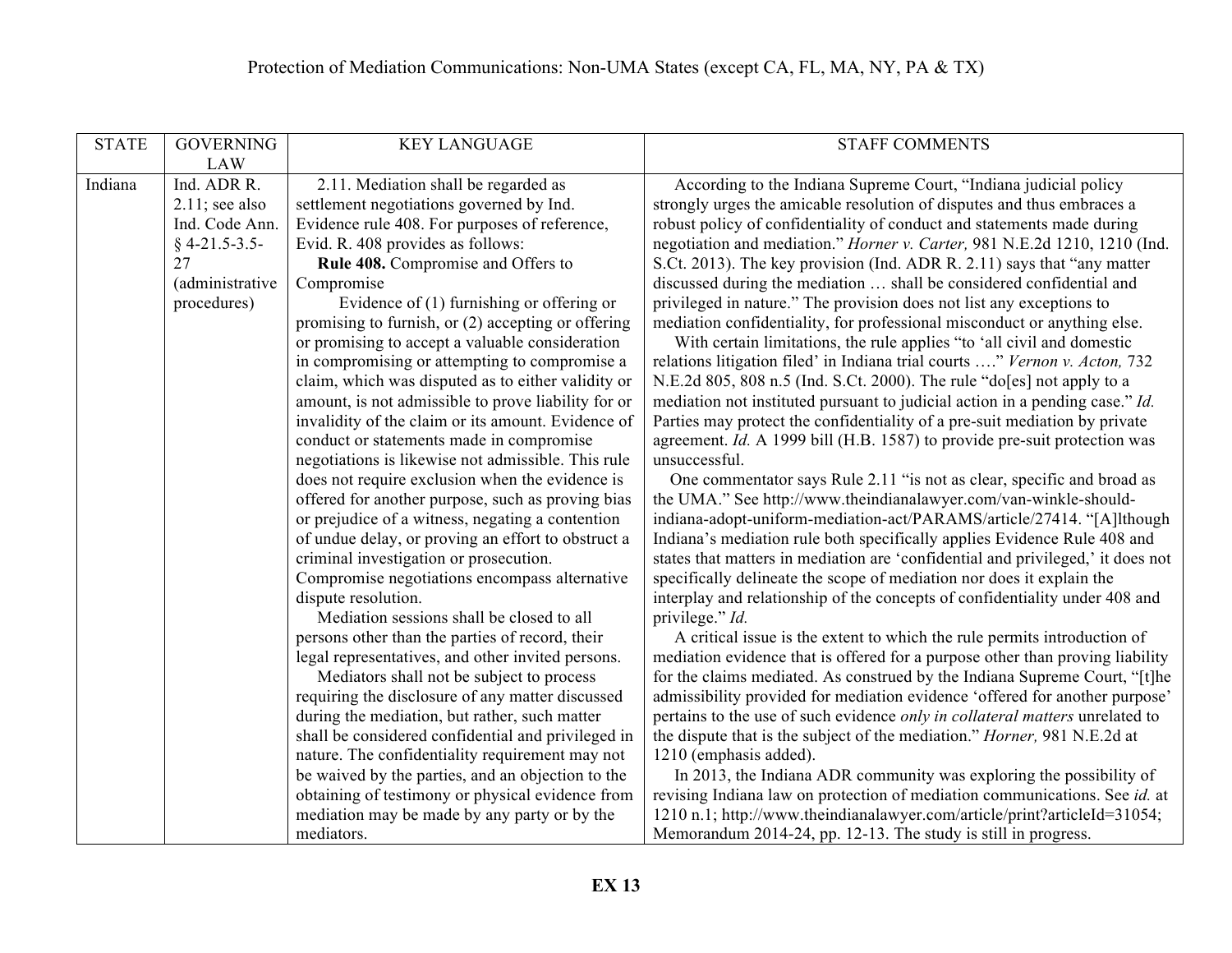| <b>STATE</b> | <b>GOVERNING</b>    | <b>KEY LANGUAGE</b>                                                               | <b>STAFF COMMENTS</b>                                       |
|--------------|---------------------|-----------------------------------------------------------------------------------|-------------------------------------------------------------|
|              | <b>LAW</b>          |                                                                                   |                                                             |
| Kansas       | Kan. Stat. Ann. §   | 60-452a. (a) All verbal or written information                                    | Kan. Stat. Ann. § $60-452a(b)(1)$ creates an                |
|              | 60-452a (in Kan.    | transmitted between any party to a dispute and a neutral                          | exception for mediation evidence that is relevant to        |
|              | Rules of Evidence); | person conducting the proceeding, or the staff of an                              | a claim against a mediator or an allegation that a          |
|              | Kan. Stat. Ann. §   | approved program under K.S.A. 5-501 et seq., and                                  | mediator committed an ethical violation. The                |
|              | 5-512 (in Kan.      | amendments thereto, shall be confidential                                         | provision does not expressly address other types of         |
|              | Dispute Resolution  | communications. No admission, representation or                                   | professional misconduct. Kan. Stat. Ann. § 5-               |
|              | Act); see also Kan. | statement made in the proceeding shall be admissible as                           | $512(b)(1)$ is similar.                                     |
|              | Sup. Ct. R. 903     | evidence or subject to discovery. A neutral person shall                          | According to the Court of Appeals of Kansas, the            |
|              | (Ethical Standards) | not be subject to process requiring the disclosure of any                         | two provisions, taken together, "establish a strong         |
|              | for Mediators)      | matter discussed during the proceedings unless all the                            | rule that communications made during mediation              |
|              |                     | parties consent to a waiver. Any party and the neutral                            | are confidential and may not be admitted over a             |
|              |                     | person or staff of an approved program conducting the                             | party's objection." Baraban v. Hammonds, 49 Kan.            |
|              |                     | proceeding, participating in the proceeding has a                                 | App. 2d 530, 536, 312 P.3d 373 (Kan. Ct. App.               |
|              |                     | privilege in any action to refuse to disclose, and to                             | $2013$ ).                                                   |
|              |                     | prevent a witness from disclosing, any communication                              | The same court also said that "when the                     |
|              |                     | made in the course of the proceeding                                              | [Kansas] legislature expressly includes several listed      |
|              |                     | (b) The confidentiality and privilege requirements of                             | exceptions to a statutory rule, it intends to exclude       |
|              |                     | this section shall not apply to:                                                  | other exceptions." Id. at 537 (emphasis added).             |
|              |                     | (1) Information that is reasonably necessary to                                   | Given that principle of statutory construction, it          |
|              |                     | allow investigation of or action for ethical violations                           | seems unlikely that the Kansas mediation                    |
|              |                     | against the neutral person conducting the proceeding or                           | confidentiality provisions are subject to an <i>implied</i> |
|              |                     | for the defense of the neutral person or staff of an                              | exception for attorney misconduct.                          |
|              |                     | approved program conducting the proceeding in an                                  |                                                             |
|              |                     | action against the neutral person or staff of an approved                         |                                                             |
|              |                     | program if the action is filed by a party to the                                  |                                                             |
|              |                     | proceeding;                                                                       |                                                             |
|              |                     | $\cdots$                                                                          |                                                             |
|              |                     |                                                                                   |                                                             |
|              |                     | (Kan. Stat. Ann. § 5-512 is almost identical to Kan. Stat.<br>Ann. § $60-452a$ .) |                                                             |
|              |                     |                                                                                   |                                                             |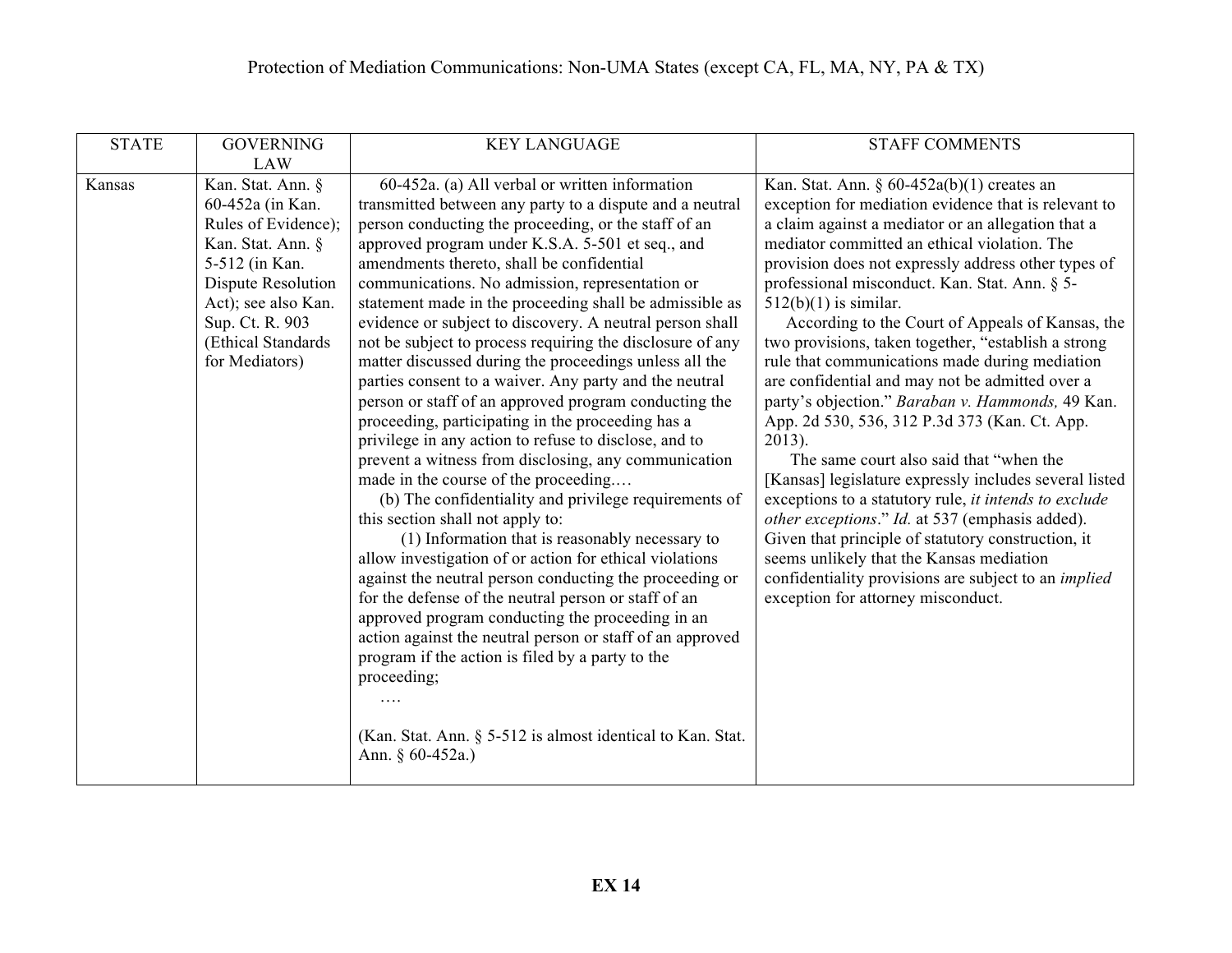| <b>STATE</b> | <b>GOVERNING</b>   | <b>KEY LANGUAGE</b>                                                        | <b>STAFF COMMENTS</b>                        |
|--------------|--------------------|----------------------------------------------------------------------------|----------------------------------------------|
|              | LAW                |                                                                            |                                              |
| Kentucky     | Ky. Model Ct.      | 12. A. Mediation sessions shall be closed to all persons other than the    | Many jurisdictions in Kentucky have          |
|              | Mediation R.       | parties, their legal representatives, and other persons invited by the     | a local rule that is similar or identical to |
|              | 12; numerous       | mediator with the consent of the parties.                                  | Ky. Model Ct. Mediation R. 12 (shown)        |
|              | local court        | B. Mediation shall be regarded as settlement negotiations for purposes     | here). The model rule does not               |
|              | rules (e.g., Ky.   | of K.R.E. 408.                                                             | expressly address any type of                |
|              | 11th Jud. Cir.     | C. Mediators shall not be subject to process requiring the disclosure of   | professional misconduct. However, it is      |
|              | L.R. 912           | any matter discussed during the mediation, but rather, such matters shall  | subject to an exception "on order of the     |
|              | (includes good     | be considered confidential and privileged in nature except on order of the | Court for good cause shown."                 |
|              | cause              | Court for good cause shown. This privilege and immunity reside in the      |                                              |
|              | $exception)$ ; Ky. | mediator and may not be waived by the parties.                             |                                              |
|              | 20th Jud. Cir.     | D. Nothing in this rule shall prohibit the mediator from reporting abuse   |                                              |
|              | L.R. $152-8$       | according to KRS 209.030, KRS 620.030, or other applicable law.            |                                              |
|              | (does not          |                                                                            |                                              |
|              | include good       |                                                                            |                                              |
|              | cause              |                                                                            |                                              |
|              | exception)         |                                                                            |                                              |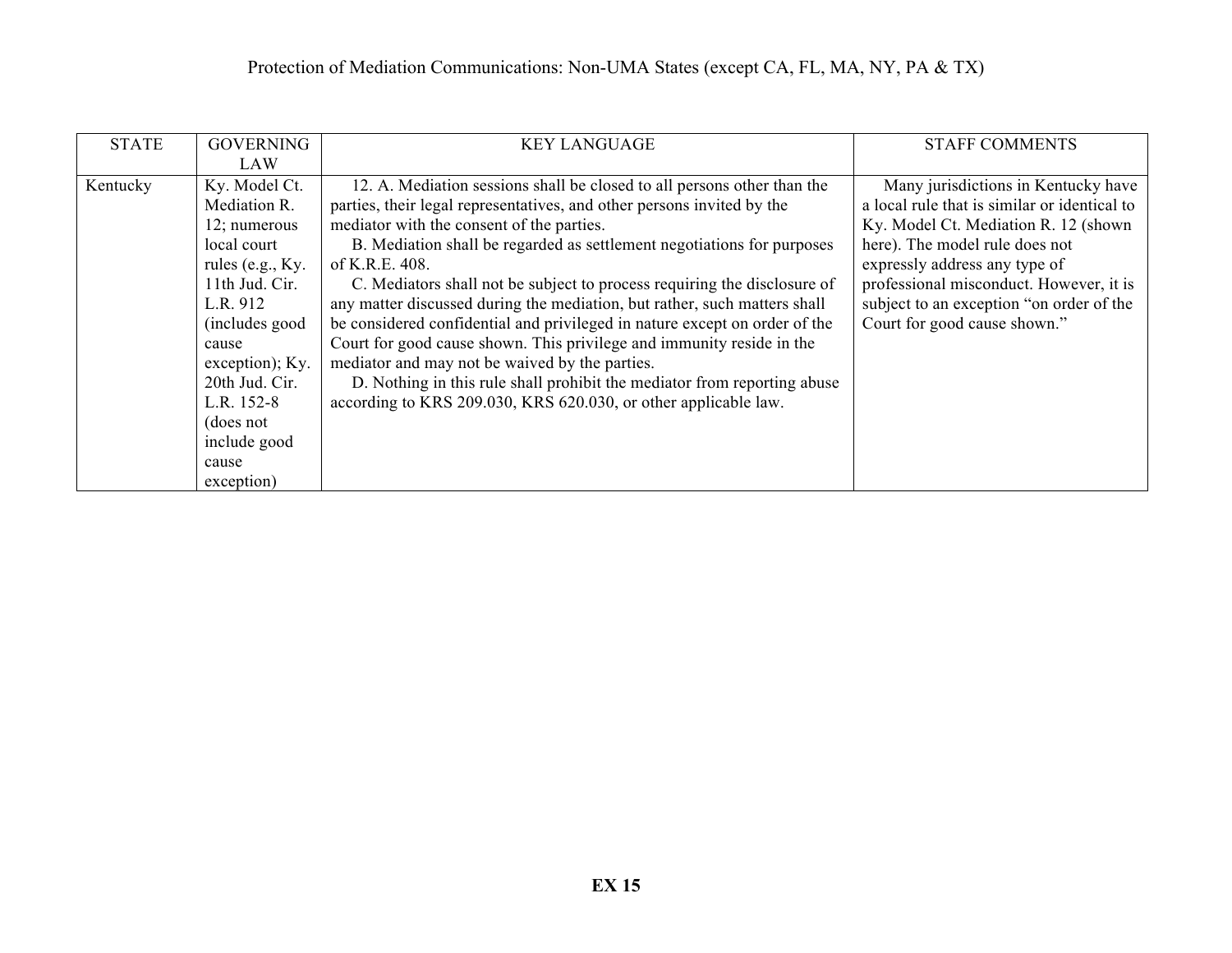| <b>STATE</b> | <b>GOVERNING</b>           | <b>KEY LANGUAGE</b>                                                                                                                                                                                                                                                                                                                                                                                                                                                                                                                                                                                                                                                                                                                                                                                                                                                                                                                                                                                                                                                                                                                                                                                                                                                                                                                                                                                                                                                                                                                                                                                                                                                                                                                                  | <b>STAFF COMMENTS</b>                                                                                                                                                                                                                                                                                                                                                                                                                                                                                                                                                                                                                                                                                                                                                                                                                                                                                                                                                                                                                                                                                     |
|--------------|----------------------------|------------------------------------------------------------------------------------------------------------------------------------------------------------------------------------------------------------------------------------------------------------------------------------------------------------------------------------------------------------------------------------------------------------------------------------------------------------------------------------------------------------------------------------------------------------------------------------------------------------------------------------------------------------------------------------------------------------------------------------------------------------------------------------------------------------------------------------------------------------------------------------------------------------------------------------------------------------------------------------------------------------------------------------------------------------------------------------------------------------------------------------------------------------------------------------------------------------------------------------------------------------------------------------------------------------------------------------------------------------------------------------------------------------------------------------------------------------------------------------------------------------------------------------------------------------------------------------------------------------------------------------------------------------------------------------------------------------------------------------------------------|-----------------------------------------------------------------------------------------------------------------------------------------------------------------------------------------------------------------------------------------------------------------------------------------------------------------------------------------------------------------------------------------------------------------------------------------------------------------------------------------------------------------------------------------------------------------------------------------------------------------------------------------------------------------------------------------------------------------------------------------------------------------------------------------------------------------------------------------------------------------------------------------------------------------------------------------------------------------------------------------------------------------------------------------------------------------------------------------------------------|
|              | <b>LAW</b>                 |                                                                                                                                                                                                                                                                                                                                                                                                                                                                                                                                                                                                                                                                                                                                                                                                                                                                                                                                                                                                                                                                                                                                                                                                                                                                                                                                                                                                                                                                                                                                                                                                                                                                                                                                                      |                                                                                                                                                                                                                                                                                                                                                                                                                                                                                                                                                                                                                                                                                                                                                                                                                                                                                                                                                                                                                                                                                                           |
| Louisiana    | La. Rev. Stat. §<br>9:4112 | 9:4112. A. Except as provided in this Section, all oral and written<br>communications and records made during mediation, whether or not<br>conducted under this Chapter and whether before or after the institution of<br>formal judicial proceedings, are not subject to disclosure, and may not be<br>used as evidence in any judicial or administrative proceeding.<br>B. (1) The parties, counsel, and other participants therein shall not be<br>required to testify concerning the mediation proceedings and are not<br>subject to process or subpoena, issued in any judicial or administrative<br>procedure, which requires the disclosure of any communications or records<br>of the mediation, except with respect to the following:<br>(c) A judicial determination of the meaning or enforceability of an<br>agreement resulting from a mediation procedure if the court determines<br>that testimony concerning what occurred in the mediation proceeding is<br>necessary to prevent fraud or manifest injustice.<br>(2) The mediator is not subject to subpoena and cannot be required to<br>make disclosure through discovery or testimony at trial except in a judicial<br>or administrative procedure with respect to Subparagraph $B(1)(a)$ of this<br>Section.<br>D. If this Section conflicts with other legal requirements for disclosure<br>of communications or materials, the issue of confidentiality may be<br>presented to the court having jurisdiction of the proceedings to determine,<br>in camera, whether the facts, circumstances, and context of the<br>communications or materials sought to be disclosed warrant a protective<br>order or whether the communications or materials are subject to<br>disclosure. | La. Rev. Stat. § 9:4112(B)(1)(a)-(b)<br>(not shown) are exceptions designed to<br>ensure that parties comply with a court<br>order to mediate. Aside from those<br>exceptions, the statute protecting<br>mediation communications does not<br>expressly address any type of<br>professional misconduct.<br>However, a court may admit<br>mediation evidence in determining the<br>meaning or enforceability of a mediated<br>settlement, if such evidence is necessary<br>to prevent fraud or manifest injustice<br>(La. Rev. Stat. § 9:4112(B)(1)(d)). In<br>addition, when La. Rev. Stat. § 9:4112<br>conflicts with other legal requirements<br>for disclosure, a court may use an in<br>camera procedure to determine whether<br>to permit disclosure (La. Rev. Stat. $\S$<br>$9:4112(D)$ ). The statute does not<br>provide any guidance on what standard<br>the court should use in making such a<br>determination. These two provisions<br>might provide a basis for introducing<br>mediation evidence that tends to prove<br>or disprove that professional<br>misconduct occurred at a mediation. |
|              |                            | $\cdots$                                                                                                                                                                                                                                                                                                                                                                                                                                                                                                                                                                                                                                                                                                                                                                                                                                                                                                                                                                                                                                                                                                                                                                                                                                                                                                                                                                                                                                                                                                                                                                                                                                                                                                                                             |                                                                                                                                                                                                                                                                                                                                                                                                                                                                                                                                                                                                                                                                                                                                                                                                                                                                                                                                                                                                                                                                                                           |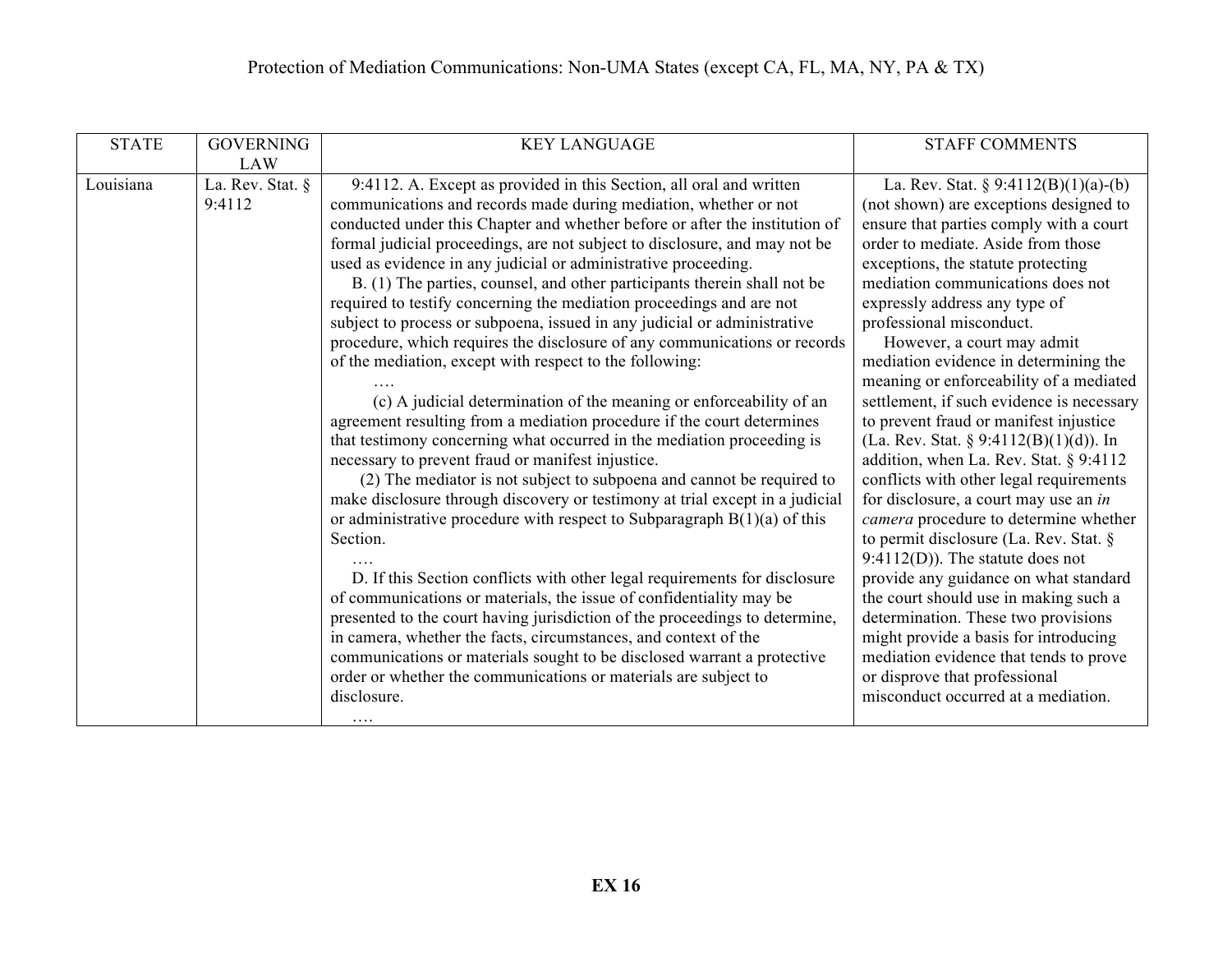| <b>STATE</b> | <b>GOVERNING</b>     | <b>KEY LANGUAGE</b>                                                | <b>STAFF COMMENTS</b>                                      |
|--------------|----------------------|--------------------------------------------------------------------|------------------------------------------------------------|
|              | <b>LAW</b>           |                                                                    |                                                            |
|              |                      |                                                                    |                                                            |
| Maine        | Maine R. Evid.       | 408(b) Mediation. Evidence of conduct or statements by             | Maine's current approach to mediation                      |
|              | 408(b); Maine R.     | any party or mediator at a mediation session undertaken to         | communications was adopted recently, after                 |
|              | Evid. 514; see also  | comply with any statute, court rule, or administrative agency      | consideration of the UMA. See, e.g., M. Bigos,             |
|              | Maine R. Civ. Proc.  | rule or in which the parties have been referred to mediation by    | Maine Considers the Uniform Mediation Act, 18              |
|              | $16B(k)$ (applicable | a court, administrative agency, or arbitrator or in which the      | Maine Bar J. 222 (2003).                                   |
|              | to certain cases in  | parties and mediator have agreed in writing or electronically to   | Maine's "Mediator Privilege" (Rule 514) includes           |
|              | Superior Court)      | mediate with an expectation of confidentiality, is not             | an exception for mediator misconduct and an                |
|              |                      | admissible for any purpose other than to prove fraud, duress, or   | exception for other types of professional misconduct.      |
|              |                      | other cause to invalidate the mediation result in the proceeding   | Its Rule 408 does not expressly address professional       |
|              |                      | with respect to which the mediation was held or in any other       | misconduct. However, that rule includes an                 |
|              |                      | proceeding between the parties to the mediation that involves      | exception for mediation evidence that is used "to          |
|              |                      | the subject matter of the mediation.                               | prove fraud, duress, or other cause to invalidate the      |
|              |                      |                                                                    | mediation result." Also, that rule only appears to         |
|              |                      | 514(b) Mediator Privilege. All memoranda and other                 | provide protection in cases between the mediation          |
|              |                      | work product, including files, reports, interviews, case           | parties that involve the subject matter of the             |
|              |                      | summaries, and notes, prepared by a mediator shall be              | mediation.                                                 |
|              |                      | confidential and not subject to disclosure in any subsequent       | In a recent criminal case, the Supreme Judicial            |
|              |                      | judicial or administrative proceeding involving any of the         | Court of Maine held that the trial court properly          |
|              |                      | parties to any mediation in which the materials are generated;     | admitted mediation evidence. See State v. Tracy,           |
|              |                      | nor shall a mediator be compelled to testify in any subsequent     | 2010 ME 27, 991 A.2d 821 (2010). Among other               |
|              |                      | judicial or administrative proceeding concerning a mediation or    | things, the Court explained that "revised Rule 408(b)      |
|              |                      | to any communication made between him or her and any               | does not render statements in mediation inadmissible       |
|              |                      | participant in the mediation process in the course of, or relating | in proceedings involving third parties, such as            |
|              |                      | to the subject matter of, any mediation.                           | criminal proceedings, or even in proceedings               |
|              |                      | (c) Exceptions. There is no privilege under this rule:             | between the mediating parties that do not involve the      |
|              |                      |                                                                    | subject matter of the mediation. Nor does it insulate      |
|              |                      | (4) Mediator misconduct. For communications sought or              | statements in mediation from civil discovery." Id. at      |
|              |                      | offered to prove or disprove a claim or complaint of               | 827 n.8, <i>quoting</i> Advisory Committee Note to Jan. 1, |
|              |                      | professional misconduct or malpractice filed against a             | 2010 amendment to Rule 408(b).                             |
|              |                      | mediator.                                                          | For a detailed description of Maine's system of            |
|              |                      | (5) Party or counsel misconduct. For communications                | processing complaints against mediators, see P.            |
|              |                      | sought or offered to prove or disprove a claim or complaint of     | Young, Take It or Leave It, Lump It or Grieve It:          |
|              |                      | professional misconduct or malpractice filed against a             | Designing Mediator Complaint Systems that Protect          |
|              |                      | mediation party, nonparty participant, or representative of a      | Mediators, Unhappy Parties, Attorneys, Courts, the         |
|              |                      | party based on conduct occurring during a mediation.               | Process, and the Field, 21 Ohio. St. J. Disp. Resol.       |
|              |                      |                                                                    | 721, 771-74, 862-76 (2006).                                |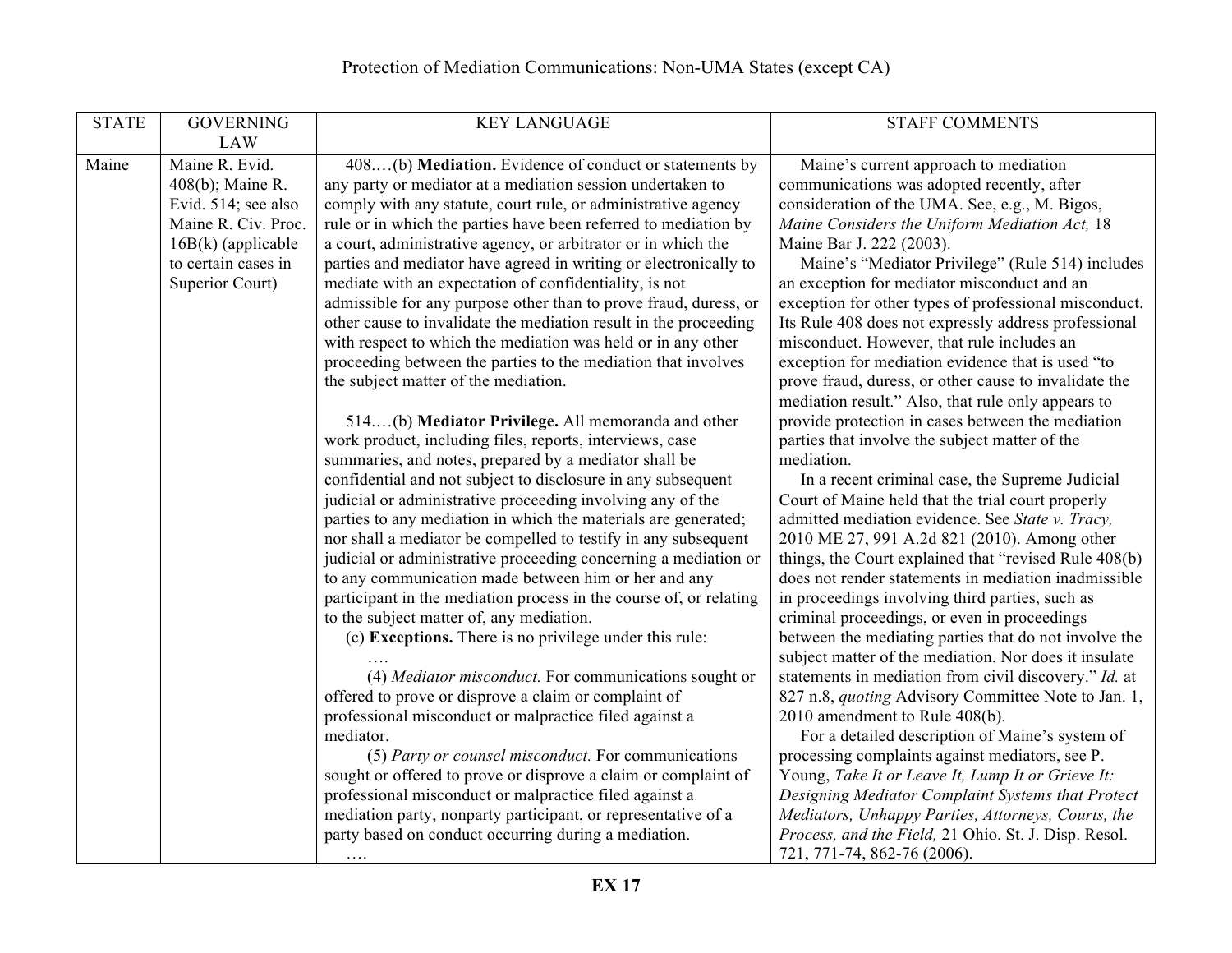| <b>STATE</b> | <b>GOVERNING</b> | <b>KEY LANGUAGE</b>                                                                                                                               | <b>STAFF COMMENTS</b>                                                                  |
|--------------|------------------|---------------------------------------------------------------------------------------------------------------------------------------------------|----------------------------------------------------------------------------------------|
|              | <b>LAW</b>       |                                                                                                                                                   |                                                                                        |
| Maryland     | Md. Code,        | 3-1803. (a)  Except as provided in $\S$ 3-1804 of this subtitle, a mediator or                                                                    | The Maryland Mediation                                                                 |
|              | Courts $\&$      | any person present or otherwise participating in a mediation at the request of a                                                                  | Confidentiality Act includes an                                                        |
|              | Judicial         | mediator:                                                                                                                                         | exception for mediator misconduct and                                                  |
|              | Proceedings      | (1) Shall maintain the confidentiality of all mediation communications; and                                                                       | an exception for other types of                                                        |
|              | $\S$ § 3-1801 to | (2) May not disclose or be compelled to disclose mediation communications                                                                         | professional misconduct. The Act also                                                  |
|              | 3-1806           | in any judicial, administrative, or other proceeding.                                                                                             | includes other potentially applicable                                                  |
|              | (Maryland        | (b) Except as provided in $\S$ 3-1804 of this subtitle:                                                                                           | exceptions and limitations on the                                                      |
|              | Mediation        | (1) A party to a mediation and any person present or otherwise participating                                                                      | protection for mediation                                                               |
|              | Confidentiali-   | in the mediation at the request of a party may not disclose or be compelled to                                                                    | communications. See, e.g., §§ 3-                                                       |
|              | ty Act)          | disclose mediation communications in any judicial, administrative, or other                                                                       | $1804(b)(4) \& (c)$ ; see also                                                         |
|              |                  | proceeding; and                                                                                                                                   | http://adrlawblog.blogspot.com/2012/11/                                                |
|              |                  | (2) The parties may enter into a written agreement to maintain the                                                                                | maryland-mediation-confidentiality-                                                    |
|              |                  | confidentiality of all mediation communications and may require any person                                                                        | act.html ("The provision in the Act                                                    |
|              |                  | present or otherwise participating in the mediation at the request of a party to                                                                  | requiring mediators to certify adherence                                               |
|              |                  | maintain the confidentiality of all mediation communications.                                                                                     | to ethical standards means that the                                                    |
|              |                  |                                                                                                                                                   | statutory confidentiality protections can                                              |
|              |                  | 3-1804 (b) Disclosures allowed. — In addition to any other disclosure<br>required by law, a mediator, a party, or a person who was present or who | be lost if the mediator fails to so certify,<br>in writing."); http://www.americanbar. |
|              |                  | otherwise participated in a mediation at the request of the mediator or a party                                                                   | org/content/dam/aba/publishing/dispute_                                                |
|              |                  | may disclose mediation communications:                                                                                                            | resolution magazine/DanDozier.authche                                                  |
|              |                  |                                                                                                                                                   | ckdam.pdf (parties who voluntarily agree                                               |
|              |                  | (2) To the extent necessary to assert or defend against allegations of                                                                            | to mediate must agree in writing that                                                  |
|              |                  | mediator misconduct or negligence.                                                                                                                | mediation communications are                                                           |
|              |                  | (3) To the extent necessary to assert or defend against allegations of                                                                            | confidential <i>and</i> mediator must state in                                         |
|              |                  | professional misconduct or malpractice by a party or any person who was                                                                           | writing to all parties that mediator has                                               |
|              |                  | present or who otherwise participated in the mediation at the request of a party,                                                                 | read and will abide by Maryland                                                        |
|              |                  | except that a mediator may not be compelled to participate in a proceeding                                                                        | Standard of Conduct for mediators).                                                    |
|              |                  | arising out of the disclosure; or                                                                                                                 |                                                                                        |
|              |                  | (4) To the extent necessary to assert or defend against a claim or defense                                                                        |                                                                                        |
|              |                  | that, because of fraud, duress, or misrepresentation, a contract arising out of a                                                                 |                                                                                        |
|              |                  | mediation should be rescinded or damages should be awarded.                                                                                       |                                                                                        |
|              |                  | (c) Disclosure by court order; limitations - A court may order mediation                                                                          |                                                                                        |
|              |                  | communications to be disclosed only to the extent that the court determines that                                                                  |                                                                                        |
|              |                  | the disclosure is necessary to prevent an injustice or harm to the public interest                                                                |                                                                                        |
|              |                  | that is of sufficient magnitude in the particular case to outweigh the integrity of                                                               |                                                                                        |
|              |                  | mediation proceedings.                                                                                                                            |                                                                                        |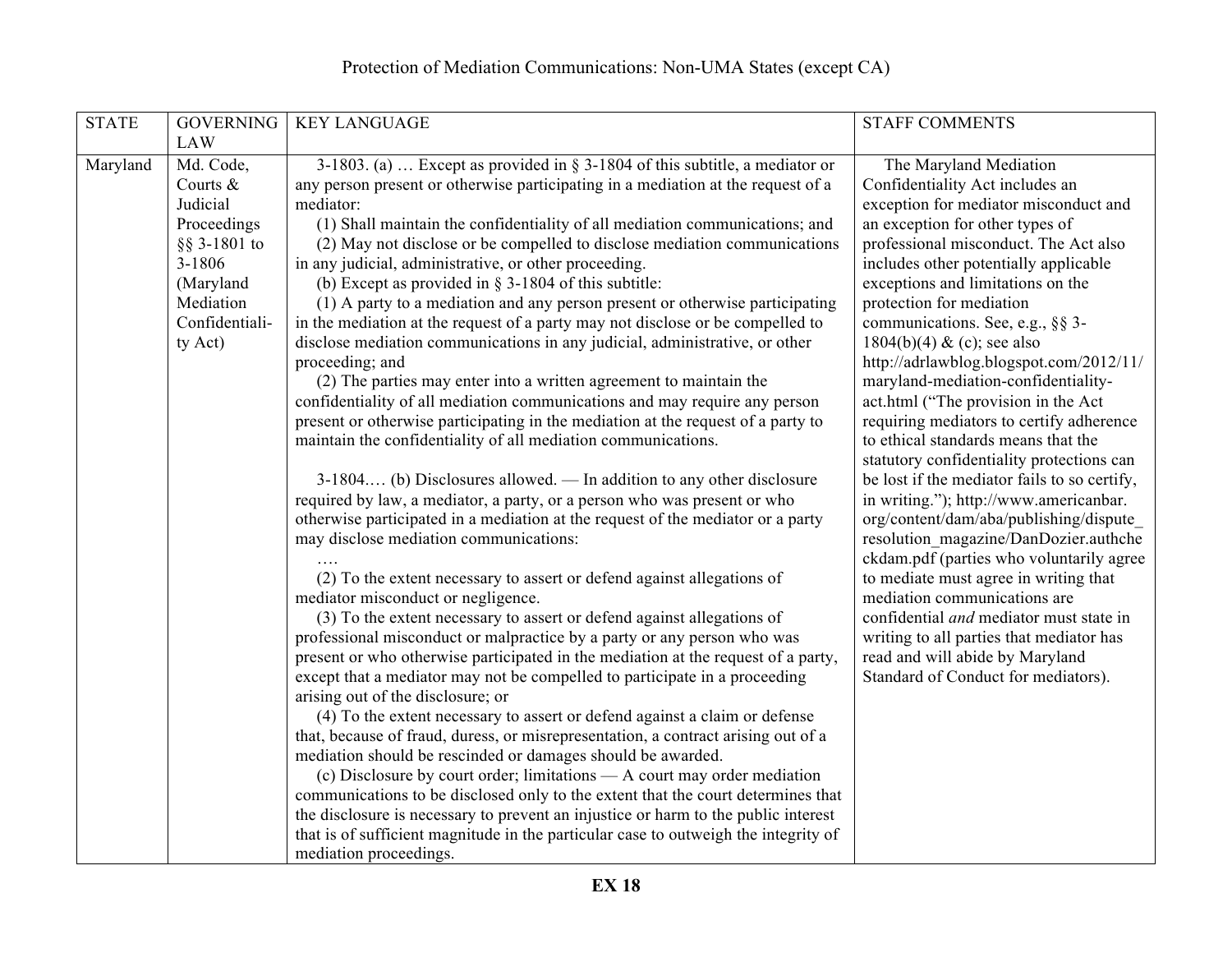| <b>STATE</b>  | <b>GOVERNING</b><br><b>LAW</b> | <b>KEY LANGUAGE</b>                                                                                                                                                                                                                                                                                                                                                                                                                                                                                                                                                                                                                                                                                                                                                                                                                                                                                                                                                                                                                                                                                                                                                                                                                                                                                                                                                                                                                                                                                                                                                                                                                                                                                                                                  | <b>STAFF COMMENTS</b>                                                                                                                                                                                                                                                                                                                                                                                                                                                                                                                                                                          |
|---------------|--------------------------------|------------------------------------------------------------------------------------------------------------------------------------------------------------------------------------------------------------------------------------------------------------------------------------------------------------------------------------------------------------------------------------------------------------------------------------------------------------------------------------------------------------------------------------------------------------------------------------------------------------------------------------------------------------------------------------------------------------------------------------------------------------------------------------------------------------------------------------------------------------------------------------------------------------------------------------------------------------------------------------------------------------------------------------------------------------------------------------------------------------------------------------------------------------------------------------------------------------------------------------------------------------------------------------------------------------------------------------------------------------------------------------------------------------------------------------------------------------------------------------------------------------------------------------------------------------------------------------------------------------------------------------------------------------------------------------------------------------------------------------------------------|------------------------------------------------------------------------------------------------------------------------------------------------------------------------------------------------------------------------------------------------------------------------------------------------------------------------------------------------------------------------------------------------------------------------------------------------------------------------------------------------------------------------------------------------------------------------------------------------|
| Massachusetts | See discussion<br>in memo      | See discussion in memo                                                                                                                                                                                                                                                                                                                                                                                                                                                                                                                                                                                                                                                                                                                                                                                                                                                                                                                                                                                                                                                                                                                                                                                                                                                                                                                                                                                                                                                                                                                                                                                                                                                                                                                               | See discussion in memo                                                                                                                                                                                                                                                                                                                                                                                                                                                                                                                                                                         |
| Michigan      | Mich. Ct. R.<br>2.412          | 2.412. (A) Scope. This rule applies to cases that the court refers to<br>mediation as defined and conducted under MCR 2.411 and MCR 3.216.<br>(C) Confidentiality. Mediation communications are confidential. They<br>are not subject to discovery, are not admissible in a proceeding, and may<br>not be disclosed to anyone other than mediation participants except as<br>provided in subrule (D).<br>(D) Exceptions to Confidentiality. Mediation communications may be<br>disclosed under the following circumstances:<br>(4) The disclosure is necessary for a court to resolve disputes about the<br>mediator's fee.<br>(7) Court personnel reasonably require disclosure to administer and<br>evaluate the mediation program.<br>(10) The disclosure is included in a report of professional misconduct<br>filed against a mediation participant or is sought or offered to prove or<br>disprove misconduct allegations in the attorney discipline process.<br>(11) The mediation communication occurs in a case out of which a<br>claim of malpractice arises and the disclosure is sought or offered to prove<br>or disprove a claim of malpractice against a mediation participant.<br>(12) The disclosure is in a proceeding to enforce, rescind, reform, or<br>avoid liability on a document signed by the mediation parties or<br>acknowledged by the parties on an audio or video recording that arose out<br>of mediation, if the court finds, after an in camera hearing, that the party<br>seeking discovery or the proponent of the evidence has shown<br>(a) that the evidence is not otherwise available, and<br>(b) that the need for the evidence substantially outweighs the interest in<br>protecting confidentiality.<br>. | Mich. Ct. Rule 2.412 applies only to<br>court-referred mediations. The staff did<br>not find any statute or court rule<br>protecting pre-suit mediations.<br>Rule 2.412 is subject to numerous<br>exceptions, including an exception for<br>professional misconduct and attorney<br>discipline (R. 2.412(D)(10)) and an<br>exception for evidence relating to a<br>malpractice claim $(R. 2.412(D)(11))$ .<br>Several other exceptions may also<br>provide a basis for addressing<br>professional misconduct that occurs in a<br>mediation. See in particular R.<br>$2.412(D)(4)$ , (7), (12). |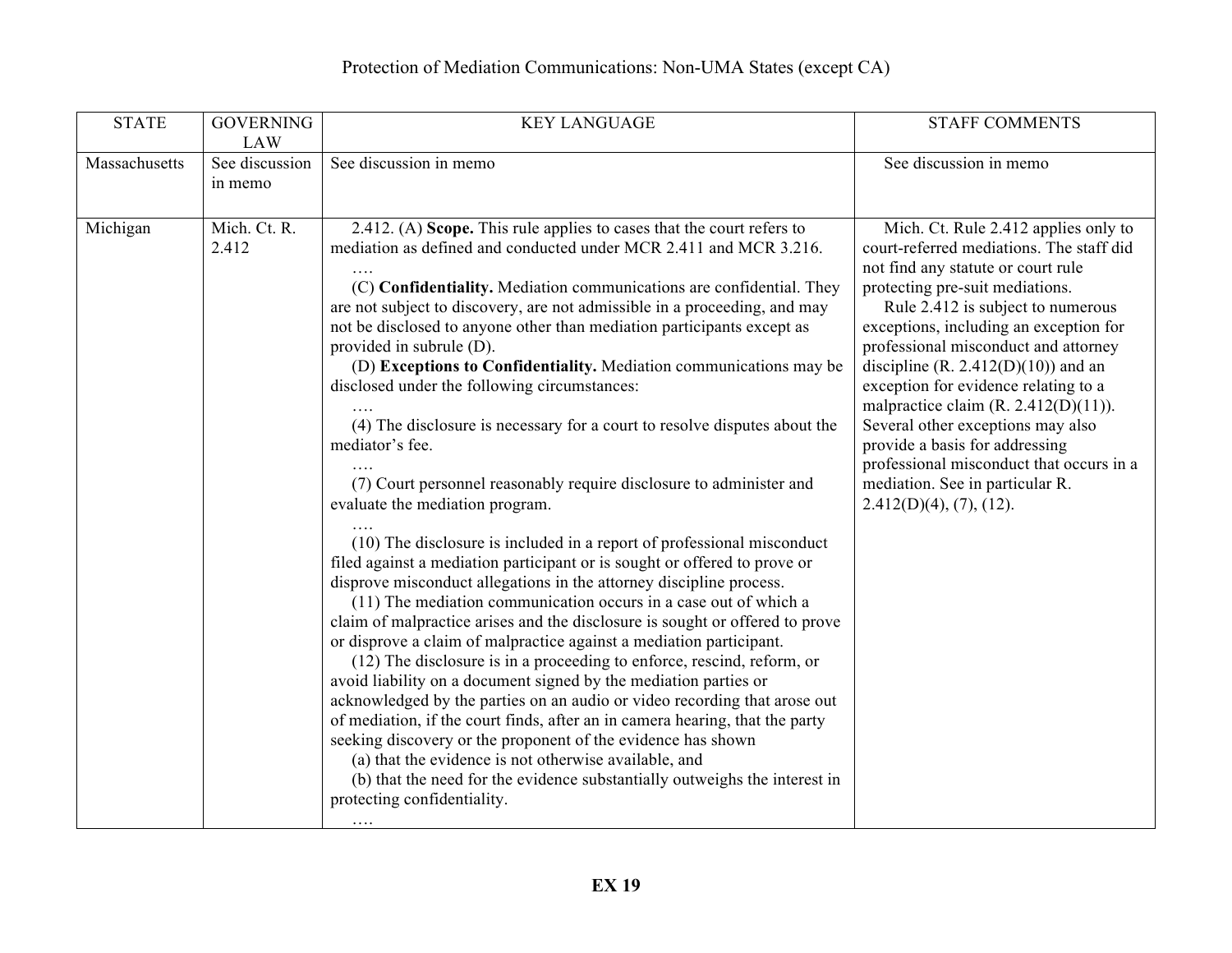| <b>STATE</b> | <b>GOVERNING</b>     | <b>KEY LANGUAGE</b>                                                                  | <b>STAFF COMMENTS</b>                                                         |
|--------------|----------------------|--------------------------------------------------------------------------------------|-------------------------------------------------------------------------------|
|              | <b>LAW</b>           |                                                                                      |                                                                               |
| Minnesota    | Minn. Gen. R.        | Rule 114.08:                                                                         | Minnesota's legal community                                                   |
|              | Prac. 114.08         | (a) $Evidence$ — Without the consent of all parties and an order of the              | participated in the drafting of the UMA.                                      |
|              | & Comment            | court,  no evidence that there has been an ADR proceeding or any fact                | See http://www2.mnbar.org/sections                                            |
|              | (applicable to       | concerning the proceeding may be admitted in a trial de novo or in any               | /adr/cmdr-comment.htm. But Minnesota                                          |
|              | <b>ADR</b>           | subsequent proceeding involving any of the issues or parties to the                  | has not enacted the uniform act.                                              |
|              | proceedings,         | proceeding.                                                                          | One commentator, focusing on Rule                                             |
|              | which are            | (b) Inadmissibility - Subject to Minnesota Statutes, section 595.02,                 | 114.08 & Comment, says that Minnesota                                         |
|              | required by          | and except as provided in paragraphs (a) and (d), no statements made nor             | "has concluded that confidentiality in                                        |
|              | Minn. Gen. R.        | documents produced in non-binding ADR processes which are not                        | mediation is imperative" and "Minnesota                                       |
|              | Prac. 114.01         | otherwise discoverable shall be subject to discovery or other disclosure.            | does not provide any exceptions to the                                        |
|              | in almost all        | Such evidence is inadmissible for any purpose at the trial, including                | mediation confidentiality requirements."                                      |
|              | civil cases);        | impeachment.                                                                         | B. Schwartz, The Intricacies of                                               |
|              | Minn. Stat. §        | .                                                                                    | Mediation Confidentiality (available at                                       |
|              | 595.02, Subd.        | (e) Records of Neutral — Notes, records, and recollections of the                    | http://www2.mnbar.org/sections/new-                                           |
|              | $1(m)$ , Subd.       | neutral are confidential, which means that they shall not be disclosed to the        | lawyers/2013-14%20Newsletter/                                                 |
|              | 1a; Minn. Stat.      | parties, the public, or anyone other than the neutral, unless (1) all parties        | Fall2013/SchwartzArticle.pdf).                                                |
|              | $§$ 572.36; see      | and the neutral agree to such disclosure or $(2)$ required by law or other           | But the statute making a mediator                                             |
|              | also R.              | applicable professional codes. No record shall be made without the                   | incompetent to testify $(\S 595.02, Subd)$ .                                  |
|              | Reuben, The          | agreement of both parties, except for a memorandum of issues that are                | 1a) is inapplicable to any statement or                                       |
|              | Sound of Dust        | resolved.                                                                            | conduct that could "constitute                                                |
|              | Settling: A          |                                                                                      | professional misconduct" or "give rise to                                     |
|              | Response to          | (The 2004 Comment to R. 114.08 underscores the need for confidentiality)             | disqualification proceedings under the                                        |
|              | Criticisms of        |                                                                                      | Rules of Professional Conduct for                                             |
|              | the UMA,             | § 595.02, Subd. 1:                                                                   | attorneys." A law professor says that                                         |
|              | 2003 J. Disp.        | Competency of witnesses — Every person of sufficient understanding                   | although this statutory language is not                                       |
|              | Resol. 99, 128       | may testify in any action or proceeding , except as provided in this<br>subdivision: | clear, "it indicates that a neutral could                                     |
|              | (2003)<br>(Minnesota |                                                                                      | defend against a complaint, but it says<br>nothing about when the complaining |
|              | has about 25         | (m) A person cannot be examined as to any communication or                           | party may breach confidentiality to                                           |
|              | statutes, court      | document, including work notes, made or used in the course of or because             | support a complaint against a mediator."                                      |
|              | rules & rules        | of mediation pursuant to an agreement to mediate. This does not apply to             | P. Young, Take It or Leave It, Lump It or                                     |
|              | of evidence          | the parties in the dispute in an application to a court by a party to have a         | Grieve It: Designing Mediator                                                 |
|              | affecting            | mediated settlement agreement set aside or reformed. A communication or              | <b>Complaint Systems that Protect</b>                                         |
|              | mediation            | document otherwise not privileged does not become privileged because of              | Mediators, Unhappy Parties, Attorneys,                                        |
|              | confidentiali-       | this paragraph. This paragraph is not intended to limit the privilege                | Courts, the Process, and the Field, 21                                        |
|              | ty)                  | accorded to communication during mediation by the common law.                        | Ohio. St. J. Disp. Resol. 721, 854 (2006).                                    |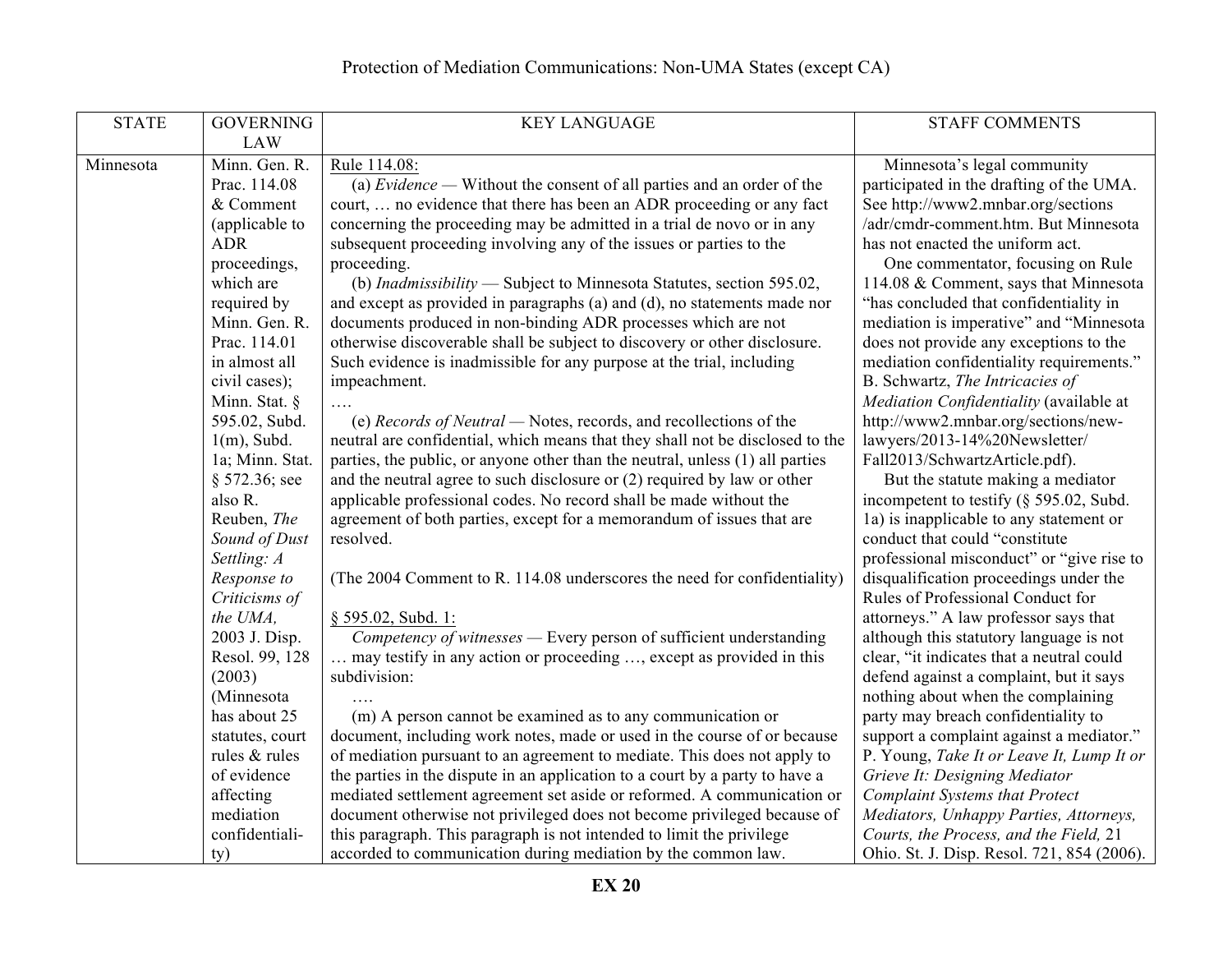# Protection of Mediation Communications: Non-UMA States (except CA)

| <b>STATE</b>          | <b>GOVERNING</b> | <b>KEY LANGUAGE</b>                                                          | <b>STAFF COMMENTS</b>                       |
|-----------------------|------------------|------------------------------------------------------------------------------|---------------------------------------------|
| Minnesota             | <b>LAW</b>       | § 595.02, Subd. 1a:                                                          | In contrast to the statute making a         |
| (cont <sup>2</sup> d) |                  | Alternative dispute resolution privilege - No person presiding at any        | mediator incompetent to testify, the        |
|                       |                  | alternative dispute resolution proceeding established pursuant to law, court | provision that says a person cannot be      |
|                       |                  | rule, or by an agreement to mediate, shall be competent to testify, in any   | examined regarding mediation                |
|                       |                  | subsequent civil proceeding or administrative hearing, as to any statement,  | communications or documents $(\S$           |
|                       |                  | conduct, decision, or ruling, occurring at or in conjunction with the prior  | 595.02, Subd. 1) does not expressly refer   |
|                       |                  | proceeding, except as to any statement or conduct that could:                | to any type of professional misconduct.     |
|                       |                  |                                                                              | But it is expressly inapplicable when a     |
|                       |                  | (2) give rise to disqualification proceedings under the Rules of             | party to the mediated dispute applies to    |
|                       |                  | Professional Conduct for attorneys; or                                       | have a court set aside or reform the        |
|                       |                  | (3) constitute professional misconduct.                                      | mediated settlement agreement. See also     |
|                       |                  |                                                                              | § 572.36 (mediated settlement agreement     |
|                       |                  | § 572.36                                                                     | may be set aside due to partiality,         |
|                       |                  | In any action, a court of competent jurisdiction shall set aside or reform a | corruption, or misconduct by a mediator     |
|                       |                  | mediated settlement agreement if appropriate under the principles of law     | prejudicing the rights of a party).         |
|                       |                  | applicable to contracts, or if there was evident partiality, corruption, or  | For a detailed description of               |
|                       |                  | misconduct by a mediator prejudicing the rights of a party. That the relief  | Minnesota's system of processing            |
|                       |                  | could not or would not be granted by a court of law or equity is not ground  | complaints against mediators (including     |
|                       |                  | for setting aside or reforming the mediated settlement agreement unless it   | the confidentiality rules for that system), |
|                       |                  | violates public policy.                                                      | see P. Young, <i>supra</i> , at 848-62.     |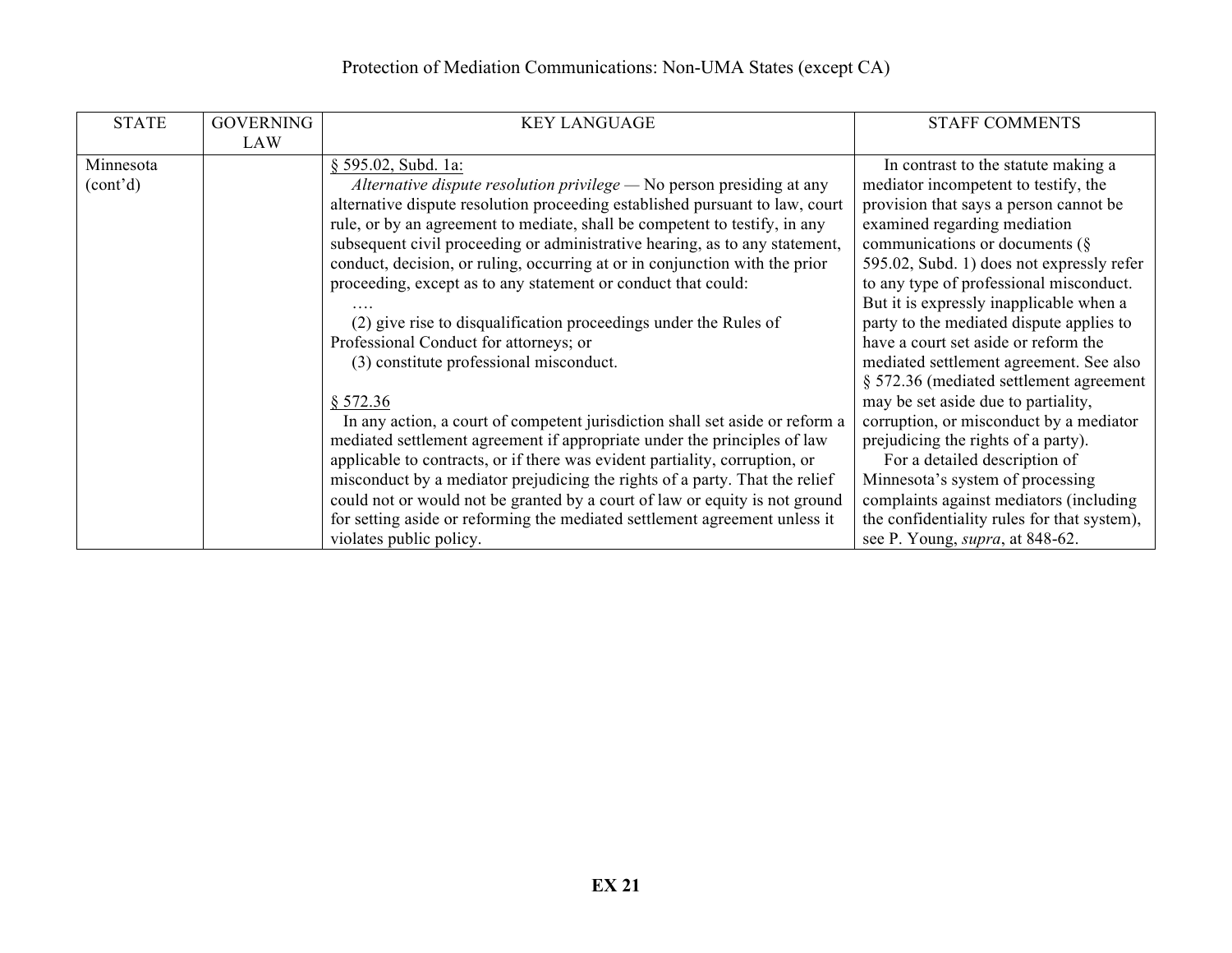| <b>STATE</b> | <b>GOVERNING</b> | <b>KEY LANGUAGE</b>                                                            | <b>STAFF COMMENTS</b>                       |
|--------------|------------------|--------------------------------------------------------------------------------|---------------------------------------------|
|              | <b>LAW</b>       |                                                                                |                                             |
|              |                  |                                                                                |                                             |
| Mississippi  | Rule VII of      | Rule VII. Confidentiality of Communications in Mediation                       | Rule VII only applies when a court          |
|              | the Court        | A. Except as provided by subsections C and D below, a communication            | refers a civil case to mediation. In other  |
|              | Annexed          | relating to the subject matter of any civil dispute made by a participant in a | contexts, the extent of protection for      |
|              | Mediation        | mediation is confidential, is not subject to disclosure, and may not be used   | mediation communications appears to be      |
|              | Rules for Civil  | as evidence against the participant in any judicial or administrative          | up to the parties. Even in a court-referred |
|              | Litigation; see  | proceeding.                                                                    | mediation, Mississippi emphasizes the       |
|              | also Rule        | B. Mediation is confidential and no record shall be made. The                  | importance of respecting the                |
|              | $XV(E)$ of the   | participants or the mediator may not be required to testify in any             | expectations of the parties regarding       |
|              | Court            | proceedings relating to matters occurring during the mediation session, nor    | confidentiality. See Rule $XV(E)$ &         |
|              | Annexed          | shall they be subject to process requiring disclosure of confidential          | Comment.                                    |
|              | Mediation        | information or data relating to or arising out of the matter in dispute.       | Rule VII does not expressly address         |
|              | Rules for Civil  | C. Any oral communication or written material used in or made a part           | any type of professional misconduct.        |
|              | Litigation $\&$  | of a mediation is admissible or discoverable only if it is admissible or       | However, the rule calls for an in camera,   |
|              | Comment          | discoverable independent of the mediation.                                     | case-specific analysis in the event of a    |
|              |                  | D. If this section conflicts with other legal requirements for disclosure of   | conflict with other legal requirements for  |
|              |                  | communications or materials, the issue of confidentiality may be presented     | disclosure of mediation communications.     |
|              |                  | to the court having jurisdiction of the proceedings to determine, in camera,   | In addition, the Comment to Rule            |
|              |                  | whether the facts, circumstances and context of the communications or          | $XV(E)$ says that the protection for        |
|              |                  | materials sought to be disclosed warrant a protective order of the court or    | mediation confidentiality "should not be    |
|              |                  | whether the communications or materials are subject to disclosure.             | construed to limit or prohibit the          |
|              |                  |                                                                                | effective monitoring, research, or          |
|              |                  | Rule XV. Standards of Conduct for Mediators                                    | evaluation of mediation programs by         |
|              |                  |                                                                                | responsible persons." That might mean       |
|              |                  | E. Confidentiality: A Mediator shall Maintain the Reasonable                   | that Mississippi would permit disclosure    |
|              |                  | Expectations of the Parties with Regard to Confidentiality                     | of mediation communications for             |
|              |                  | The mediator shall follow the requirements of Rule VII regarding               | purposes of investigating alleged           |
|              |                  | confidentiality. The reasonable expectations of the parties with regard to     | misconduct at a mediation.                  |
|              |                  | confidentiality shall be met by the mediator. The parties' expectations of     | For a recent case in which a party          |
|              |                  | confidentiality depend on the provisions of Rule VII, the circumstances of     | sought to undo a settlement agreement       |
|              |                  | the mediation and any agreements they may make. The mediator shall not         | due to alleged duress and coercion          |
|              |                  | disclose any matter that a party expects to be confidential unless given       | during mediation, see Chantey Music         |
|              |                  | permission by all parties or unless required by rule, law or other public      | Publishing, Inc. v. Malaco, Inc., 915       |
|              |                  | policy.                                                                        | So.2d 1052 (Miss. S.Ct. 2005). The          |
|              |                  |                                                                                | Mississippi Supreme Court upheld the        |
|              |                  |                                                                                |                                             |
|              |                  |                                                                                | settlement agreement, emphasizing that      |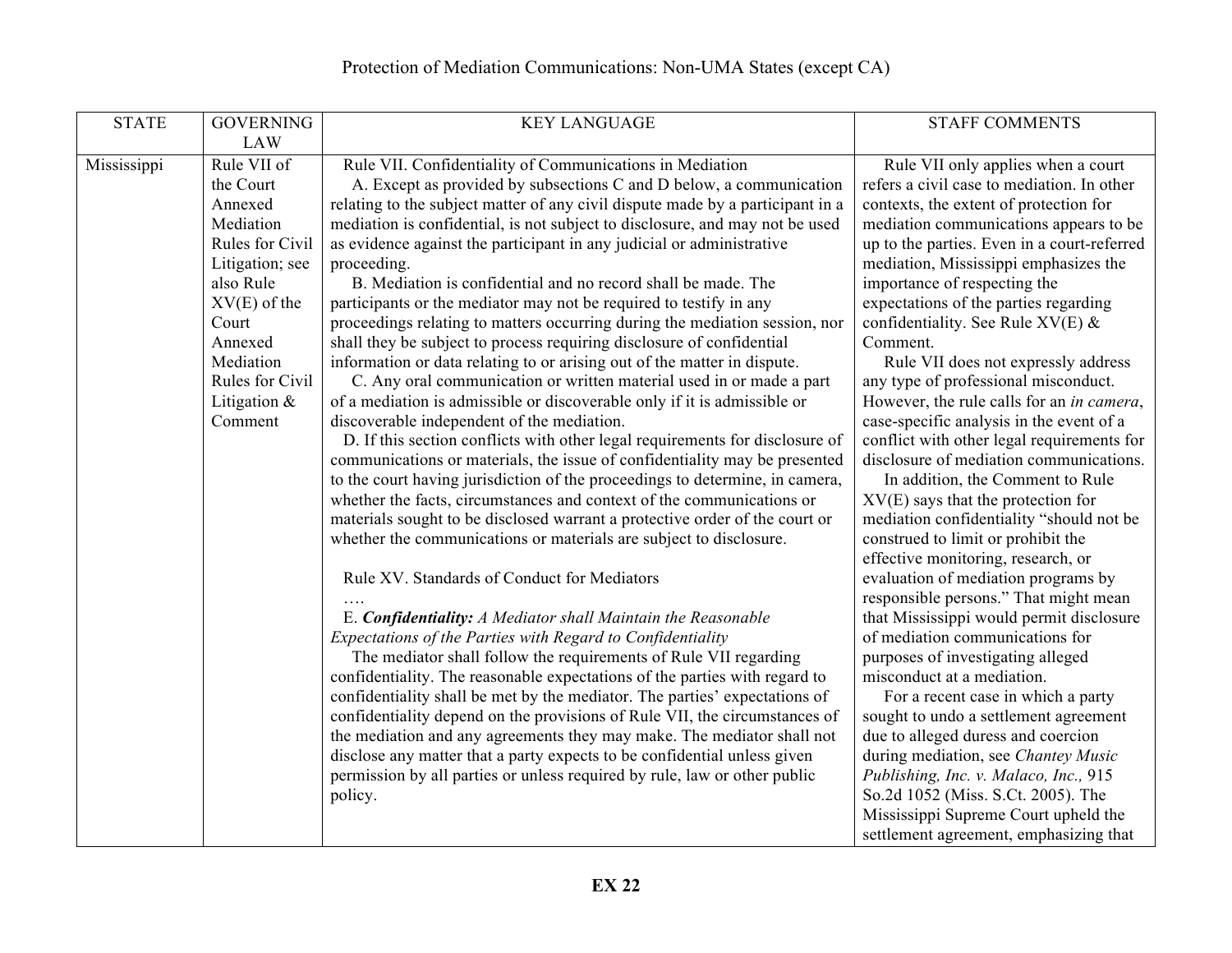# Protection of Mediation Communications: Non-UMA States (except CA)

| <b>STATE</b>          | <b>GOVERNING</b> | <b>KEY LANGUAGE</b>                                                            | <b>STAFF COMMENTS</b>                      |
|-----------------------|------------------|--------------------------------------------------------------------------------|--------------------------------------------|
|                       | LAW              |                                                                                |                                            |
| Mississippi           |                  | Comment to Rule XV(E):                                                         | "[c]ompromise reached by way of            |
| (cont <sup>2</sup> d) |                  | Within the limitations of Rule VII, the parties may make their own             | mediation is a favored form of dispute     |
|                       |                  | rules with respect to confidentiality, or other accepted practice of an        | resolution in Mississippi." Id. at 1060.   |
|                       |                  | individual mediator, or the appointing court may dictate a particular set of   | In reaching that conclusion, the Court     |
|                       |                  | expectations. Since the parties' expectations regarding confidentiality are    | considered extensive evidence of           |
|                       |                  | important, the mediator should discuss these expectations with the parties.    | mediation communications, without          |
|                       |                  | If the mediator holds private sessions with a party, the nature of these       | discussing confidentiality at all.         |
|                       |                  | sessions with regard to confidentiality should be discussed prior to           | Presumably, the parties agreed to waive    |
|                       |                  | undertaking such sessions.                                                     | the protection of Rule VII, or agreed that |
|                       |                  | In order to protect the integrity of the mediation, a mediator should          | it did not apply. Another recent case was  |
|                       |                  | avoid communicating information about how the parties acted in the             | similar in this respect. See Ammons v.     |
|                       |                  | mediation process, the merits of the case, or settlement offers. The           | Cordova Floors, Inc., 904 So.2d 185        |
|                       |                  | mediator may report, if required, whether parties appeared at a scheduled      | (Miss. Ct. App. 2005).                     |
|                       |                  | mediation.                                                                     |                                            |
|                       |                  | Where the parties have agreed that all or a portion of the information         |                                            |
|                       |                  | disclosed during a mediation is confidential, the parties' agreement should    |                                            |
|                       |                  | be respected by the mediator.                                                  |                                            |
|                       |                  | Confidentiality should not be construed to limit or prohibit the effective     |                                            |
|                       |                  | monitoring, research, or evaluation of mediation programs by responsible       |                                            |
|                       |                  | persons. Under appropriate circumstances, researchers may be permitted to      |                                            |
|                       |                  | obtain access to the statistical data and, with the permission of the parties, |                                            |
|                       |                  | to individual case files, observations of live mediation, and interviews with  |                                            |
|                       |                  | participants.                                                                  |                                            |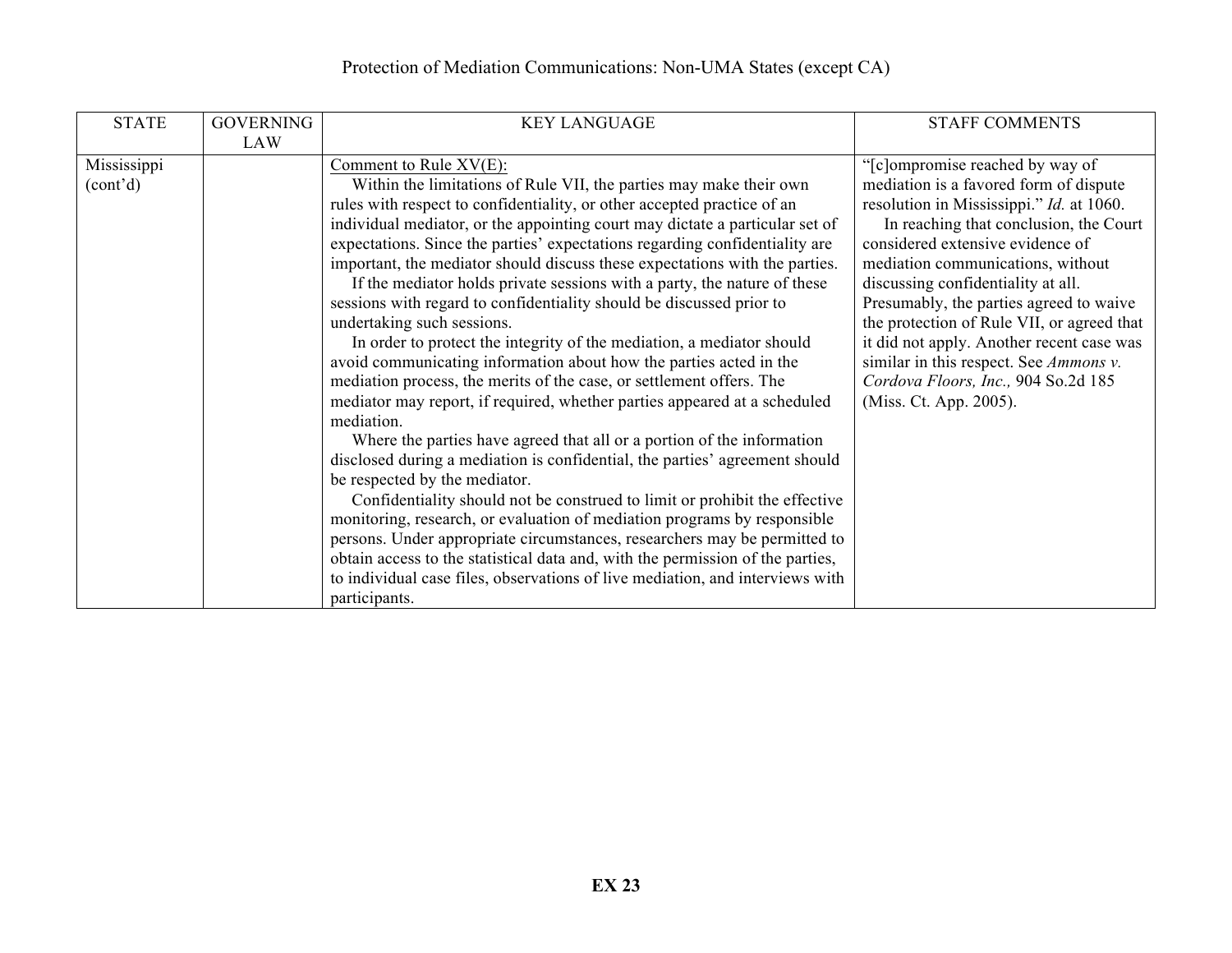| <b>STATE</b> | <b>GOVERNING</b>                                        | <b>KEY LANGUAGE</b>                                                                                                                                                                                                                                                                                                                                                                                                                                                                                                                                                                                                                                                                                                                                                                                                                                                                                                                                                                                                                                                                                                                                                                                                                                                                                                                                                                                                                                                                                                                                                                                                                                                                                                                                                                                                                                                                                                                                                                                                                                                                                                                                                                                                                                                                                                                                                                                                                         | <b>STAFF COMMENTS</b>                                                                                                                                                                                                                                                                                                                                                                                                                                                                                                                                                                                                                                                                                                                                                                                                                |
|--------------|---------------------------------------------------------|---------------------------------------------------------------------------------------------------------------------------------------------------------------------------------------------------------------------------------------------------------------------------------------------------------------------------------------------------------------------------------------------------------------------------------------------------------------------------------------------------------------------------------------------------------------------------------------------------------------------------------------------------------------------------------------------------------------------------------------------------------------------------------------------------------------------------------------------------------------------------------------------------------------------------------------------------------------------------------------------------------------------------------------------------------------------------------------------------------------------------------------------------------------------------------------------------------------------------------------------------------------------------------------------------------------------------------------------------------------------------------------------------------------------------------------------------------------------------------------------------------------------------------------------------------------------------------------------------------------------------------------------------------------------------------------------------------------------------------------------------------------------------------------------------------------------------------------------------------------------------------------------------------------------------------------------------------------------------------------------------------------------------------------------------------------------------------------------------------------------------------------------------------------------------------------------------------------------------------------------------------------------------------------------------------------------------------------------------------------------------------------------------------------------------------------------|--------------------------------------------------------------------------------------------------------------------------------------------------------------------------------------------------------------------------------------------------------------------------------------------------------------------------------------------------------------------------------------------------------------------------------------------------------------------------------------------------------------------------------------------------------------------------------------------------------------------------------------------------------------------------------------------------------------------------------------------------------------------------------------------------------------------------------------|
|              | <b>LAW</b>                                              |                                                                                                                                                                                                                                                                                                                                                                                                                                                                                                                                                                                                                                                                                                                                                                                                                                                                                                                                                                                                                                                                                                                                                                                                                                                                                                                                                                                                                                                                                                                                                                                                                                                                                                                                                                                                                                                                                                                                                                                                                                                                                                                                                                                                                                                                                                                                                                                                                                             |                                                                                                                                                                                                                                                                                                                                                                                                                                                                                                                                                                                                                                                                                                                                                                                                                                      |
| Missouri     | Mo. Rev. Stat.<br>$§$ 435.014;<br>Mo. S.Ct. R.<br>17.06 | $\S$ 435.014. (1) If all the parties to a dispute agree in writing to submit<br>their dispute to any forum for  mediation, then no person who serves as<br>mediator, nor any agent or employee of that person, shall be<br>subpoenaed or otherwise compelled to disclose any matter disclosed in the<br>process of setting up or conducting the  mediation.<br>(2)  [M]ediation proceedings shall be regarded as settlement<br>negotiations. Any communication relating to the subject matter of such<br>disputes made during the resolution process by any participant, mediator,<br>or any other person present at the dispute resolution shall be a<br>confidential communication. No admission, representation, statement or<br>other confidential communication made in setting up or conducting such<br>proceedings not otherwise discoverable or obtainable shall be admissible<br>as evidence of subject to discovery.<br>17.06. (a) An alternative dispute resolution process undertaken pursuant<br>to the Rule 17 shall be regarded as settlement negotiations. Any<br>communication relating to the subject matter of such dispute made during<br>the alternative dispute resolution process by a participant or any other<br>person present at the process shall be a confidential communication. No<br>admission, representation, statement or other confidential communication<br>made in setting up or conducting such process shall be admissible as<br>evidence or subject to discovery, except that, no fact independently<br>discoverable shall be immune from discovery by virtue of having been<br>disclosed in such confidential communication.<br>(b) No individual or organization providing alternative dispute<br>resolution services pursuant to this Rule 17  shall be subpoenaed or<br>otherwise compelled to disclose any matter disclosed in the process of<br>setting up or conducting the alternative dispute resolution process.<br>(d) An individual or organization providing alternative dispute<br>resolution services pursuant to this Rule 17 or any agent or employee of<br>the individual or organization may be called in an action to enforce the<br>written settlement agreement reached following the conclusion of the<br>alternative dispute resolution process for the limited purpose of describing<br>events following the conclusion of the alternative dispute resolution<br>process. | Neither § 435.014 nor Rule 17.06<br>refer to any type of professional<br>misconduct. On its face, each provision<br>appears to provide essentially blanket<br>protection for mediation<br>communications.<br>Case law reinforces the view that<br>Missouri provides strong protection for<br>mediation communications. See<br>Williams v. Kansas City Title Loan Co.,<br>Inc., 314 S.W.3d 868, 873 (Mo. Ct. App.<br>2010) ("We hold that Rule 17 means"<br>what it says: the essential terms of<br>settlements reached during court-ordered<br>mediation sessions must be reduced to a<br>writing signed by the parties in order for<br>such settlements to be enforced.");<br>Kenney v. Emge, 972 S.W.2d 616, 621<br>(Mo. Ct. App. 1998) ("The trial court<br>erred in requiring the mediator to appear<br>and testify in court."). |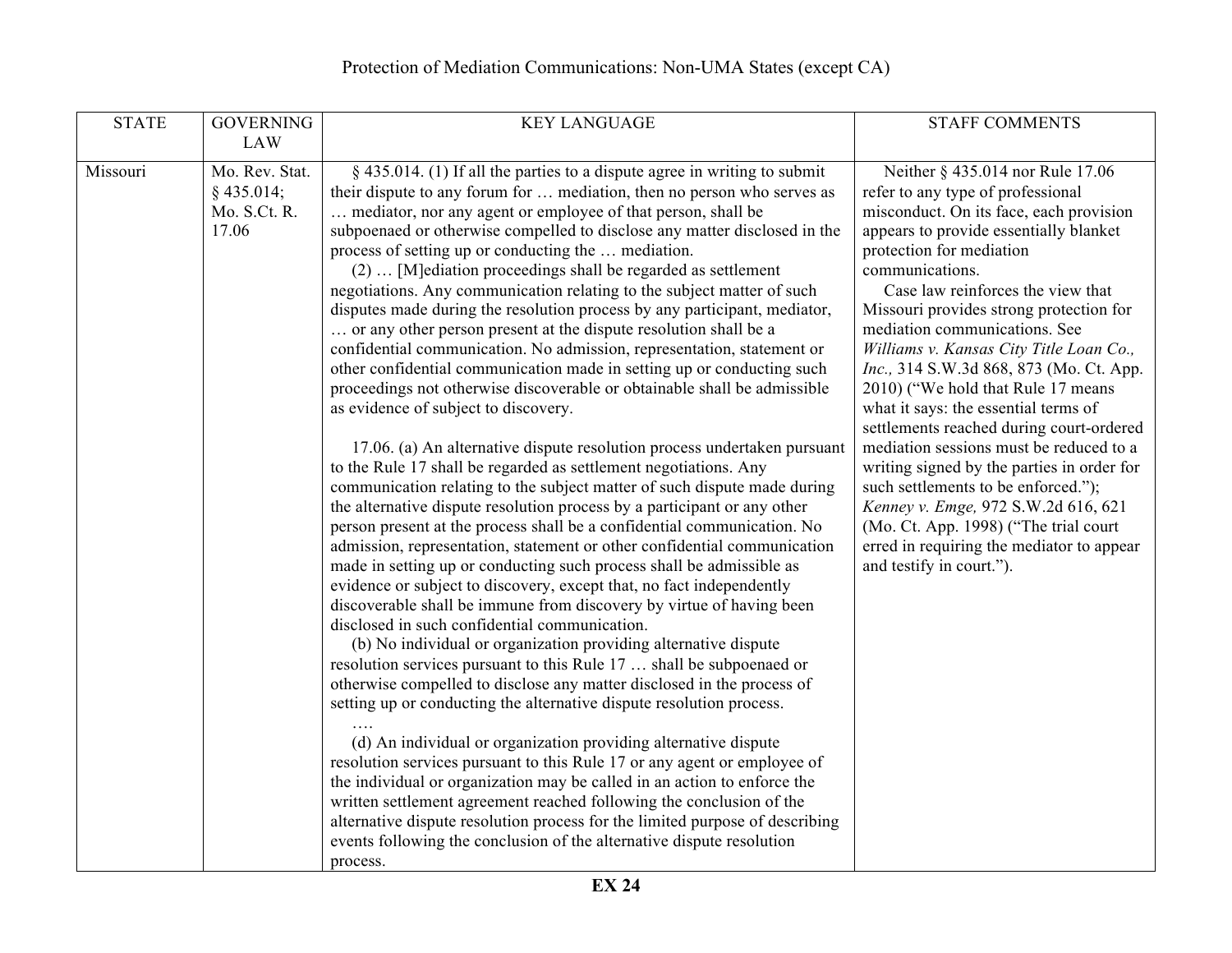| <b>STATE</b> | <b>GOVERNING</b> | <b>KEY LANGUAGE</b>                                                         | <b>STAFF COMMENTS</b>                             |
|--------------|------------------|-----------------------------------------------------------------------------|---------------------------------------------------|
|              | <b>LAW</b>       |                                                                             |                                                   |
|              |                  |                                                                             |                                                   |
| Montana      | Mont. Code       | $§ 26 - 1 - 813$                                                            | The protection of Section 26-1-813 is             |
|              | Ann. $§ 26-1-$   | (2) Except upon written agreement of the parties and the mediator,          | subject to an exception for evidence              |
|              | 813              | mediation proceedings must be:                                              | "necessary to establish a claim or                |
|              |                  | (a) confidential;                                                           | defense on behalf of the mediator in a            |
|              |                  | (b) held without a verbatim record; and                                     | controversy between a party to the                |
|              |                  | (c) held in private.                                                        | mediation and the mediator." It is not            |
|              |                  | (3) A mediator's files and records, with the exception of signed, written   | clear whether this exception would                |
|              |                  | agreements, are closed to all persons unless the parties and the mediator   | encompass evidence necessary to                   |
|              |                  | mutually agree otherwise. Except as provided in subsection (5), all         | establish a claim <i>against</i> a mediator, or   |
|              |                  | mediation-related communications, verbal or written, between the parties    | only evidence necessary to establish a            |
|              |                  | or from the parties to the mediator and any information and evidence        | claim on behalf of the mediator. The              |
|              |                  | presented to the mediator during the proceedings are confidential. The      | wording is ambiguous on this point.               |
|              |                  | mediator's report, if any, and the information or recommendations           | Section 26-1-813 does not expressly               |
|              |                  | contained in it, with the exception of a signed, written agreement, are not | address any other type of professional            |
|              |                  | admissible as evidence in any action subsequently brought in any court of   | misconduct.                                       |
|              |                  | law or before any administrative agency and are not subject to discovery or | For a recent case construing $\S$ 26-1-           |
|              |                  | subpoena in any court or administrative proceeding unless all parties waive | 813, see Kluver v. PPL Montana, LLC,              |
|              |                  | the rights to confidentiality and privilege.                                | 368 Mont. 101, 293 P.3d 817 (Mont.                |
|              |                  | $(4)$ Except as provided in subsection $(5)$ , the parties to the mediation | S.Ct. 2012). In that case, the Montana            |
|              |                  | and a mediator are not subject to subpoena by any court or administrative   | Supreme Court held that the trial court           |
|              |                  | agency and may not be examined in any action as to any communication        | erroneously admitted evidence protected           |
|              |                  | made during the course of the mediation proceeding without the consent of   | by the mediation confidentiality statute,         |
|              |                  | the parties to the mediation and the mediator.                              | but the error was harmless. Two justices          |
|              |                  | (5) The confidentiality and privilege provisions of this section do not     | dissented, saying the error was harmful.          |
|              |                  | apply to information revealed in a mediation if disclosure is:              | In explaining its reasoning, the Kluver           |
|              |                  | (a) required by any statute;                                                | majority said it was "reluctant to allow          |
|              |                  | (b) agreed to by the parties and the mediator in writing, whether           | exceptions" to mediation confidentiality,         |
|              |                  | prior to, during, or subsequent to the mediation; or                        | other than the ones expressly established         |
|              |                  | (c) necessary to establish a claim or defense on behalf of the              | by the Legislature. <i>Id.</i> at 120. That might |
|              |                  | mediator in a controversy between a party to the mediation and the          | mean that the Montana Supreme Court               |
|              |                  | mediator.                                                                   | would be reluctant to imply an exception          |
|              |                  | (6) Nothing in this section prohibits a mediator from conveying             | for evidence relating to attorney                 |
|              |                  | information from one party to another during the mediation, unless a party  | misconduct.                                       |
|              |                  | objects to disclosure.                                                      |                                                   |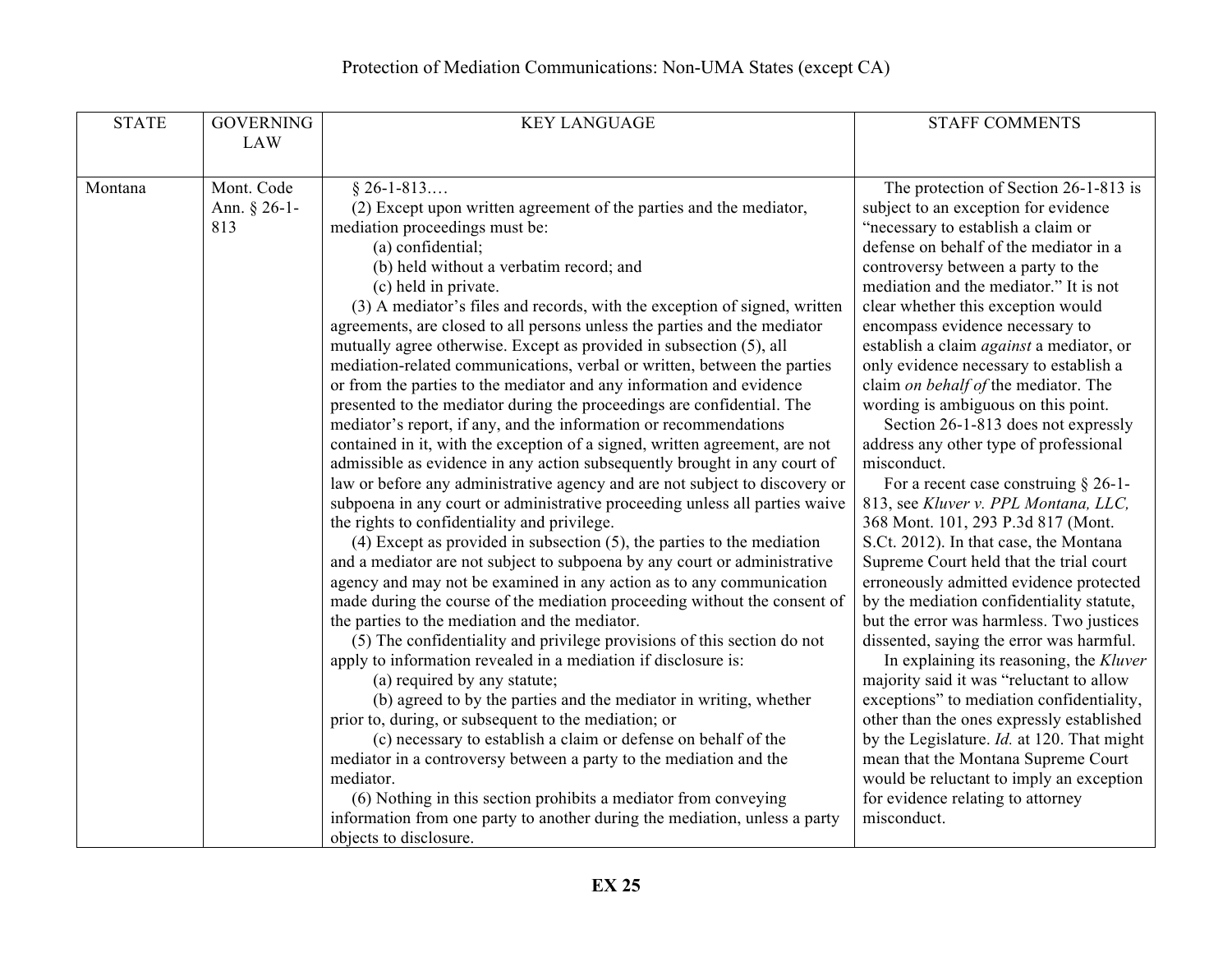| <b>STATE</b>     | <b>GOVERNING LAW</b>                                                                                                                                                                                                                                                                                                                       | <b>KEY LANGUAGE</b>                                                                                                                                                                                                                                                                                                                                                                                                                                                                                                                                                                                                                                                                                                                                                                                                                                                                                                                                                                                                                                                                                                                                                                                                             | <b>STAFF COMMENTS</b>                                                                                                                                                                                                                                                                                                                                                                                                                                                                                                                                                                                                                                                 |
|------------------|--------------------------------------------------------------------------------------------------------------------------------------------------------------------------------------------------------------------------------------------------------------------------------------------------------------------------------------------|---------------------------------------------------------------------------------------------------------------------------------------------------------------------------------------------------------------------------------------------------------------------------------------------------------------------------------------------------------------------------------------------------------------------------------------------------------------------------------------------------------------------------------------------------------------------------------------------------------------------------------------------------------------------------------------------------------------------------------------------------------------------------------------------------------------------------------------------------------------------------------------------------------------------------------------------------------------------------------------------------------------------------------------------------------------------------------------------------------------------------------------------------------------------------------------------------------------------------------|-----------------------------------------------------------------------------------------------------------------------------------------------------------------------------------------------------------------------------------------------------------------------------------------------------------------------------------------------------------------------------------------------------------------------------------------------------------------------------------------------------------------------------------------------------------------------------------------------------------------------------------------------------------------------|
|                  |                                                                                                                                                                                                                                                                                                                                            |                                                                                                                                                                                                                                                                                                                                                                                                                                                                                                                                                                                                                                                                                                                                                                                                                                                                                                                                                                                                                                                                                                                                                                                                                                 |                                                                                                                                                                                                                                                                                                                                                                                                                                                                                                                                                                                                                                                                       |
| Nevada           | Nev. Rev. Stat. §<br>48.109; there are also<br>provisions specific to<br>a particular court or<br>context, such as Nev.<br>Foreclosure<br>Mediation Rule 19,<br>which was discussed<br>by the Nevada<br>Supreme Court in<br>Civil Rights for<br>Seniors v.<br>Administrative Office<br>of the Courts, 313<br>P.3d 216 (Nev. S.Ct.<br>2013) | § 48.109. (1) A meeting held to further resolution of a dispute<br>may be closed at the discretion of the mediator.<br>(2) The proceedings of the mediation session must be regarded<br>as settlement negotiations, and no admission, representation or<br>statement made during the session, not otherwise discoverable or<br>obtainable, is admissible as evidence or subject to discovery.<br>(3) A mediator is not subject to civil process requiring the<br>disclosure of any matter discussed during the mediation<br>proceedings.                                                                                                                                                                                                                                                                                                                                                                                                                                                                                                                                                                                                                                                                                        | Section 48.109 does not expressly<br>refer to any type of professional<br>misconduct.<br>The staff did not find any case law<br>construing Section 48.109, just a passing<br>reference to it in a federal case<br>(Clarendon Nat'l Ins. Co. v. Nat'l Fire &<br>Marine Ins. Co., 512 Fed. Appx. 671,<br>673 (9th Cir. 2013)).<br>The only express exception to Section<br>48.109 is the one for evidence<br>"otherwise discoverable or obtainable."<br>Because there does not appear to be any<br>case law construing the provision, it is<br>difficult to predict whether the Nevada<br>courts would imply any exceptions.                                            |
| New<br>Hampshire | N.H. Super. Ct. R.<br>170(E)                                                                                                                                                                                                                                                                                                               | 170 (E) Inadmissibility of Alternative Dispute Resolution<br>Proceedings<br>(1) ADR proceedings and information relating to those<br>proceedings shall be confidential. Information, evidence, or the<br>admission of any party or the valuation placed on the case by any<br>neutral shall not be disclosed or used in any subsequent proceeding.<br>Statements made and documents prepared by a party, attorney, or<br>other participant in aid of such proceeding shall be privileged and<br>shall not be disclosed to any court or arbitrator or construed for any<br>purpose as an admission against interest. All non-binding ADR<br>proceedings are deemed settlement conferences consistent with the<br>Superior Court Rules and Rules of Evidence. In addition, the parties<br>shall not introduce into evidence in any subsequent proceeding, the<br>fact that there was an ADR proceeding or any other matter<br>concerning the conduct of the ADR proceedings except as required<br>by the Rules of Professional Conduct or the Mediator Standards of<br>Conduct.<br>(2) Evidence that would otherwise be admissible at trial shall not<br>be rendered inadmissible as a result of its use in an ADR<br>proceeding. | Rule 170 applies to all New<br>Hampshire ADR proceedings, not just<br>mediation. The rule does not expressly<br>refer to any type of professional<br>misconduct.<br>The staff did not find any case law<br>construing the protections of Rule<br>$170(E)$ .<br>The only express exception to Rule<br>$170(E)$ is for "[e]vidence that would<br>otherwise be admissible at trial."<br>Because there does not appear to be any<br>case law construing the provision, it is<br>difficult to predict whether the New<br>Hampshire courts would imply any<br>exceptions.<br>The UMA was introduced in New<br>Hampshire as HB 308 in 2003, but the<br>bill was not enacted. |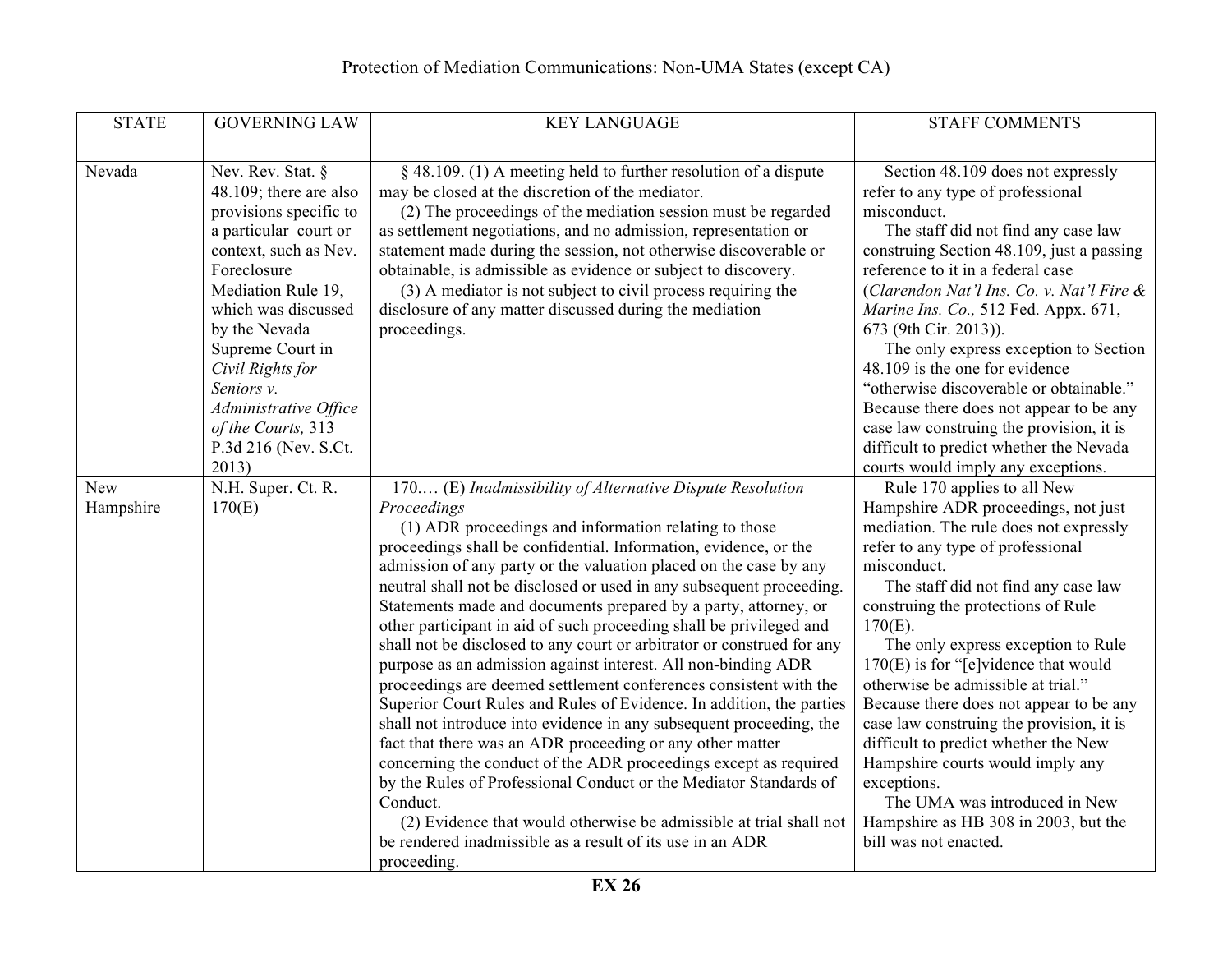| <b>STATE</b> | <b>GOVERNING</b>  | <b>KEY LANGUAGE</b>                                                                                                                                   | <b>STAFF COMMENTS</b>                                                        |
|--------------|-------------------|-------------------------------------------------------------------------------------------------------------------------------------------------------|------------------------------------------------------------------------------|
|              | <b>LAW</b>        |                                                                                                                                                       |                                                                              |
| New          | N.M. Stat. Ann.   | 44-7B-4. Except as otherwise provided in the Mediation Procedures Act                                                                                 | The MPA became effective on July 1,                                          |
| Mexico       | Sections 44-7B-4  | or by applicable judicial court rules, all mediation communications are                                                                               | 2007. "The only exceptions under the                                         |
|              | and 44-7B -5,     | confidential, and not subject to disclosure and shall not be used as evidence                                                                         | MPA to the confidentiality of mediation                                      |
|              | which are part of | in any proceeding.                                                                                                                                    | communications are identified in Section                                     |
|              | the New Mexico    |                                                                                                                                                       | 44-7B-5." Warner v. Calvert, 150 N.M.                                        |
|              | Mediation         | 44-7B-5. A. Mediation communications are not confidential pursuant to                                                                                 | 333, 258 P.3d 1125, 1132 (N.M. Ct.                                           |
|              | Procedures Act    | the Mediation Procedures Act if they:                                                                                                                 | App. 2011); see also Carlsbad Hotel                                          |
|              | ("MPA")           |                                                                                                                                                       | Associates, LLC v. Patterson-UTI                                             |
|              |                   | (8) are sought or offered to disprove a claim or complaint of professional                                                                            | Drilling Co., 145 N.M. 385, 199 P.3d                                         |
|              |                   | misconduct or malpractice based on conduct during a mediation and filed                                                                               | 288, 297 (N.M. Ct. App. 2008) ("The                                          |
|              |                   | against a mediation party or nonparty participant;                                                                                                    | Act nowhere requires good faith                                              |
|              |                   |                                                                                                                                                       | participation or provides sanctions for                                      |
|              |                   | B. Mediation communications may be disclosed if a court, after hearing                                                                                | failing to act in good faith.").                                             |
|              |                   | in camera and for good cause shown, orders disclosure of evidence that is                                                                             | Section 44-7B-5 states many                                                  |
|              |                   | sought to be offered and is not otherwise available in an action on an<br>agreement arising out of a mediation evidenced by a record. Nothing in this | exceptions, including paragraph $(A)(8)$ ,<br>which permits use of mediation |
|              |                   | subsection shall require disclosure by a mediator of any matter related to                                                                            | communications that "are sought or                                           |
|              |                   | mediation communications.                                                                                                                             | offered to <i>disprove</i> a claim or complaint                              |
|              |                   | C. Mediators shall not be required to make disclosure, either through                                                                                 | of professional misconduct or                                                |
|              |                   | discovery or testimony at trial or otherwise, of any matter related to                                                                                | malpractice based on conduct during a                                        |
|              |                   | mediation communications, except:                                                                                                                     | mediation and filed against a mediation                                      |
|              |                   | (1) Pursuant to Paragraphs (3) through (10) of Subsection A and                                                                                       | party or nonparty participant."                                              |
|              |                   | Paragraph (3) of Subsection D of this section; and                                                                                                    | (Emphasis added.)                                                            |
|              |                   | (2) to prove or disprove a claim of mediator misconduct or malpractice                                                                                | It is less clear whether mediation                                           |
|              |                   | filed against a mediator.                                                                                                                             | communications may be used to <i>prove</i>                                   |
|              |                   | D. Nothing in the Mediation Procedures Act shall prevent:                                                                                             | professional misconduct or malpractice.                                      |
|              |                   |                                                                                                                                                       | Paragraph $(C)(2)$ specifically refers to                                    |
|              |                   | (2) the gathering of information for research or educational purposes or                                                                              | "prov[ing] a claim of <i>mediator</i>                                        |
|              |                   | for the purpose of evaluating or monitoring the performance of a mediator;                                                                            | misconduct or malpractice filed against a                                    |
|              |                   | provided that the mediation parties or the specific circumstances of the                                                                              | mediator." (Emphasis added.) With                                            |
|              |                   | dispute of the mediation parties are not identified or identifiable;                                                                                  | regard to proving other types of                                             |
|              |                   |                                                                                                                                                       | misconduct, it might be possible to                                          |
|              |                   |                                                                                                                                                       | invoke one of the other exceptions,                                          |
|              |                   |                                                                                                                                                       | depending on the circumstances.                                              |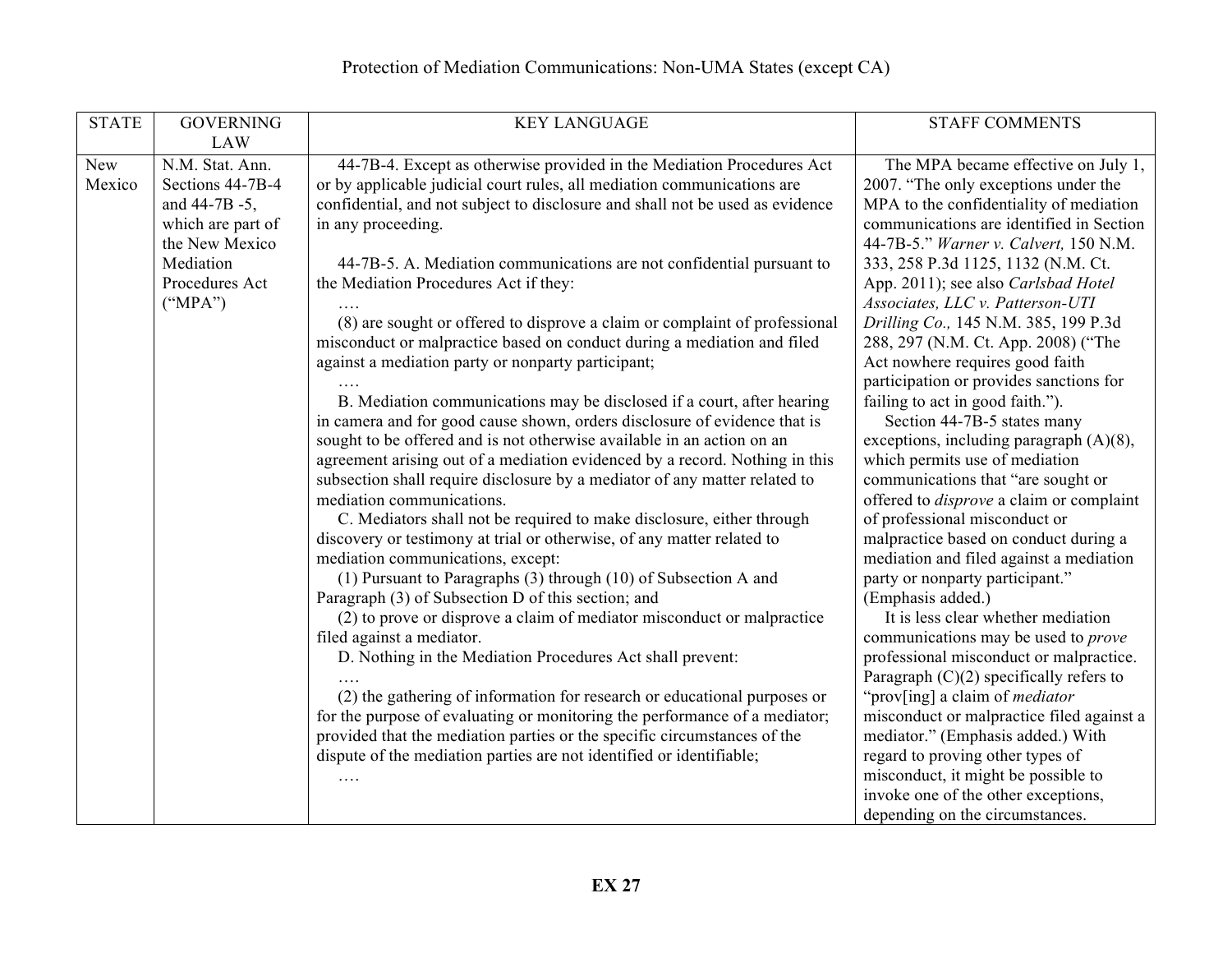| <b>STATE</b>              | <b>GOVERNING</b><br><b>LAW</b>                                                                                                                                                                                                                                                                                                                                                          | <b>KEY LANGUAGE</b>                                                                                                                                                                                                                                                                                                                                                                                                                                                                                                                                                                                                                                                                                                                                                                                                                                                                                                                                                                                                                                                                                                                                                                                                                                                                                                                                                                                                                                                                                                                                                                                                                                                                                                                                                                                                                                                                                                             | <b>STAFF COMMENTS</b>                                                                                                                                                                                                                                                                                                                                                                                                                                                                                                                                                                                                                                                                                                                                                                                                                                                                                                                                                                                                                                                                                            |
|---------------------------|-----------------------------------------------------------------------------------------------------------------------------------------------------------------------------------------------------------------------------------------------------------------------------------------------------------------------------------------------------------------------------------------|---------------------------------------------------------------------------------------------------------------------------------------------------------------------------------------------------------------------------------------------------------------------------------------------------------------------------------------------------------------------------------------------------------------------------------------------------------------------------------------------------------------------------------------------------------------------------------------------------------------------------------------------------------------------------------------------------------------------------------------------------------------------------------------------------------------------------------------------------------------------------------------------------------------------------------------------------------------------------------------------------------------------------------------------------------------------------------------------------------------------------------------------------------------------------------------------------------------------------------------------------------------------------------------------------------------------------------------------------------------------------------------------------------------------------------------------------------------------------------------------------------------------------------------------------------------------------------------------------------------------------------------------------------------------------------------------------------------------------------------------------------------------------------------------------------------------------------------------------------------------------------------------------------------------------------|------------------------------------------------------------------------------------------------------------------------------------------------------------------------------------------------------------------------------------------------------------------------------------------------------------------------------------------------------------------------------------------------------------------------------------------------------------------------------------------------------------------------------------------------------------------------------------------------------------------------------------------------------------------------------------------------------------------------------------------------------------------------------------------------------------------------------------------------------------------------------------------------------------------------------------------------------------------------------------------------------------------------------------------------------------------------------------------------------------------|
| New                       | See discussion in                                                                                                                                                                                                                                                                                                                                                                       | See discussion in memo                                                                                                                                                                                                                                                                                                                                                                                                                                                                                                                                                                                                                                                                                                                                                                                                                                                                                                                                                                                                                                                                                                                                                                                                                                                                                                                                                                                                                                                                                                                                                                                                                                                                                                                                                                                                                                                                                                          | See discussion in memo                                                                                                                                                                                                                                                                                                                                                                                                                                                                                                                                                                                                                                                                                                                                                                                                                                                                                                                                                                                                                                                                                           |
| York<br>North<br>Carolina | memo<br>N.C. Gen. Stat. §§<br>$7A-38.1(l)$<br>(applicable to<br>superior court civil<br>actions), 7A-<br>38.4A(j)<br>(applicable to<br>district court<br>actions); N.C.<br>Settlement Conf. R.<br>$4(F)$ ; Rule III of the<br>N.C. Standards of<br>Professional<br>Conduct for<br>Mediators; Rule 8.3<br>of the Revised<br>Rules of<br>Professional<br>Conduct of the<br>N.C. State Bar | § 7A-38.1 ( <i>l</i> ) Inadmissibility of negotiations — Evidence of statements made<br>and conduct occurring in a mediated settlement conference or other settlement<br>proceeding conducted under this section, whether attributable to a party, the<br>mediator, other neutral, or a neutral observer present at the settlement proceeding,<br>shall not be subject to discovery and shall be inadmissible in any proceeding in the<br>action or other civil actions on the same claim, except:<br>(2) In proceedings to enforce or rescind a settlement of the action.<br>(3) In disciplinary proceedings before the State Bar or any agency established to<br>enforce standards of conduct for mediators or other neutrals<br>No mediator, other neutral, or neutral observer present at a settlement proceeding<br>shall be compelled to testify or produce evidence concerning statements made and<br>conduct occurring in anticipation of, during, or as a follow-up to a mediated<br>settlement conference or other settlement proceeding pursuant to this section in any<br>civil proceeding for any purpose, including proceedings to enforce or rescind a<br>settlement of the action, except to attest to the signing of any agreements, and<br>except proceedings for sanctions under this section, disciplinary hearings before the<br>State Bar or any agency established to enforce standards of conduct for mediators<br>or other neutrals, and proceedings to enforce laws concerning juvenile or elder<br>abuse.<br>(Emphasis added.) Section 7A-38.4A(j) (applicable to district court actions) is<br>essentially identical to Section 7A-38.1 (shown above).<br>Rule $4(F)$ : No recording. There shall be no stenographic, audio or video recording<br>of the mediation process by any participant. This prohibition precludes recording<br>either surreptitiously or with the agreement of the parties. | "Section $7A-38.1(l)$ was<br>enacted to prevent a chilling<br>effect on settlement negotiations<br>by allowing parties to freely make<br>settlement offers without fear that<br>these offers would be revealed to<br>a subsequent finder of fact as<br>some evidence of liability on<br>either the present or a future<br>substantive claim." $Fewv$ .<br>Hammack Enterprises, Inc., 132<br>N.C. App. 291, 296 (N.C. Ct.<br>App. 1999).<br>Notably, however, Section 7A-<br>$38.1(l)$ makes mediation<br>communications inadmissible<br>only in the action mediated or<br>another civil action "on the same<br>claim." The same is true of<br>Section $7A-38.4A(j)$ .<br>With regard to inadmissibility<br>of mediation communications,<br>both statutes include an exception<br>for a disciplinary proceeding<br>against an attorney or a mediator.<br>Sections $7A-38.1(l)$ and $7A-$<br>$38.4A(j)$ also prevent a mediator<br>from being compelled to testify in<br>any civil action for any purpose.<br>This rule is also subject to an<br>exception for a disciplinary<br>proceeding against an attorney or |
|                           |                                                                                                                                                                                                                                                                                                                                                                                         |                                                                                                                                                                                                                                                                                                                                                                                                                                                                                                                                                                                                                                                                                                                                                                                                                                                                                                                                                                                                                                                                                                                                                                                                                                                                                                                                                                                                                                                                                                                                                                                                                                                                                                                                                                                                                                                                                                                                 | a mediator.                                                                                                                                                                                                                                                                                                                                                                                                                                                                                                                                                                                                                                                                                                                                                                                                                                                                                                                                                                                                                                                                                                      |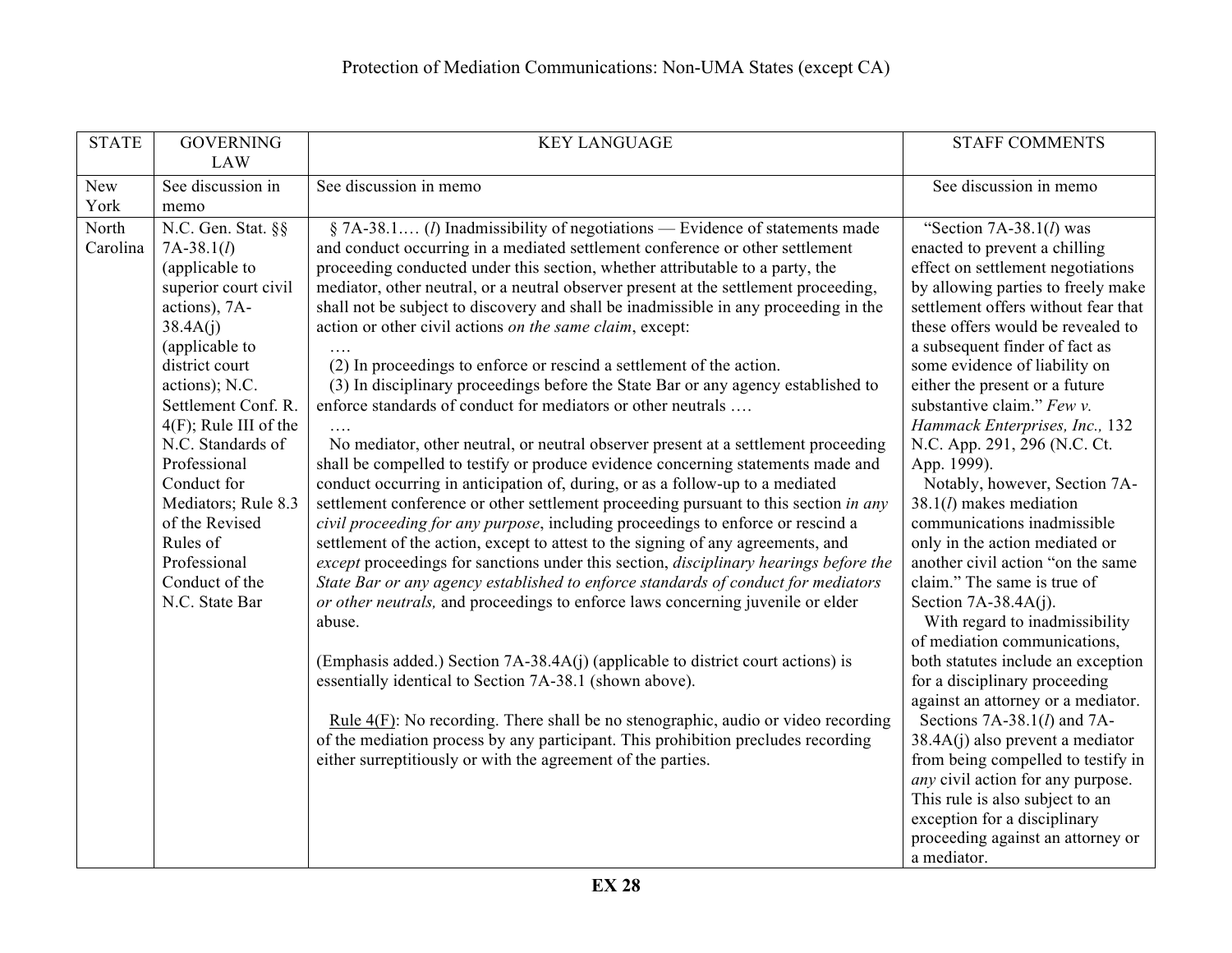| <b>STATE</b>                               | <b>GOVERNING</b> | <b>KEY LANGUAGE</b>                                                                                                                                                                                                                                                                                                                                                                                                                                                                                                                                                                                                                                                                                                                                                                                                                                                                                                                                                                                                                                                                                                                                                                                                                                                                                                                                                                                                                                                                                                                                                                                                                                                                                                                                               | <b>STAFF COMMENTS</b>                                                                                                                                                                                                                                                                                                                                                                                                                                                                                                                                                                                                                                                                                                                                     |
|--------------------------------------------|------------------|-------------------------------------------------------------------------------------------------------------------------------------------------------------------------------------------------------------------------------------------------------------------------------------------------------------------------------------------------------------------------------------------------------------------------------------------------------------------------------------------------------------------------------------------------------------------------------------------------------------------------------------------------------------------------------------------------------------------------------------------------------------------------------------------------------------------------------------------------------------------------------------------------------------------------------------------------------------------------------------------------------------------------------------------------------------------------------------------------------------------------------------------------------------------------------------------------------------------------------------------------------------------------------------------------------------------------------------------------------------------------------------------------------------------------------------------------------------------------------------------------------------------------------------------------------------------------------------------------------------------------------------------------------------------------------------------------------------------------------------------------------------------|-----------------------------------------------------------------------------------------------------------------------------------------------------------------------------------------------------------------------------------------------------------------------------------------------------------------------------------------------------------------------------------------------------------------------------------------------------------------------------------------------------------------------------------------------------------------------------------------------------------------------------------------------------------------------------------------------------------------------------------------------------------|
|                                            | <b>LAW</b>       |                                                                                                                                                                                                                                                                                                                                                                                                                                                                                                                                                                                                                                                                                                                                                                                                                                                                                                                                                                                                                                                                                                                                                                                                                                                                                                                                                                                                                                                                                                                                                                                                                                                                                                                                                                   |                                                                                                                                                                                                                                                                                                                                                                                                                                                                                                                                                                                                                                                                                                                                                           |
| North<br>Carolina<br>(cont <sup>2</sup> d) |                  | Rule III. Confidentiality: A mediator shall, subject to exceptions set forth below,<br>maintain the confidentiality of all information obtaining within the mediation process.<br>A. A mediator shall not disclose  to any non-participant, any information<br>communicated to the mediator by a participant within the mediation process<br>B. A mediator shall not disclose  to any participant, information communicated to<br>the mediator in confidence by any other participant in the mediation process,  unless<br>that other participant gives the mediator permission to do so<br>C. A mediator shall not disclose to court officials  any information communicated to<br>the mediator by any participant within the mediation process  except<br>D. The confidentiality provisions set forth in A, B, and C above notwithstanding, a<br>mediator may report otherwise confidential conduct or statements  in the<br>circumstances set forth in sections (1) and (2) below:<br>(1) A statute requires or permits a mediator to testify, to give an affidavit, or to tender a<br>copy of any agreement reached in mediation to the official designated by the statute.<br>(2) To a participant, non-participant, law enforcement personnel or other persons<br>affected by the harm intended where public safety is an issue, in the following<br>circumstances:<br>If the mediator is a North Carolina lawyer and a lawyer made the statements or<br>committed the conduct reportable under subsection D(2) above, then the mediator shall<br>report the statements or conduct to the North Carolina State Bar  or the court having<br>jurisdiction over the matter in accordance with North Carolina State Bar Rule of<br>Professional Conduct 8.3(e). | Rule III of the N.C. Standards<br>of Professional Conduct for<br>Mediators and Rule 8.3 of the<br>Revised Rules of Professional<br>Conduct of the N.C. State Bar<br>further coordinate North<br>Carolina's protection of<br>mediation communications with<br>its discipline systems for<br>attorneys and mediators.<br>For a detailed description of<br>North Carolina's system of<br>processing complaints against<br>mediators (including the<br>confidentiality rules for that<br>system), see P. Young, Take It or<br>Leave It, Lump It or Grieve It:<br>Designing Mediator Complaint<br>Systems that Protect Mediators,<br>Unhappy Parties, Attorneys,<br>Courts, the Process, and the<br>Field, 21 Ohio. St. J. Disp. Resol.<br>721, 881-88 (2006). |
|                                            |                  | F. Nothing in this Standard shall prohibit a mediator from revealing communications or<br>conduct occurring prior to, during, or after a mediation in the event that a party to or a<br>participant in a mediation has filed a complaint regarding the mediator's professional<br>conduct, moral character, or fitness to practice as a mediator and the mediator reveals the<br>communication or conduct for the purpose of defending him/herself against the<br>complaint. In making any such disclosures, the mediator should make every effort to<br>protect the confidentiality of non-complaining parties to or participants in the mediation<br>and avoid disclosing the specific circumstances of the parties' controversy. The mediator<br>may consult with non-complaining parties or witnesses to consider their input regarding<br>disclosures.                                                                                                                                                                                                                                                                                                                                                                                                                                                                                                                                                                                                                                                                                                                                                                                                                                                                                                       |                                                                                                                                                                                                                                                                                                                                                                                                                                                                                                                                                                                                                                                                                                                                                           |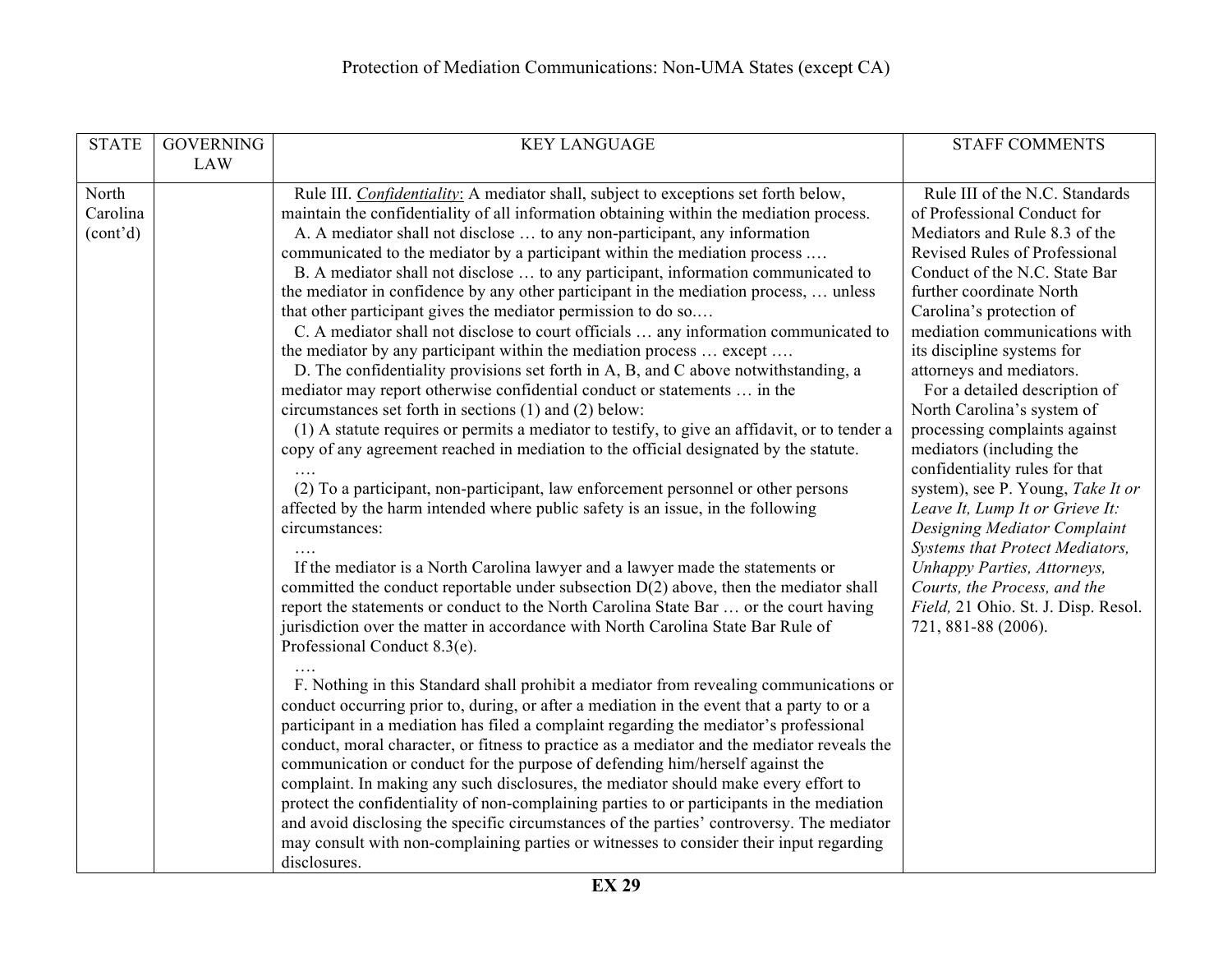| <b>STATE</b>          | <b>GOVERNING</b> | <b>KEY LANGUAGE</b>                                                                        | <b>STAFF COMMENTS</b> |
|-----------------------|------------------|--------------------------------------------------------------------------------------------|-----------------------|
|                       | LAW              |                                                                                            |                       |
| North                 |                  | Rule 8.3. (a) A lawyer who knows that another lawyer has committed a violation of the      |                       |
| Carolina              |                  | Rules of Professional Conduct that raises a substantial question as to that lawyer's       |                       |
| (cont <sup>2</sup> d) |                  | honesty, trustworthiness or fitness as a lawyer in other respects, shall inform the North  |                       |
|                       |                  | Carolina State Bar or the court having jurisdiction over the matter.                       |                       |
|                       |                  |                                                                                            |                       |
|                       |                  | (e) A lawyer who is serving as a mediator and who is subject to the North Carolina         |                       |
|                       |                  | Supreme Court Standards of Professional Conduct for Mediators (the Standards) is not       |                       |
|                       |                  | required to disclose information learned during a mediation if the Standards do not allow  |                       |
|                       |                  | disclosure. If disclosure is allowed by the Standards, the lawyer is required to report    |                       |
|                       |                  | professional misconduct consistent with the duty to report set forth in paragraph (a).     |                       |
|                       |                  | Comment [7] The North Carolina Supreme Court has adopted Standards of                      |                       |
|                       |                  | Professional Conduct for Mediators  to regulate the conduct of certified mediators and     |                       |
|                       |                  | mediators in court-ordered mediations. Mediators governed by the Standards are required    |                       |
|                       |                  | to keep confidential the statements and conduct of the parties and other participants in   |                       |
|                       |                  | the mediation, with limited exceptions, to encourage the candor that is critical to the    |                       |
|                       |                  | successful resolution of legal disputes. Paragraph (e) recognizes the concurrent           |                       |
|                       |                  | regulatory function of the Standards and protects the confidentiality of the mediation     |                       |
|                       |                  | process. Nevertheless, if the Standards allow disclosure, a lawyer serving as a mediator   |                       |
|                       |                  | who learns of or observes conduct by a lawyer that is a violation of the Rules of          |                       |
|                       |                  | Professional Conduct is required to report consistent with the duty set forth in paragraph |                       |
|                       |                  | (a) of this Rule. In the event a lawyer serving as a mediator is confronted with           |                       |
|                       |                  | professional misconduct by a lawyer participating in a mediation that may not be           |                       |
|                       |                  | disclosed pursuant to the Standards, the lawyer/mediator should consider withdrawing       |                       |
|                       |                  | from the mediation or taking such other action as may be required by the Standards. See,   |                       |
|                       |                  | e.g., N.C. Dispute Resolution Commission Advisory Opinion 10-16 (February 26, 2010).       |                       |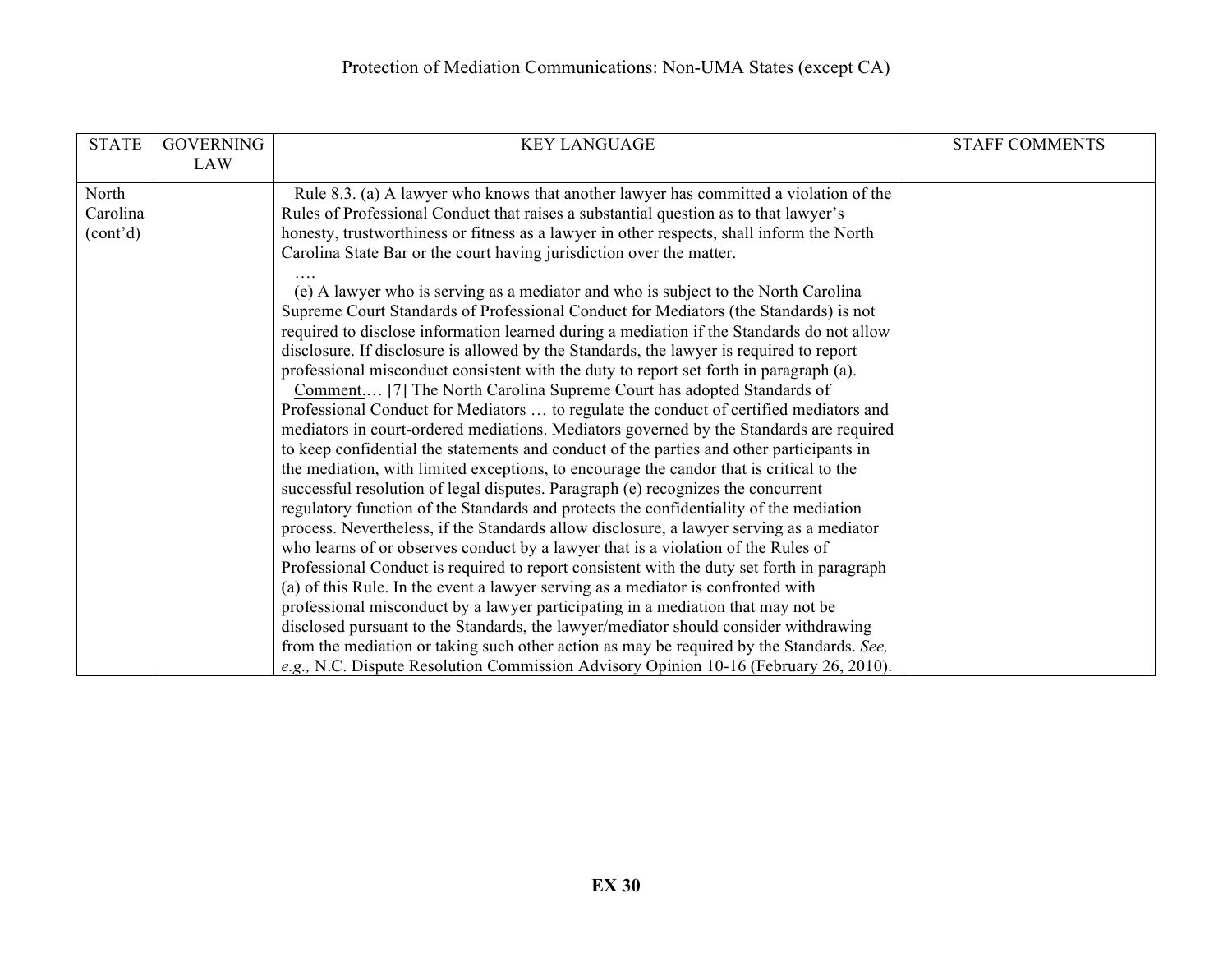| <b>STATE</b> | <b>GOVERNING</b> | <b>KEY LANGUAGE</b>                                                                 | <b>STAFF COMMENTS</b>                  |
|--------------|------------------|-------------------------------------------------------------------------------------|----------------------------------------|
|              | <b>LAW</b>       |                                                                                     |                                        |
| North Dakota | N.D. Cent. Code  | 31-04-11. When persons agree to conduct and participate in a mediation for          | Section 31-04-11 protects              |
|              | $§ 31-04-11;$    | the purpose of compromising, settling, or resolving a dispute, evidence of          | mediation communications, but          |
|              | N.D. R. Ct. 8.8; | anything said or of any admission made in the course of the mediation is            | its protection does not apply to       |
|              | see also N.D.    | inadmissible as evidence and disclosure may not be compelled in any subsequent      | evidence that "relates to a breach     |
|              | Code of          | civil proceeding except as provided in this section. This section does not limit    | of duty by the mediator." See          |
|              | Mediation        | the compulsion nor the admissibility of evidence if:                                | Subd. $(2)$ .                          |
|              | Ethics R. IV     | 1. The evidence relates to a crime, civil fraud, or a violation under the           | The statute does not expressly         |
|              |                  | Uniform Juvenile Court Act;                                                         | refer to any other type of             |
|              |                  | 2. The evidence relates to a breach of duty by the mediator;                        | professional misconduct.               |
|              |                  | 3. The validity of the mediated agreement is in issue; or                           | Depending on the circumstances,        |
|              |                  | 4. All persons who conducted or otherwise participated in the mediation             | evidence of such misconduct            |
|              |                  | consent to disclosure.                                                              | might be admissible under the          |
|              |                  |                                                                                     | exception for evidence relating to     |
|              |                  | 8.8. (a) Scope. Parties to civil suits are encouraged to participate in alternative | a crime or civil fraud (Subd. $(1)$ ), |
|              |                  | dispute resolution ("ADR") before commencing a case or at any early stage of        | or under the exception for             |
|              |                  | the case; and all parties in civil cases must discuss early ADR participation and   | evidence bearing on the validity       |
|              |                  | the appropriate timing of such effort.                                              | of the mediated agreement (Subd.       |
|              |                  |                                                                                     | $(3)$ ).                               |
|              |                  | (d) Confidentiality. The ADR processes are confidential and not open to the         | The staff did not find any case        |
|              |                  | public. When persons agree to conduct and participate in ADR processes for the      | law construing Section 31-04-11.       |
|              |                  | purpose of compromising, settling, or resolving a dispute, evidence of anything     | Consequently, it is difficult to       |
|              |                  | said or of any admission made in the course of the ADR processes is                 | predict whether the North Dakota       |
|              |                  | inadmissible as evidence and disclosure of confidential ADR communications is       | courts would recognize any             |
|              |                  | prohibited, except as authorized by the court and agreed to by the parties or as    | exceptions that are not expressly      |
|              |                  | permitted under N.D.C.C. §§ 31-04-11 and 14-09.1-06.                                | stated.                                |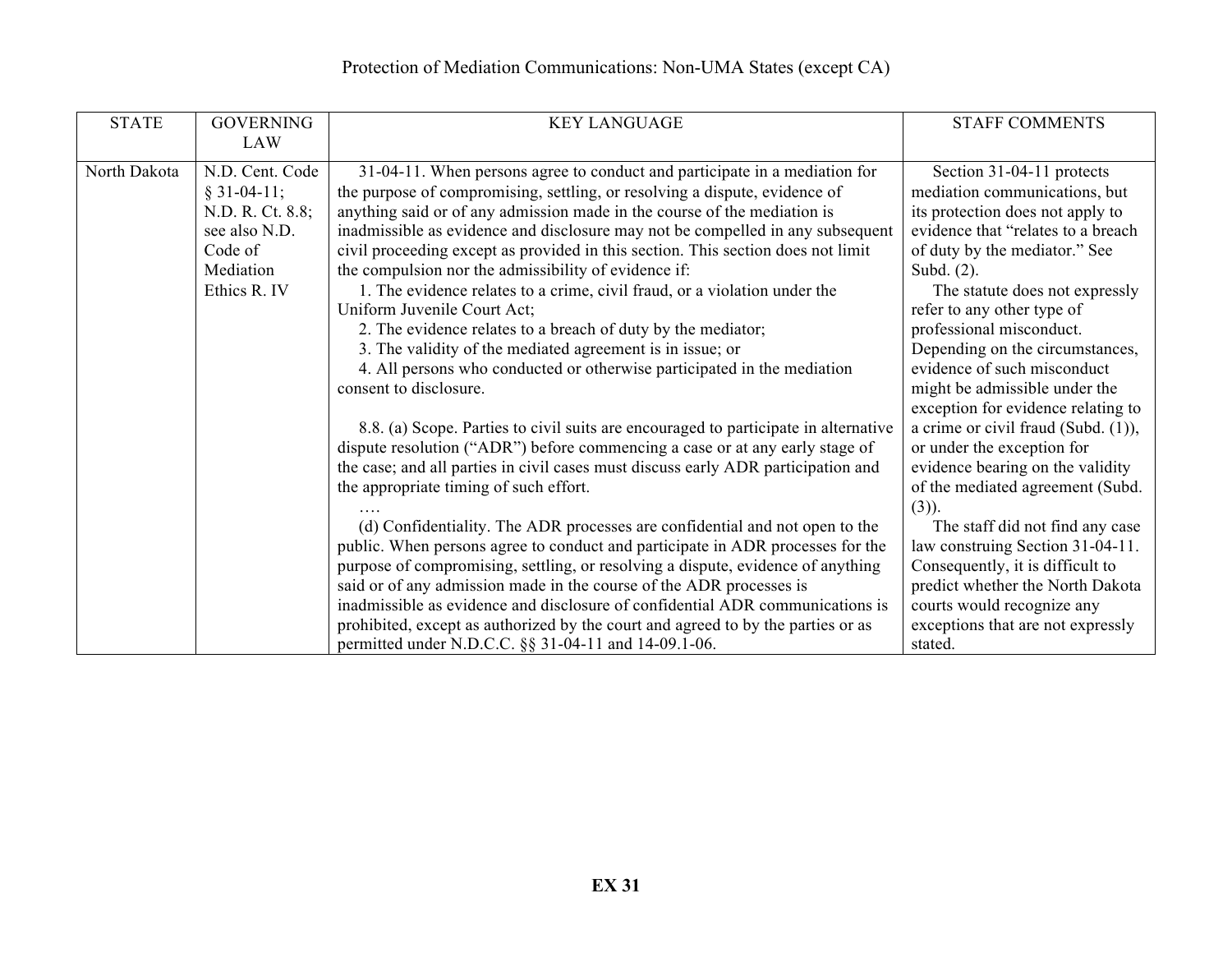| <b>STATE</b> | <b>GOVERNING LAW</b>            | <b>KEY LANGUAGE</b>                                  | <b>STAFF COMMENTS</b>                                     |
|--------------|---------------------------------|------------------------------------------------------|-----------------------------------------------------------|
|              |                                 |                                                      |                                                           |
| Oklahoma     | Okla. Stat. tit. 12 § 1805      | 1805. A. Any information received by a               | "Mediation sessions pursuant to the Oklahoma              |
|              | (applicable to                  | mediator or a person employed to assist a            | Dispute Resolution Act are confidential." Shirley v.      |
|              | proceedings under the           |                                                      |                                                           |
|              |                                 | mediator, through files, reports, interviews,        | Shirley, 104 P.3d 1142, 1144 n.2 (Okla. Ct. App. 2004).   |
|              | Dispute Resolution Act);        | memoranda, case summaries, or notes and work         | The confidentiality provision of the Oklahoma Dispute     |
|              | Okla. Stat. tit. 12, §          | products of the mediator, is privileged and          | Resolution Act (Okla. Stat. tit. 12, § 1805) has an       |
|              | 1824 (applicable to             | confidential.                                        | exception for "an action for damages against a mediator   |
|              | mediation under the             | B. No part of the proceeding shall be                | arising out of mediation." In such an action, the         |
|              | <b>District Court Mediation</b> | considered a matter of public record.                | mediation privilege "shall be deemed waived as to the     |
|              | Act); see also Okla. Stat.      | C. No mediator, initiating party, or responding      | party bringing the action." (Emphasis added.) It is not   |
|              | tit. 12, §§ 1836                | party in a mediation proceeding shall be subject to  | clear whether mediation evidence could be used if         |
|              | (confidentiality under          | administrative or judicial process requiring         | another mediation participant objected.                   |
|              | Choice in Mediation             | disclosure of any matters discussed or shall         | Aside from the language discussed above, the              |
|              | Act), 1837 (complaint           | disclose any information obtained during any         | confidentiality provision of the Oklahoma Dispute         |
|              | about mediator under            | party of the mediation proceedings.                  | Resolution Act does not expressly refer to professional   |
|              | Choice in Mediation             |                                                      | misconduct.                                               |
|              | Act); Rule 10 and               | E. No mediator, employee, or agent of a              | In addition to the Dispute Resolution Act, Oklahoma       |
|              | Appendices A $&$ C of           | mediator shall be held liable for civil damages for  | has a Mediation Act, which "was promulgated by the        |
|              | the Rules & Procedures          | any statement or decision made in the process of     | Legislature in 1998 to enable district courts, by         |
|              | for the Dispute                 | mediating or settling a dispute unless the action of | agreement of the parties, to refer pending civil cases to |
|              | <b>Resolution Act</b>           | such person was a result of gross negligence with    | mediation in order to promote settlement." Garnett v.     |
|              |                                 | malicious purpose or in a manner exhibiting          | Gov't Employees Ins. Co., 186 P.3d 935, 940 (Okla.        |
|              |                                 | willful disregard of the rights, safety, or property | S.Ct. 2008). According to the Oklahoma Supreme            |
|              |                                 | of any party to the mediation.                       | Court, the Mediation Act "emphasizes that mediation       |
|              |                                 | F. If a party who has participated in mediation      | proceedings are to be private and confidential." Id.      |
|              |                                 | brings an action for damages against a mediator      | The confidentiality provision of the Oklahoma             |
|              |                                 | arising out of mediation, for purposes of that       | Mediation Act (Okla. Stat. tit. 12, § 1824) does not      |
|              |                                 | action the privilege provided for in subsection A    | expressly refer to any type of professional misconduct.   |
|              |                                 | of this section shall be deemed to be waived as to   | It has only one express exception, for a "fact            |
|              |                                 | the party bringing the action.                       | independently discoverable."                              |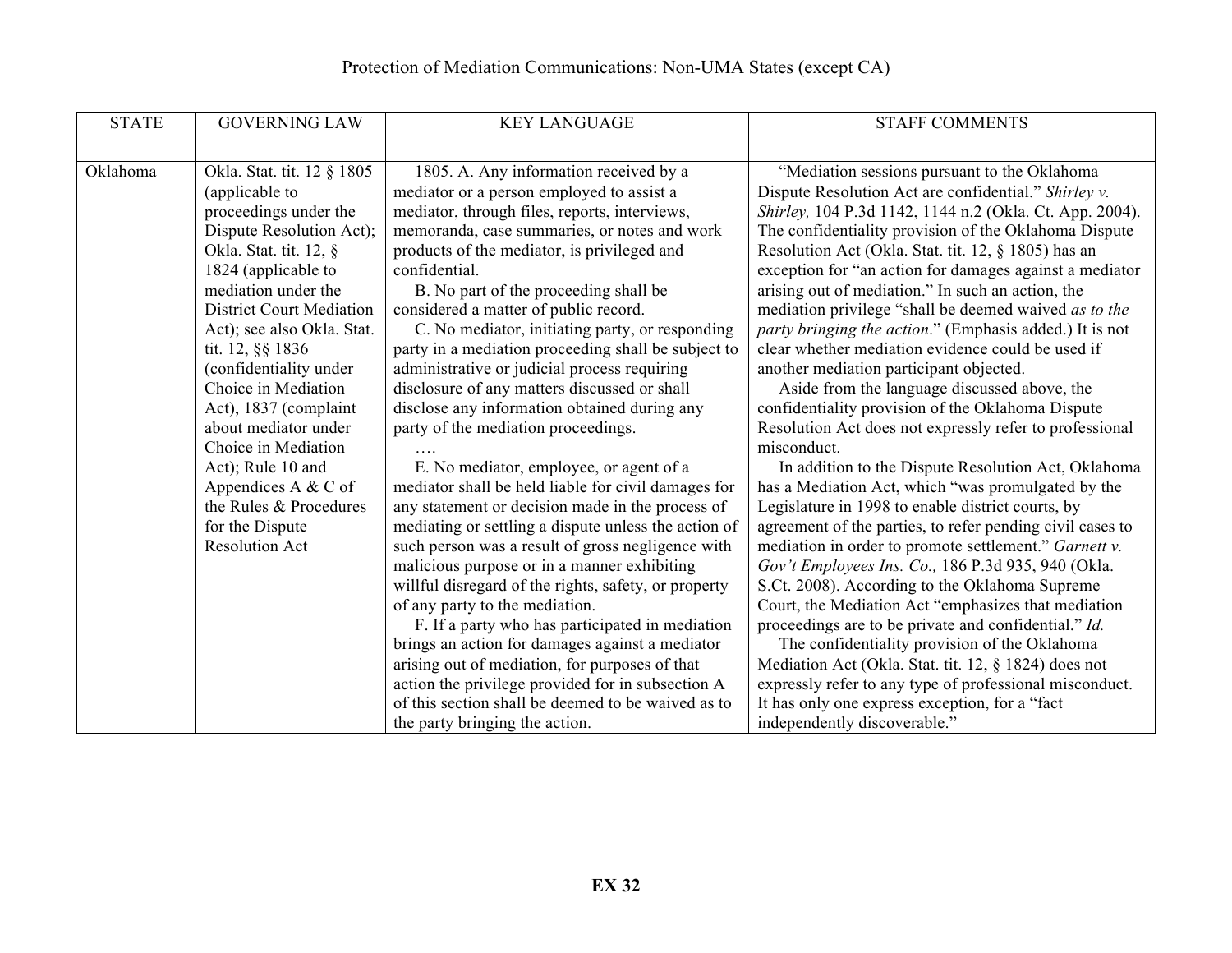| <b>STATE</b>                      | <b>GOVERNING LAW</b> | <b>KEY LANGUAGE</b>                                                                                                                                                                                                                                                                                                                                                                                                                                                                                                                                                                                                                                                                                                                                                                                                                                                                                                                                                                                                                                                                                                                                             | <b>STAFF COMMENTS</b>                                                                                                                                                                                                                                                                                                                                                                                                                                                                                                                                                                                                                                                                                                                                                                                                  |
|-----------------------------------|----------------------|-----------------------------------------------------------------------------------------------------------------------------------------------------------------------------------------------------------------------------------------------------------------------------------------------------------------------------------------------------------------------------------------------------------------------------------------------------------------------------------------------------------------------------------------------------------------------------------------------------------------------------------------------------------------------------------------------------------------------------------------------------------------------------------------------------------------------------------------------------------------------------------------------------------------------------------------------------------------------------------------------------------------------------------------------------------------------------------------------------------------------------------------------------------------|------------------------------------------------------------------------------------------------------------------------------------------------------------------------------------------------------------------------------------------------------------------------------------------------------------------------------------------------------------------------------------------------------------------------------------------------------------------------------------------------------------------------------------------------------------------------------------------------------------------------------------------------------------------------------------------------------------------------------------------------------------------------------------------------------------------------|
| Oklahoma<br>(cont <sup>2</sup> d) |                      | 1824. The following provisions shall apply to<br>any mediation ordered by a court pursuant to<br>Section 3 of this act:<br>6. Any communication relating to the subject<br>matter of the dispute made during the mediation<br>process by a participant or any other person<br>present at the mediation shall be a confidential<br>communication. No admission, representation,<br>statement, or other confidential communication<br>made in setting up or in conducting the mediation<br>shall be admissible as evidence or subject to<br>discovery, except that, no fact independently<br>discoverable shall be nondiscoverable solely by<br>virtue of having been disclosed in such<br>confidential communication. There shall be no<br>stenographic or electronic record, including audio<br>or video, of the mediation process unless it is<br>agreed upon by the parties, interested non-parties,<br>and the mediator, and it is not otherwise<br>prohibited by law. No participant in the mediation<br>proceeding, including the mediator, shall be<br>subpoenaed or otherwise compelled to disclose<br>any matter disclosed in the process of setting up | It is difficult to predict whether the Oklahoma courts<br>would imply any exceptions to mediation confidentiality<br>that are not expressly stated in the statutory provisions<br>discussed above. Interestingly, a special provision for<br>workers' compensation disputes says: "No mediator<br>shall be compelled to testify or produce evidence<br>concerning statements made and conduct occurring in a<br>mediation conference in any civil proceeding for any<br>purpose, except for proceedings of the State Bar<br>Association, disciplinary proceedings of any agency<br>established to enforce standards of conduct for<br><i>mediations</i> , and proceedings to enforce laws concerning<br>juvenile or elder care. Rule $53(I)(4)$ of Okla. Rules of<br>the Workers' Compensation Court (emphasis added). |
|                                   |                      | or conducting the mediation proceeding                                                                                                                                                                                                                                                                                                                                                                                                                                                                                                                                                                                                                                                                                                                                                                                                                                                                                                                                                                                                                                                                                                                          |                                                                                                                                                                                                                                                                                                                                                                                                                                                                                                                                                                                                                                                                                                                                                                                                                        |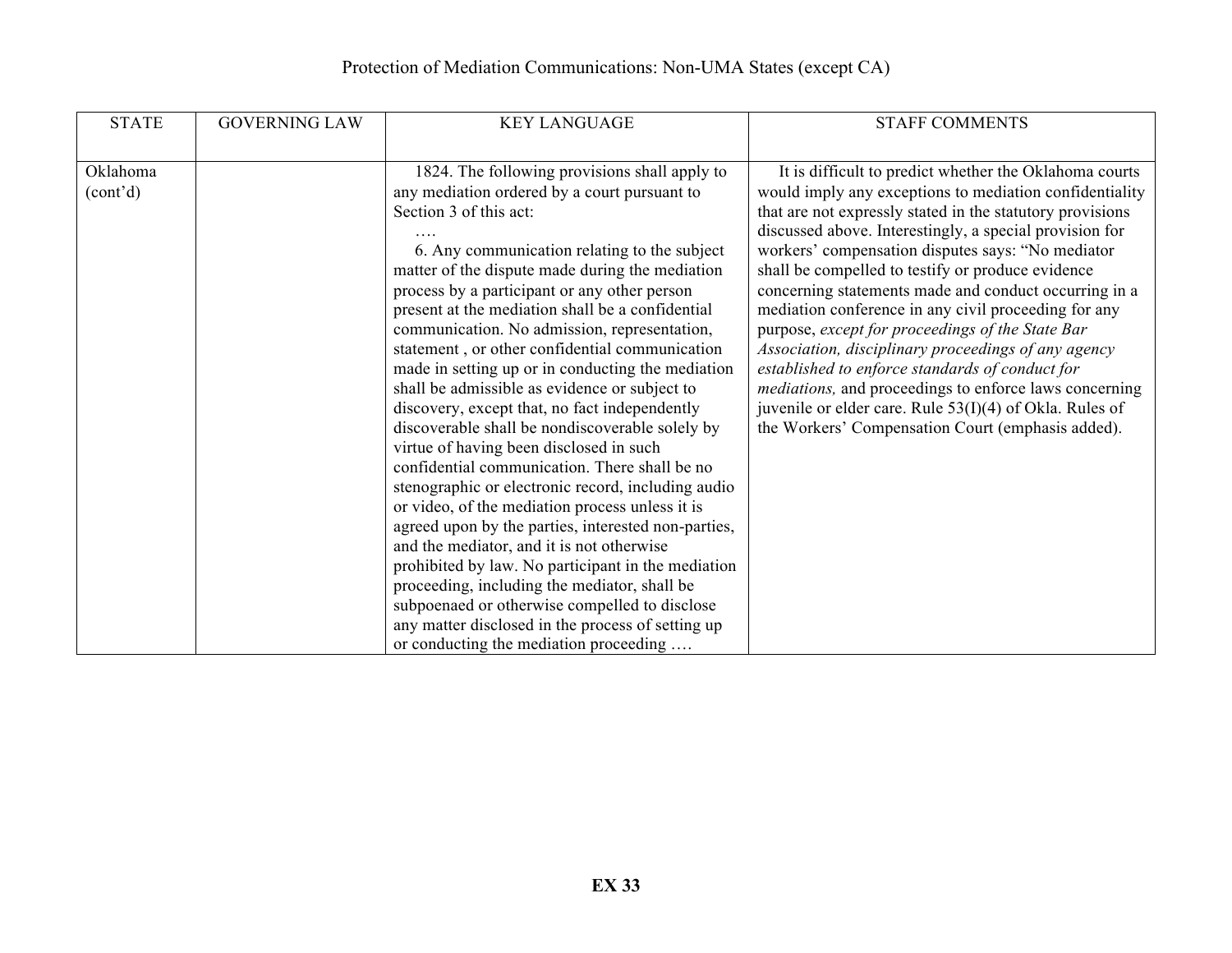| <b>STATE</b> | <b>GOVERNING</b>                                                                                                                                          | <b>KEY LANGUAGE</b>                                                                                                                                                                                                                                                                                                                                                                                                                                                                                                                                                                                                                                                                                                                                                                                                                                                                                                                                                                                                                                                                                                                                                                                                                                                                                                                                                                                                                                                                                                                                                                                                                                                                                                                                                                                                                                                                                                                                                                                                                                                                                                                                                                                                                                   | <b>STAFF COMMENTS</b>                                                                                                                                                                                                                                                                                                                                                                                                                                                                                                                                                                                                                                                                                                                                                                                                            |
|--------------|-----------------------------------------------------------------------------------------------------------------------------------------------------------|-------------------------------------------------------------------------------------------------------------------------------------------------------------------------------------------------------------------------------------------------------------------------------------------------------------------------------------------------------------------------------------------------------------------------------------------------------------------------------------------------------------------------------------------------------------------------------------------------------------------------------------------------------------------------------------------------------------------------------------------------------------------------------------------------------------------------------------------------------------------------------------------------------------------------------------------------------------------------------------------------------------------------------------------------------------------------------------------------------------------------------------------------------------------------------------------------------------------------------------------------------------------------------------------------------------------------------------------------------------------------------------------------------------------------------------------------------------------------------------------------------------------------------------------------------------------------------------------------------------------------------------------------------------------------------------------------------------------------------------------------------------------------------------------------------------------------------------------------------------------------------------------------------------------------------------------------------------------------------------------------------------------------------------------------------------------------------------------------------------------------------------------------------------------------------------------------------------------------------------------------------|----------------------------------------------------------------------------------------------------------------------------------------------------------------------------------------------------------------------------------------------------------------------------------------------------------------------------------------------------------------------------------------------------------------------------------------------------------------------------------------------------------------------------------------------------------------------------------------------------------------------------------------------------------------------------------------------------------------------------------------------------------------------------------------------------------------------------------|
| Oregon       | <b>LAW</b><br>Or. Rev. Stat. §§<br>36.220 to 36.238;<br>see also Or. Rev.<br>Stat. § 36.110<br>(definitions for Or.<br>Rev. Stat. §§ 36.220<br>to 36.238) | 36.220 (1) Except as provided in ORS 36.220 to 36.238:<br>(a) Mediation communications are confidential and may not be disclosed to<br>any other person.<br>36.222. (1) Except as provided in ORS 36.220 to 36.238, mediation<br>communications and mediation agreements that are confidential under ORS<br>36.220 to 36.238 are not admissible as evidence in any subsequent<br>adjudicatory proceeding, and may not be disclosed by the parties or the<br>mediator in any subsequent adjudicatory proceeding.<br>(4) In any proceeding to enforce, modify, or set aside a mediation<br>agreement, confidential mediation communications and confidential mediation<br>agreements may be disclosed to the extent necessary to prosecute or defend the<br>matter. At the request of a party, the court may seal any part of the record of<br>the proceeding to prevent further disclosure of mediation communications or<br>agreements to persons other than the parties to the agreement.<br>(5) In an action for damages or other relief between a party to a mediation<br>and a mediator or mediation program, confidential mediation communications<br>or confidential mediation agreements may be disclosed to the extent necessary<br>to prosecute or defend the matter. At the request of a party, the court may seal<br>any part of the record of the proceeding to prevent further disclosure of the<br>mediation communications or agreements.<br>(7) The limitations on admissibility and disclosure in subsequent<br>adjudicatory proceedings imposed by this section apply to any subsequent<br>judicial proceeding, administrative proceeding or arbitration proceeding. The<br>limitations on disclosure imposed by this section include disclosure during any<br>discovery conducted as part of a subsequent adjudicatory proceeding, and no<br>person who is prohibited from disclosing information under the provisions of<br>this section may be compelled to reveal confidential communications or<br>agreements in any discovery proceeding conducted as part of a subsequent<br>adjudicatory proceeding. Any confidential mediation communication or<br>agreement that may be disclosed in a subsequent adjudicatory proceeding | Oregon's statutory<br>protection for mediation<br>communications is subject to<br>various exceptions, including<br>Section $36.222(5)$ , which<br>pertains to an action between a<br>mediation party and a mediator.<br>No exception expressly<br>refers to any other type of<br>professional misconduct.<br>There is an exception<br>applicable in "any proceeding<br>to enforce, modify, or set aside<br>a mediation agreement"<br>$(\S 36.222(4))$ . It is possible that<br>a party would rely on that<br>exception in seeking relief from<br>alleged professional misconduct<br>occurring at a mediation.<br>The staff found two cases<br>involving the relationship<br>between legal malpractice and<br>Oregon's protection for<br>mediation communications. For<br>descriptions of those cases, see<br>discussion in memo. |
|              |                                                                                                                                                           | under the provisions of this section may be introduced into evidence in the<br>subsequent adjudicatory proceeding.                                                                                                                                                                                                                                                                                                                                                                                                                                                                                                                                                                                                                                                                                                                                                                                                                                                                                                                                                                                                                                                                                                                                                                                                                                                                                                                                                                                                                                                                                                                                                                                                                                                                                                                                                                                                                                                                                                                                                                                                                                                                                                                                    |                                                                                                                                                                                                                                                                                                                                                                                                                                                                                                                                                                                                                                                                                                                                                                                                                                  |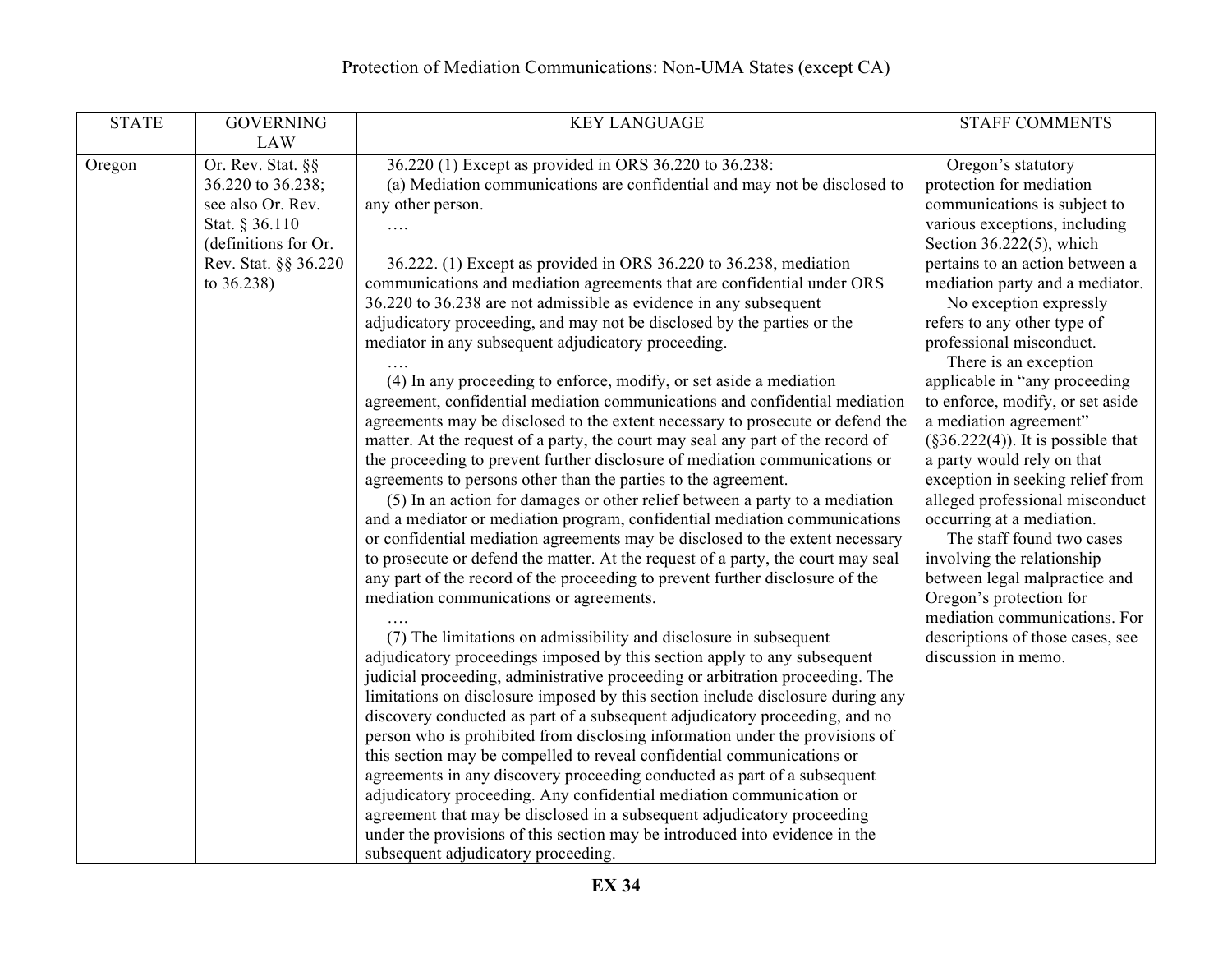| <b>STATE</b> | <b>GOVERNING</b>                      | <b>KEY LANGUAGE</b>                                                                                                                                    | <b>STAFF COMMENTS</b>                                              |
|--------------|---------------------------------------|--------------------------------------------------------------------------------------------------------------------------------------------------------|--------------------------------------------------------------------|
|              | <b>LAW</b>                            |                                                                                                                                                        |                                                                    |
| Pennsylvania | To be discussed in a                  | To be discussed in a later memo                                                                                                                        | To be discussed in a later                                         |
|              | later memo                            |                                                                                                                                                        | memo                                                               |
|              |                                       |                                                                                                                                                        |                                                                    |
| Rhode Island | R.I. Gen. Laws $\S$ 9-                | 9-19-44. (a) All memoranda and other work product, including files,                                                                                    | Section 9-19-44 provides                                           |
|              | 19-44; see also R.I.                  | reports, interviews, case summaries, and notes, prepared by a mediator shall be                                                                        | limited protection. It just $(1)$                                  |
|              | Supreme Ct. Rule 35<br>(applicable to | confidential and not subject to disclosure in any subsequent judicial or<br>administrative proceeding involving any of the parties to any mediation in | protects materials "prepared by<br>a mediator," and (2) prevents a |
|              | appellate mediation)                  | which the materials are generated; nor shall a mediator be compelled to                                                                                | mediator from being compelled                                      |
|              |                                       | disclose in any subsequent judicial or administrative proceeding any                                                                                   | to testify regarding mediation                                     |
|              |                                       | communication made to him or her in the course of, or relating to the subject                                                                          | communications.                                                    |
|              |                                       | matter of, any mediation by a participant in the mediation process. For the                                                                            | The statute does not have                                          |
|              |                                       | purposes of this section, "mediation" shall mean a process in which an                                                                                 | any express exceptions. It does                                    |
|              |                                       | impartial third party who is a qualified mediator, who lacks authority to                                                                              | not refer to any type of                                           |
|              |                                       | impose a solution, helps participants reach their own agreement for resolving a                                                                        | professional misconduct.                                           |
|              |                                       | dispute, whether or not a judicial action has been filed; and a "mediator" shall                                                                       | The staff did not find any                                         |
|              |                                       | mean an impartial person who enters into a written agreement with the parties                                                                          | case law construing Section 9-                                     |
|              |                                       | to assist them in resolving their dispute and who has completed at least thirty                                                                        | 19-44. Consequently, it is                                         |
|              |                                       | (30) hours of training in mediation, or has two (2) years of professional                                                                              | difficult to predict whether the                                   |
|              |                                       | experience as a mediator, or has been appointed to mediate by a judicial or<br>governmental body.                                                      | Rhode Island courts would<br>recognize any exceptions that         |
|              |                                       | (b) This section shall not be applicable to any and all collective bargaining                                                                          | are not expressly stated.                                          |
|              |                                       | mediation, including but not limited to collective bargaining mediation                                                                                |                                                                    |
|              |                                       | conducted pursuant to chapters 9.1 - 9.5 and 10 of title 28 and chapter 11 of                                                                          |                                                                    |
|              |                                       | title 36.                                                                                                                                              |                                                                    |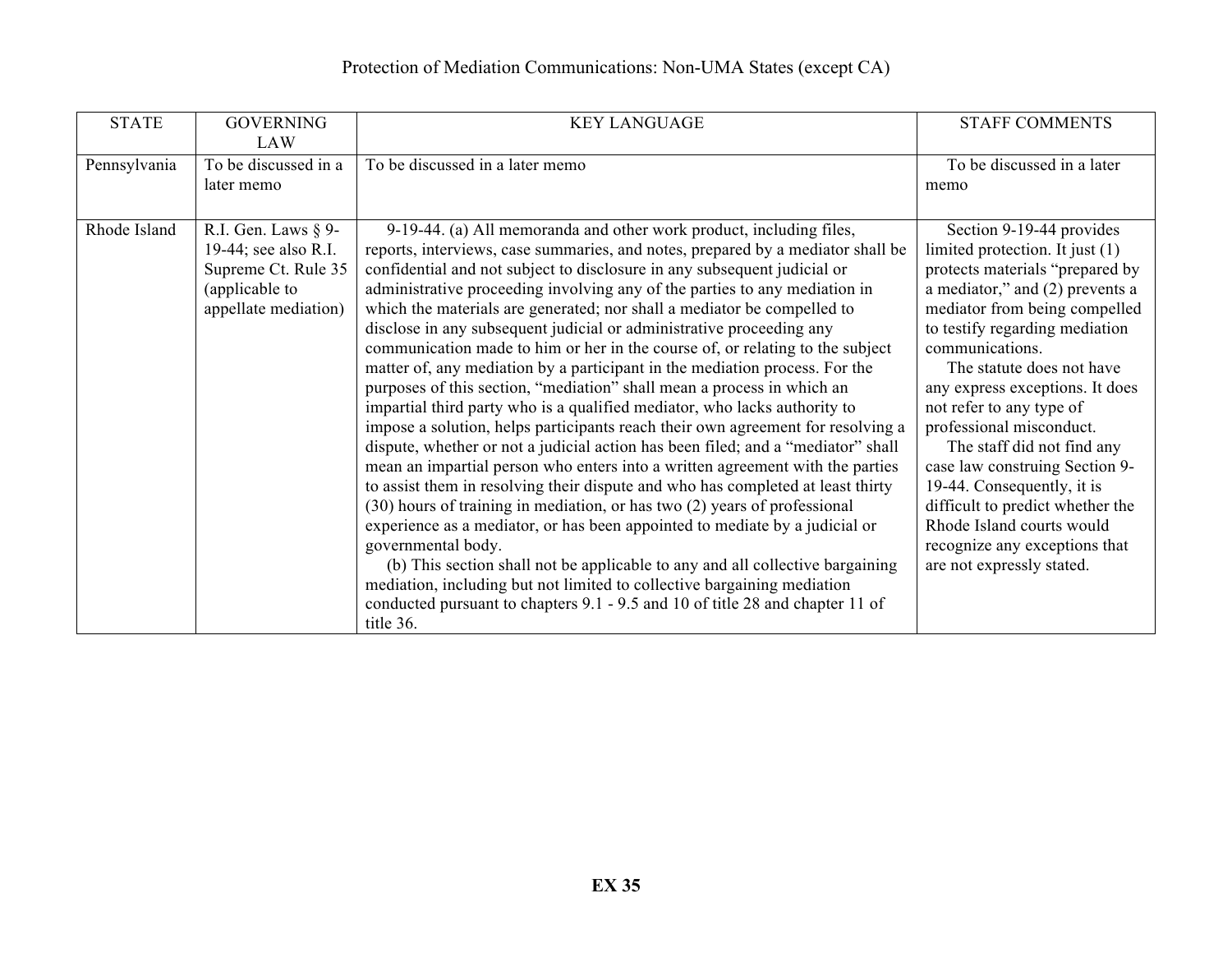| <b>STATE</b><br><b>GOVERNING</b>                                                                                    | <b>KEY LANGUAGE</b>                                                                                                                                                                                                                                                                                                                                                                                                                                                                                                                                                                                                                                                                                                                                                                                                                                                                                                                                                                                                                                                                                                                                                                                                                                                                                          | <b>STAFF COMMENTS</b>                                                                                                                                                                                                                                                                                                                                                                                                                                                                                                                                                                                                                                                                                                                                                                                                                                                                                                                                                                                                                                                                                                                                                                                                                                                                                                                                                    |
|---------------------------------------------------------------------------------------------------------------------|--------------------------------------------------------------------------------------------------------------------------------------------------------------------------------------------------------------------------------------------------------------------------------------------------------------------------------------------------------------------------------------------------------------------------------------------------------------------------------------------------------------------------------------------------------------------------------------------------------------------------------------------------------------------------------------------------------------------------------------------------------------------------------------------------------------------------------------------------------------------------------------------------------------------------------------------------------------------------------------------------------------------------------------------------------------------------------------------------------------------------------------------------------------------------------------------------------------------------------------------------------------------------------------------------------------|--------------------------------------------------------------------------------------------------------------------------------------------------------------------------------------------------------------------------------------------------------------------------------------------------------------------------------------------------------------------------------------------------------------------------------------------------------------------------------------------------------------------------------------------------------------------------------------------------------------------------------------------------------------------------------------------------------------------------------------------------------------------------------------------------------------------------------------------------------------------------------------------------------------------------------------------------------------------------------------------------------------------------------------------------------------------------------------------------------------------------------------------------------------------------------------------------------------------------------------------------------------------------------------------------------------------------------------------------------------------------|
| <b>LAW</b><br>South<br>Rule 8 & Appendix<br>Carolina<br>B (Part V) of the<br>S.C. Court-Annexed<br><b>ADR Rules</b> | 8. (a) Confidentiality. Communications during a<br>mediation settlement conference shall be confidential.<br>Additionally, the parties, their attorneys and any other<br>person present must execute an Agreement to Mediate that<br>protects the confidentiality of the process. To that end, the<br>parties and any other person present shall maintain the<br>confidentiality of the mediation and shall not rely on, or<br>introduce as evidence in any arbitral, judicial or other<br>proceeding, any oral or written communications having<br>occurred in a mediation proceeding<br>(b) Limited Exceptions to Confidentiality. This rule does<br>not prohibit:<br>(3) The mediator or participants from responding to an<br>appropriate request for information duly made by persons<br>authorized by the court to monitor or evaluate the ADR<br>program;<br>(5) Any disclosures required by law or a professional<br>code of ethics.<br>(e) Mediator Not to be Called as Witness. The mediator<br>shall not be compelled by subpoena or otherwise to divulge<br>any records or to testify in regard to the mediation in any<br>adversary proceeding or judicial forum. All records, reports<br>and other documents received by the mediator while serving<br>in that capacity shall be confidential. | Rule 8 and Part V of Appendix B protect the<br>confidentiality of communications in a court-<br>annexed mediation settlement conference. A<br>commentator has faulted Appendix B for being<br>unclear about whether it applies to voluntary<br>ADR. See V. Anderson, Comment: Alternative<br>Dispute Resolution and Professional<br>Responsibility in South Carolina: A Changing<br>Landscape, 55 S.C. L. Rev. 191, 202 (2003).<br>Rule 8 is subject to "Limited Exceptions,"<br>including (1) an exception for information needed<br>to monitor or evaluate a court's ADR program and<br>(2) an exception for "[a]ny disclosures required by<br>law or a professional code of ethics." These<br>exceptions do not directly address malpractice or<br>discipline of attorneys, mediators, or other<br>professionals. Neither Rule 8 nor Part V of<br>Appendix B contain any language along those<br>lines.<br>The staff found only one case discussing Rule<br>8, which does not provide much insight on<br>whether the South Carolina courts would<br>recognize any exceptions that are not expressly<br>stated. See Burch v. Burch, 395 S.C. 318, 717<br>S.E.2d 757 (S.C. S.Ct. 2011); see also Anderson,<br>supra, at 210 ("The strict confidentiality rules that<br>apply to mediators seem to foreclose any<br>possibility of reporting or testifying to misconduct |
|                                                                                                                     | Appendix B of the S.C. Court-Annexed ADR Rules sets<br>forth Standards of Conduct for Mediators. Part V of<br>Appendix B is similar to Part E of Mississippi's Standards<br>of Conduct for Mediators (shown above).                                                                                                                                                                                                                                                                                                                                                                                                                                                                                                                                                                                                                                                                                                                                                                                                                                                                                                                                                                                                                                                                                          | that occurred at a mediation conference.").<br>The UMA was introduced in South Carolina in<br>2001 (HB 4499), but was not enacted.                                                                                                                                                                                                                                                                                                                                                                                                                                                                                                                                                                                                                                                                                                                                                                                                                                                                                                                                                                                                                                                                                                                                                                                                                                       |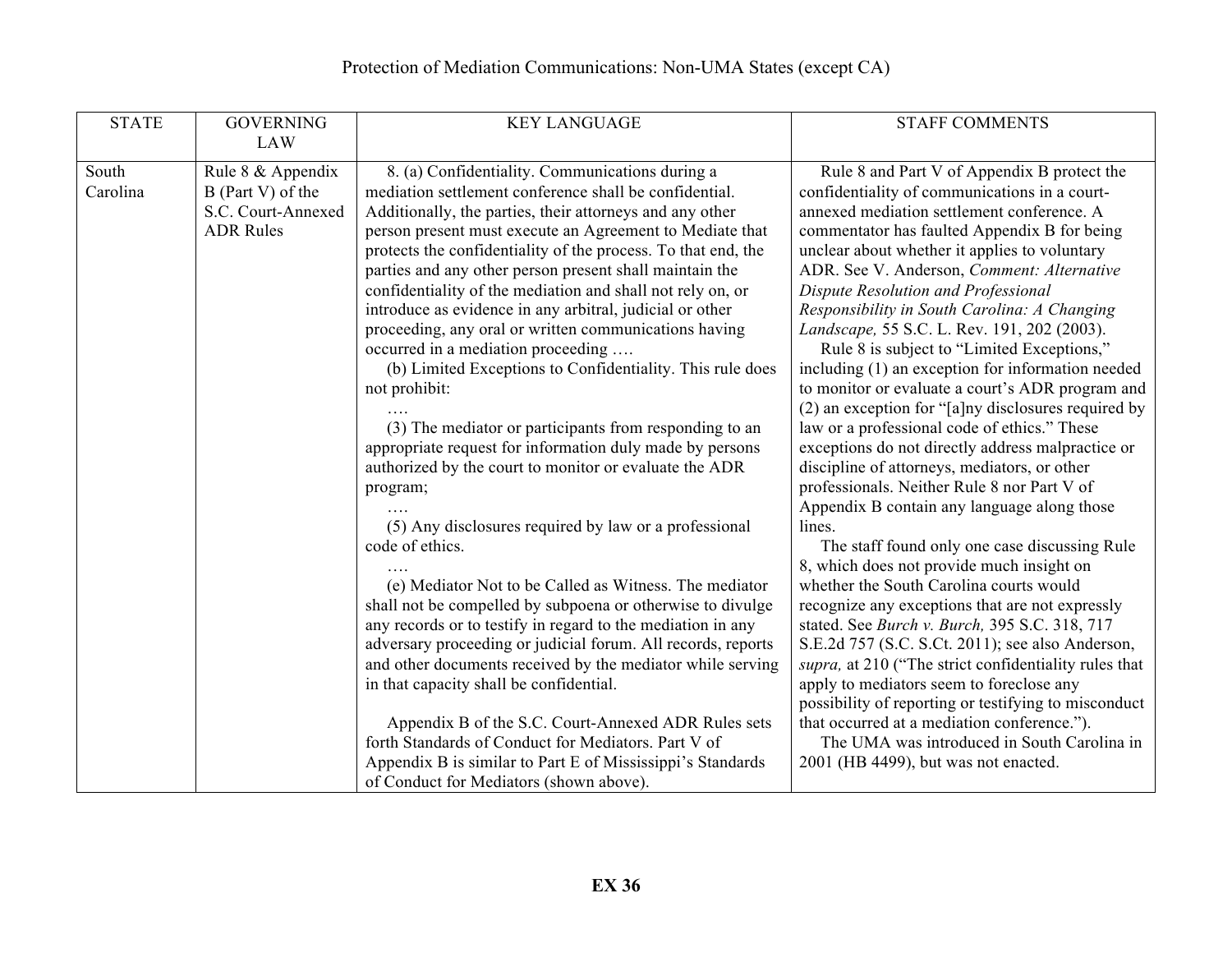| <b>STATE</b> | <b>GOVERNING</b>                                                                                                                                                                                                                     | <b>KEY LANGUAGE</b>                                                                                                                                                                                                                                                                                                                                                                                                                                                                                                                                                                                                                                                                                                                                                                                                                                                                                                                                                                                                                                                                                                                                                                                                                                                                                                                                                                                                                                  | <b>STAFF COMMENTS</b>                                                                                                                                                                                                                                                                                                                                                                                                                                                                                                                                                                                                                                                                                                                                                                                                                                                                                       |
|--------------|--------------------------------------------------------------------------------------------------------------------------------------------------------------------------------------------------------------------------------------|------------------------------------------------------------------------------------------------------------------------------------------------------------------------------------------------------------------------------------------------------------------------------------------------------------------------------------------------------------------------------------------------------------------------------------------------------------------------------------------------------------------------------------------------------------------------------------------------------------------------------------------------------------------------------------------------------------------------------------------------------------------------------------------------------------------------------------------------------------------------------------------------------------------------------------------------------------------------------------------------------------------------------------------------------------------------------------------------------------------------------------------------------------------------------------------------------------------------------------------------------------------------------------------------------------------------------------------------------------------------------------------------------------------------------------------------------|-------------------------------------------------------------------------------------------------------------------------------------------------------------------------------------------------------------------------------------------------------------------------------------------------------------------------------------------------------------------------------------------------------------------------------------------------------------------------------------------------------------------------------------------------------------------------------------------------------------------------------------------------------------------------------------------------------------------------------------------------------------------------------------------------------------------------------------------------------------------------------------------------------------|
|              | <b>LAW</b>                                                                                                                                                                                                                           |                                                                                                                                                                                                                                                                                                                                                                                                                                                                                                                                                                                                                                                                                                                                                                                                                                                                                                                                                                                                                                                                                                                                                                                                                                                                                                                                                                                                                                                      |                                                                                                                                                                                                                                                                                                                                                                                                                                                                                                                                                                                                                                                                                                                                                                                                                                                                                                             |
| Tennessee    | Tenn. S.Ct. R. 31,<br>$\S$ 7, 10(d); see also<br>Tenn. S.Ct. R. 31,<br>$\S$ § 11(b)(14)-(18)<br>(proceedings for<br>discipline of Rule 31<br>Mediators), 12<br>(immunity of Rule<br>31 Neutral) &<br>Appendix A, §§<br>$1(c)(4)$ , 7 | Rule 31, $\S$ 7: Evidence of conduct or statements made in the course of<br>Rule 31 ADR Proceedings and other proceedings conducted pursuant to an<br>Order of Reference shall be inadmissible to the same extent as conduct or<br>statements are inadmissible under Tennessee Rule of Evidence 408.<br>Rule 31, $\S$ 10(d): Rule 31 Neutrals shall preserve and maintain the<br>confidentiality of all information obtained during Rule 31 ADR<br>Proceedings and shall not divulge information obtained by them during the<br>course of Rule 31 ADR Proceedings without the consent of the parties,<br>except as otherwise may be required by law.<br>Rule 31, § 11(b)(14)-(18):<br>(14) All matters, investigations, or proceedings involving allegations of<br>misconduct by the mediator, including all hearings and all information,<br>records, minutes, files or other documents of the ADRC, the Grievance<br>Committee, and staff shall be confidential and privileged and shall not be<br>public records, until or unless:<br>(i) a recommendation for the imposition of public discipline, without<br>the initiation of a hearing, is filed with the ADRC by the Grievance<br>Committee; or<br>(ii) the Grievance Committee determines that a hearing must take place;<br><sub>or</sub><br>(iii) the mediator requests that the matter be public; or<br>(iv) the complaint is predicated upon conviction of the mediator for a<br>crime. | According to a Tennessee Court<br>of Appeals, confidentiality is an<br>"essential attribute of the court-<br>annexed procedures permitted by<br>Tenn. S. Ct. R. 31 " Team<br>Design v. Gottlieb, 104 S.W.3d 512,<br>521 (Tenn. Ct. App. 2002),<br>overruled in part on other grounds<br>by Tuetken v. Tuetken, 320 S.W.3d<br>262, 268 (Tenn. S.Ct. 2010). "All<br>parties in a mediation proceeding<br>trust that the proceeding will be<br>confidential because these<br>proceedings permit them to 'bare<br>their soul' to the mediator and<br>provide them the opportunity to<br>vent which, in some instances, is all<br>that stands in the way of a<br>negotiated settlement." Id.<br>Despite these assertions,<br>Tennessee appears to provide only<br>limited protection for mediation<br>communications. See in particular<br>Rule 31, $\S$ 7, which provides<br>protection comparable to FRE 408's |
|              |                                                                                                                                                                                                                                      |                                                                                                                                                                                                                                                                                                                                                                                                                                                                                                                                                                                                                                                                                                                                                                                                                                                                                                                                                                                                                                                                                                                                                                                                                                                                                                                                                                                                                                                      |                                                                                                                                                                                                                                                                                                                                                                                                                                                                                                                                                                                                                                                                                                                                                                                                                                                                                                             |
|              |                                                                                                                                                                                                                                      | (15) All work product and work files  of the ADRC, Grievance                                                                                                                                                                                                                                                                                                                                                                                                                                                                                                                                                                                                                                                                                                                                                                                                                                                                                                                                                                                                                                                                                                                                                                                                                                                                                                                                                                                         | protection for settlement                                                                                                                                                                                                                                                                                                                                                                                                                                                                                                                                                                                                                                                                                                                                                                                                                                                                                   |
|              |                                                                                                                                                                                                                                      | Committee, and staff shall be confidential and privileged and shall not be<br>public records.                                                                                                                                                                                                                                                                                                                                                                                                                                                                                                                                                                                                                                                                                                                                                                                                                                                                                                                                                                                                                                                                                                                                                                                                                                                                                                                                                        | negotiations; see also Team Design,<br>104 S.W.3d at 521 & nn. 27-30                                                                                                                                                                                                                                                                                                                                                                                                                                                                                                                                                                                                                                                                                                                                                                                                                                        |
|              |                                                                                                                                                                                                                                      | (16) All participants in any matter, investigation, or proceeding shall<br>conduct themselves so as to maintain confidentiality. However, nothing in                                                                                                                                                                                                                                                                                                                                                                                                                                                                                                                                                                                                                                                                                                                                                                                                                                                                                                                                                                                                                                                                                                                                                                                                                                                                                                 | (describing changes to Rule 31).<br>Under Rule 31, $\S$ 11(b)(17), "the                                                                                                                                                                                                                                                                                                                                                                                                                                                                                                                                                                                                                                                                                                                                                                                                                                     |
|              |                                                                                                                                                                                                                                      | this rule shall prohibit the complainant, the mediator, or any witness from                                                                                                                                                                                                                                                                                                                                                                                                                                                                                                                                                                                                                                                                                                                                                                                                                                                                                                                                                                                                                                                                                                                                                                                                                                                                                                                                                                          | confidentiality of a mediation is                                                                                                                                                                                                                                                                                                                                                                                                                                                                                                                                                                                                                                                                                                                                                                                                                                                                           |
|              |                                                                                                                                                                                                                                      | disclosing the existence or substance of a complaint, matter, investigation,                                                                                                                                                                                                                                                                                                                                                                                                                                                                                                                                                                                                                                                                                                                                                                                                                                                                                                                                                                                                                                                                                                                                                                                                                                                                                                                                                                         | deemed waived by the parties" with                                                                                                                                                                                                                                                                                                                                                                                                                                                                                                                                                                                                                                                                                                                                                                                                                                                                          |
|              |                                                                                                                                                                                                                                      | or proceeding under this rule or from disclosing any documents or                                                                                                                                                                                                                                                                                                                                                                                                                                                                                                                                                                                                                                                                                                                                                                                                                                                                                                                                                                                                                                                                                                                                                                                                                                                                                                                                                                                    | regard to a complaint against a                                                                                                                                                                                                                                                                                                                                                                                                                                                                                                                                                                                                                                                                                                                                                                                                                                                                             |
|              |                                                                                                                                                                                                                                      | correspondence filed by, served on, or provided to that person.                                                                                                                                                                                                                                                                                                                                                                                                                                                                                                                                                                                                                                                                                                                                                                                                                                                                                                                                                                                                                                                                                                                                                                                                                                                                                                                                                                                      | mediator.                                                                                                                                                                                                                                                                                                                                                                                                                                                                                                                                                                                                                                                                                                                                                                                                                                                                                                   |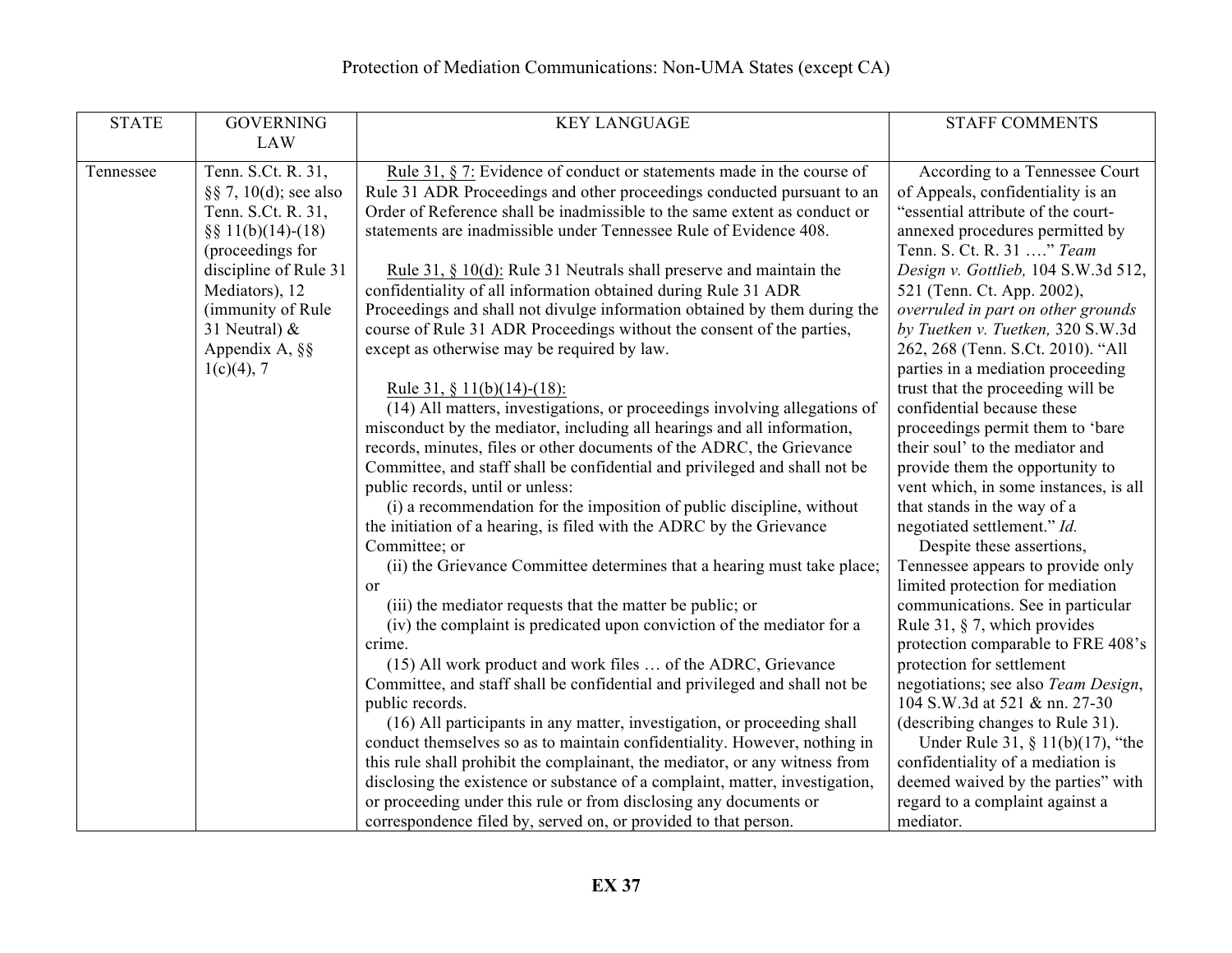| <b>STATE</b>                       | <b>GOVERNING</b><br><b>LAW</b> | <b>KEY LANGUAGE</b>                                                                                                                                                                                                                                                                                                                                                                                                                                                                                                                                                                                                                                                                                                                                                                                                                                                           | <b>STAFF COMMENTS</b>                                                                                                                                                                                                                                                                                      |
|------------------------------------|--------------------------------|-------------------------------------------------------------------------------------------------------------------------------------------------------------------------------------------------------------------------------------------------------------------------------------------------------------------------------------------------------------------------------------------------------------------------------------------------------------------------------------------------------------------------------------------------------------------------------------------------------------------------------------------------------------------------------------------------------------------------------------------------------------------------------------------------------------------------------------------------------------------------------|------------------------------------------------------------------------------------------------------------------------------------------------------------------------------------------------------------------------------------------------------------------------------------------------------------|
| Tennessee<br>(cont <sup>2</sup> d) |                                | Rule 31, § 11(b)(14)-(18) (cont'd):<br>(17) The confidentiality of a mediation is deemed waived by the parties to<br>the extent necessary to allow the complainant to fully present his/her case<br>and to allow the mediator to fully respond to the complaint. The waiver<br>relates only to information necessary to deal with the complaint. The ADRC,<br>the Grievance Committee, and staff will be sensitive to the need to protect<br>the privacy of all parties to the mediation to the fullest extent possible<br>commensurate with fairness to the mediator and protection of the public.<br>(18) Once the Grievance Committee has issued an opinion, a synopsis of<br>the case may be published in the ADRC quarterly newsletter. If the mediator<br>is not publicly sanctioned, the name of the complainant and mediator will<br>not be included in the synopsis. | The rule describes in detail<br>how to handle a complaint against<br>a mediator (including a complaint<br>against an attorney-mediator).<br>Rule 31 does not expressly<br>address any other type of<br>professional misconduct. The<br>staff is not aware of any other<br>provision addressing this point. |
|                                    |                                | Rule 31, § 12: Activity of Rule 31 Neutrals in the course of Rule 31 ADR<br>proceedings shall be deemed the performance of a judicial function and for<br>such acts Rule 31 Neutrals shall be entitled to judicial immunity.<br>Rule 31, Appendix A, $\S$ 1(c)(4):<br>(c) General Principles A dispute resolution proceeding under Rule 31 is<br>based on principles of communication, negotiation, facilitation, and<br>problem-solving that emphasize:<br>(4) Privacy and confidentiality.                                                                                                                                                                                                                                                                                                                                                                                  |                                                                                                                                                                                                                                                                                                            |
|                                    |                                | Rule 31, Appendix A, § 7. Confidentiality<br>(a) Required A Neutral shall preserve and maintain the confidentiality of<br>all dispute resolution proceedings except where required by law to disclose<br>information.<br>(b) When Disclosure Permitted A Neutral conducting a Rule 31<br>Mediation shall keep confidential from the other parties any information<br>obtained in individual caucuses unless the party to the caucus permits<br>disclosure.<br>(c) Records A Neutral shall maintain confidentiality in storing or<br>disposing of records and shall render anonymous all identifying information<br>when materials are used for research, training, or statistical compilations.                                                                                                                                                                               |                                                                                                                                                                                                                                                                                                            |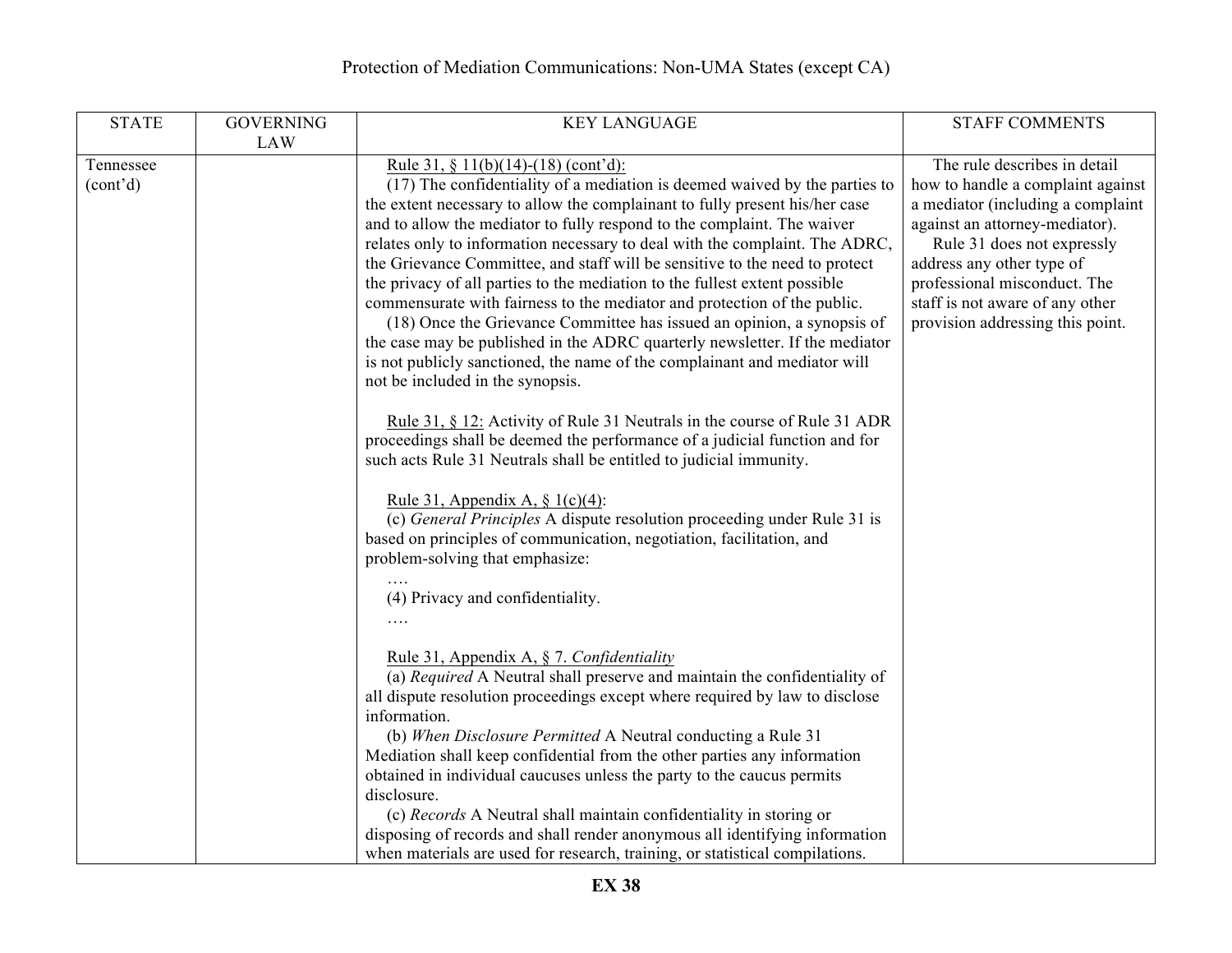| <b>STATE</b> | <b>GOVERNING</b><br><b>LAW</b>                                                                                                                                                                                                                                                                                                                                                                                                                                                                                                                                                                | <b>KEY LANGUAGE</b>                                                                                                                                                                                                                                                                                                                                                                                                                                                                                                                                                                                                                                                                                                                                                                                                                                                                                                                                                                                                                                                                                                                                                                                                                                                                                                                                                                                                                                                                                                                                                                                                                                                                                                                                                                                                                                                                                                                                                                                                                                                                                                                                                                                                                                                                                                                                                        | <b>STAFF COMMENTS</b>                                                                                                                                                                                                                                                                                                                                                                                                                                                                                                                                                                                                                                                                                                                              |
|--------------|-----------------------------------------------------------------------------------------------------------------------------------------------------------------------------------------------------------------------------------------------------------------------------------------------------------------------------------------------------------------------------------------------------------------------------------------------------------------------------------------------------------------------------------------------------------------------------------------------|----------------------------------------------------------------------------------------------------------------------------------------------------------------------------------------------------------------------------------------------------------------------------------------------------------------------------------------------------------------------------------------------------------------------------------------------------------------------------------------------------------------------------------------------------------------------------------------------------------------------------------------------------------------------------------------------------------------------------------------------------------------------------------------------------------------------------------------------------------------------------------------------------------------------------------------------------------------------------------------------------------------------------------------------------------------------------------------------------------------------------------------------------------------------------------------------------------------------------------------------------------------------------------------------------------------------------------------------------------------------------------------------------------------------------------------------------------------------------------------------------------------------------------------------------------------------------------------------------------------------------------------------------------------------------------------------------------------------------------------------------------------------------------------------------------------------------------------------------------------------------------------------------------------------------------------------------------------------------------------------------------------------------------------------------------------------------------------------------------------------------------------------------------------------------------------------------------------------------------------------------------------------------------------------------------------------------------------------------------------------------|----------------------------------------------------------------------------------------------------------------------------------------------------------------------------------------------------------------------------------------------------------------------------------------------------------------------------------------------------------------------------------------------------------------------------------------------------------------------------------------------------------------------------------------------------------------------------------------------------------------------------------------------------------------------------------------------------------------------------------------------------|
| Texas        | To be discussed in a<br>later memo                                                                                                                                                                                                                                                                                                                                                                                                                                                                                                                                                            | To be discussed in a later memo                                                                                                                                                                                                                                                                                                                                                                                                                                                                                                                                                                                                                                                                                                                                                                                                                                                                                                                                                                                                                                                                                                                                                                                                                                                                                                                                                                                                                                                                                                                                                                                                                                                                                                                                                                                                                                                                                                                                                                                                                                                                                                                                                                                                                                                                                                                                            | To be discussed in a<br>later memo                                                                                                                                                                                                                                                                                                                                                                                                                                                                                                                                                                                                                                                                                                                 |
| Virginia     | Va. Code Ann. §<br>8.01-581.22; see<br>also Va. Code Ann.<br>$§ 8.01 - 576.10$<br>(applicable to court-<br>referred dispute<br>resolution<br>proceedings). Other<br>relevant provisions<br>include Va. Code<br>Ann. §§ 8.01-576.9<br>(standards & duties)<br>of neutrals in court-<br>referred dispute<br>resolution<br>proceedings), 8.01-<br>576.12 (vacating<br>mediated agreement<br>in court-referred<br>dispute resolution<br>proceeding), 8.01-<br>581.23 (civil<br>immunity for<br>mediator meeting<br>certain<br>requirements), 8.01-<br>581.24 (standards &<br>duties of mediators) | 8.01-581.22. All memoranda, work products and other materials contained in<br>the case files of a mediator  are confidential. Any communication made in or in<br>connection with the mediation, which relates to the controversy being mediated,<br>is confidential<br>Confidential materials and communications are not subject to disclosure in<br>discovery or in any judicial or administrative proceeding except  (ii) in a<br>subsequent action between the mediator  and a party to the mediation for<br>damages arising out of the mediation,  (vi) where an ethics complaint is made<br>against the mediator by a party to the mediation to the extent necessary for the<br>complainant to prove misconduct and the mediator to defend against such<br>complaint, (vii) where communications are sought or offered to prove or disprove<br>a claim or complaint of misconduct or malpractice filed against a party's legal<br>representative based on conduct occurring during a mediation, (viii) where<br>communications are sought or offered to prove or disprove any of the grounds<br>listed in $\S$ 8.01-581.26 in a proceeding to vacate a mediated agreement, or (ix) as<br>provided by law or rule<br>(Va. Code Ann. § 8.01-576.10, applicable to court-referred dispute resolution<br>proceedings, is similar in content.)<br>8.01-581.26. Upon the filing of an independent action by a party, the court shall<br>vacate a mediated agreement reached in a mediation pursuant to this chapter, or<br>vacate an order incorporating or resulting from such agreement, where:<br>1. The agreement was procured by fraud or duress, or is unconscionable;<br>3. There was evidence partiality or misconduct by the mediator, prejudicing the<br>rights of any party.<br>For purposes of this section "misconduct" includes failure of the mediator to<br>inform the parties at the commencement of the mediation process that: (i) the<br>mediator does not provide legal advice, (ii) any mediated agreement may affect the<br>legal rights of the parties, (iii) each party to the mediation has the opportunity to<br>consult with independent legal counsel at any time and is encouraged to do so, and<br>(iv) each party to the mediation should have any draft agreement reviewed by<br>independent legal counsel prior to signing the agreement. | Va. Code Ann. § 8.01-<br>581.22 includes several<br>exceptions relating to<br>mediator misconduct<br>(Exceptions (ii), (vi) $\&$<br>$(viii)$ ).<br>The statute also includes<br>an exception relating to<br>attorney misconduct<br>(Exception (vii)).<br>The statute does not<br>expressly address any other<br>type of professional<br>misconduct.<br>For a detailed<br>description of Virginia's<br>system of processing<br>complaints against<br>mediators, see P. Young,<br>Take It or Leave It, Lump It<br>or Grieve It: Designing<br>Mediator Complaint<br><b>Systems that Protect</b><br>Mediators, Unhappy<br>Parties, Attorneys, Courts,<br>the Process, and the Field,<br>21 Ohio. St. J. Disp. Resol.<br>721, 771-74, 814-30<br>(2006). |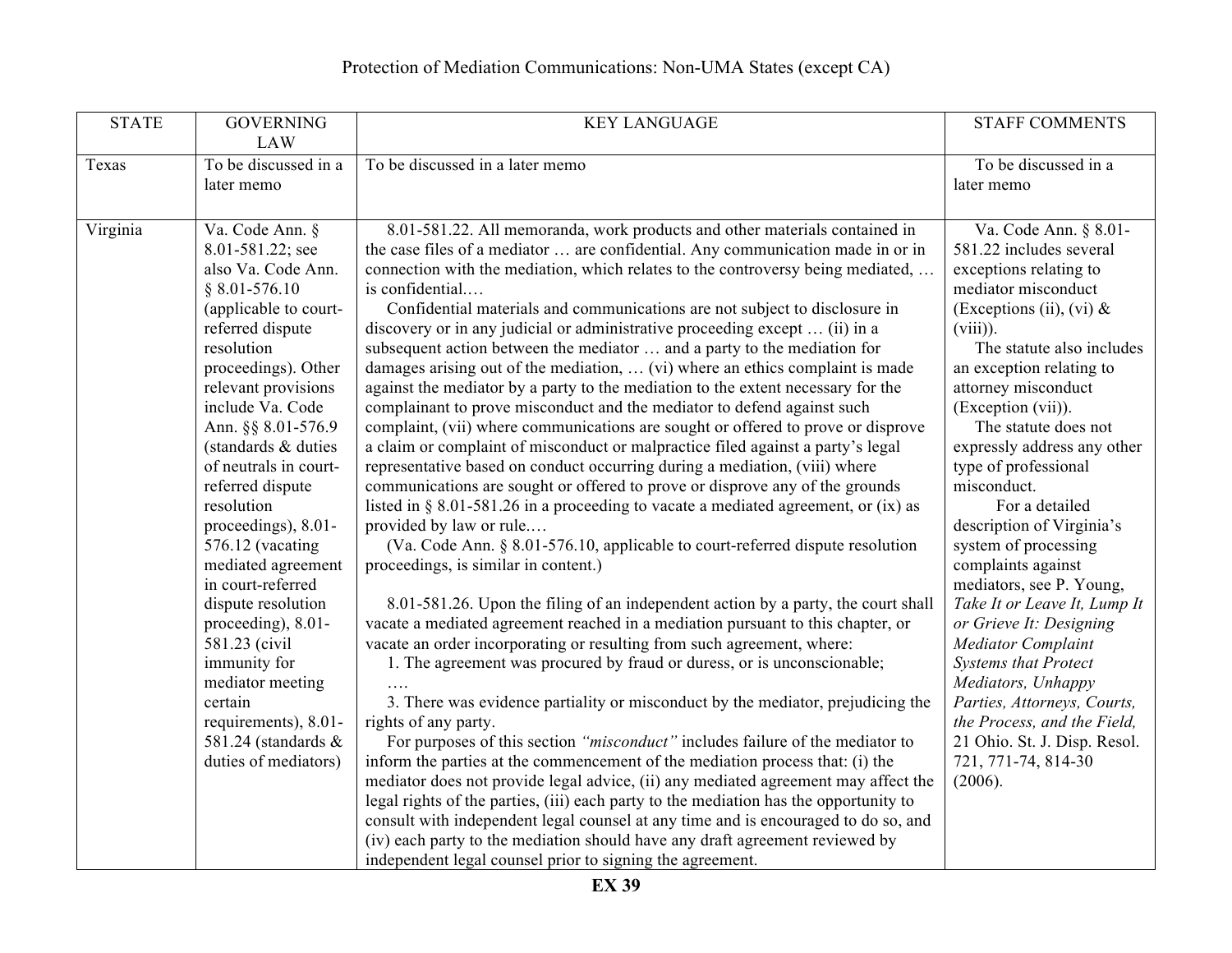| <b>STATE</b>  | <b>GOVERNING</b>            | <b>KEY LANGUAGE</b>                                                                                                                                                                                                                                                                                                                                                                                                                                                                                                                                                                                                                                                                                                                                                                                                                                                                                                                                               | <b>STAFF COMMENTS</b>                                                                                                                                                                                                                                                                                                                                                                                                                                                                                                                                                                                                                                                                                                                                                                                                                                                                                                                      |
|---------------|-----------------------------|-------------------------------------------------------------------------------------------------------------------------------------------------------------------------------------------------------------------------------------------------------------------------------------------------------------------------------------------------------------------------------------------------------------------------------------------------------------------------------------------------------------------------------------------------------------------------------------------------------------------------------------------------------------------------------------------------------------------------------------------------------------------------------------------------------------------------------------------------------------------------------------------------------------------------------------------------------------------|--------------------------------------------------------------------------------------------------------------------------------------------------------------------------------------------------------------------------------------------------------------------------------------------------------------------------------------------------------------------------------------------------------------------------------------------------------------------------------------------------------------------------------------------------------------------------------------------------------------------------------------------------------------------------------------------------------------------------------------------------------------------------------------------------------------------------------------------------------------------------------------------------------------------------------------------|
|               | <b>LAW</b>                  |                                                                                                                                                                                                                                                                                                                                                                                                                                                                                                                                                                                                                                                                                                                                                                                                                                                                                                                                                                   |                                                                                                                                                                                                                                                                                                                                                                                                                                                                                                                                                                                                                                                                                                                                                                                                                                                                                                                                            |
| West Virginia | W.Va. Trial Ct. R.<br>25.12 | 25.12. Mediation shall be regarded as confidential<br>settlement negotiations, subject to W.Va. R. Evid. 408. A<br>mediator shall maintain and preserve the confidentiality of all<br>mediation proceedings and records. Confidentiality as to<br>opposing parties within a mediation session shall be maintained<br>in a manner agreed upon by the parties and mediator. For<br>example, all information may be kept confidential unless<br>disclosure is specifically authorized by the party, or, all<br>information may be shared unless specifically prohibited by the<br>party. A mediator may not be subpoenaed or called to testify or<br>otherwise be subject to process requiring disclosure of<br>confidential information in any proceeding relating to or arising<br>out of the dispute mediated.                                                                                                                                                    | W.Va. Trial Ct. R. 25.12 provides only<br>limited protection for mediation<br>communications. The rule (1) directs the<br>mediator, but not the parties, to maintain the<br>confidentiality of "all mediation proceedings<br>and records," $(2)$ protects a mediator from<br>being called to testify "in any proceeding<br>relating to or arising out of the dispute<br>mediated," and (3) empowers the parties and<br>the mediator to set rules governing<br>confidentiality within the mediation session.<br>Aside from those points, the rule is similar to<br>FRE 408's protection for settlement<br>negotiations.                                                                                                                                                                                                                                                                                                                     |
|               |                             | W.Va. R. Evid. 408 is similar to FRE 408. It provides:<br>408. Evidence of (1) furnishing or offering or promising to<br>furnish, or (2) accepting or offering or promising to accept a<br>valuable consideration in compromising or attempting to<br>compromise a claim which was disputed as to either validity or<br>amount is not admissible to prove liability for or invalidity of<br>the claim or its amount. Evidence of conduct or statements<br>made in compromise negotiations is likewise not admissible.<br>This rule does not require the exclusion of any evidence<br>otherwise discoverable merely because it is presented in the<br>course of compromise negotiations. This rule also does not<br>require exclusion when the evidence is offered for another<br>purpose, such as proving bias or prejudice of a witness,<br>negativing a contention of undue delay, or proving an effort to<br>obstruct a criminal investigation or prosecution. | W.Va. Trial Ct. R. 25.12 does not expressly<br>address professional misconduct of any kind.<br>The staff did not find any Va. case law<br>addressing the relationship between mediation<br>confidentiality and professional misconduct.<br>For a W.Va. case on mediation<br>confidentiality generally, see Riner v.<br>Newbraugh, 211 W.Va. 137, 563 S.E.2d 802<br>(W.Va. S.Ct.App. 2001) ("While we do not<br>approve of the trail court's entire line of<br>questioning of the mediator, we do not find a<br>violation of TCR 25.12 due to the non-<br>disclosure by the mediator of confidential<br>information discussed during the mediation<br>process."). See also Allen v. Monsanto Co.,<br>2013 W.Va. LEXIS 1384 (W.Va. S.Ct.App.<br>2013) (memorandum decision) ("[T]here is<br>nothing about this aspect of the negotiation that<br>creates the 'rare circumstance' necessary for<br>intrusion into confidential mediations."). |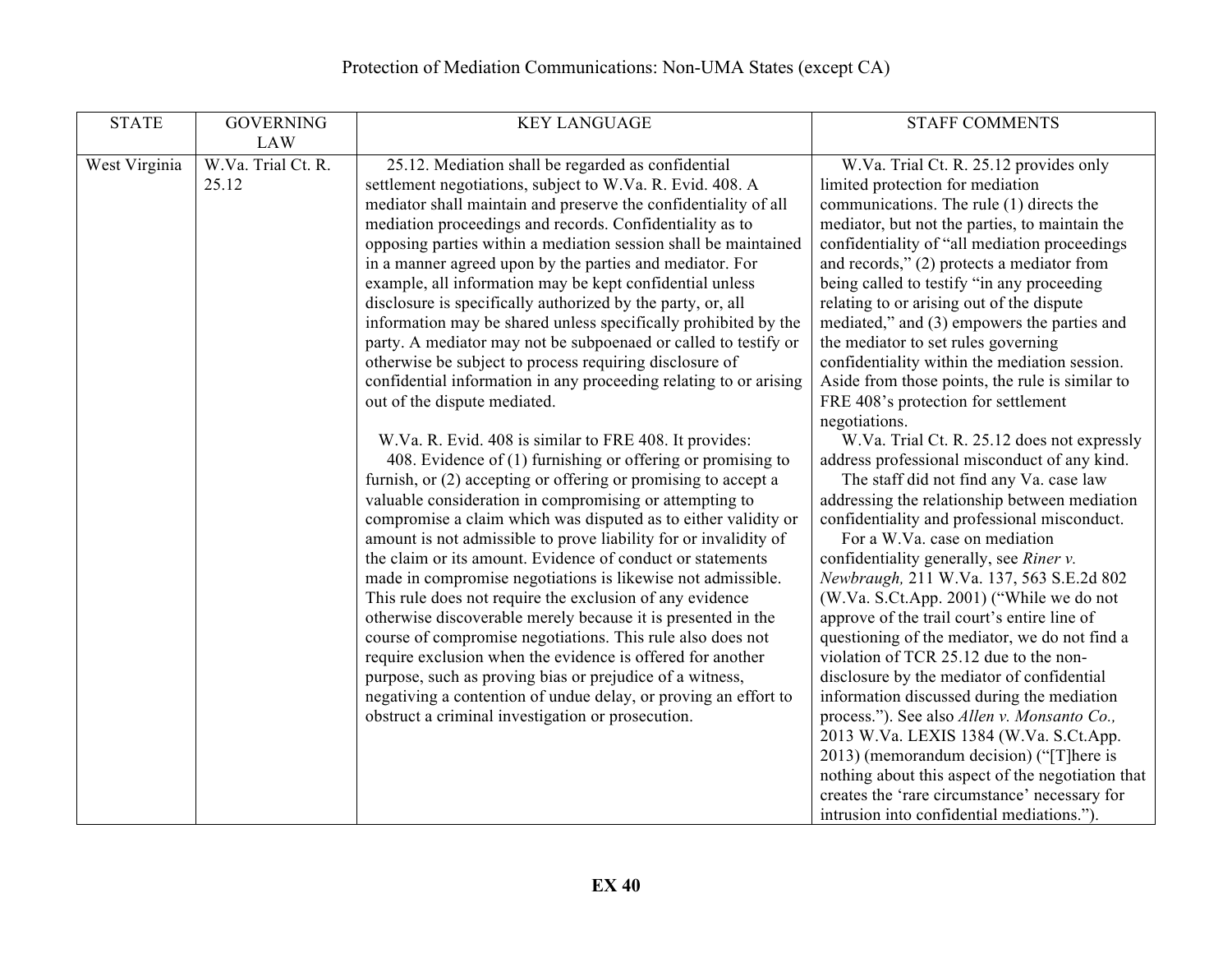| <b>STATE</b> | <b>GOVERNING</b>   | <b>KEY LANGUAGE</b>                                       | <b>STAFF COMMENTS</b>                                         |
|--------------|--------------------|-----------------------------------------------------------|---------------------------------------------------------------|
|              | <b>LAW</b>         |                                                           |                                                               |
| Wisconsin    | Wis. Stat. §       | 904.085. (1) <i>Purpose</i> . The purpose of this section | Wis. Stat. § 904.085 does not expressly address               |
|              | 904.085; see also  | is to encourage the candor and cooperation of             | professional misconduct of any kind.                          |
|              | Wis. Stat. §       | disputing parties, to the end that disputes may be        | However, the statute includes a "manifest injustice"          |
|              | 802.12(4) ("Except | quickly, fairly and voluntarily settled.                  | exception (sub. $(4)(e)$ ) that is potentially broad enough   |
|              | for binding        |                                                           | to cover evidence of professional misconduct. That            |
|              | arbitration, all   | (3) Inadmissibility.                                      | exception permits a court to admit mediation evidence if      |
|              | settlement         | (a) Except as provided under sub. $(4)$ , no oral or      | it conducts an <i>in camera</i> hearing and determines that   |
|              | alternatives are   | written communication relating to a dispute in            | certain requirements are met.                                 |
|              | compromise         | mediation made or presented in mediation by the           | The staff found only one published case interpreting          |
|              | negotiations for   | mediator or a party is admissible in evidence or          | the "manifest injustice" exception. See <i>Dyer v</i> .       |
|              | purposes of s.     | subject to discovery or compulsory process in any         | Blackhawk Leather LLC, 313 Wis. 2d 803, 758 N.W.2d            |
|              | 904.08 and         | judicial or administrative proceeding. Any                | 167, 177 (Wis. Ct. App. 2008) ("[W]e find no basis            |
|              | mediation for      | communication that is not admissible in evidence or       | whatsoever for the plaintiffs' claims that the 'manifest      |
|              | purposes of s.     | not subject to discovery or compulsory process under      | injustice' exception should apply in this case."); see also   |
|              | 904.085.")         | this paragraph is not a public record under subch. II of  | David B. v. Stephanie C.S., 677 N.W.2d 732 (Wis. Ct.          |
|              |                    | ch. 19.                                                   | App. 2004) ( <i>unpublished</i> decision holding that tape of |
|              |                    | (b) Except as provided under sub. (4), no mediator        | mediation session was admissible under "manifest"             |
|              |                    | may be subpoenaed or otherwise compelled to               | injustice" exception).                                        |
|              |                    | disclose any oral or written communication relating to    | Because there is little case law, "what constitutes           |
|              |                    | a dispute in mediation made or presented in mediation     | 'manifest injustice' and what factual circumstances           |
|              |                    | by the mediator or a party or to render an opinion        | would serve as the basis for the admission of mediation       |
|              |                    | about the parties, the dispute whose resolution is        | communications in a subsequent action is left to be           |
|              |                    | attempted by mediation or any other aspect of the         | determined." B. Schwartz, The Intricacies of Mediation        |
|              |                    | mediation.                                                | Confidentiality (available at http://www2.mnbar.org/          |
|              |                    | $(4)$ Exceptions.                                         | sections/new-lawyers/2013-14%20Newsletter/                    |
|              |                    |                                                           | Fall2013/SchwartzArticle.pdf).                                |
|              |                    | (e) In an action or proceeding distinct from the          | For Wis. cases on compliance with conditions for              |
|              |                    | dispute whose settlement is attempted through             | court-ordered mediation, see Lee v. Geico Indemnity           |
|              |                    | mediation, the court may admit evidence otherwise         | Co., 321 Wis. 2d 698, 776 N.W.2d 622 (Wis. Ct. App.           |
|              |                    | barred by this section if, after an in camera hearing, it | 2009) (upholding sanctions for company's failure to           |
|              |                    | determines that admission is necessary to prevent a       | have person with authority to settle attend mediation);       |
|              |                    | manifest injustice of sufficient magnitude to outweigh    | Gray v. Eggert, 248 Wis. 2d 99, 635 N.W.2d 667 (Wis.          |
|              |                    | the importance of protecting the principle of             | Ct. App. 2001) (overturning trial court's determination       |
|              |                    | confidentiality in mediation proceedings generally.       | that party failed to participate in mediation in good         |
|              |                    |                                                           | faith).                                                       |